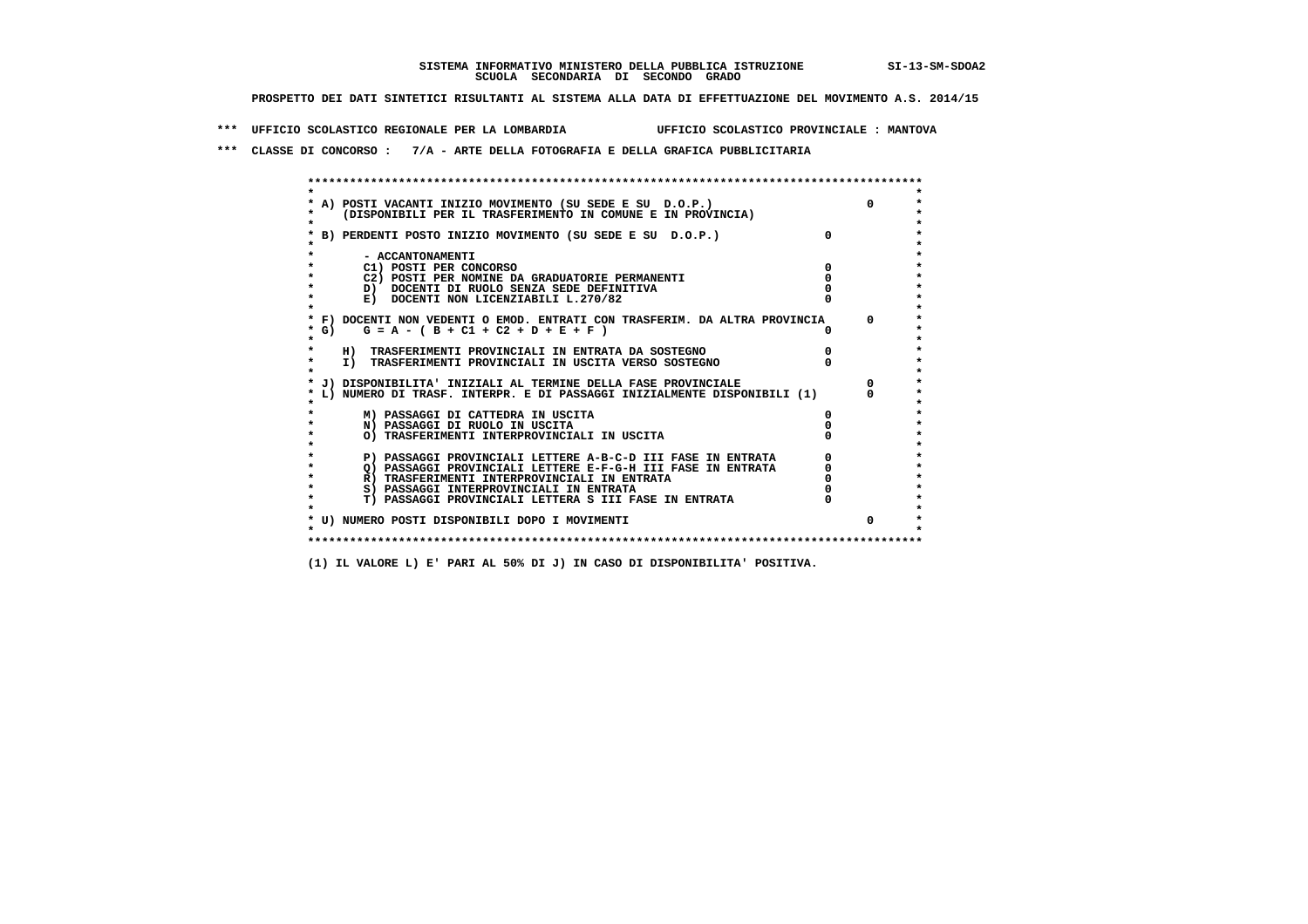**\*\*\* UFFICIO SCOLASTICO REGIONALE PER LA LOMBARDIA UFFICIO SCOLASTICO PROVINCIALE : MANTOVA**

 **\*\*\* CLASSE DI CONCORSO : 12/A - CHIMICA AGRARIA**

 **\*\*\*\*\*\*\*\*\*\*\*\*\*\*\*\*\*\*\*\*\*\*\*\*\*\*\*\*\*\*\*\*\*\*\*\*\*\*\*\*\*\*\*\*\*\*\*\*\*\*\*\*\*\*\*\*\*\*\*\*\*\*\*\*\*\*\*\*\*\*\*\*\*\*\*\*\*\*\*\*\*\*\*\*\*\*\*\* \* \*** $\bullet$  **\* A) POSTI VACANTI INIZIO MOVIMENTO (SU SEDE E SU D.O.P.) 0 \*** $\star$  **\* (DISPONIBILI PER IL TRASFERIMENTO IN COMUNE E IN PROVINCIA) \*** $\bullet$  **\* \* \* B) PERDENTI POSTO INIZIO MOVIMENTO (SU SEDE E SU D.O.P.) 0 \* \* \* \* - ACCANTONAMENTI \* \* C1) POSTI PER CONCORSO 0 \* \* C2) POSTI PER NOMINE DA GRADUATORIE PERMANENTI 0 \*D)** DOCENTI DI RUOLO SENZA SEDE DEFINITIVA  $\overline{a}$  0  $\overline{b}$  0  $\overline{c}$  0  $\overline{c}$  0  $\overline{c}$  0  $\overline{a}$  0  $\overline{b}$ **E) DOCENTI NON LICENZIABILI L.270/82 \* \* \* F) DOCENTI NON VEDENTI O EMOD. ENTRATI CON TRASFERIM. DA ALTRA PROVINCIA 0 \* \* G) G = A - ( B + C1 + C2 + D + E + F ) 0 \* \* \* \* H) TRASFERIMENTI PROVINCIALI IN ENTRATA DA SOSTEGNO 0 \* \* I) TRASFERIMENTI PROVINCIALI IN USCITA VERSO SOSTEGNO 0 \* \* \* \* J) DISPONIBILITA' INIZIALI AL TERMINE DELLA FASE PROVINCIALE 0 \* \* L) NUMERO DI TRASF. INTERPR. E DI PASSAGGI INIZIALMENTE DISPONIBILI (1) 0 \* \* \* \* M) PASSAGGI DI CATTEDRA IN USCITA 0 \* \* N) PASSAGGI DI RUOLO IN USCITA 0 \* \* O) TRASFERIMENTI INTERPROVINCIALI IN USCITA 0 \* \* \* \* P) PASSAGGI PROVINCIALI LETTERE A-B-C-D III FASE IN ENTRATA 0 \*** $\star$  **\* Q) PASSAGGI PROVINCIALI LETTERE E-F-G-H III FASE IN ENTRATA 0 \*R)** TRASFERIMENTI INTERPROVINCIALI IN ENTRATA  $\begin{bmatrix} 0 & 0 \\ 0 & 0 \\ 0 & 0 \end{bmatrix}$  PASSAGGI INTERPROVINCIALI IN ENTRATA  $\begin{bmatrix} 0 & 0 \\ 0 & 0 \\ 0 & 0 \end{bmatrix}$  **\* S) PASSAGGI INTERPROVINCIALI IN ENTRATA 0 \*** $\ddot{\phantom{1}}$  **\* T) PASSAGGI PROVINCIALI LETTERA S III FASE IN ENTRATA 0 \*** $\star$  **\* \* \* U) NUMERO POSTI DISPONIBILI DOPO I MOVIMENTI 0 \* \* \* \*\*\*\*\*\*\*\*\*\*\*\*\*\*\*\*\*\*\*\*\*\*\*\*\*\*\*\*\*\*\*\*\*\*\*\*\*\*\*\*\*\*\*\*\*\*\*\*\*\*\*\*\*\*\*\*\*\*\*\*\*\*\*\*\*\*\*\*\*\*\*\*\*\*\*\*\*\*\*\*\*\*\*\*\*\*\*\***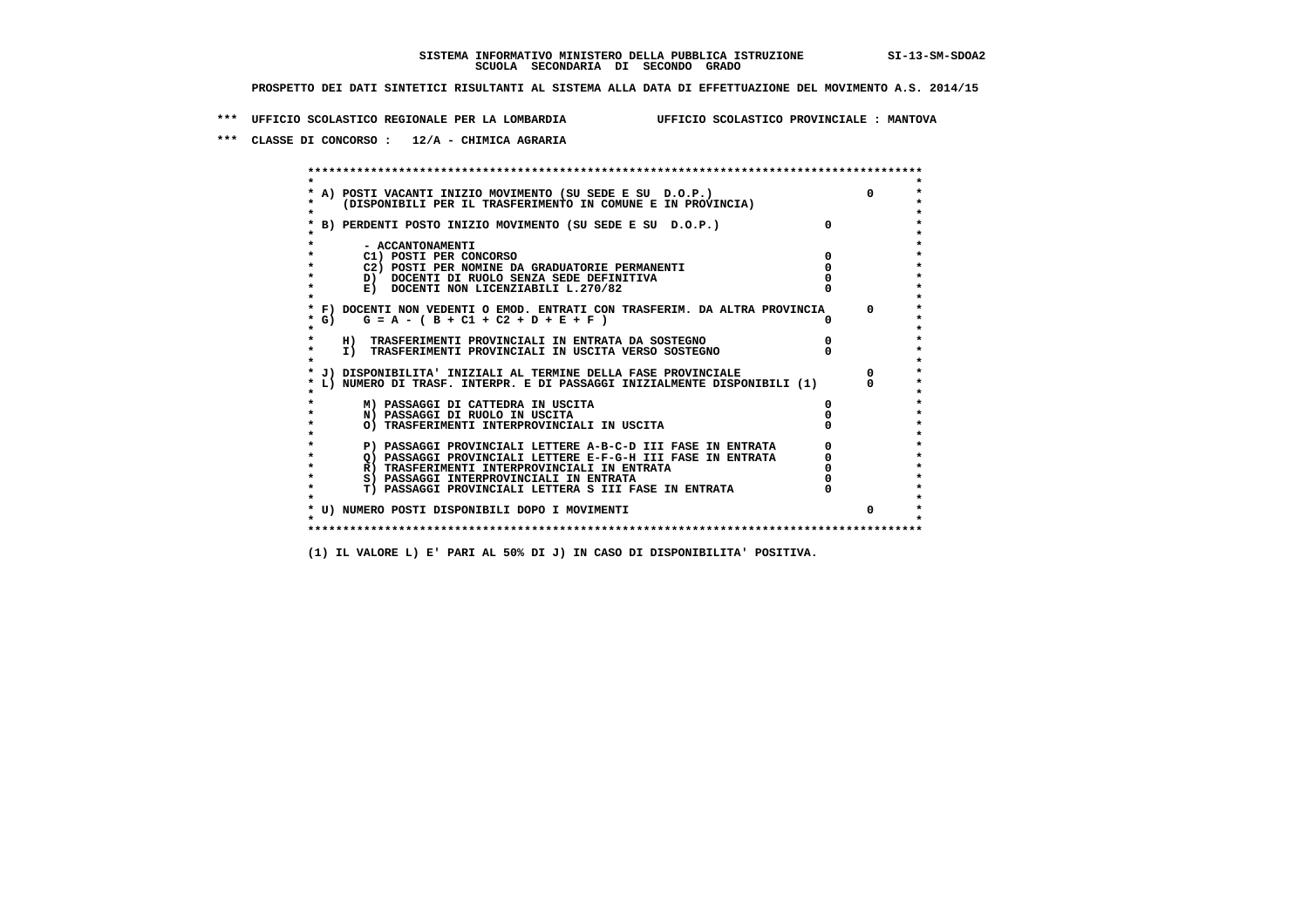**\*\*\* UFFICIO SCOLASTICO REGIONALE PER LA LOMBARDIA UFFICIO SCOLASTICO PROVINCIALE : MANTOVA**

 **\*\*\* CLASSE DI CONCORSO : 13/A - CHIMICA E TECNOLOGIE CHIMICHE**

|        | A) POSTI VACANTI INIZIO MOVIMENTO (SU SEDE E SU D.O.P.)                    | $\overline{2}$ |
|--------|----------------------------------------------------------------------------|----------------|
|        | (DISPONIBILI PER IL TRASFERIMENTO IN COMUNE E IN PROVINCIA)                |                |
|        | B) PERDENTI POSTO INIZIO MOVIMENTO (SU SEDE E SU D.O.P.)                   |                |
|        | - ACCANTONAMENTI                                                           |                |
|        | C1) POSTI PER CONCORSO                                                     |                |
|        | C2) POSTI PER NOMINE DA GRADUATORIE PERMANENTI                             |                |
|        | D) DOCENTI DI RUOLO SENZA SEDE DEFINITIVA                                  |                |
|        | E) DOCENTI NON LICENZIABILI L.270/82                                       |                |
|        | * F) DOCENTI NON VEDENTI O EMOD. ENTRATI CON TRASFERIM. DA ALTRA PROVINCIA | $^{\circ}$     |
| $*$ G) | $G = A - (B + C1 + C2 + D + E + F)$                                        |                |
|        | H) TRASFERIMENTI PROVINCIALI IN ENTRATA DA SOSTEGNO                        |                |
|        | I) TRASFERIMENTI PROVINCIALI IN USCITA VERSO SOSTEGNO                      |                |
|        | J) DISPONIBILITA' INIZIALI AL TERMINE DELLA FASE PROVINCIALE               |                |
|        | L) NUMERO DI TRASF. INTERPR. E DI PASSAGGI INIZIALMENTE DISPONIBILI (1)    |                |
|        | M) PASSAGGI DI CATTEDRA IN USCITA                                          |                |
|        | N) PASSAGGI DI RUOLO IN USCITA                                             |                |
|        | O) TRASFERIMENTI INTERPROVINCIALI IN USCITA                                |                |
|        | P) PASSAGGI PROVINCIALI LETTERE A-B-C-D III FASE IN ENTRATA                |                |
|        | O) PASSAGGI PROVINCIALI LETTERE E-F-G-H III FASE IN ENTRATA                |                |
|        | R) TRASFERIMENTI INTERPROVINCIALI IN ENTRATA                               |                |
|        | S) PASSAGGI INTERPROVINCIALI IN ENTRATA                                    |                |
|        | T) PASSAGGI PROVINCIALI LETTERA S III FASE IN ENTRATA                      |                |
|        | * U) NUMERO POSTI DISPONIBILI DOPO I MOVIMENTI                             |                |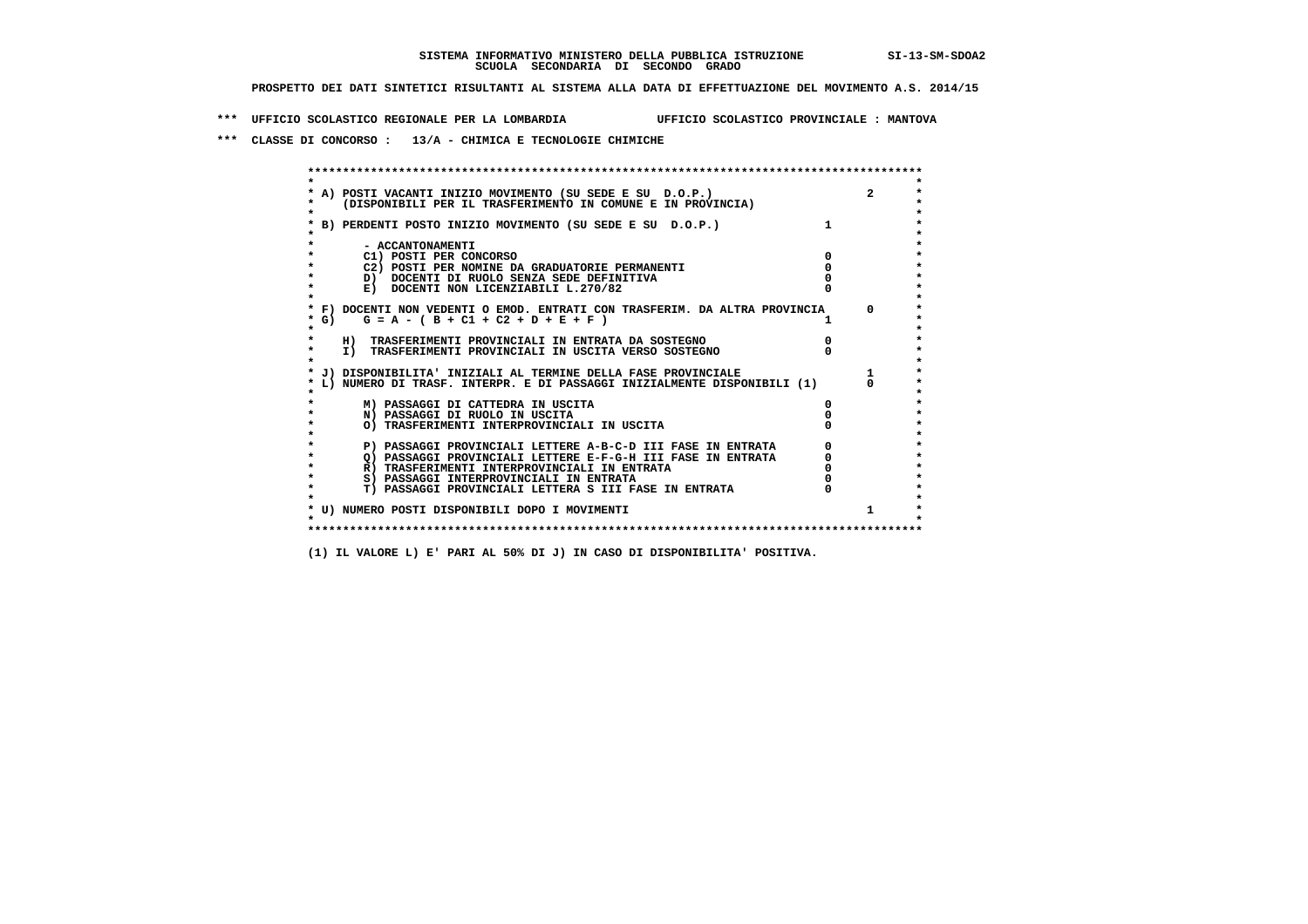**\*\*\* UFFICIO SCOLASTICO REGIONALE PER LA LOMBARDIA UFFICIO SCOLASTICO PROVINCIALE : MANTOVA**

 **\*\*\* CLASSE DI CONCORSO : 16/A - COSTRUZIONI, TECNOLOGIA DELLE COSTRUZIONI E DISEGNO TECNICO**

 **\*\*\*\*\*\*\*\*\*\*\*\*\*\*\*\*\*\*\*\*\*\*\*\*\*\*\*\*\*\*\*\*\*\*\*\*\*\*\*\*\*\*\*\*\*\*\*\*\*\*\*\*\*\*\*\*\*\*\*\*\*\*\*\*\*\*\*\*\*\*\*\*\*\*\*\*\*\*\*\*\*\*\*\*\*\*\*\* \* \*** $\ddot{\phantom{0}}$  **\* A) POSTI VACANTI INIZIO MOVIMENTO (SU SEDE E SU D.O.P.) 1 \*** $\star$  **\* (DISPONIBILI PER IL TRASFERIMENTO IN COMUNE E IN PROVINCIA) \* \* \* \* B) PERDENTI POSTO INIZIO MOVIMENTO (SU SEDE E SU D.O.P.) 1 \* \* \* \* - ACCANTONAMENTI \* \* C1) POSTI PER CONCORSO 0 \* \* C2) POSTI PER NOMINE DA GRADUATORIE PERMANENTI 0 \*b**  $\overline{D}$  **docenti di RUOLO SENZA SEDE DEFINITIVA**  $\overline{D}$  **0**  $\overline{D}$  **0**  $\overline{D}$  **0**  $\overline{D}$  **0**  $\overline{D}$  **0**  $\overline{D}$  **0**  $\overline{D}$  **0**  $\overline{D}$  **0**  $\overline{D}$  **0**  $\overline{D}$  **0**  $\overline{D}$  **0**  $\overline{D}$  **0**  $\overline{D}$  **0 E) DOCENTI NON LICENZIABILI L.270/82 \* \* \* F) DOCENTI NON VEDENTI O EMOD. ENTRATI CON TRASFERIM. DA ALTRA PROVINCIA 0 \* \* G) G = A - ( B + C1 + C2 + D + E + F ) 0 \* \* \* \* H) TRASFERIMENTI PROVINCIALI IN ENTRATA DA SOSTEGNO 0 \* \* I) TRASFERIMENTI PROVINCIALI IN USCITA VERSO SOSTEGNO 0 \* \* \* \* J) DISPONIBILITA' INIZIALI AL TERMINE DELLA FASE PROVINCIALE 0 \* \* L) NUMERO DI TRASF. INTERPR. E DI PASSAGGI INIZIALMENTE DISPONIBILI (1) 0 \* \* \* \* M) PASSAGGI DI CATTEDRA IN USCITA 0 \* \* N) PASSAGGI DI RUOLO IN USCITA 0 \* \* O) TRASFERIMENTI INTERPROVINCIALI IN USCITA 0 \* \* \*** $\star$  **P) PASSAGGI PROVINCIALI LETTERE A-B-C-D III FASE IN ENTRATA** 0 <sup>0</sup> **DASSAGGI PROVINCIALI LETTERE E-F-G-H** III FASE IN ENTRATA 0 <sup>0</sup>  $\star$  **\* Q) PASSAGGI PROVINCIALI LETTERE E-F-G-H III FASE IN ENTRATA 0 \*R**) TRASFERIMENTI INTERPROVINCIALI IN ENTRATA  $\begin{bmatrix} 0 & 0 & 0 \\ 0 & 0 & 0 \\ 0 & 0 & 0 \\ 0 & 0 & 0 \\ 0 & 0 & 0 \\ 0 & 0 & 0 & 0 \\ 0 & 0 & 0 & 0 \\ 0 & 0 & 0 & 0 \\ 0 & 0 & 0 & 0 \\ 0 & 0 & 0 & 0 \\ 0 & 0 & 0 & 0 \\ 0 & 0 & 0 & 0 \\ 0 & 0 & 0 & 0 \\ 0 & 0 & 0 & 0 \\ 0 & 0 & 0 & 0 \\ 0 &$  **\* S) PASSAGGI INTERPROVINCIALI IN ENTRATA 0 \*** $\ddot{\phantom{1}}$  **\* T) PASSAGGI PROVINCIALI LETTERA S III FASE IN ENTRATA 0 \*** $\star$  **\* \* \* U) NUMERO POSTI DISPONIBILI DOPO I MOVIMENTI 0 \* \* \* \*\*\*\*\*\*\*\*\*\*\*\*\*\*\*\*\*\*\*\*\*\*\*\*\*\*\*\*\*\*\*\*\*\*\*\*\*\*\*\*\*\*\*\*\*\*\*\*\*\*\*\*\*\*\*\*\*\*\*\*\*\*\*\*\*\*\*\*\*\*\*\*\*\*\*\*\*\*\*\*\*\*\*\*\*\*\*\***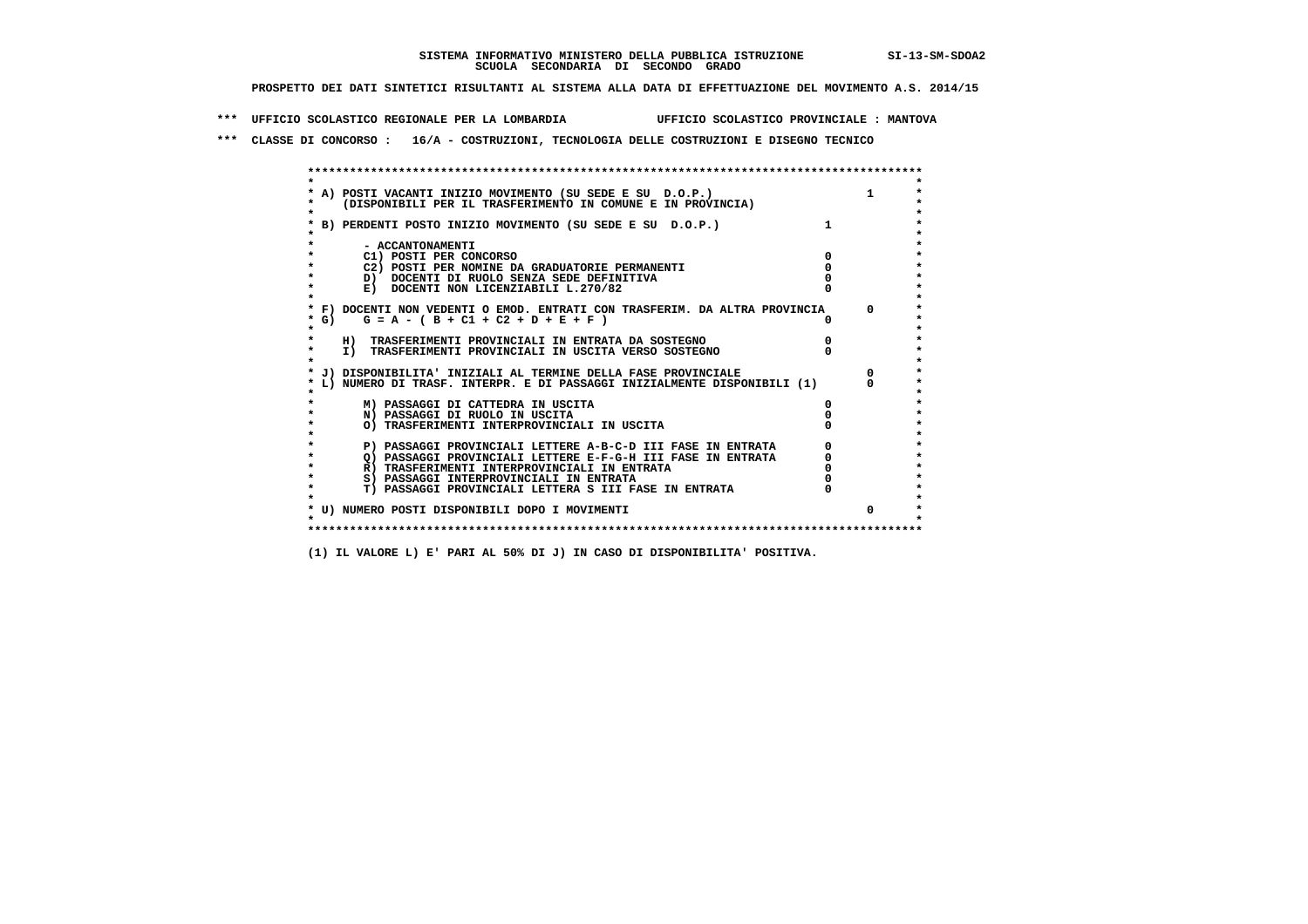**\*\*\* UFFICIO SCOLASTICO REGIONALE PER LA LOMBARDIA UFFICIO SCOLASTICO PROVINCIALE : MANTOVA**

 **\*\*\* CLASSE DI CONCORSO : 17/A DISCIPLINE ECONOMICO-AZIENDALI**

|    | A) POSTI VACANTI INIZIO MOVIMENTO (SU SEDE E SU D.O.P.)<br>(DISPONIBILI PER IL TRASFERIMENTO IN COMUNE E IN PROVINCIA) | $\mathbf{1}$ |
|----|------------------------------------------------------------------------------------------------------------------------|--------------|
|    | B) PERDENTI POSTO INIZIO MOVIMENTO (SU SEDE E SU D.O.P.)                                                               |              |
|    | - ACCANTONAMENTI                                                                                                       |              |
|    | C1) POSTI PER CONCORSO                                                                                                 |              |
|    | C2) POSTI PER NOMINE DA GRADUATORIE PERMANENTI                                                                         |              |
|    | D) DOCENTI DI RUOLO SENZA SEDE DEFINITIVA                                                                              |              |
|    | E) DOCENTI NON LICENZIABILI L.270/82                                                                                   |              |
|    | * F) DOCENTI NON VEDENTI O EMOD. ENTRATI CON TRASFERIM. DA ALTRA PROVINCIA                                             | $\Omega$     |
| G) | $G = A - (B + C1 + C2 + D + E + F)$                                                                                    |              |
|    | H) TRASFERIMENTI PROVINCIALI IN ENTRATA DA SOSTEGNO                                                                    |              |
|    | I) TRASFERIMENTI PROVINCIALI IN USCITA VERSO SOSTEGNO                                                                  |              |
|    | J) DISPONIBILITA' INIZIALI AL TERMINE DELLA FASE PROVINCIALE                                                           |              |
|    | L) NUMERO DI TRASF. INTERPR. E DI PASSAGGI INIZIALMENTE DISPONIBILI (1)                                                |              |
|    | M) PASSAGGI DI CATTEDRA IN USCITA                                                                                      |              |
|    | N) PASSAGGI DI RUOLO IN USCITA                                                                                         |              |
|    | O) TRASFERIMENTI INTERPROVINCIALI IN USCITA                                                                            |              |
|    | P) PASSAGGI PROVINCIALI LETTERE A-B-C-D III FASE IN ENTRATA                                                            |              |
|    | O) PASSAGGI PROVINCIALI LETTERE E-F-G-H III FASE IN ENTRATA                                                            |              |
|    | R) TRASFERIMENTI INTERPROVINCIALI IN ENTRATA                                                                           |              |
|    | S) PASSAGGI INTERPROVINCIALI IN ENTRATA                                                                                |              |
|    | T) PASSAGGI PROVINCIALI LETTERA S III FASE IN ENTRATA                                                                  |              |
|    | * U) NUMERO POSTI DISPONIBILI DOPO I MOVIMENTI                                                                         | 0            |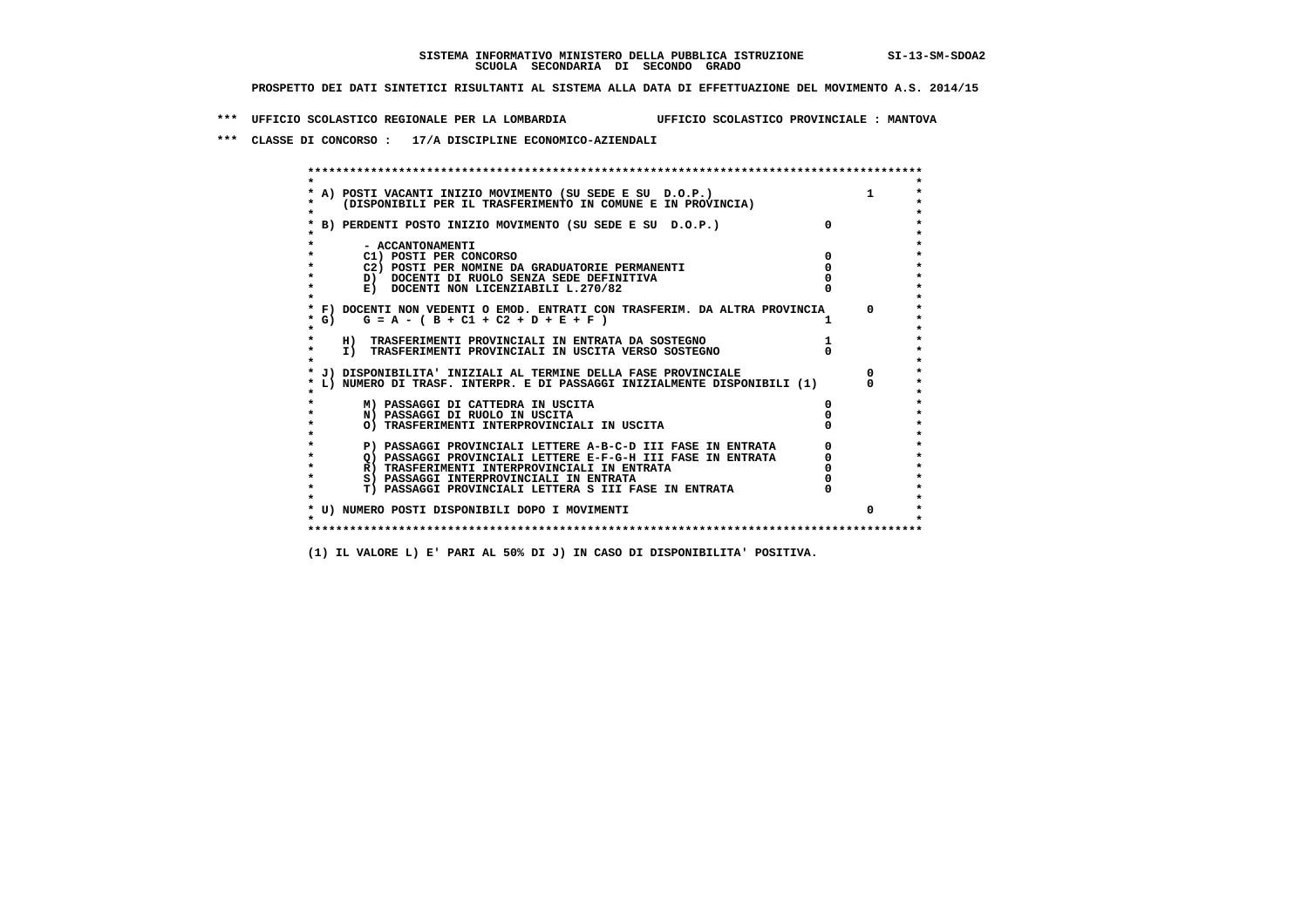**\*\*\* UFFICIO SCOLASTICO REGIONALE PER LA LOMBARDIA UFFICIO SCOLASTICO PROVINCIALE : MANTOVA**

 **\*\*\* CLASSE DI CONCORSO : 18/A DISCIPLINE GEOMETRICHE, ARCHITETTONICHE, ARREDAMENTO E SCENOTECNICA**

|         | A) POSTI VACANTI INIZIO MOVIMENTO (SU SEDE E SU D.O.P.)                                                                    |      |          |
|---------|----------------------------------------------------------------------------------------------------------------------------|------|----------|
|         | (DISPONIBILI PER IL TRASFERIMENTO IN COMUNE E IN PROVINCIA)                                                                |      |          |
|         |                                                                                                                            |      |          |
|         | B) PERDENTI POSTO INIZIO MOVIMENTO (SU SEDE E SU D.O.P.)                                                                   | 5    |          |
|         |                                                                                                                            |      |          |
|         | - ACCANTONAMENTI                                                                                                           |      |          |
|         | C1) POSTI PER CONCORSO                                                                                                     |      |          |
|         | C2) POSTI PER NOMINE DA GRADUATORIE PERMANENTI                                                                             |      |          |
|         | D) DOCENTI DI RUOLO SENZA SEDE DEFINITIVA                                                                                  |      |          |
|         | E) DOCENTI NON LICENZIABILI L.270/82                                                                                       |      |          |
|         |                                                                                                                            |      |          |
|         | * F) DOCENTI NON VEDENTI O EMOD. ENTRATI CON TRASFERIM. DA ALTRA PROVINCIA                                                 |      | $\Omega$ |
| * G) +  | $G = A - (B + C1 + C2 + D + E + F)$                                                                                        | $-4$ |          |
| $\star$ |                                                                                                                            |      |          |
|         | H) TRASFERIMENTI PROVINCIALI IN ENTRATA DA SOSTEGNO                                                                        |      |          |
|         | I) TRASFERIMENTI PROVINCIALI IN USCITA VERSO SOSTEGNO                                                                      |      |          |
|         |                                                                                                                            |      |          |
|         | J) DISPONIBILITA' INIZIALI AL TERMINE DELLA FASE PROVINCIALE                                                               |      | $-4$     |
|         | L) NUMERO DI TRASF. INTERPR. E DI PASSAGGI INIZIALMENTE DISPONIBILI (1)                                                    |      | $-4$     |
|         |                                                                                                                            |      |          |
|         | M) PASSAGGI DI CATTEDRA IN USCITA                                                                                          |      |          |
|         | N) PASSAGGI DI RUOLO IN USCITA                                                                                             |      |          |
|         | O) TRASFERIMENTI INTERPROVINCIALI IN USCITA                                                                                |      |          |
|         |                                                                                                                            |      |          |
|         | P) PASSAGGI PROVINCIALI LETTERE A-B-C-D III FASE IN ENTRATA<br>O) PASSAGGI PROVINCIALI LETTERE E-F-G-H III FASE IN ENTRATA |      |          |
|         | R) TRASFERIMENTI INTERPROVINCIALI IN ENTRATA                                                                               |      |          |
|         | S) PASSAGGI INTERPROVINCIALI IN ENTRATA                                                                                    |      |          |
|         | T) PASSAGGI PROVINCIALI LETTERA S III FASE IN ENTRATA                                                                      |      |          |
|         |                                                                                                                            |      |          |
|         | * U) NUMERO POSTI DISPONIBILI DOPO I MOVIMENTI                                                                             |      | $-4$     |
|         |                                                                                                                            |      |          |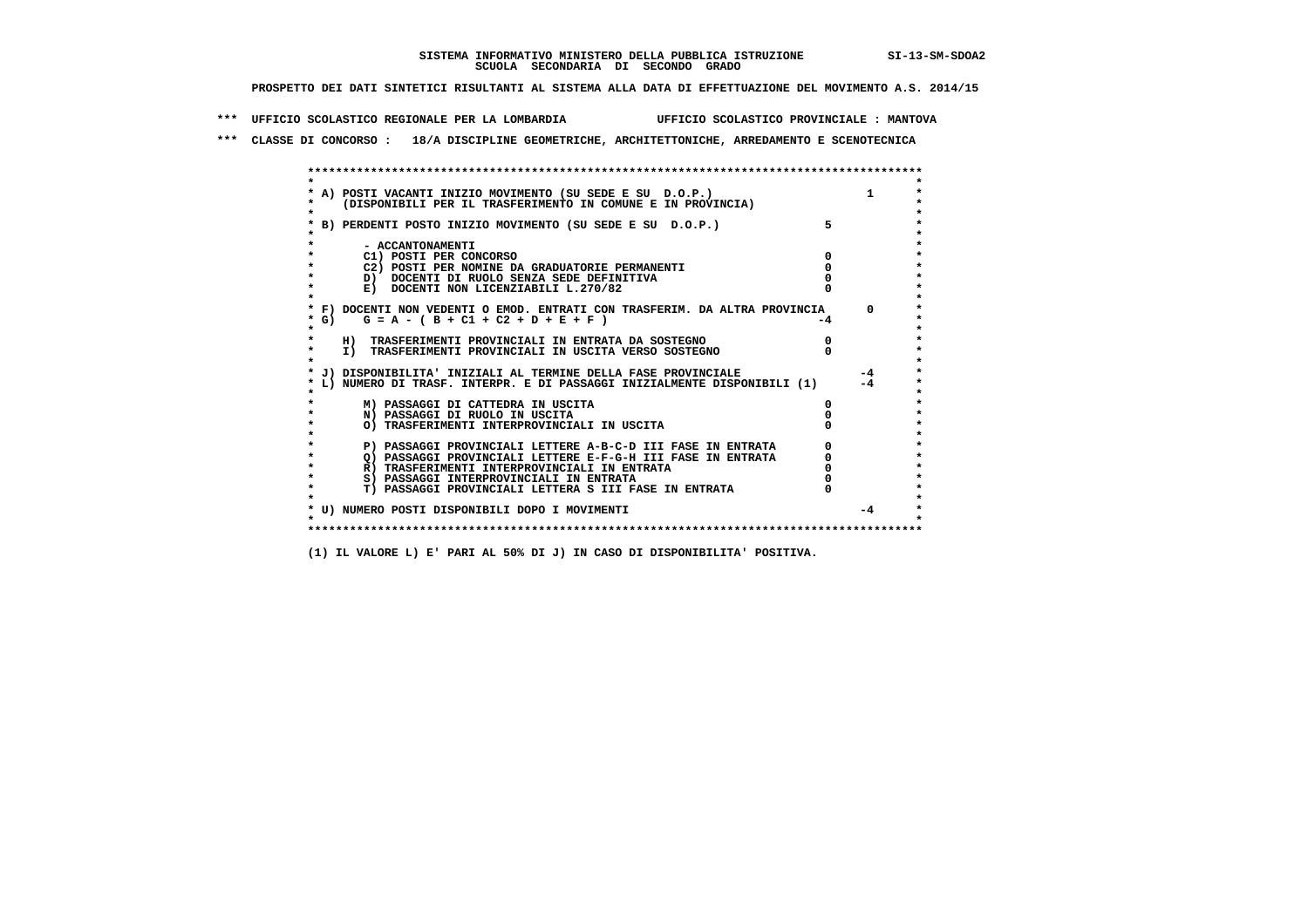**\*\*\* UFFICIO SCOLASTICO REGIONALE PER LA LOMBARDIA UFFICIO SCOLASTICO PROVINCIALE : MANTOVA**

 **\*\*\* CLASSE DI CONCORSO : 19/A - DISCIPLINE GIURIDICHE ED ECONOMICHE**

| A) POSTI VACANTI INIZIO MOVIMENTO (SU SEDE E SU D.O.P.)                    |            |
|----------------------------------------------------------------------------|------------|
| (DISPONIBILI PER IL TRASFERIMENTO IN COMUNE E IN PROVINCIA)                |            |
| B) PERDENTI POSTO INIZIO MOVIMENTO (SU SEDE E SU D.O.P.)                   |            |
|                                                                            |            |
| - ACCANTONAMENTI                                                           |            |
| C1) POSTI PER CONCORSO                                                     |            |
| C2) POSTI PER NOMINE DA GRADUATORIE PERMANENTI                             |            |
| D) DOCENTI DI RUOLO SENZA SEDE DEFINITIVA                                  |            |
| E) DOCENTI NON LICENZIABILI L.270/82                                       |            |
| * F) DOCENTI NON VEDENTI O EMOD. ENTRATI CON TRASFERIM. DA ALTRA PROVINCIA | $^{\circ}$ |
| G) $G = A - (B + C1 + C2 + D + E + F)$                                     |            |
| H) TRASFERIMENTI PROVINCIALI IN ENTRATA DA SOSTEGNO                        |            |
| I) TRASFERIMENTI PROVINCIALI IN USCITA VERSO SOSTEGNO                      |            |
|                                                                            |            |
| J) DISPONIBILITA' INIZIALI AL TERMINE DELLA FASE PROVINCIALE               |            |
| L) NUMERO DI TRASF. INTERPR. E DI PASSAGGI INIZIALMENTE DISPONIBILI (1)    |            |
| M) PASSAGGI DI CATTEDRA IN USCITA                                          |            |
| N) PASSAGGI DI RUOLO IN USCITA                                             |            |
| O) TRASFERIMENTI INTERPROVINCIALI IN USCITA                                |            |
|                                                                            |            |
| P) PASSAGGI PROVINCIALI LETTERE A-B-C-D III FASE IN ENTRATA                |            |
| O) PASSAGGI PROVINCIALI LETTERE E-F-G-H III FASE IN ENTRATA                |            |
| R) TRASFERIMENTI INTERPROVINCIALI IN ENTRATA                               |            |
| S) PASSAGGI INTERPROVINCIALI IN ENTRATA                                    |            |
| T) PASSAGGI PROVINCIALI LETTERA S III FASE IN ENTRATA                      |            |
|                                                                            |            |
| * U) NUMERO POSTI DISPONIBILI DOPO I MOVIMENTI                             |            |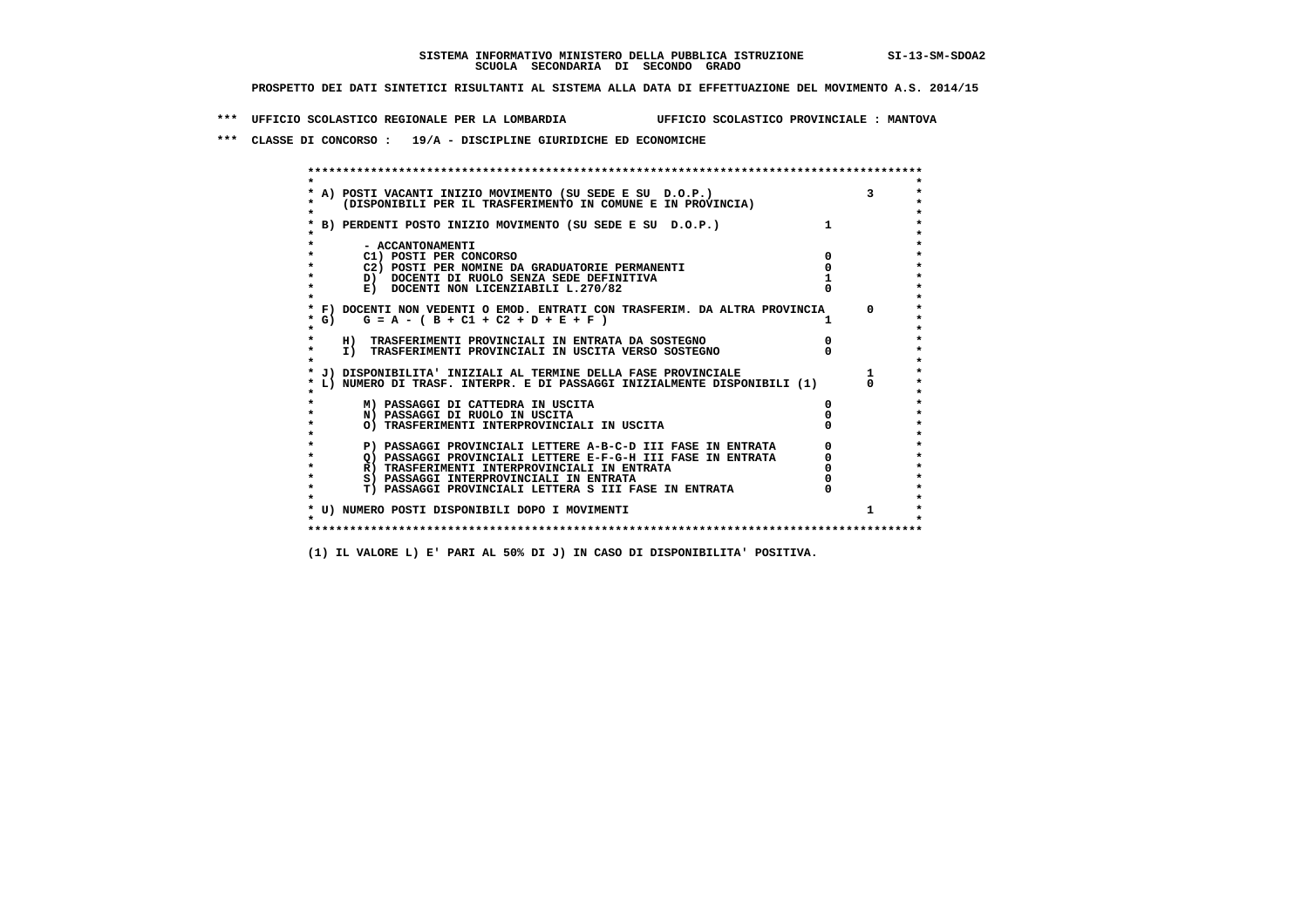**\*\*\* UFFICIO SCOLASTICO REGIONALE PER LA LOMBARDIA UFFICIO SCOLASTICO PROVINCIALE : MANTOVA**

 **\*\*\* CLASSE DI CONCORSO : 20/A - DISCIPLINE MECCANICHE E TECNOLOGIA**

| A) POSTI VACANTI INIZIO MOVIMENTO (SU SEDE E SU D.O.P.)                    |              |
|----------------------------------------------------------------------------|--------------|
| (DISPONIBILI PER IL TRASFERIMENTO IN COMUNE E IN PROVINCIA)                |              |
| B) PERDENTI POSTO INIZIO MOVIMENTO (SU SEDE E SU D.O.P.)                   |              |
| - ACCANTONAMENTI                                                           |              |
| C1) POSTI PER CONCORSO                                                     |              |
| C2) POSTI PER NOMINE DA GRADUATORIE PERMANENTI                             |              |
| D) DOCENTI DI RUOLO SENZA SEDE DEFINITIVA                                  |              |
| E) DOCENTI NON LICENZIABILI L.270/82                                       |              |
| * F) DOCENTI NON VEDENTI O EMOD. ENTRATI CON TRASFERIM. DA ALTRA PROVINCIA | <sup>n</sup> |
| * G) $G = A - (B + C1 + C2 + D + E + F)$                                   |              |
| H) TRASFERIMENTI PROVINCIALI IN ENTRATA DA SOSTEGNO                        |              |
| I) TRASFERIMENTI PROVINCIALI IN USCITA VERSO SOSTEGNO                      |              |
| J) DISPONIBILITA' INIZIALI AL TERMINE DELLA FASE PROVINCIALE               |              |
| L) NUMERO DI TRASF. INTERPR. E DI PASSAGGI INIZIALMENTE DISPONIBILI (1)    |              |
| M) PASSAGGI DI CATTEDRA IN USCITA                                          |              |
| N) PASSAGGI DI RUOLO IN USCITA                                             |              |
| O) TRASFERIMENTI INTERPROVINCIALI IN USCITA                                |              |
| P) PASSAGGI PROVINCIALI LETTERE A-B-C-D III FASE IN ENTRATA                |              |
| O) PASSAGGI PROVINCIALI LETTERE E-F-G-H III FASE IN ENTRATA                |              |
| R) TRASFERIMENTI INTERPROVINCIALI IN ENTRATA                               |              |
| S) PASSAGGI INTERPROVINCIALI IN ENTRATA                                    |              |
| T) PASSAGGI PROVINCIALI LETTERA S III FASE IN ENTRATA                      |              |
| * U) NUMERO POSTI DISPONIBILI DOPO I MOVIMENTI                             | $\Omega$     |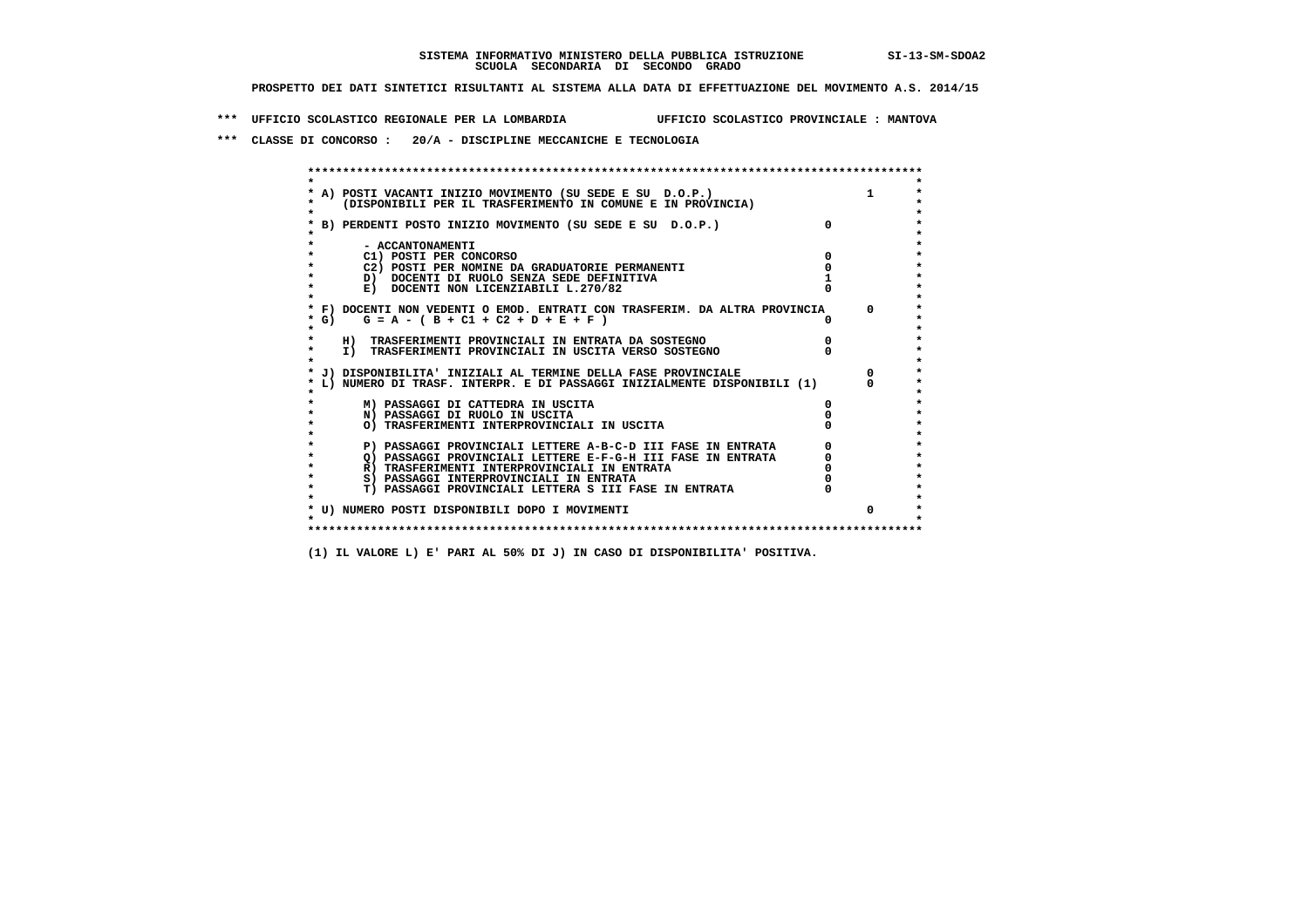**\*\*\* UFFICIO SCOLASTICO REGIONALE PER LA LOMBARDIA UFFICIO SCOLASTICO PROVINCIALE : MANTOVA**

 **\*\*\* CLASSE DI CONCORSO : 21/A - DISCIPLINE PITTORICHE**

| A) POSTI VACANTI INIZIO MOVIMENTO (SU SEDE E SU D.O.P.)<br>(DISPONIBILI PER IL TRASFERIMENTO IN COMUNE E IN PROVINCIA) | $\Omega$     |
|------------------------------------------------------------------------------------------------------------------------|--------------|
| B) PERDENTI POSTO INIZIO MOVIMENTO (SU SEDE E SU D.O.P.)                                                               |              |
| - ACCANTONAMENTI                                                                                                       |              |
| C1) POSTI PER CONCORSO                                                                                                 |              |
| C2) POSTI PER NOMINE DA GRADUATORIE PERMANENTI                                                                         |              |
| D) DOCENTI DI RUOLO SENZA SEDE DEFINITIVA                                                                              |              |
| E) DOCENTI NON LICENZIABILI L.270/82                                                                                   |              |
| * F) DOCENTI NON VEDENTI O EMOD. ENTRATI CON TRASFERIM. DA ALTRA PROVINCIA                                             | $^{\circ}$   |
| * G) $G = A - (B + C1 + C2 + D + E + F)$                                                                               |              |
| H) TRASFERIMENTI PROVINCIALI IN ENTRATA DA SOSTEGNO                                                                    |              |
| I) TRASFERIMENTI PROVINCIALI IN USCITA VERSO SOSTEGNO                                                                  |              |
| J) DISPONIBILITA' INIZIALI AL TERMINE DELLA FASE PROVINCIALE                                                           | $\Omega$     |
| L) NUMERO DI TRASF. INTERPR. E DI PASSAGGI INIZIALMENTE DISPONIBILI (1)                                                |              |
| M) PASSAGGI DI CATTEDRA IN USCITA                                                                                      |              |
| N) PASSAGGI DI RUOLO IN USCITA                                                                                         |              |
| O) TRASFERIMENTI INTERPROVINCIALI IN USCITA                                                                            |              |
| P) PASSAGGI PROVINCIALI LETTERE A-B-C-D III FASE IN ENTRATA                                                            |              |
| O) PASSAGGI PROVINCIALI LETTERE E-F-G-H III FASE IN ENTRATA                                                            |              |
| R) TRASFERIMENTI INTERPROVINCIALI IN ENTRATA                                                                           |              |
| S) PASSAGGI INTERPROVINCIALI IN ENTRATA                                                                                |              |
| T) PASSAGGI PROVINCIALI LETTERA S III FASE IN ENTRATA                                                                  |              |
| * U) NUMERO POSTI DISPONIBILI DOPO I MOVIMENTI                                                                         | <sup>0</sup> |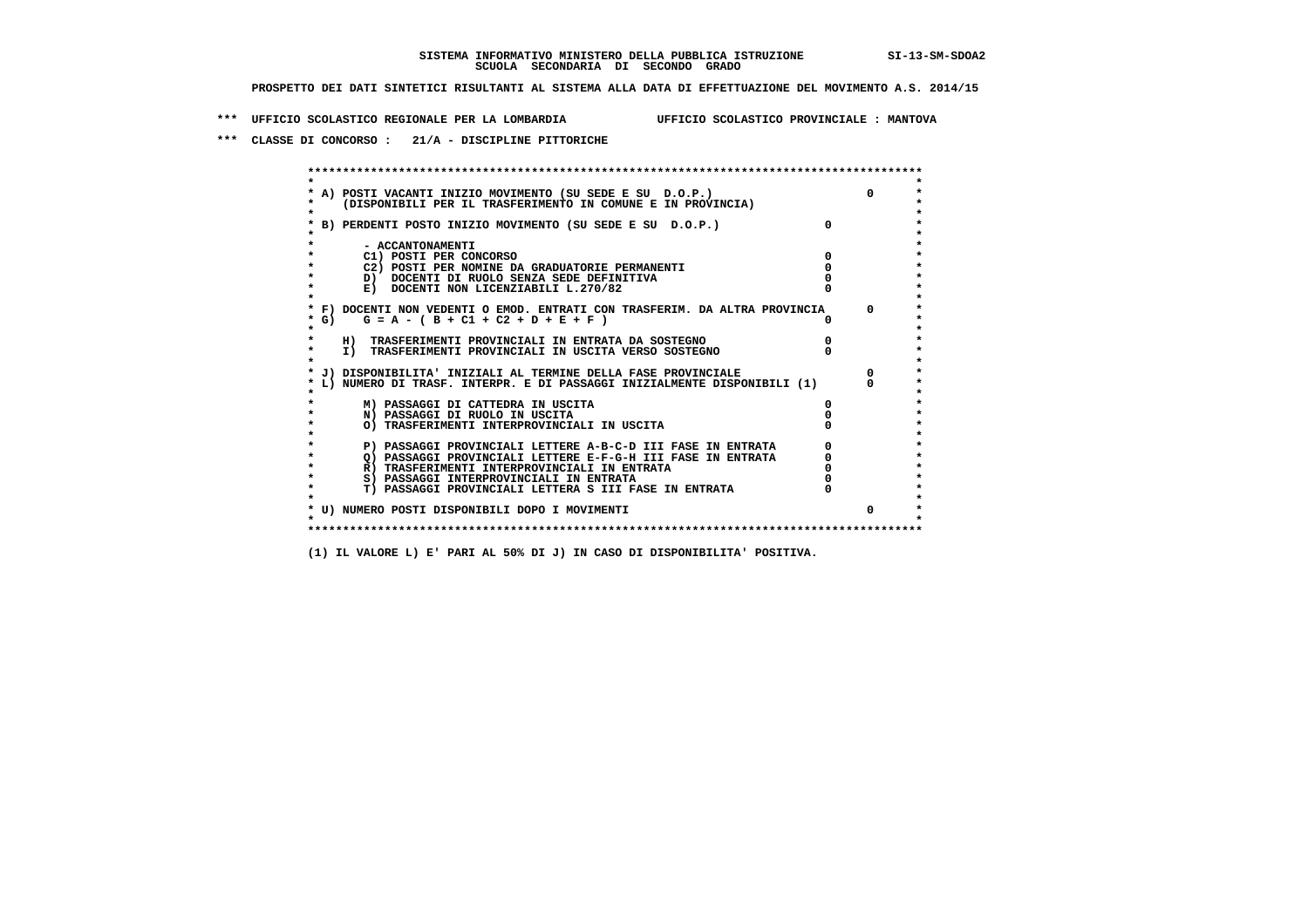**\*\*\* UFFICIO SCOLASTICO REGIONALE PER LA LOMBARDIA UFFICIO SCOLASTICO PROVINCIALE : MANTOVA**

 **\*\*\* CLASSE DI CONCORSO : 22/A - DISCIPLINE PLASTICHE**

 **\*\*\*\*\*\*\*\*\*\*\*\*\*\*\*\*\*\*\*\*\*\*\*\*\*\*\*\*\*\*\*\*\*\*\*\*\*\*\*\*\*\*\*\*\*\*\*\*\*\*\*\*\*\*\*\*\*\*\*\*\*\*\*\*\*\*\*\*\*\*\*\*\*\*\*\*\*\*\*\*\*\*\*\*\*\*\*\* \* \*** $\bullet$  **\* A) POSTI VACANTI INIZIO MOVIMENTO (SU SEDE E SU D.O.P.) 0 \*** $\star$  **\* (DISPONIBILI PER IL TRASFERIMENTO IN COMUNE E IN PROVINCIA) \*** $\bullet$  **\* \* \* B) PERDENTI POSTO INIZIO MOVIMENTO (SU SEDE E SU D.O.P.) 0 \* \* \* \* - ACCANTONAMENTI \* \* C1) POSTI PER CONCORSO 0 \* \* C2) POSTI PER NOMINE DA GRADUATORIE PERMANENTI 0 \*D)** DOCENTI DI RUOLO SENZA SEDE DEFINITIVA  $\overline{a}$  0  $\overline{b}$  0  $\overline{c}$  0  $\overline{c}$  0  $\overline{c}$  0  $\overline{a}$  0  $\overline{c}$ **E) DOCENTI NON LICENZIABILI L.270/82 \* \* \* F) DOCENTI NON VEDENTI O EMOD. ENTRATI CON TRASFERIM. DA ALTRA PROVINCIA 0 \* \* G) G = A - ( B + C1 + C2 + D + E + F ) 0 \* \* \* \* H) TRASFERIMENTI PROVINCIALI IN ENTRATA DA SOSTEGNO 0 \* \* I) TRASFERIMENTI PROVINCIALI IN USCITA VERSO SOSTEGNO 0 \* \* \* \* J) DISPONIBILITA' INIZIALI AL TERMINE DELLA FASE PROVINCIALE 0 \* \* L) NUMERO DI TRASF. INTERPR. E DI PASSAGGI INIZIALMENTE DISPONIBILI (1) 0 \* \* \* \* M) PASSAGGI DI CATTEDRA IN USCITA 0 \* \* N) PASSAGGI DI RUOLO IN USCITA 0 \* \* O) TRASFERIMENTI INTERPROVINCIALI IN USCITA 0 \* \* \* P) PASSAGGI PROVINCIALI LETTERE A-B-C-D III FASE IN ENTRATA** 0 <sup>0</sup> **DASSAGGI PROVINCIALI LETTERE E-F-G-H** III FASE IN ENTRATA 0 <sup>0</sup>  $\star$  **\* Q) PASSAGGI PROVINCIALI LETTERE E-F-G-H III FASE IN ENTRATA 0 \*R)** TRASFERIMENTI INTERPROVINCIALI IN ENTRATA  $\begin{bmatrix} 0 & 0 \\ 0 & 0 \\ 0 & 0 \end{bmatrix}$  PASSAGGI INTERPROVINCIALI IN ENTRATA  $\begin{bmatrix} 0 & 0 \\ 0 & 0 \\ 0 & 0 \end{bmatrix}$  **\* S) PASSAGGI INTERPROVINCIALI IN ENTRATA 0 \*** $\ddot{\phantom{1}}$  **\* T) PASSAGGI PROVINCIALI LETTERA S III FASE IN ENTRATA 0 \*** $\star$  **\* \* \* U) NUMERO POSTI DISPONIBILI DOPO I MOVIMENTI 0 \* \* \* \*\*\*\*\*\*\*\*\*\*\*\*\*\*\*\*\*\*\*\*\*\*\*\*\*\*\*\*\*\*\*\*\*\*\*\*\*\*\*\*\*\*\*\*\*\*\*\*\*\*\*\*\*\*\*\*\*\*\*\*\*\*\*\*\*\*\*\*\*\*\*\*\*\*\*\*\*\*\*\*\*\*\*\*\*\*\*\***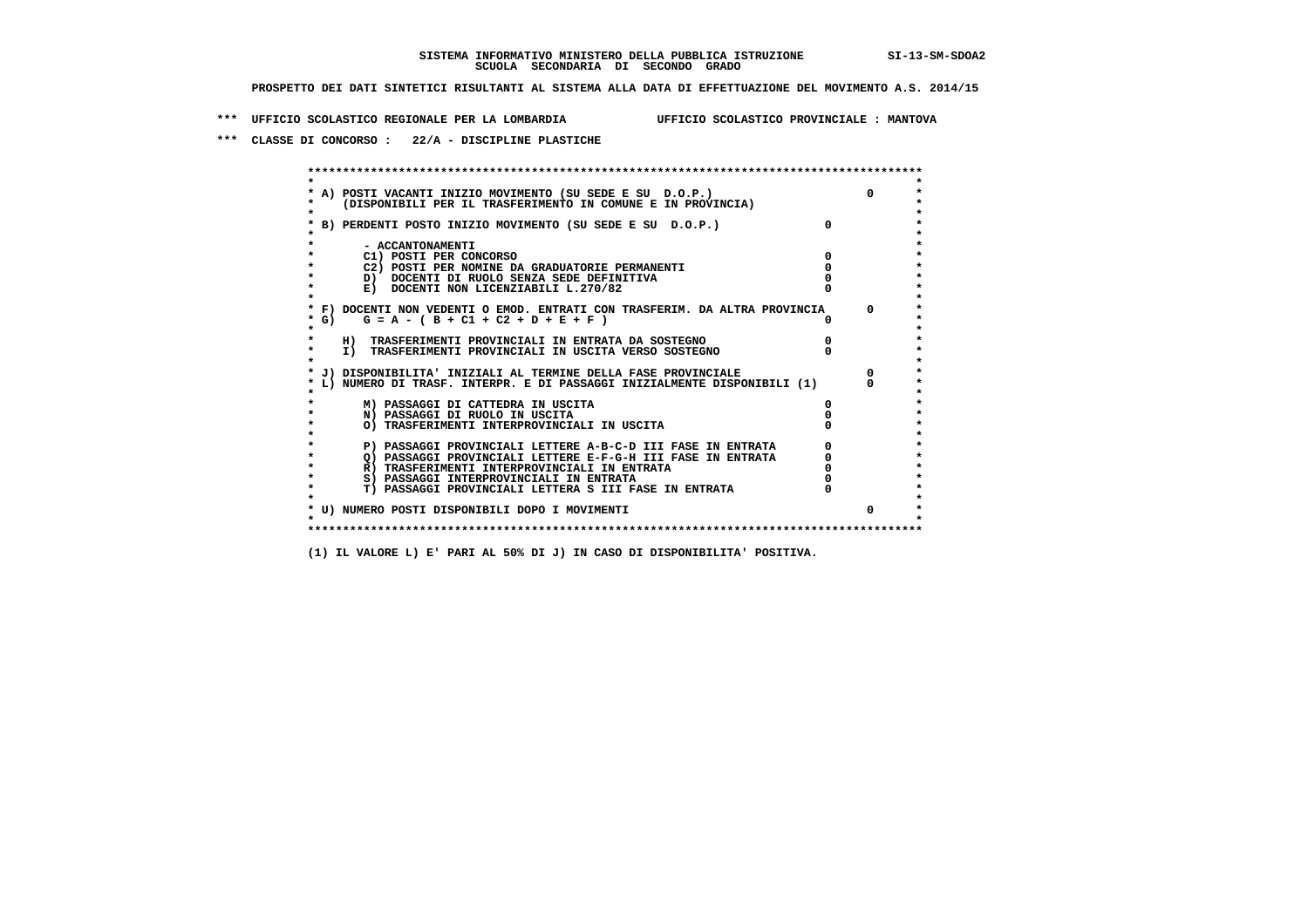**\*\*\* UFFICIO SCOLASTICO REGIONALE PER LA LOMBARDIA UFFICIO SCOLASTICO PROVINCIALE : MANTOVA**

 **\*\*\* CLASSE DI CONCORSO : 25/A - DISEGNO E STORIA DELL'ARTE**

 **\*\*\*\*\*\*\*\*\*\*\*\*\*\*\*\*\*\*\*\*\*\*\*\*\*\*\*\*\*\*\*\*\*\*\*\*\*\*\*\*\*\*\*\*\*\*\*\*\*\*\*\*\*\*\*\*\*\*\*\*\*\*\*\*\*\*\*\*\*\*\*\*\*\*\*\*\*\*\*\*\*\*\*\*\*\*\*\* \* \*** $\bullet$  **\* A) POSTI VACANTI INIZIO MOVIMENTO (SU SEDE E SU D.O.P.) 1 \*** $\star$  **\* (DISPONIBILI PER IL TRASFERIMENTO IN COMUNE E IN PROVINCIA) \*** $\bullet$  **\* \* \* B) PERDENTI POSTO INIZIO MOVIMENTO (SU SEDE E SU D.O.P.) 0 \* \* \* \* - ACCANTONAMENTI \* \* C1) POSTI PER CONCORSO 0 \* \* C2) POSTI PER NOMINE DA GRADUATORIE PERMANENTI 0 \*D)** DOCENTI DI RUOLO SENZA SEDE DEFINITIVA  $\overline{a}$  0  $\overline{b}$  0  $\overline{c}$  0  $\overline{c}$  0  $\overline{c}$  0  $\overline{a}$  0  $\overline{c}$ **E) DOCENTI NON LICENZIABILI L.270/82 \* \* \* F) DOCENTI NON VEDENTI O EMOD. ENTRATI CON TRASFERIM. DA ALTRA PROVINCIA 0 \***  $\star$  **G)** G = A - ( B + C1 + C2 + D + E + F )  **\* \* \* H) TRASFERIMENTI PROVINCIALI IN ENTRATA DA SOSTEGNO 0 \* \* I) TRASFERIMENTI PROVINCIALI IN USCITA VERSO SOSTEGNO 0 \* \* \* \* J) DISPONIBILITA' INIZIALI AL TERMINE DELLA FASE PROVINCIALE 1 \* \* L) NUMERO DI TRASF. INTERPR. E DI PASSAGGI INIZIALMENTE DISPONIBILI (1) 0 \* \* \* \* M) PASSAGGI DI CATTEDRA IN USCITA 0 \* \* N) PASSAGGI DI RUOLO IN USCITA 0 \* \* O) TRASFERIMENTI INTERPROVINCIALI IN USCITA 0 \* \* \* P) PASSAGGI PROVINCIALI LETTERE A-B-C-D III FASE IN ENTRATA** 0 <sup>0</sup> **DASSAGGI PROVINCIALI LETTERE E-F-G-H** III FASE IN ENTRATA 0 <sup>0</sup>  **\* Q) PASSAGGI PROVINCIALI LETTERE E-F-G-H III FASE IN ENTRATA 0 \*R)** TRASFERIMENTI INTERPROVINCIALI IN ENTRATA  $\begin{bmatrix} 0 & 0 \\ 0 & 0 \\ 0 & 0 \end{bmatrix}$  PASSAGGI INTERPROVINCIALI IN ENTRATA  $\begin{bmatrix} 0 & 0 \\ 0 & 0 \\ 0 & 0 \end{bmatrix}$  **\* S) PASSAGGI INTERPROVINCIALI IN ENTRATA 0 \*** $\ddot{\phantom{1}}$  **\* T) PASSAGGI PROVINCIALI LETTERA S III FASE IN ENTRATA 0 \*** $\star$  **\* \* \* U) NUMERO POSTI DISPONIBILI DOPO I MOVIMENTI 1 \* \* \* \*\*\*\*\*\*\*\*\*\*\*\*\*\*\*\*\*\*\*\*\*\*\*\*\*\*\*\*\*\*\*\*\*\*\*\*\*\*\*\*\*\*\*\*\*\*\*\*\*\*\*\*\*\*\*\*\*\*\*\*\*\*\*\*\*\*\*\*\*\*\*\*\*\*\*\*\*\*\*\*\*\*\*\*\*\*\*\***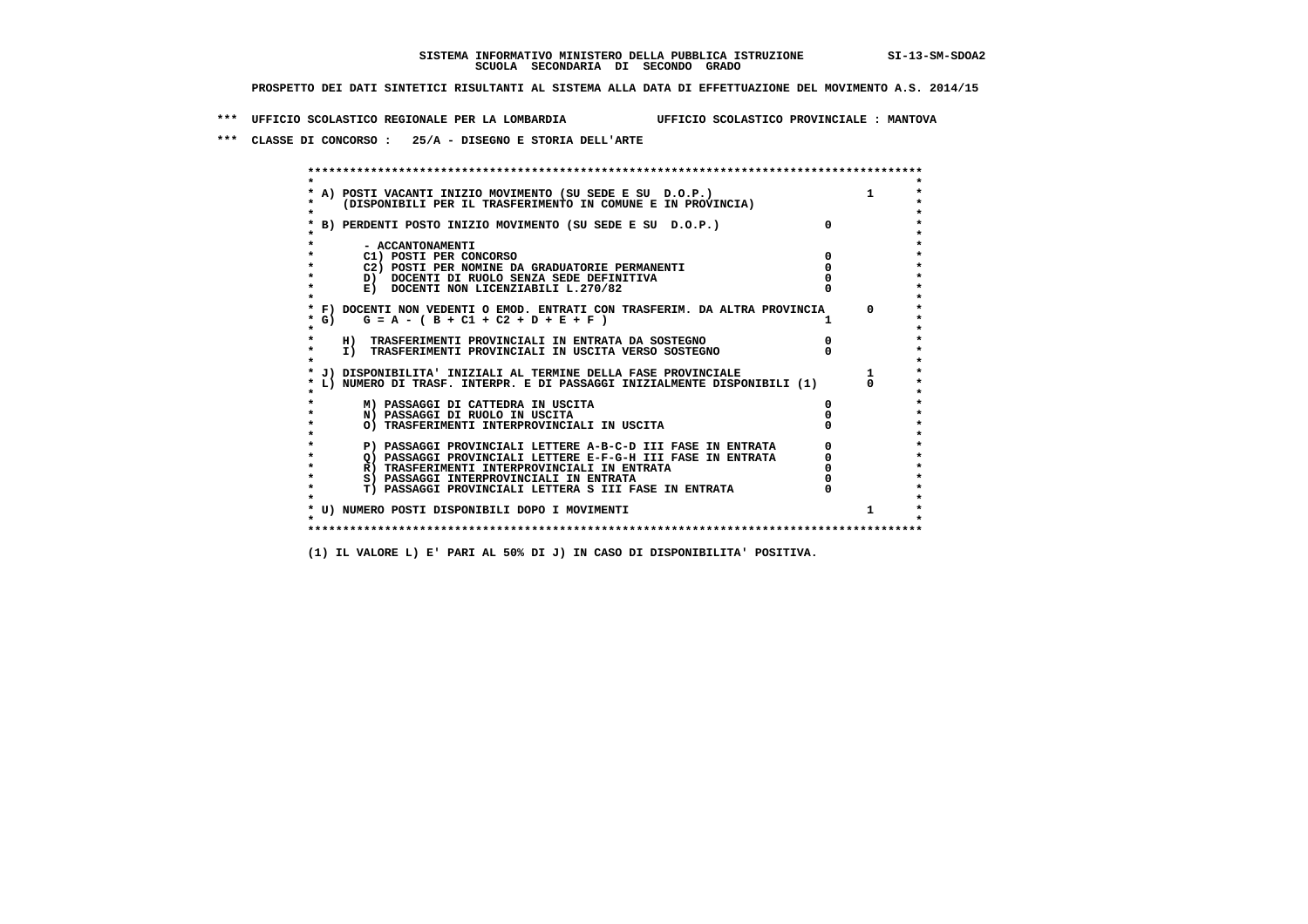**\*\*\* UFFICIO SCOLASTICO REGIONALE PER LA LOMBARDIA UFFICIO SCOLASTICO PROVINCIALE : MANTOVA**

 **\*\*\* CLASSE DI CONCORSO : 29/A - EDUCAZIONE FISICA NEGLI ISTITUTI E SCUOLE DI ISTRUZIONE SECONDARIA DI II GRADO**

|         | A) POSTI VACANTI INIZIO MOVIMENTO (SU SEDE E SU D.O.P.)                    |          |          |
|---------|----------------------------------------------------------------------------|----------|----------|
|         | (DISPONIBILI PER IL TRASFERIMENTO IN COMUNE E IN PROVINCIA)                |          |          |
|         |                                                                            |          |          |
|         | B) PERDENTI POSTO INIZIO MOVIMENTO (SU SEDE E SU D.O.P.)                   | $\Omega$ |          |
|         |                                                                            |          |          |
|         | - ACCANTONAMENTI                                                           |          |          |
|         | C1) POSTI PER CONCORSO                                                     |          |          |
|         | C2) POSTI PER NOMINE DA GRADUATORIE PERMANENTI                             |          |          |
|         | D) DOCENTI DI RUOLO SENZA SEDE DEFINITIVA                                  |          |          |
|         | E) DOCENTI NON LICENZIABILI L.270/82                                       |          |          |
|         | * F) DOCENTI NON VEDENTI O EMOD. ENTRATI CON TRASFERIM. DA ALTRA PROVINCIA |          |          |
| * G) +  | $G = A - (B + C1 + C2 + D + E + F)$                                        |          | $\Omega$ |
|         |                                                                            |          |          |
|         | H) TRASFERIMENTI PROVINCIALI IN ENTRATA DA SOSTEGNO                        |          |          |
| $\star$ | I) TRASFERIMENTI PROVINCIALI IN USCITA VERSO SOSTEGNO                      |          |          |
|         |                                                                            |          |          |
|         | J) DISPONIBILITA' INIZIALI AL TERMINE DELLA FASE PROVINCIALE               |          |          |
|         | L) NUMERO DI TRASF. INTERPR. E DI PASSAGGI INIZIALMENTE DISPONIBILI (1)    |          |          |
|         |                                                                            |          |          |
|         | M) PASSAGGI DI CATTEDRA IN USCITA                                          |          |          |
|         | N) PASSAGGI DI RUOLO IN USCITA                                             |          |          |
|         | O) TRASFERIMENTI INTERPROVINCIALI IN USCITA                                |          |          |
|         |                                                                            |          |          |
|         | P) PASSAGGI PROVINCIALI LETTERE A-B-C-D III FASE IN ENTRATA                |          |          |
|         | O) PASSAGGI PROVINCIALI LETTERE E-F-G-H III FASE IN ENTRATA                |          |          |
|         | R) TRASFERIMENTI INTERPROVINCIALI IN ENTRATA                               |          |          |
|         | S) PASSAGGI INTERPROVINCIALI IN ENTRATA                                    |          |          |
|         | T) PASSAGGI PROVINCIALI LETTERA S III FASE IN ENTRATA                      |          |          |
|         |                                                                            |          |          |
|         | * U) NUMERO POSTI DISPONIBILI DOPO I MOVIMENTI                             |          | 1        |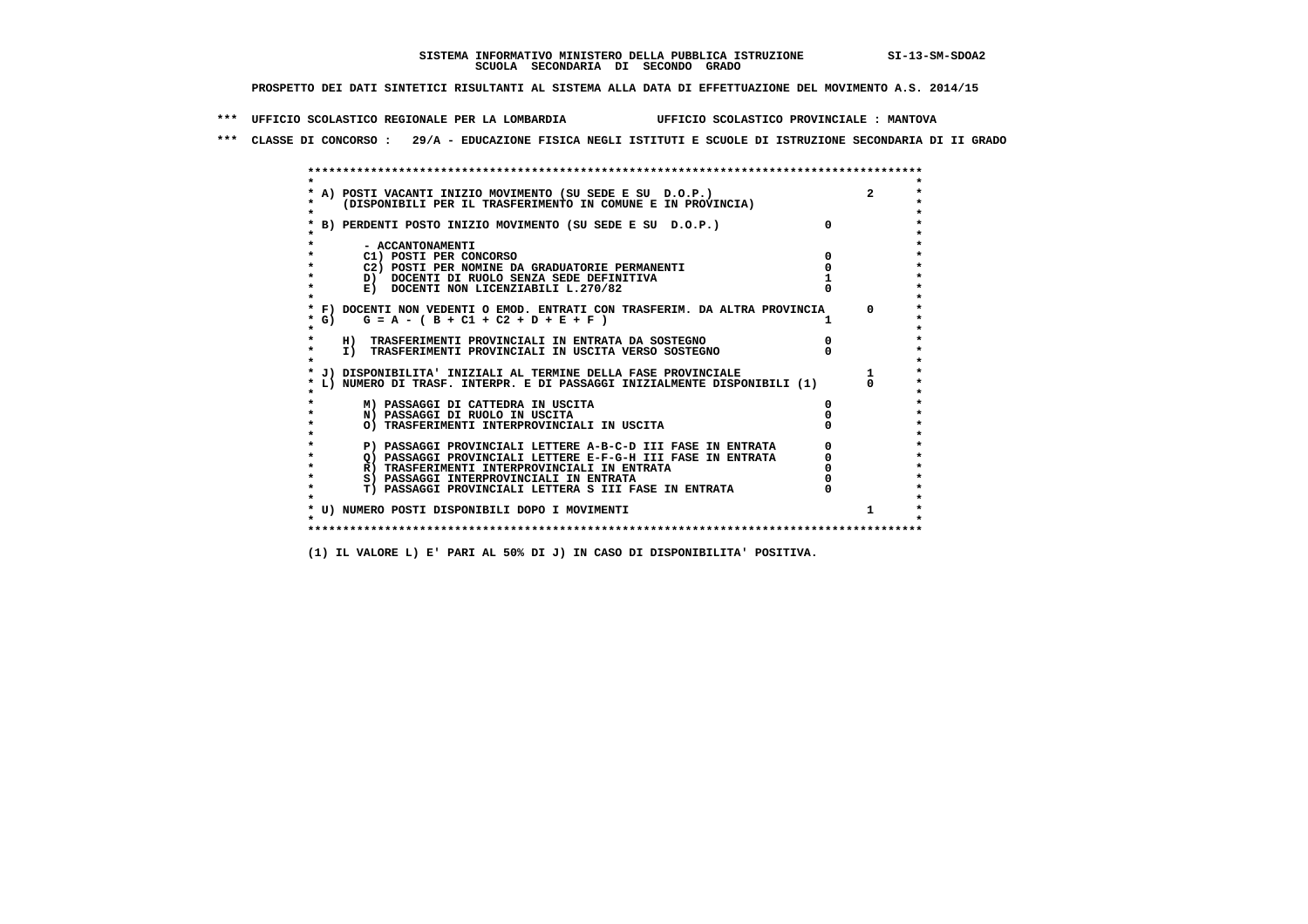**\*\*\* UFFICIO SCOLASTICO REGIONALE PER LA LOMBARDIA UFFICIO SCOLASTICO PROVINCIALE : MANTOVA**

 **\*\*\* CLASSE DI CONCORSO : 31/A - EDUCAZIONE MUSICALE NEGLI ISTITUTI E SCUOLE DI ISTRUZIONE SECONDARIA DI II GRADO**

|            | A) POSTI VACANTI INIZIO MOVIMENTO (SU SEDE E SU D.O.P.)                    |      | $\Omega$ |
|------------|----------------------------------------------------------------------------|------|----------|
|            | (DISPONIBILI PER IL TRASFERIMENTO IN COMUNE E IN PROVINCIA)                |      |          |
|            |                                                                            |      |          |
|            | B) PERDENTI POSTO INIZIO MOVIMENTO (SU SEDE E SU D.O.P.)                   |      |          |
|            |                                                                            |      |          |
|            | - ACCANTONAMENTI                                                           |      |          |
|            | C1) POSTI PER CONCORSO                                                     |      |          |
|            | C2) POSTI PER NOMINE DA GRADUATORIE PERMANENTI                             |      |          |
|            | D) DOCENTI DI RUOLO SENZA SEDE DEFINITIVA                                  |      |          |
|            | E) DOCENTI NON LICENZIABILI L.270/82                                       |      |          |
|            | * F) DOCENTI NON VEDENTI O EMOD. ENTRATI CON TRASFERIM. DA ALTRA PROVINCIA |      | $\Omega$ |
| $\star$ G) | $G = A - (B + C1 + C2 + D + E + F)$                                        | $-2$ |          |
|            |                                                                            |      |          |
|            | H) TRASFERIMENTI PROVINCIALI IN ENTRATA DA SOSTEGNO                        |      |          |
| $\star$    | I) TRASFERIMENTI PROVINCIALI IN USCITA VERSO SOSTEGNO                      |      |          |
|            |                                                                            |      |          |
|            | J) DISPONIBILITA' INIZIALI AL TERMINE DELLA FASE PROVINCIALE               |      | $-2$     |
|            | L) NUMERO DI TRASF. INTERPR. E DI PASSAGGI INIZIALMENTE DISPONIBILI (1)    |      | $-2$     |
|            |                                                                            |      |          |
|            | M) PASSAGGI DI CATTEDRA IN USCITA                                          |      |          |
|            | N) PASSAGGI DI RUOLO IN USCITA                                             |      |          |
|            | O) TRASFERIMENTI INTERPROVINCIALI IN USCITA                                |      |          |
|            |                                                                            |      |          |
|            | P) PASSAGGI PROVINCIALI LETTERE A-B-C-D III FASE IN ENTRATA                |      |          |
|            | O) PASSAGGI PROVINCIALI LETTERE E-F-G-H III FASE IN ENTRATA                |      |          |
|            | R) TRASFERIMENTI INTERPROVINCIALI IN ENTRATA                               |      |          |
|            | S) PASSAGGI INTERPROVINCIALI IN ENTRATA                                    |      |          |
|            | T) PASSAGGI PROVINCIALI LETTERA S III FASE IN ENTRATA                      |      |          |
|            |                                                                            |      | $-2$     |
|            | * U) NUMERO POSTI DISPONIBILI DOPO I MOVIMENTI                             |      |          |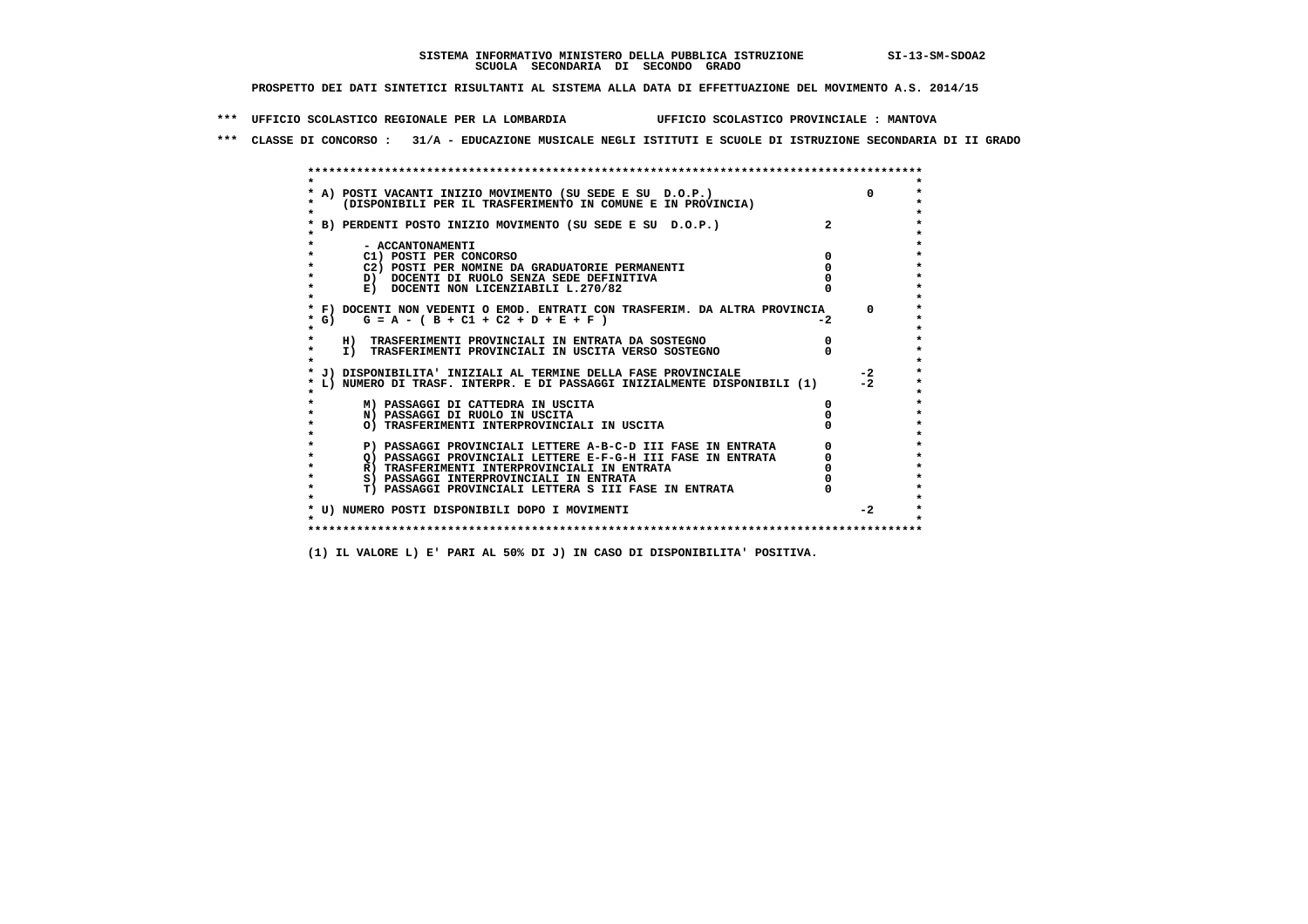**\*\*\* UFFICIO SCOLASTICO REGIONALE PER LA LOMBARDIA UFFICIO SCOLASTICO PROVINCIALE : MANTOVA**

 **\*\*\* CLASSE DI CONCORSO : 34/A - ELETTRONICA**

 **\*\*\*\*\*\*\*\*\*\*\*\*\*\*\*\*\*\*\*\*\*\*\*\*\*\*\*\*\*\*\*\*\*\*\*\*\*\*\*\*\*\*\*\*\*\*\*\*\*\*\*\*\*\*\*\*\*\*\*\*\*\*\*\*\*\*\*\*\*\*\*\*\*\*\*\*\*\*\*\*\*\*\*\*\*\*\*\* \* \*** $\bullet$  **\* A) POSTI VACANTI INIZIO MOVIMENTO (SU SEDE E SU D.O.P.) 1 \* \* (DISPONIBILI PER IL TRASFERIMENTO IN COMUNE E IN PROVINCIA) \* \* \* \* B) PERDENTI POSTO INIZIO MOVIMENTO (SU SEDE E SU D.O.P.) 1 \* \* \* \* - ACCANTONAMENTI \* \* C1) POSTI PER CONCORSO 0 \* \* C2) POSTI PER NOMINE DA GRADUATORIE PERMANENTI 0 \*b b** docenti di RUOLO SENZA SEDE DEFINITIVA  $\overline{D}$  **b**  $\overline{D}$  0  $\overline{D}$  0  $\overline{D}$  0  $\overline{D}$  0  $\overline{D}$  0  $\overline{D}$  0  $\overline{D}$  0  $\overline{D}$  0  $\overline{D}$  0  $\overline{D}$  0  $\overline{D}$  0  $\overline{D}$  0  $\overline{D}$  0  $\overline{D}$  0  $\overline{D}$ **E) DOCENTI NON LICENZIABILI L.270/82 \* \* \* F) DOCENTI NON VEDENTI O EMOD. ENTRATI CON TRASFERIM. DA ALTRA PROVINCIA 0 \* \* G) G = A - ( B + C1 + C2 + D + E + F ) 0 \* \* \* \* H) TRASFERIMENTI PROVINCIALI IN ENTRATA DA SOSTEGNO 0 \* \* I) TRASFERIMENTI PROVINCIALI IN USCITA VERSO SOSTEGNO 0 \* \* \* \* J) DISPONIBILITA' INIZIALI AL TERMINE DELLA FASE PROVINCIALE 0 \* \* L) NUMERO DI TRASF. INTERPR. E DI PASSAGGI INIZIALMENTE DISPONIBILI (1) 0 \* \* \* \* M) PASSAGGI DI CATTEDRA IN USCITA 0 \* \* N) PASSAGGI DI RUOLO IN USCITA 0 \*O) TRASFERIMENTI INTERPROVINCIALI IN USCITA \* \* P) PASSAGGI PROVINCIALI LETTERE A-B-C-D III FASE IN ENTRATA** 0 <sup>0</sup> **DASSAGGI PROVINCIALI LETTERE E-F-G-H** III FASE IN ENTRATA 0 <sup>0</sup> **2) PASSAGGI PROVINCIALI LETTERE E-F-G-H III FASE IN ENTRATA 6 0 R**) TRASFERIMENTI INTERPROVINCIALI IN ENTRATA 6 **0 R)** TRASFERIMENTI INTERPROVINCIALI IN ENTRATA  $\begin{bmatrix} 0 & 0 \\ 0 & 0 \\ 0 & 0 \end{bmatrix}$  PASSAGGI INTERPROVINCIALI IN ENTRATA  $\begin{bmatrix} 0 & 0 \\ 0 & 0 \\ 0 & 0 \end{bmatrix}$  **\* S) PASSAGGI INTERPROVINCIALI IN ENTRATA 0 \*** $\ddot{\phantom{1}}$  **\* T) PASSAGGI PROVINCIALI LETTERA S III FASE IN ENTRATA 0 \*** $\star$  **\* \*** $\star$  **\* U) NUMERO POSTI DISPONIBILI DOPO I MOVIMENTI 1 \* \* \* \*\*\*\*\*\*\*\*\*\*\*\*\*\*\*\*\*\*\*\*\*\*\*\*\*\*\*\*\*\*\*\*\*\*\*\*\*\*\*\*\*\*\*\*\*\*\*\*\*\*\*\*\*\*\*\*\*\*\*\*\*\*\*\*\*\*\*\*\*\*\*\*\*\*\*\*\*\*\*\*\*\*\*\*\*\*\*\* (1) IL VALORE L) E' PARI AL 50% DI J) IN CASO DI DISPONIBILITA' POSITIVA. I PASSAGGI PROVINCIALI VENGONO EFFETTUATI NEL LIMITE DEL 50% DEL VALORE L)+ M)+ N)+ O) (POSTI 0). IL RESTANTE NUMERO DI POSTI E' DESTINATO ALLA MOBILITA' INTERPROVINCIALE.**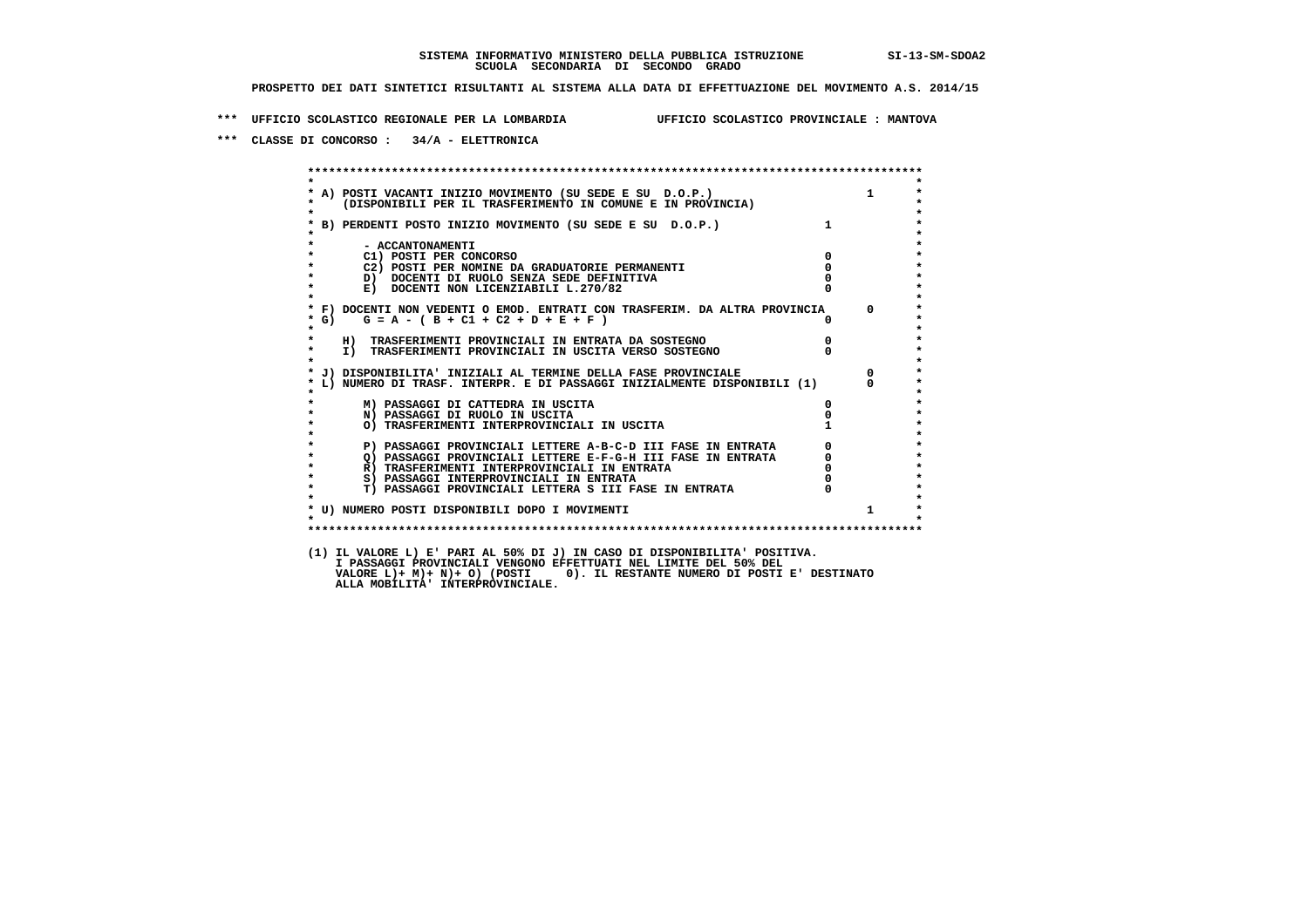**\*\*\* UFFICIO SCOLASTICO REGIONALE PER LA LOMBARDIA UFFICIO SCOLASTICO PROVINCIALE : MANTOVA**

 **\*\*\* CLASSE DI CONCORSO : 35/A - ELETTROTECNICA**

 **\*\*\*\*\*\*\*\*\*\*\*\*\*\*\*\*\*\*\*\*\*\*\*\*\*\*\*\*\*\*\*\*\*\*\*\*\*\*\*\*\*\*\*\*\*\*\*\*\*\*\*\*\*\*\*\*\*\*\*\*\*\*\*\*\*\*\*\*\*\*\*\*\*\*\*\*\*\*\*\*\*\*\*\*\*\*\*\* \* \*** $\bullet$  **\* A) POSTI VACANTI INIZIO MOVIMENTO (SU SEDE E SU D.O.P.) 1 \*** $\star$  **\* (DISPONIBILI PER IL TRASFERIMENTO IN COMUNE E IN PROVINCIA) \*** $\bullet$  **\* \* \* B) PERDENTI POSTO INIZIO MOVIMENTO (SU SEDE E SU D.O.P.) 0 \* \* \* \* - ACCANTONAMENTI \* \* C1) POSTI PER CONCORSO 0 \* \* C2) POSTI PER NOMINE DA GRADUATORIE PERMANENTI 0 \*D)** DOCENTI DI RUOLO SENZA SEDE DEFINITIVA  $\overline{a}$  0  $\overline{b}$  0  $\overline{c}$  0  $\overline{c}$  0  $\overline{c}$  0  $\overline{a}$  0  $\overline{c}$ **E) DOCENTI NON LICENZIABILI L.270/82 \* \* \* F) DOCENTI NON VEDENTI O EMOD. ENTRATI CON TRASFERIM. DA ALTRA PROVINCIA 0 \***  $\star$  **G)** G = A - ( B + C1 + C2 + D + E + F )  **\* \* \* H) TRASFERIMENTI PROVINCIALI IN ENTRATA DA SOSTEGNO 0 \* \* I) TRASFERIMENTI PROVINCIALI IN USCITA VERSO SOSTEGNO 0 \* \* \* \* J) DISPONIBILITA' INIZIALI AL TERMINE DELLA FASE PROVINCIALE 1 \* \* L) NUMERO DI TRASF. INTERPR. E DI PASSAGGI INIZIALMENTE DISPONIBILI (1) 0 \* \* \* \* M) PASSAGGI DI CATTEDRA IN USCITA 0 \* \* N) PASSAGGI DI RUOLO IN USCITA 0 \* \* O) TRASFERIMENTI INTERPROVINCIALI IN USCITA 0 \* \* \* P) PASSAGGI PROVINCIALI LETTERE A-B-C-D III FASE IN ENTRATA** 0 <sup>0</sup> **DASSAGGI PROVINCIALI LETTERE E-F-G-H** III FASE IN ENTRATA 0 <sup>0</sup>  **\* Q) PASSAGGI PROVINCIALI LETTERE E-F-G-H III FASE IN ENTRATA 0 \*R)** TRASFERIMENTI INTERPROVINCIALI IN ENTRATA  $\begin{bmatrix} 0 & 0 \\ 0 & 0 \\ 0 & 0 \end{bmatrix}$  PASSAGGI INTERPROVINCIALI IN ENTRATA  $\begin{bmatrix} 0 & 0 \\ 0 & 0 \\ 0 & 0 \end{bmatrix}$  **\* S) PASSAGGI INTERPROVINCIALI IN ENTRATA 0 \*** $\ddot{\phantom{1}}$  **\* T) PASSAGGI PROVINCIALI LETTERA S III FASE IN ENTRATA 0 \*** $\star$  **\* \* \* U) NUMERO POSTI DISPONIBILI DOPO I MOVIMENTI 1 \* \* \* \*\*\*\*\*\*\*\*\*\*\*\*\*\*\*\*\*\*\*\*\*\*\*\*\*\*\*\*\*\*\*\*\*\*\*\*\*\*\*\*\*\*\*\*\*\*\*\*\*\*\*\*\*\*\*\*\*\*\*\*\*\*\*\*\*\*\*\*\*\*\*\*\*\*\*\*\*\*\*\*\*\*\*\*\*\*\*\***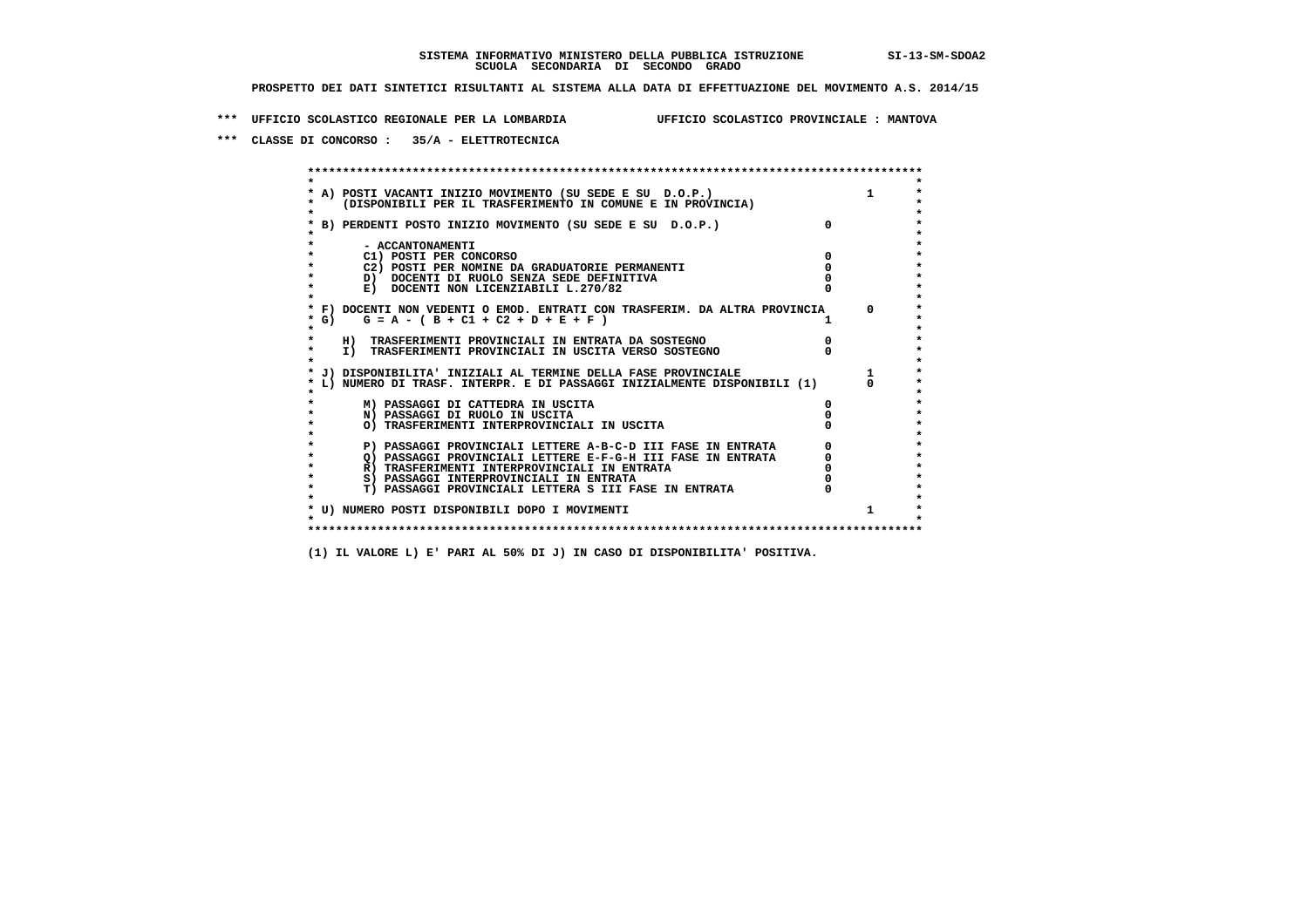**\*\*\* UFFICIO SCOLASTICO REGIONALE PER LA LOMBARDIA UFFICIO SCOLASTICO PROVINCIALE : MANTOVA**

 **\*\*\* CLASSE DI CONCORSO : 36/A - FILOSOFIA, PSICOLOGIA E SCIENZE DELL' EDUCAZIONE**

 **\*\*\*\*\*\*\*\*\*\*\*\*\*\*\*\*\*\*\*\*\*\*\*\*\*\*\*\*\*\*\*\*\*\*\*\*\*\*\*\*\*\*\*\*\*\*\*\*\*\*\*\*\*\*\*\*\*\*\*\*\*\*\*\*\*\*\*\*\*\*\*\*\*\*\*\*\*\*\*\*\*\*\*\*\*\*\*\* \* \*** $\bullet$  **\* A) POSTI VACANTI INIZIO MOVIMENTO (SU SEDE E SU D.O.P.) 2 \*** $\star$  **\* (DISPONIBILI PER IL TRASFERIMENTO IN COMUNE E IN PROVINCIA) \*** $\bullet$  **\* \* \* B) PERDENTI POSTO INIZIO MOVIMENTO (SU SEDE E SU D.O.P.) 1 \* \* \* \* - ACCANTONAMENTI \* \* C1) POSTI PER CONCORSO 0 \* \* C2) POSTI PER NOMINE DA GRADUATORIE PERMANENTI 0 \*D)** DOCENTI DI RUOLO SENZA SEDE DEFINITIVA 1<br> **E)** DOCENTI NON LICENZIABILI L. 270/82 0 **E) DOCENTI NON LICENZIABILI L.270/82 \* \* \* F) DOCENTI NON VEDENTI O EMOD. ENTRATI CON TRASFERIM. DA ALTRA PROVINCIA 0 \* \* G) G = A - ( B + C1 + C2 + D + E + F ) 0 \* \* \* \* H) TRASFERIMENTI PROVINCIALI IN ENTRATA DA SOSTEGNO 0 \* \* I) TRASFERIMENTI PROVINCIALI IN USCITA VERSO SOSTEGNO 0 \* \* \* \* J) DISPONIBILITA' INIZIALI AL TERMINE DELLA FASE PROVINCIALE 0 \* \* L) NUMERO DI TRASF. INTERPR. E DI PASSAGGI INIZIALMENTE DISPONIBILI (1) 0 \* \* \* \* M) PASSAGGI DI CATTEDRA IN USCITA 0 \* \* N) PASSAGGI DI RUOLO IN USCITA 0 \* \* O) TRASFERIMENTI INTERPROVINCIALI IN USCITA 0 \* \* \* P) PASSAGGI PROVINCIALI LETTERE A-B-C-D III FASE IN ENTRATA** 0 <sup>0</sup> **DASSAGGI PROVINCIALI LETTERE E-F-G-H** III FASE IN ENTRATA 0 <sup>0</sup>  $\star$  **\* Q) PASSAGGI PROVINCIALI LETTERE E-F-G-H III FASE IN ENTRATA 0 \*R)** TRASFERIMENTI INTERPROVINCIALI IN ENTRATA  $\begin{bmatrix} 0 & 0 \\ 0 & 0 \\ 0 & 0 \end{bmatrix}$  PASSAGGI INTERPROVINCIALI IN ENTRATA  $\begin{bmatrix} 0 & 0 \\ 0 & 0 \\ 0 & 0 \end{bmatrix}$  **\* S) PASSAGGI INTERPROVINCIALI IN ENTRATA 0 \*** $\ddot{\phantom{1}}$  **\* T) PASSAGGI PROVINCIALI LETTERA S III FASE IN ENTRATA 0 \*** $\star$  **\* \* \* U) NUMERO POSTI DISPONIBILI DOPO I MOVIMENTI 0 \* \* \* \*\*\*\*\*\*\*\*\*\*\*\*\*\*\*\*\*\*\*\*\*\*\*\*\*\*\*\*\*\*\*\*\*\*\*\*\*\*\*\*\*\*\*\*\*\*\*\*\*\*\*\*\*\*\*\*\*\*\*\*\*\*\*\*\*\*\*\*\*\*\*\*\*\*\*\*\*\*\*\*\*\*\*\*\*\*\*\***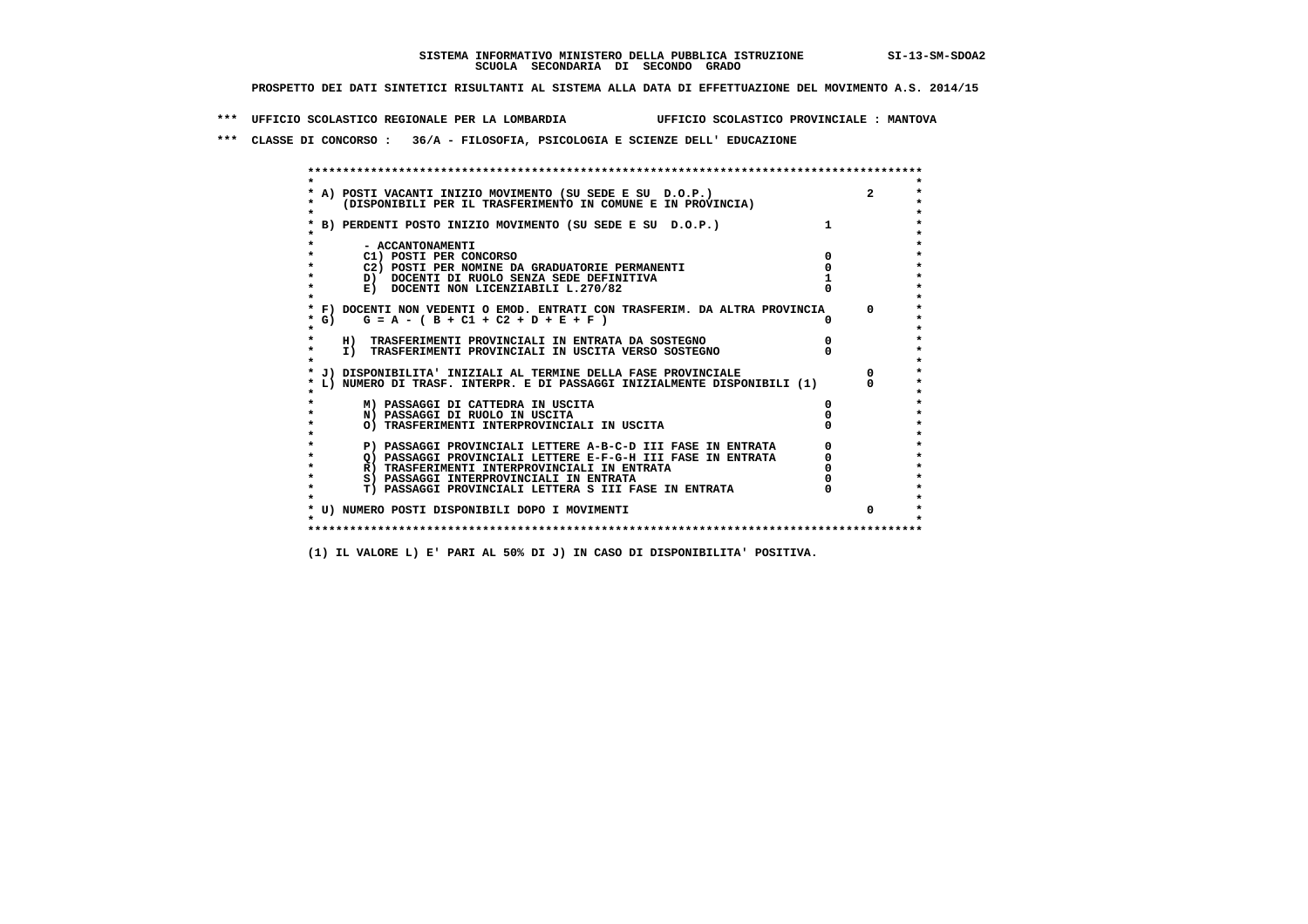**\*\*\* UFFICIO SCOLASTICO REGIONALE PER LA LOMBARDIA UFFICIO SCOLASTICO PROVINCIALE : MANTOVA**

 **\*\*\* CLASSE DI CONCORSO : 37/A - FILOSOFIA E STORIA**

 **\*\*\*\*\*\*\*\*\*\*\*\*\*\*\*\*\*\*\*\*\*\*\*\*\*\*\*\*\*\*\*\*\*\*\*\*\*\*\*\*\*\*\*\*\*\*\*\*\*\*\*\*\*\*\*\*\*\*\*\*\*\*\*\*\*\*\*\*\*\*\*\*\*\*\*\*\*\*\*\*\*\*\*\*\*\*\*\* \* \* \* A) POSTI VACANTI INIZIO MOVIMENTO (SU SEDE E SU D.O.P.) 4 \* \* (DISPONIBILI PER IL TRASFERIMENTO IN COMUNE E IN PROVINCIA) \* \* \* \* B) PERDENTI POSTO INIZIO MOVIMENTO (SU SEDE E SU D.O.P.) 1 \* \* \* \* - ACCANTONAMENTI \* \* C1) POSTI PER CONCORSO 0 \* \* C2) POSTI PER NOMINE DA GRADUATORIE PERMANENTI 0 \*b**  $\overline{D}$  **docenti di RUOLO SENZA SEDE DEFINITIVA**  $\overline{D}$  **1**  $\overline{D}$  **1**  $\overline{D}$  **1**  $\overline{D}$  **1**  $\overline{D}$  **1**  $\overline{D}$  **1**  $\overline{D}$  **1**  $\overline{D}$  **1**  $\overline{D}$  **1**  $\overline{D}$  **1**  $\overline{D}$  **1**  $\overline{D}$  **1**  $\overline{D}$  **1 E) DOCENTI NON LICENZIABILI L.270/82 \* \* \* F) DOCENTI NON VEDENTI O EMOD. ENTRATI CON TRASFERIM. DA ALTRA PROVINCIA 0 \* \* G) G = A - ( B + C1 + C2 + D + E + F ) 2 \* \* \* \* H) TRASFERIMENTI PROVINCIALI IN ENTRATA DA SOSTEGNO 0 \* \* I) TRASFERIMENTI PROVINCIALI IN USCITA VERSO SOSTEGNO 0 \* \* \* \* J) DISPONIBILITA' INIZIALI AL TERMINE DELLA FASE PROVINCIALE 2 \* \* L) NUMERO DI TRASF. INTERPR. E DI PASSAGGI INIZIALMENTE DISPONIBILI (1) 1 \* \* \* \* M) PASSAGGI DI CATTEDRA IN USCITA 0 \* \* N) PASSAGGI DI RUOLO IN USCITA 0 \* \* O) TRASFERIMENTI INTERPROVINCIALI IN USCITA 0 \* \* \* P) PASSAGGI PROVINCIALI LETTERE A-B-C-D III FASE IN ENTRATA** 0 <sup>0</sup> **DASSAGGI PROVINCIALI LETTERE E-F-G-H** III FASE IN ENTRATA 0 <sup>0</sup> **2) PASSAGGI PROVINCIALI LETTERE E-F-G-H III FASE IN ENTRATA 6 0 R**) TRASFERIMENTI INTERPROVINCIALI IN ENTRATA 6 **0 R)** TRASFERIMENTI INTERPROVINCIALI IN ENTRATA  $\begin{bmatrix} 0 \\ 0 \\ 0 \end{bmatrix}$  passaggi interprovinciali in ENTRATA  $\begin{bmatrix} 0 \\ 1 \end{bmatrix}$  **\* S) PASSAGGI INTERPROVINCIALI IN ENTRATA 1 \*** $\ddot{\phantom{1}}$  **\* T) PASSAGGI PROVINCIALI LETTERA S III FASE IN ENTRATA 0 \*** $\star$  **\* \*** $\star$  **\* U) NUMERO POSTI DISPONIBILI DOPO I MOVIMENTI 1 \* \* \* \*\*\*\*\*\*\*\*\*\*\*\*\*\*\*\*\*\*\*\*\*\*\*\*\*\*\*\*\*\*\*\*\*\*\*\*\*\*\*\*\*\*\*\*\*\*\*\*\*\*\*\*\*\*\*\*\*\*\*\*\*\*\*\*\*\*\*\*\*\*\*\*\*\*\*\*\*\*\*\*\*\*\*\*\*\*\*\* (1) IL VALORE L) E' PARI AL 50% DI J) IN CASO DI DISPONIBILITA' POSITIVA. I PASSAGGI PROVINCIALI VENGONO EFFETTUATI NEL LIMITE DEL 50% DEL VALORE L)+ M)+ N)+ O) (POSTI 0). IL RESTANTE NUMERO DI POSTI E' DESTINATO ALLA MOBILITA' INTERPROVINCIALE.**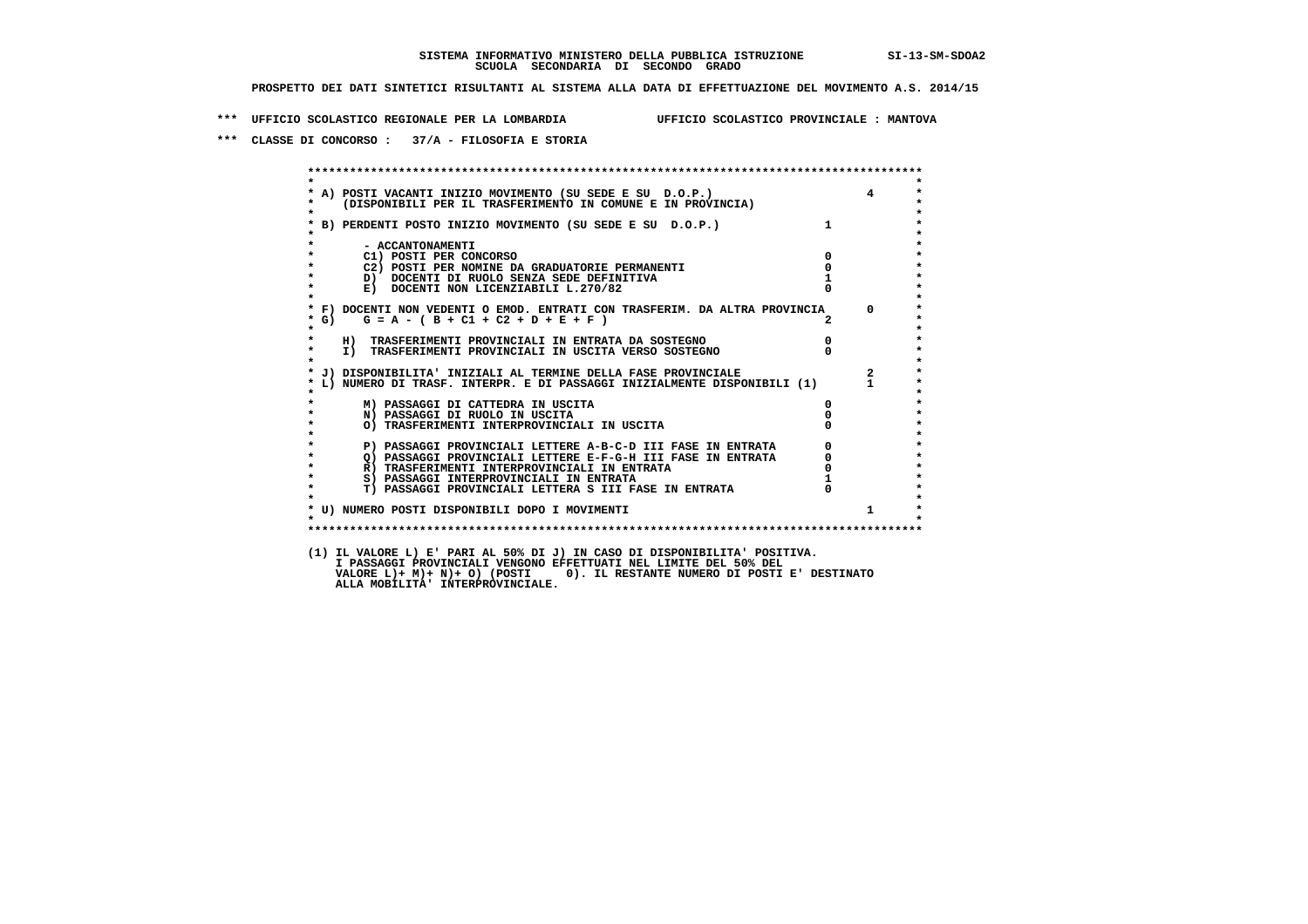**\*\*\* UFFICIO SCOLASTICO REGIONALE PER LA LOMBARDIA UFFICIO SCOLASTICO PROVINCIALE : MANTOVA**

 **\*\*\* CLASSE DI CONCORSO : 38/A - FISICA**

 **\*\*\*\*\*\*\*\*\*\*\*\*\*\*\*\*\*\*\*\*\*\*\*\*\*\*\*\*\*\*\*\*\*\*\*\*\*\*\*\*\*\*\*\*\*\*\*\*\*\*\*\*\*\*\*\*\*\*\*\*\*\*\*\*\*\*\*\*\*\*\*\*\*\*\*\*\*\*\*\*\*\*\*\*\*\*\*\* \* \*** $\bullet$  **\* A) POSTI VACANTI INIZIO MOVIMENTO (SU SEDE E SU D.O.P.) 1 \*** $\star$  **\* (DISPONIBILI PER IL TRASFERIMENTO IN COMUNE E IN PROVINCIA) \*** $\bullet$  **\* \* \* B) PERDENTI POSTO INIZIO MOVIMENTO (SU SEDE E SU D.O.P.) 0 \* \* \* \* - ACCANTONAMENTI \* \* C1) POSTI PER CONCORSO 0 \* \* C2) POSTI PER NOMINE DA GRADUATORIE PERMANENTI 0 \*D)** DOCENTI DI RUOLO SENZA SEDE DEFINITIVA  $\overline{a}$  0  $\overline{b}$  0  $\overline{c}$  0  $\overline{c}$  0  $\overline{c}$  0  $\overline{a}$  0  $\overline{c}$ **E) DOCENTI NON LICENZIABILI L.270/82 \* \* \* F) DOCENTI NON VEDENTI O EMOD. ENTRATI CON TRASFERIM. DA ALTRA PROVINCIA 0 \***  $\star$  **G)** G = A - ( B + C1 + C2 + D + E + F )  **\* \* \* H) TRASFERIMENTI PROVINCIALI IN ENTRATA DA SOSTEGNO 0 \* \* I) TRASFERIMENTI PROVINCIALI IN USCITA VERSO SOSTEGNO 0 \* \* \* \* J) DISPONIBILITA' INIZIALI AL TERMINE DELLA FASE PROVINCIALE 1 \* \* L) NUMERO DI TRASF. INTERPR. E DI PASSAGGI INIZIALMENTE DISPONIBILI (1) 0 \* \* \* \* M) PASSAGGI DI CATTEDRA IN USCITA 0 \* \* N) PASSAGGI DI RUOLO IN USCITA 0 \* \* O) TRASFERIMENTI INTERPROVINCIALI IN USCITA 0 \* \* \* P) PASSAGGI PROVINCIALI LETTERE A-B-C-D III FASE IN ENTRATA** 0 <sup>0</sup> **DASSAGGI PROVINCIALI LETTERE E-F-G-H** III FASE IN ENTRATA 0 <sup>0</sup>  **\* Q) PASSAGGI PROVINCIALI LETTERE E-F-G-H III FASE IN ENTRATA 0 \*R)** TRASFERIMENTI INTERPROVINCIALI IN ENTRATA  $\begin{bmatrix} 0 & 0 \\ 0 & 0 \\ 0 & 0 \end{bmatrix}$  PASSAGGI INTERPROVINCIALI IN ENTRATA  $\begin{bmatrix} 0 & 0 \\ 0 & 0 \\ 0 & 0 \end{bmatrix}$  **\* S) PASSAGGI INTERPROVINCIALI IN ENTRATA 0 \*** $\ddot{\phantom{1}}$  **\* T) PASSAGGI PROVINCIALI LETTERA S III FASE IN ENTRATA 0 \*** $\star$  **\* \* \* U) NUMERO POSTI DISPONIBILI DOPO I MOVIMENTI 1 \* \* \* \*\*\*\*\*\*\*\*\*\*\*\*\*\*\*\*\*\*\*\*\*\*\*\*\*\*\*\*\*\*\*\*\*\*\*\*\*\*\*\*\*\*\*\*\*\*\*\*\*\*\*\*\*\*\*\*\*\*\*\*\*\*\*\*\*\*\*\*\*\*\*\*\*\*\*\*\*\*\*\*\*\*\*\*\*\*\*\***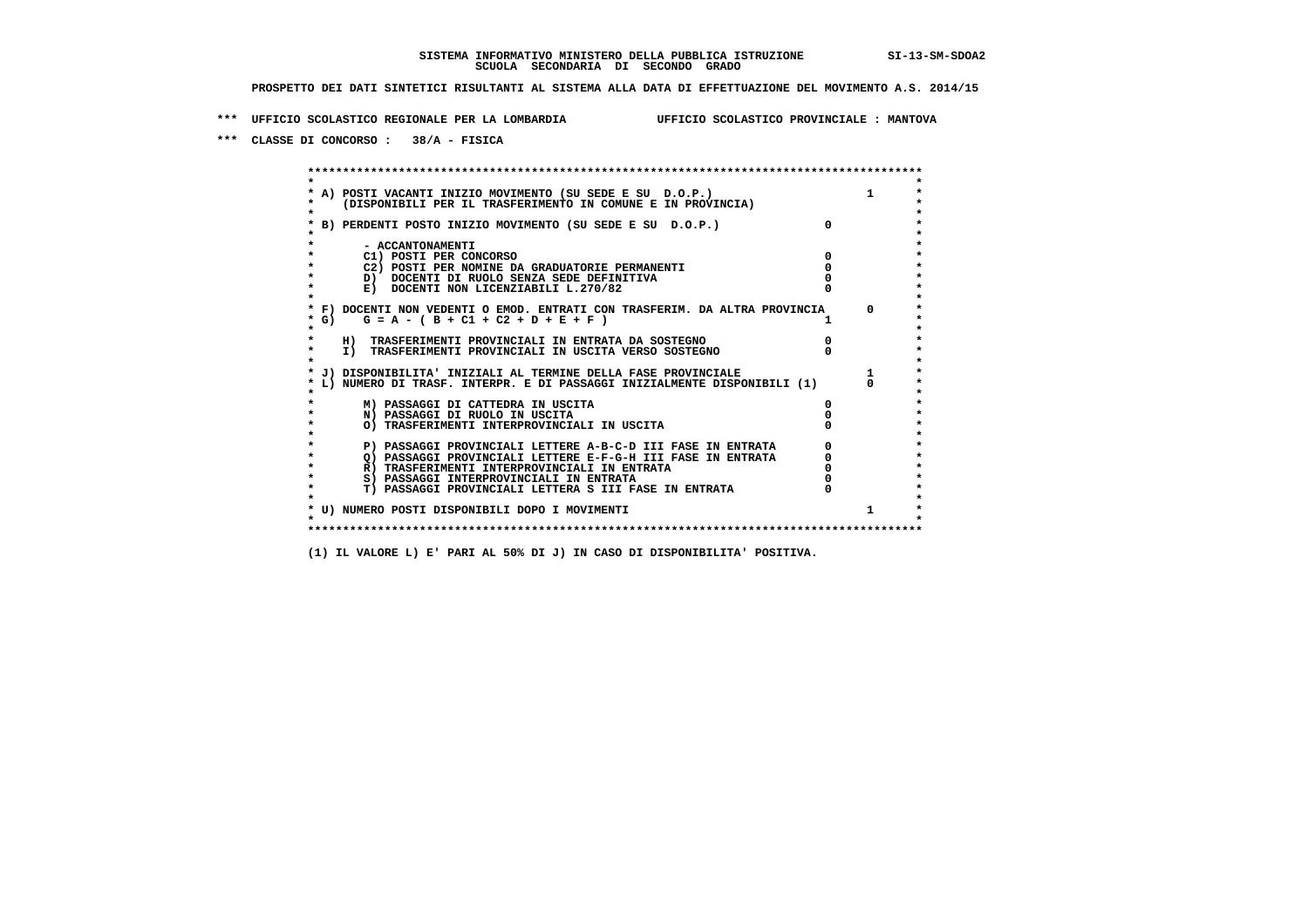**\*\*\* UFFICIO SCOLASTICO REGIONALE PER LA LOMBARDIA UFFICIO SCOLASTICO PROVINCIALE : MANTOVA**

 **\*\*\* CLASSE DI CONCORSO : 39/A - GEOGRAFIA**

 **\*\*\*\*\*\*\*\*\*\*\*\*\*\*\*\*\*\*\*\*\*\*\*\*\*\*\*\*\*\*\*\*\*\*\*\*\*\*\*\*\*\*\*\*\*\*\*\*\*\*\*\*\*\*\*\*\*\*\*\*\*\*\*\*\*\*\*\*\*\*\*\*\*\*\*\*\*\*\*\*\*\*\*\*\*\*\*\* \* \*** $\bullet$  **\* A) POSTI VACANTI INIZIO MOVIMENTO (SU SEDE E SU D.O.P.) 0 \*** $\star$  **\* (DISPONIBILI PER IL TRASFERIMENTO IN COMUNE E IN PROVINCIA) \*** $\bullet$  **\* \* \* B) PERDENTI POSTO INIZIO MOVIMENTO (SU SEDE E SU D.O.P.) 0 \* \* \* \* - ACCANTONAMENTI \* \* C1) POSTI PER CONCORSO 0 \* \* C2) POSTI PER NOMINE DA GRADUATORIE PERMANENTI 0 \*D)** DOCENTI DI RUOLO SENZA SEDE DEFINITIVA  $\overline{a}$  0  $\overline{b}$  0  $\overline{c}$  0  $\overline{c}$  0  $\overline{c}$  0  $\overline{a}$  0  $\overline{b}$ **E) DOCENTI NON LICENZIABILI L.270/82 \* \* \* F) DOCENTI NON VEDENTI O EMOD. ENTRATI CON TRASFERIM. DA ALTRA PROVINCIA 0 \* \* G) G = A - ( B + C1 + C2 + D + E + F ) 0 \* \* \* \* H) TRASFERIMENTI PROVINCIALI IN ENTRATA DA SOSTEGNO 0 \* \* I) TRASFERIMENTI PROVINCIALI IN USCITA VERSO SOSTEGNO 0 \* \* \* \* J) DISPONIBILITA' INIZIALI AL TERMINE DELLA FASE PROVINCIALE 0 \* \* L) NUMERO DI TRASF. INTERPR. E DI PASSAGGI INIZIALMENTE DISPONIBILI (1) 0 \* \* \* \* M) PASSAGGI DI CATTEDRA IN USCITA 0 \* \* N) PASSAGGI DI RUOLO IN USCITA 0 \* \* O) TRASFERIMENTI INTERPROVINCIALI IN USCITA 0 \* \* \* \* P) PASSAGGI PROVINCIALI LETTERE A-B-C-D III FASE IN ENTRATA 0 \*** $\star$  **\* Q) PASSAGGI PROVINCIALI LETTERE E-F-G-H III FASE IN ENTRATA 0 \*R)** TRASFERIMENTI INTERPROVINCIALI IN ENTRATA  $\begin{bmatrix} 0 & 0 \\ 0 & 0 \\ 0 & 0 \end{bmatrix}$  PASSAGGI INTERPROVINCIALI IN ENTRATA  $\begin{bmatrix} 0 & 0 \\ 0 & 0 \\ 0 & 0 \end{bmatrix}$  **\* S) PASSAGGI INTERPROVINCIALI IN ENTRATA 0 \*** $\ddot{\phantom{1}}$  **\* T) PASSAGGI PROVINCIALI LETTERA S III FASE IN ENTRATA 0 \*** $\star$  **\* \* \* U) NUMERO POSTI DISPONIBILI DOPO I MOVIMENTI 0 \* \* \* \*\*\*\*\*\*\*\*\*\*\*\*\*\*\*\*\*\*\*\*\*\*\*\*\*\*\*\*\*\*\*\*\*\*\*\*\*\*\*\*\*\*\*\*\*\*\*\*\*\*\*\*\*\*\*\*\*\*\*\*\*\*\*\*\*\*\*\*\*\*\*\*\*\*\*\*\*\*\*\*\*\*\*\*\*\*\*\***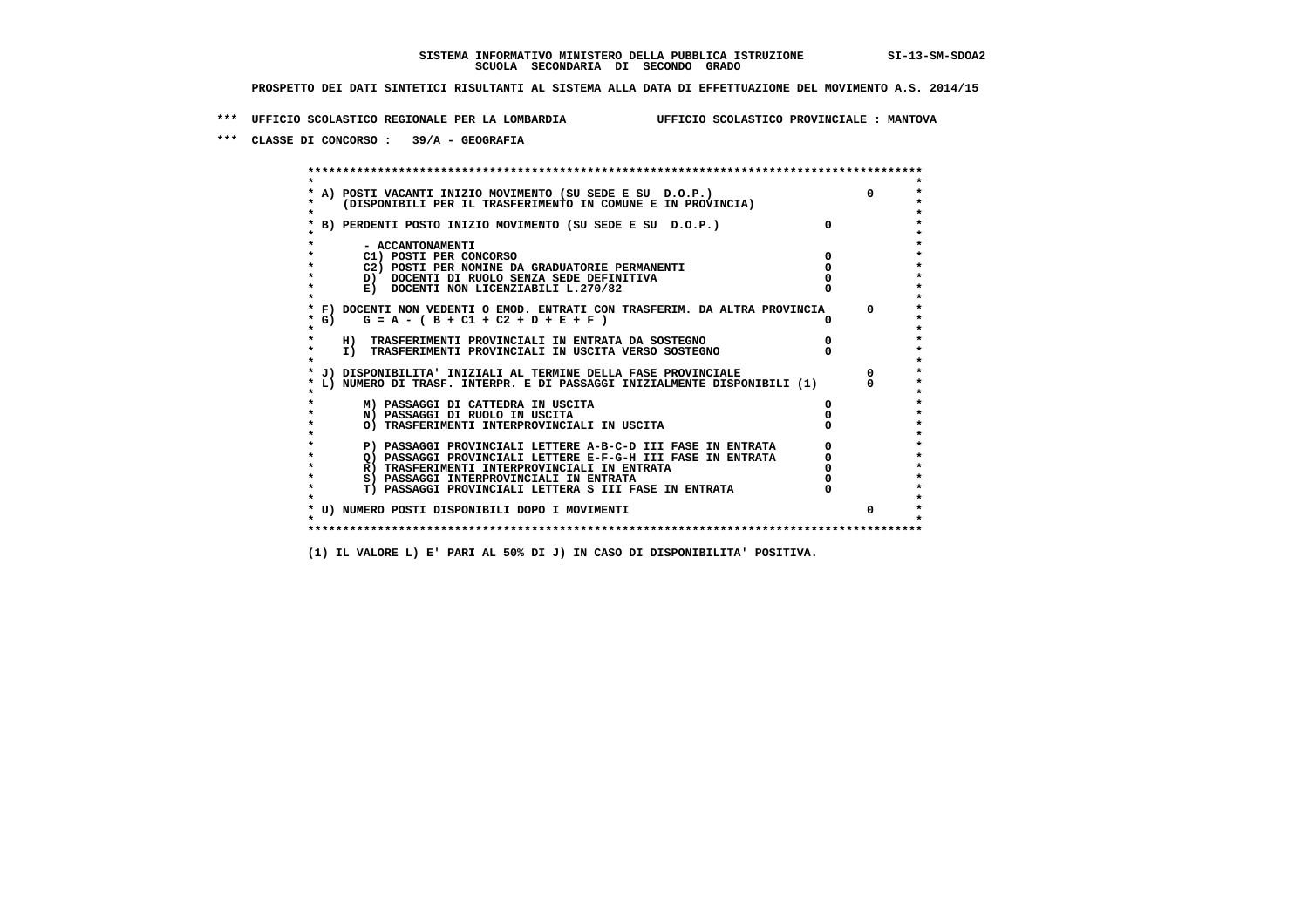**\*\*\* UFFICIO SCOLASTICO REGIONALE PER LA LOMBARDIA UFFICIO SCOLASTICO PROVINCIALE : MANTOVA**

 **\*\*\* CLASSE DI CONCORSO : 40/A - IGIENE, ANATOMIA, FISIOLOGIA, PATOLOGIA GENERALE E DELL'APPARATO MASTICATORIO**

|        | * A) POSTI VACANTI INIZIO MOVIMENTO (SU SEDE E SU D.O.P.)                  |  |
|--------|----------------------------------------------------------------------------|--|
|        | (DISPONIBILI PER IL TRASFERIMENTO IN COMUNE E IN PROVINCIA)                |  |
|        |                                                                            |  |
|        | B) PERDENTI POSTO INIZIO MOVIMENTO (SU SEDE E SU D.O.P.)                   |  |
|        |                                                                            |  |
|        | - ACCANTONAMENTI                                                           |  |
|        | C1) POSTI PER CONCORSO                                                     |  |
|        | C2) POSTI PER NOMINE DA GRADUATORIE PERMANENTI                             |  |
|        | D) DOCENTI DI RUOLO SENZA SEDE DEFINITIVA                                  |  |
|        | E) DOCENTI NON LICENZIABILI L.270/82                                       |  |
|        |                                                                            |  |
|        | * F) DOCENTI NON VEDENTI O EMOD. ENTRATI CON TRASFERIM. DA ALTRA PROVINCIA |  |
| * G) = | $G = A - (B + C1 + C2 + D + E + F)$                                        |  |
| *      |                                                                            |  |
|        | H) TRASFERIMENTI PROVINCIALI IN ENTRATA DA SOSTEGNO                        |  |
| *      | I) TRASFERIMENTI PROVINCIALI IN USCITA VERSO SOSTEGNO                      |  |
|        |                                                                            |  |
|        | J) DISPONIBILITA' INIZIALI AL TERMINE DELLA FASE PROVINCIALE               |  |
|        | L) NUMERO DI TRASF. INTERPR. E DI PASSAGGI INIZIALMENTE DISPONIBILI (1)    |  |
|        |                                                                            |  |
|        | M) PASSAGGI DI CATTEDRA IN USCITA                                          |  |
|        | N) PASSAGGI DI RUOLO IN USCITA                                             |  |
|        | O) TRASFERIMENTI INTERPROVINCIALI IN USCITA                                |  |
|        |                                                                            |  |
|        | P) PASSAGGI PROVINCIALI LETTERE A-B-C-D III FASE IN ENTRATA                |  |
|        | O) PASSAGGI PROVINCIALI LETTERE E-F-G-H III FASE IN ENTRATA                |  |
|        | R) TRASFERIMENTI INTERPROVINCIALI IN ENTRATA                               |  |
| *      | S) PASSAGGI INTERPROVINCIALI IN ENTRATA                                    |  |
|        | T) PASSAGGI PROVINCIALI LETTERA S III FASE IN ENTRATA                      |  |
|        |                                                                            |  |
|        | * U) NUMERO POSTI DISPONIBILI DOPO I MOVIMENTI                             |  |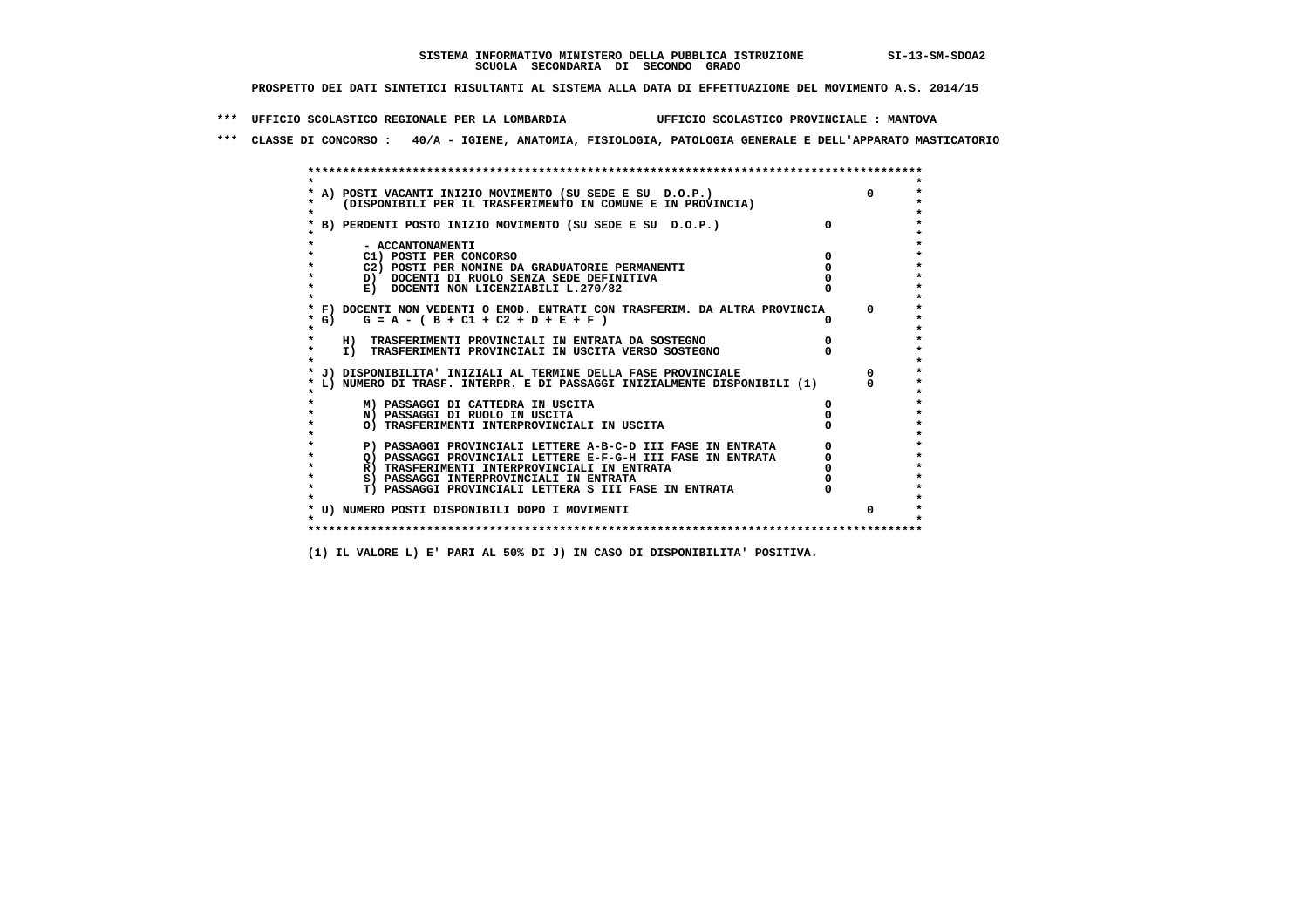**\*\*\* UFFICIO SCOLASTICO REGIONALE PER LA LOMBARDIA UFFICIO SCOLASTICO PROVINCIALE : MANTOVA**

 **\*\*\* CLASSE DI CONCORSO : 42/A - INFORMATICA**

 **\*\*\*\*\*\*\*\*\*\*\*\*\*\*\*\*\*\*\*\*\*\*\*\*\*\*\*\*\*\*\*\*\*\*\*\*\*\*\*\*\*\*\*\*\*\*\*\*\*\*\*\*\*\*\*\*\*\*\*\*\*\*\*\*\*\*\*\*\*\*\*\*\*\*\*\*\*\*\*\*\*\*\*\*\*\*\*\* \* \*** $\bullet$  **\* A) POSTI VACANTI INIZIO MOVIMENTO (SU SEDE E SU D.O.P.) 1 \* \* (DISPONIBILI PER IL TRASFERIMENTO IN COMUNE E IN PROVINCIA) \*** $\bullet$  **\* \* \* B) PERDENTI POSTO INIZIO MOVIMENTO (SU SEDE E SU D.O.P.) 0 \* \* \* \* - ACCANTONAMENTI \* \* C1) POSTI PER CONCORSO 0 \* \* C2) POSTI PER NOMINE DA GRADUATORIE PERMANENTI 0 \*D)** DOCENTI DI RUOLO SENZA SEDE DEFINITIVA 1<br> **E)** DOCENTI NON LICENZIABILI L. 270/82 0 **E) DOCENTI NON LICENZIABILI L.270/82 \* \* \* F) DOCENTI NON VEDENTI O EMOD. ENTRATI CON TRASFERIM. DA ALTRA PROVINCIA 0 \* \* G) G = A - ( B + C1 + C2 + D + E + F ) 0 \* \* \* \* H) TRASFERIMENTI PROVINCIALI IN ENTRATA DA SOSTEGNO 0 \* \* I) TRASFERIMENTI PROVINCIALI IN USCITA VERSO SOSTEGNO 0 \* \* \* \* J) DISPONIBILITA' INIZIALI AL TERMINE DELLA FASE PROVINCIALE 0 \* \* L) NUMERO DI TRASF. INTERPR. E DI PASSAGGI INIZIALMENTE DISPONIBILI (1) 0 \* \* \* \* M) PASSAGGI DI CATTEDRA IN USCITA 0 \* \* N) PASSAGGI DI RUOLO IN USCITA 0 \* \* O) TRASFERIMENTI INTERPROVINCIALI IN USCITA 2 \* \* \* P) PASSAGGI PROVINCIALI LETTERE A-B-C-D III FASE IN ENTRATA 0 \*\*\***<br>0 passaggi provinciali lettere e-f-G-H iii fase in entrata \*\*\*\*\*\*\*\*\*\*\*\*\*\*\*\*\*\*\*\*\* **2) PASSAGGI PROVINCIALI LETTERE E-F-G-H III FASE IN ENTRATA 6 0 R**) TRASFERIMENTI INTERPROVINCIALI IN ENTRATA 6 **0 R)** TRASFERIMENTI INTERPROVINCIALI IN ENTRATA  $\begin{bmatrix} 0 & 0 \\ 0 & 0 \\ 0 & 0 \end{bmatrix}$  passaggi interprovinciali in entrata  $\begin{bmatrix} 0 & 0 \\ 0 & 0 \\ 0 & 0 \end{bmatrix}$  **\* S) PASSAGGI INTERPROVINCIALI IN ENTRATA 0 \*** $\ddot{\phantom{1}}$  **\* T) PASSAGGI PROVINCIALI LETTERA S III FASE IN ENTRATA 0 \*** $\star$  **\* \* \* U) NUMERO POSTI DISPONIBILI DOPO I MOVIMENTI 2 \* \* \* \*\*\*\*\*\*\*\*\*\*\*\*\*\*\*\*\*\*\*\*\*\*\*\*\*\*\*\*\*\*\*\*\*\*\*\*\*\*\*\*\*\*\*\*\*\*\*\*\*\*\*\*\*\*\*\*\*\*\*\*\*\*\*\*\*\*\*\*\*\*\*\*\*\*\*\*\*\*\*\*\*\*\*\*\*\*\*\* (1) IL VALORE L) E' PARI AL 50% DI J) IN CASO DI DISPONIBILITA' POSITIVA. I PASSAGGI PROVINCIALI VENGONO EFFETTUATI NEL LIMITE DEL 50% DEL VALORE L)+ M)+ N)+ O) (POSTI 1). IL RESTANTE NUMERO DI POSTI E' DESTINATO ALLA MOBILITA' INTERPROVINCIALE.**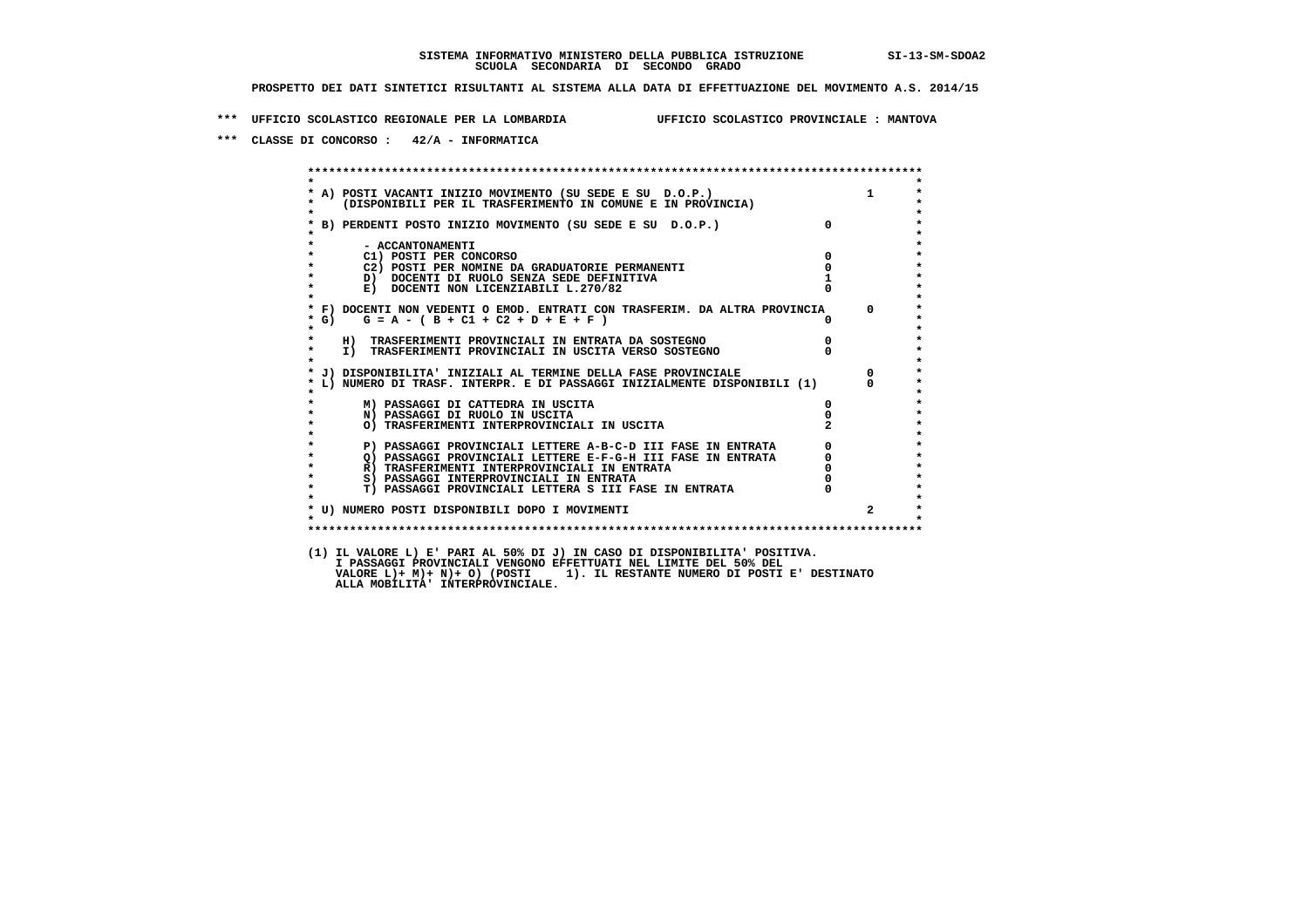**\*\*\* UFFICIO SCOLASTICO REGIONALE PER LA LOMBARDIA UFFICIO SCOLASTICO PROVINCIALE : MANTOVA**

 **\*\*\* CLASSE DI CONCORSO : 47/A - MATEMATICA**

 **\*\*\*\*\*\*\*\*\*\*\*\*\*\*\*\*\*\*\*\*\*\*\*\*\*\*\*\*\*\*\*\*\*\*\*\*\*\*\*\*\*\*\*\*\*\*\*\*\*\*\*\*\*\*\*\*\*\*\*\*\*\*\*\*\*\*\*\*\*\*\*\*\*\*\*\*\*\*\*\*\*\*\*\*\*\*\*\* \* \* \* A) POSTI VACANTI INIZIO MOVIMENTO (SU SEDE E SU D.O.P.) 4 \* \* (DISPONIBILI PER IL TRASFERIMENTO IN COMUNE E IN PROVINCIA) \* \* \* \* B) PERDENTI POSTO INIZIO MOVIMENTO (SU SEDE E SU D.O.P.) 0 \* \* \* \* - ACCANTONAMENTI \* \* C1) POSTI PER CONCORSO 0 \* \* C2) POSTI PER NOMINE DA GRADUATORIE PERMANENTI 0 \*b**  $\overline{D}$  **docenti di RUOLO SENZA SEDE DEFINITIVA**  $\overline{D}$  **1**  $\overline{D}$  **1**  $\overline{D}$  **1**  $\overline{D}$  **1**  $\overline{D}$  **1**  $\overline{D}$  **1**  $\overline{D}$  **1**  $\overline{D}$  **1**  $\overline{D}$  **1**  $\overline{D}$  **1**  $\overline{D}$  **1**  $\overline{D}$  **1**  $\overline{D}$  **1 E) DOCENTI NON LICENZIABILI L.270/82 \* \* \* F) DOCENTI NON VEDENTI O EMOD. ENTRATI CON TRASFERIM. DA ALTRA PROVINCIA 0 \* \* G) G = A - ( B + C1 + C2 + D + E + F ) 3 \* \* \* \* H) TRASFERIMENTI PROVINCIALI IN ENTRATA DA SOSTEGNO 1 \*TO TRASFERIMENTI PROVINCIALI IN USCITA VERSO SOSTEGNO** 0  **\* \* \* J) DISPONIBILITA' INIZIALI AL TERMINE DELLA FASE PROVINCIALE 2 \* \* L) NUMERO DI TRASF. INTERPR. E DI PASSAGGI INIZIALMENTE DISPONIBILI (1) 1 \* \* \* \* M) PASSAGGI DI CATTEDRA IN USCITA 0 \* \* N) PASSAGGI DI RUOLO IN USCITA 0 \*O) TRASFERIMENTI INTERPROVINCIALI IN USCITA \* \* P) PASSAGGI PROVINCIALI LETTERE A-B-C-D III FASE IN ENTRATA** 0 <sup>0</sup> **DASSAGGI PROVINCIALI LETTERE E-F-G-H** III FASE IN ENTRATA 1 **2) PASSAGGI PROVINCIALI LETTERE E-F-G-H III FASE IN ENTRATA 1 \*** 1 **R**) **TRASFERIMENTI INTERPROVINCIALI** IN ENTRATA 1 \* <sup>1</sup>  **\* R) TRASFERIMENTI INTERPROVINCIALI IN ENTRATA 1 \*8) PASSAGGI INTERPROVINCIALI IN ENTRATA**  $\overline{0}$ **<br>
<b>T) PASSAGGI PROVINCIALI LETTERA S III FASE IN ENTRATA**  $\overline{0}$  $\ddot{\phantom{1}}$  **\* T) PASSAGGI PROVINCIALI LETTERA S III FASE IN ENTRATA 0 \*** $\star$  **\* \*** $\star$  **\* U) NUMERO POSTI DISPONIBILI DOPO I MOVIMENTI 1 \* \* \* \*\*\*\*\*\*\*\*\*\*\*\*\*\*\*\*\*\*\*\*\*\*\*\*\*\*\*\*\*\*\*\*\*\*\*\*\*\*\*\*\*\*\*\*\*\*\*\*\*\*\*\*\*\*\*\*\*\*\*\*\*\*\*\*\*\*\*\*\*\*\*\*\*\*\*\*\*\*\*\*\*\*\*\*\*\*\*\* (1) IL VALORE L) E' PARI AL 50% DI J) IN CASO DI DISPONIBILITA' POSITIVA. I PASSAGGI PROVINCIALI VENGONO EFFETTUATI NEL LIMITE DEL 50% DEL VALORE L)+ M)+ N)+ O) (POSTI 1). IL RESTANTE NUMERO DI POSTI E' DESTINATO ALLA MOBILITA' INTERPROVINCIALE.**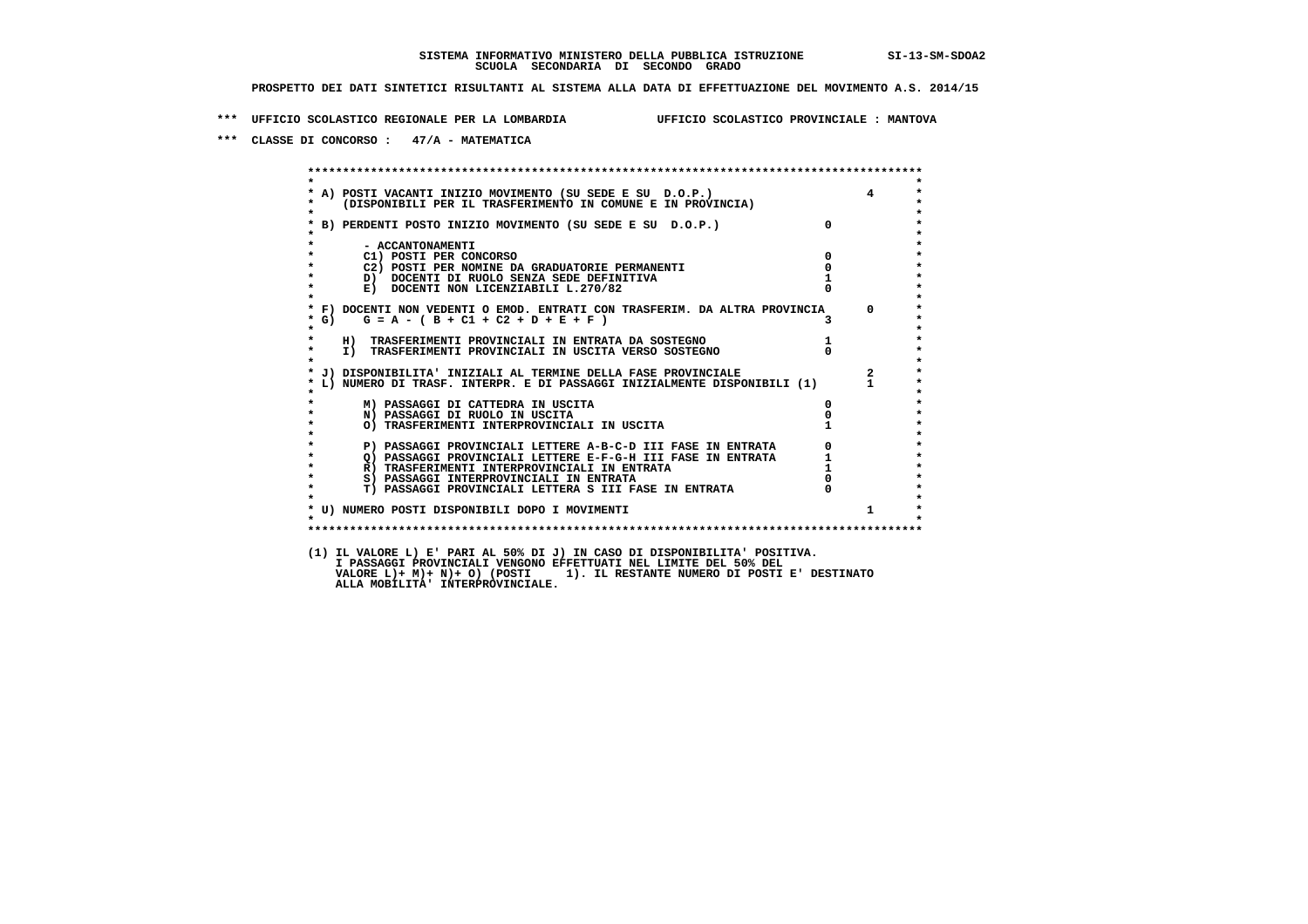**\*\*\* UFFICIO SCOLASTICO REGIONALE PER LA LOMBARDIA UFFICIO SCOLASTICO PROVINCIALE : MANTOVA**

 **\*\*\* CLASSE DI CONCORSO : 48/A - MATEMATICA APPLICATA**

|        | A) POSTI VACANTI INIZIO MOVIMENTO (SU SEDE E SU D.O.P.)<br>(DISPONIBILI PER IL TRASFERIMENTO IN COMUNE E IN PROVINCIA) |          | $\Omega$   |
|--------|------------------------------------------------------------------------------------------------------------------------|----------|------------|
|        | B) PERDENTI POSTO INIZIO MOVIMENTO (SU SEDE E SU D.O.P.)                                                               | $\Omega$ |            |
|        | - ACCANTONAMENTI                                                                                                       |          |            |
|        | C1) POSTI PER CONCORSO                                                                                                 |          |            |
|        | C2) POSTI PER NOMINE DA GRADUATORIE PERMANENTI                                                                         |          |            |
|        | D) DOCENTI DI RUOLO SENZA SEDE DEFINITIVA                                                                              |          |            |
|        | E) DOCENTI NON LICENZIABILI L.270/82                                                                                   |          |            |
|        | * F) DOCENTI NON VEDENTI O EMOD. ENTRATI CON TRASFERIM. DA ALTRA PROVINCIA                                             |          | $^{\circ}$ |
| $*$ G) | $G = A - (B + C1 + C2 + D + E + F)$                                                                                    |          |            |
|        | H) TRASFERIMENTI PROVINCIALI IN ENTRATA DA SOSTEGNO                                                                    |          |            |
|        | I) TRASFERIMENTI PROVINCIALI IN USCITA VERSO SOSTEGNO                                                                  |          |            |
|        | * J) DISPONIBILITA' INIZIALI AL TERMINE DELLA FASE PROVINCIALE                                                         |          | $^{\circ}$ |
|        | L) NUMERO DI TRASF. INTERPR. E DI PASSAGGI INIZIALMENTE DISPONIBILI (1)                                                |          |            |
|        | M) PASSAGGI DI CATTEDRA IN USCITA                                                                                      |          |            |
|        | N) PASSAGGI DI RUOLO IN USCITA                                                                                         |          |            |
|        | O) TRASFERIMENTI INTERPROVINCIALI IN USCITA                                                                            |          |            |
|        |                                                                                                                        |          |            |
|        | P) PASSAGGI PROVINCIALI LETTERE A-B-C-D III FASE IN ENTRATA                                                            |          |            |
|        | O) PASSAGGI PROVINCIALI LETTERE E-F-G-H III FASE IN ENTRATA                                                            |          |            |
|        | R) TRASFERIMENTI INTERPROVINCIALI IN ENTRATA                                                                           |          |            |
|        | S) PASSAGGI INTERPROVINCIALI IN ENTRATA                                                                                |          |            |
|        | T) PASSAGGI PROVINCIALI LETTERA S III FASE IN ENTRATA                                                                  |          |            |
|        |                                                                                                                        |          |            |
|        | * U) NUMERO POSTI DISPONIBILI DOPO I MOVIMENTI                                                                         |          | $\Omega$   |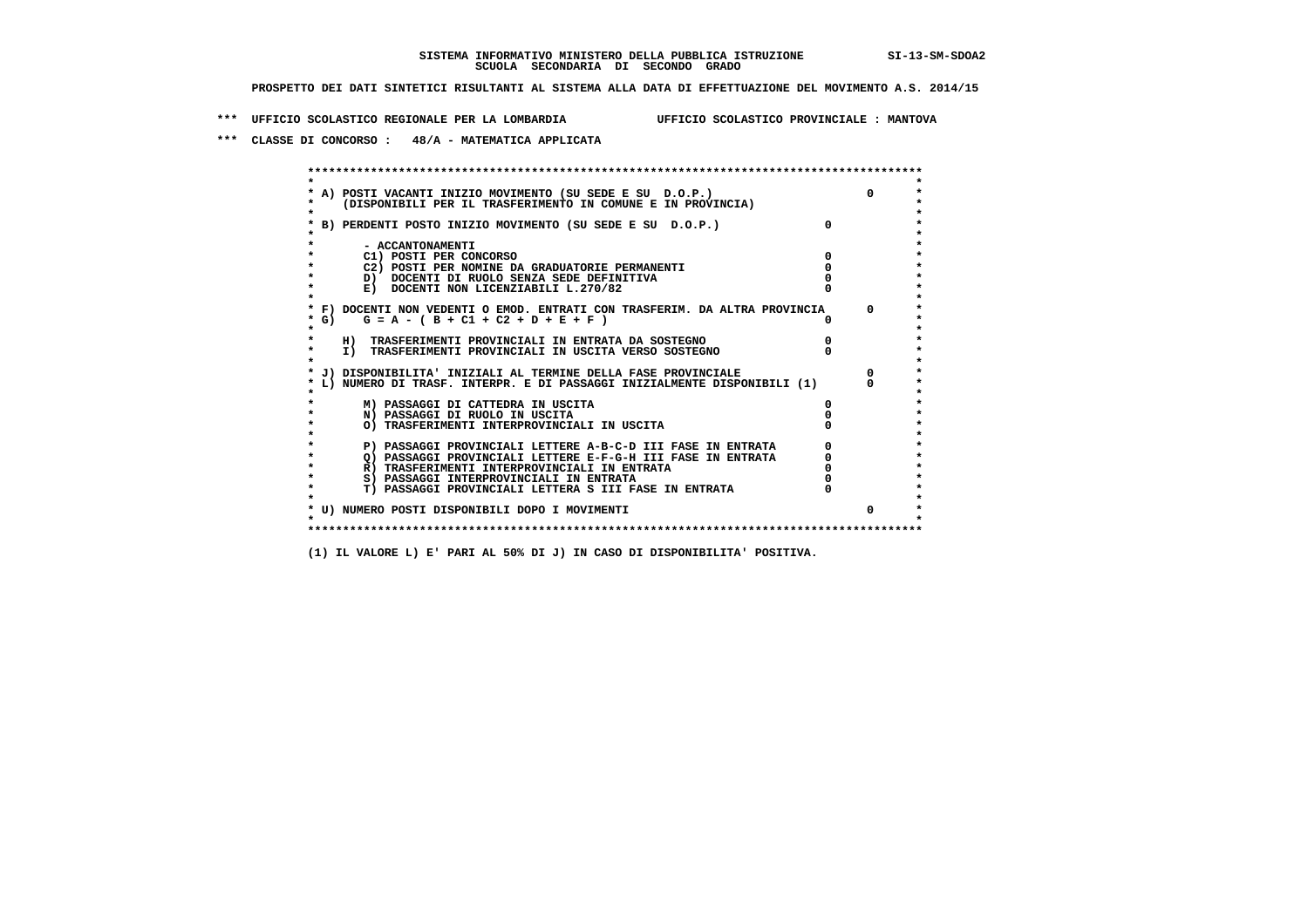**\*\*\* UFFICIO SCOLASTICO REGIONALE PER LA LOMBARDIA UFFICIO SCOLASTICO PROVINCIALE : MANTOVA**

 **\*\*\* CLASSE DI CONCORSO : 49/A - MATEMATICA E FISICA**

 **\*\*\*\*\*\*\*\*\*\*\*\*\*\*\*\*\*\*\*\*\*\*\*\*\*\*\*\*\*\*\*\*\*\*\*\*\*\*\*\*\*\*\*\*\*\*\*\*\*\*\*\*\*\*\*\*\*\*\*\*\*\*\*\*\*\*\*\*\*\*\*\*\*\*\*\*\*\*\*\*\*\*\*\*\*\*\*\* \* \* \* A) POSTI VACANTI INIZIO MOVIMENTO (SU SEDE E SU D.O.P.) 6 \* \* (DISPONIBILI PER IL TRASFERIMENTO IN COMUNE E IN PROVINCIA) \* \* \* \* B) PERDENTI POSTO INIZIO MOVIMENTO (SU SEDE E SU D.O.P.) 0 \* \* \* \* - ACCANTONAMENTI \* \* C1) POSTI PER CONCORSO 0 \* \* C2) POSTI PER NOMINE DA GRADUATORIE PERMANENTI 0 \*b**  $\overline{D}$  **docenti di RUOLO SENZA SEDE DEFINITIVA**  $\overline{D}$  **1**  $\overline{D}$  **1**  $\overline{D}$  **1**  $\overline{D}$  **1**  $\overline{D}$  **1**  $\overline{D}$  **1**  $\overline{D}$  **1**  $\overline{D}$  **1**  $\overline{D}$  **1**  $\overline{D}$  **1**  $\overline{D}$  **1**  $\overline{D}$  **1**  $\overline{D}$  **1 E) DOCENTI NON LICENZIABILI L.270/82 \* \* \* F) DOCENTI NON VEDENTI O EMOD. ENTRATI CON TRASFERIM. DA ALTRA PROVINCIA 0 \***  $\star$  **G)** G = A - ( B + C1 + C2 + D + E + F )  **\* \* \* H) TRASFERIMENTI PROVINCIALI IN ENTRATA DA SOSTEGNO 0 \* \* I) TRASFERIMENTI PROVINCIALI IN USCITA VERSO SOSTEGNO 0 \* \* \* \* J) DISPONIBILITA' INIZIALI AL TERMINE DELLA FASE PROVINCIALE 5 \* \* L) NUMERO DI TRASF. INTERPR. E DI PASSAGGI INIZIALMENTE DISPONIBILI (1) 2 \* \* \* \* M) PASSAGGI DI CATTEDRA IN USCITA 0 \* \* N) PASSAGGI DI RUOLO IN USCITA 0 \* \* O) TRASFERIMENTI INTERPROVINCIALI IN USCITA 0 \* \* \* \* P) PASSAGGI PROVINCIALI LETTERE A-B-C-D III FASE IN ENTRATA 0 \*2) PASSAGGI PROVINCIALI LETTERE E-F-G-H III FASE IN ENTRATA 1 1 R**) TRASFERIMENTI INTERPROVINCIALI IN ENTRATA 1 0 **R)** TRASFERIMENTI INTERPROVINCIALI IN ENTRATA 0<br>
8) PASSAGGI INTERPROVINCIALI IN ENTRATA 1  **\* S) PASSAGGI INTERPROVINCIALI IN ENTRATA 1 \*** $\ddot{\phantom{1}}$  **\* T) PASSAGGI PROVINCIALI LETTERA S III FASE IN ENTRATA 0 \*** $\star$  **\* \* \* U) NUMERO POSTI DISPONIBILI DOPO I MOVIMENTI 3 \* \* \* \*\*\*\*\*\*\*\*\*\*\*\*\*\*\*\*\*\*\*\*\*\*\*\*\*\*\*\*\*\*\*\*\*\*\*\*\*\*\*\*\*\*\*\*\*\*\*\*\*\*\*\*\*\*\*\*\*\*\*\*\*\*\*\*\*\*\*\*\*\*\*\*\*\*\*\*\*\*\*\*\*\*\*\*\*\*\*\* (1) IL VALORE L) E' PARI AL 50% DI J) IN CASO DI DISPONIBILITA' POSITIVA. I PASSAGGI PROVINCIALI VENGONO EFFETTUATI NEL LIMITE DEL 50% DEL VALORE L)+ M)+ N)+ O) (POSTI 1). IL RESTANTE NUMERO DI POSTI E' DESTINATO ALLA MOBILITA' INTERPROVINCIALE.**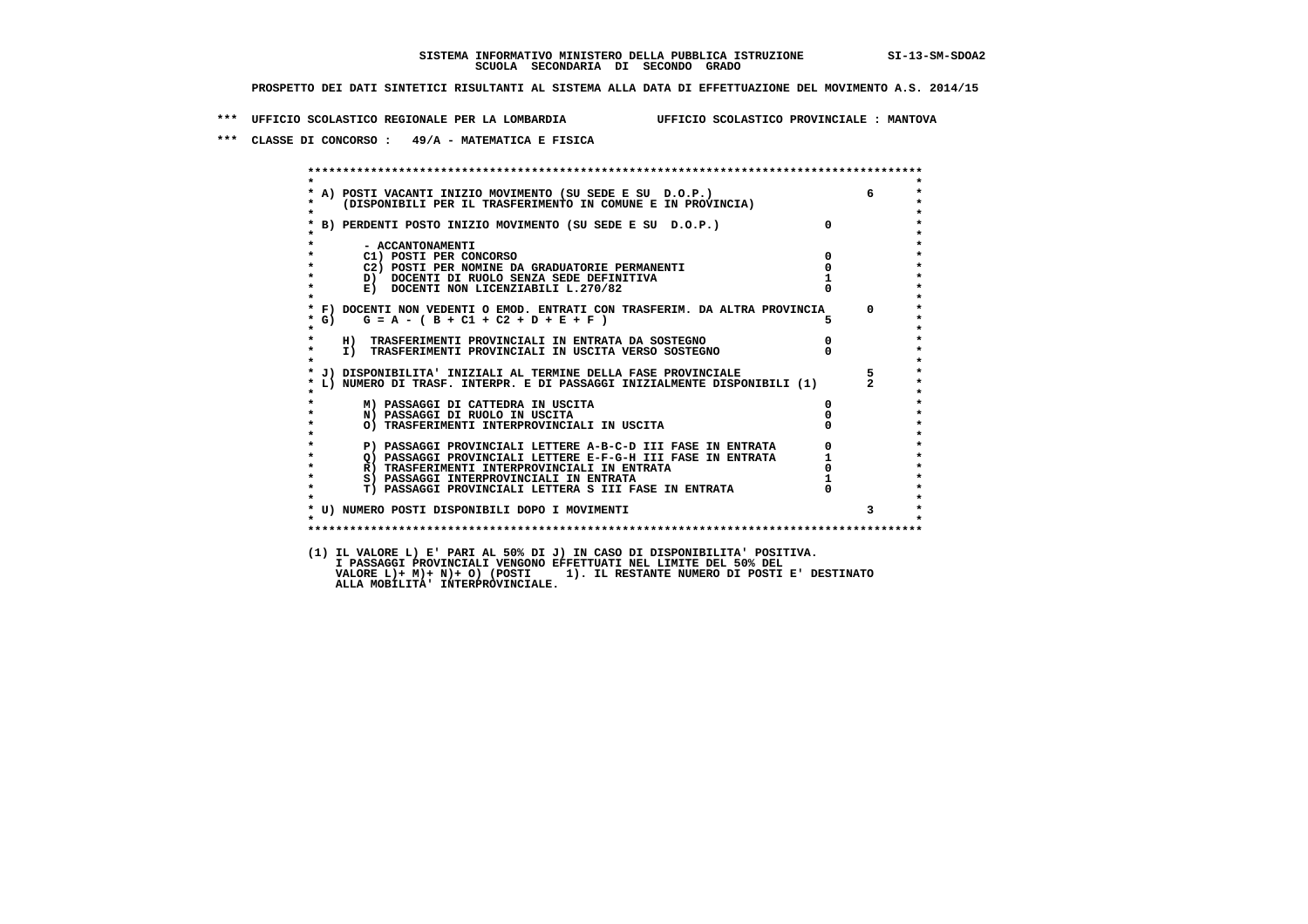**\*\*\* UFFICIO SCOLASTICO REGIONALE PER LA LOMBARDIA UFFICIO SCOLASTICO PROVINCIALE : MANTOVA**

 **\*\*\* CLASSE DI CONCORSO : 50/A - MATERIE LETTERARIE NEGLI ISTITUTI DI ISTRUZIONE SECONDARIA DI II GRADO**

|                    | * A) POSTI VACANTI INIZIO MOVIMENTO (SU SEDE E SU D.O.P.)<br>*    (DISPONIBILI PER IL TRASFERIMENTO IN COMUNE E IN PROVINCIA) |                            | 13             |
|--------------------|-------------------------------------------------------------------------------------------------------------------------------|----------------------------|----------------|
| $\bullet$          | * B) PERDENTI POSTO INIZIO MOVIMENTO (SU SEDE E SU D.O.P.)                                                                    | $\overline{2}$             |                |
|                    |                                                                                                                               |                            |                |
| $\star$            | - ACCANTONAMENTI                                                                                                              |                            |                |
|                    | C1) POSTI PER CONCORSO<br>C2) POSTI PER NOMINE DA GRADUATORIE PERMANENTI                                                      | $^{\circ}$<br>$\mathbf{o}$ |                |
| $\star$            | D) DOCENTI DI RUOLO SENZA SEDE DEFINITIVA                                                                                     |                            |                |
| $\star$            | E) DOCENTI NON LICENZIABILI L.270/82                                                                                          |                            |                |
|                    | * F) DOCENTI NON VEDENTI O EMOD. ENTRATI CON TRASFERIM. DA ALTRA PROVINCIA                                                    |                            | $\Omega$       |
| $*$ G)             | $G = A - (B + C1 + C2 + D + E + F)$                                                                                           |                            |                |
| $\star$            | H) TRASFERIMENTI PROVINCIALI IN ENTRATA DA SOSTEGNO                                                                           | $\overline{0}$             |                |
| $\star$<br>$\star$ | I) TRASFERIMENTI PROVINCIALI IN USCITA VERSO SOSTEGNO                                                                         |                            |                |
|                    | * J) DISPONIBILITA' INIZIALI AL TERMINE DELLA FASE PROVINCIALE                                                                |                            | 9              |
|                    | * L) NUMERO DI TRASF. INTERPR. E DI PASSAGGI INIZIALMENTE DISPONIBILI (1)                                                     |                            | $\overline{4}$ |
|                    | M) PASSAGGI DI CATTEDRA IN USCITA                                                                                             | 0                          |                |
| $\star$            | N) PASSAGGI DI RUOLO IN USCITA                                                                                                |                            |                |
| $\star$            | O) TRASFERIMENTI INTERPROVINCIALI IN USCITA                                                                                   |                            |                |
| $\star$            | P) PASSAGGI PROVINCIALI LETTERE A-B-C-D III FASE IN ENTRATA                                                                   |                            |                |
| $\star$            | Q) PASSAGGI PROVINCIALI LETTERE E-F-G-H III FASE IN ENTRATA                                                                   |                            |                |
| $\star$            | R) TRASFERIMENTI INTERPROVINCIALI IN ENTRATA                                                                                  |                            |                |
| $\star$            | S) PASSAGGI INTERPROVINCIALI IN ENTRATA                                                                                       |                            |                |
| $\star$            | T) PASSAGGI PROVINCIALI LETTERA S III FASE IN ENTRATA                                                                         |                            |                |
|                    | * U) NUMERO POSTI DISPONIBILI DOPO I MOVIMENTI                                                                                |                            | 5              |
| $\star$            |                                                                                                                               |                            |                |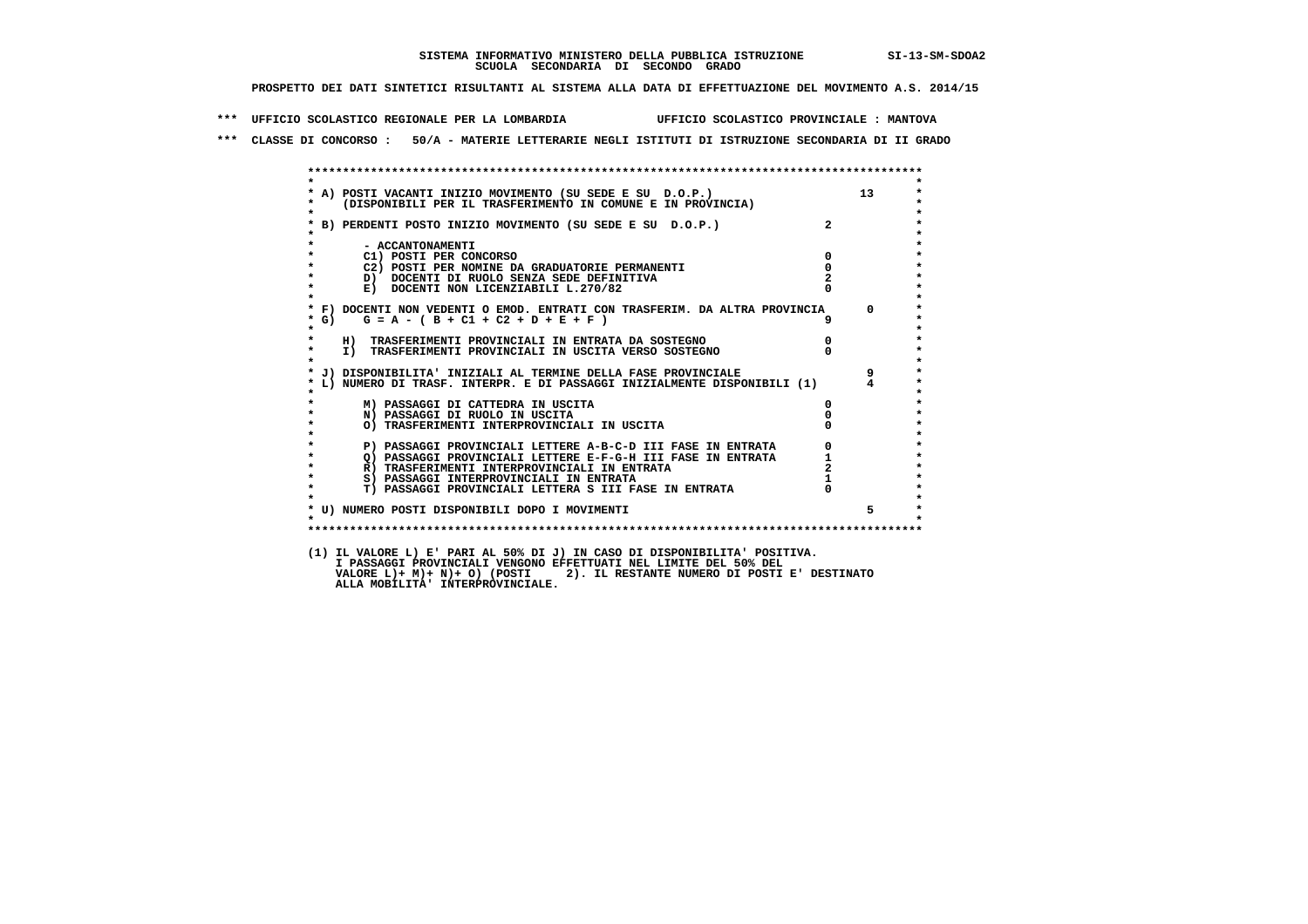**\*\*\* UFFICIO SCOLASTICO REGIONALE PER LA LOMBARDIA UFFICIO SCOLASTICO PROVINCIALE : MANTOVA**

 **\*\*\* CLASSE DI CONCORSO : 51/A - MATERIE LETTERARIE E LATINO NEI LICEI E NELL'ISTITUTO MAGISTRALE**

| * A) POSTI VACANTI INIZIO MOVIMENTO (SU SEDE E SU D.O.P.)                  |          |
|----------------------------------------------------------------------------|----------|
| (DISPONIBILI PER IL TRASFERIMENTO IN COMUNE E IN PROVINCIA)                |          |
| B) PERDENTI POSTO INIZIO MOVIMENTO (SU SEDE E SU D.O.P.)                   | $\Omega$ |
|                                                                            |          |
| - ACCANTONAMENTI                                                           |          |
| C1) POSTI PER CONCORSO                                                     |          |
| C2) POSTI PER NOMINE DA GRADUATORIE PERMANENTI                             |          |
| D) DOCENTI DI RUOLO SENZA SEDE DEFINITIVA                                  |          |
| E) DOCENTI NON LICENZIABILI L.270/82                                       |          |
| * F) DOCENTI NON VEDENTI O EMOD. ENTRATI CON TRASFERIM. DA ALTRA PROVINCIA |          |
| $G = A - (B + C1 + C2 + D + E + F)$<br>$*$ G)                              |          |
| $\star$                                                                    |          |
| H) TRASFERIMENTI PROVINCIALI IN ENTRATA DA SOSTEGNO                        |          |
| I) TRASFERIMENTI PROVINCIALI IN USCITA VERSO SOSTEGNO                      |          |
|                                                                            |          |
| J) DISPONIBILITA' INIZIALI AL TERMINE DELLA FASE PROVINCIALE               |          |
| L) NUMERO DI TRASF. INTERPR. E DI PASSAGGI INIZIALMENTE DISPONIBILI (1)    |          |
| M) PASSAGGI DI CATTEDRA IN USCITA                                          |          |
| N) PASSAGGI DI RUOLO IN USCITA                                             |          |
| O) TRASFERIMENTI INTERPROVINCIALI IN USCITA                                |          |
|                                                                            |          |
| P) PASSAGGI PROVINCIALI LETTERE A-B-C-D III FASE IN ENTRATA                |          |
| O) PASSAGGI PROVINCIALI LETTERE E-F-G-H III FASE IN ENTRATA                |          |
| R) TRASFERIMENTI INTERPROVINCIALI IN ENTRATA                               |          |
| S) PASSAGGI INTERPROVINCIALI IN ENTRATA                                    |          |
| T) PASSAGGI PROVINCIALI LETTERA S III FASE IN ENTRATA                      |          |
|                                                                            |          |
| * U) NUMERO POSTI DISPONIBILI DOPO I MOVIMENTI                             |          |
|                                                                            |          |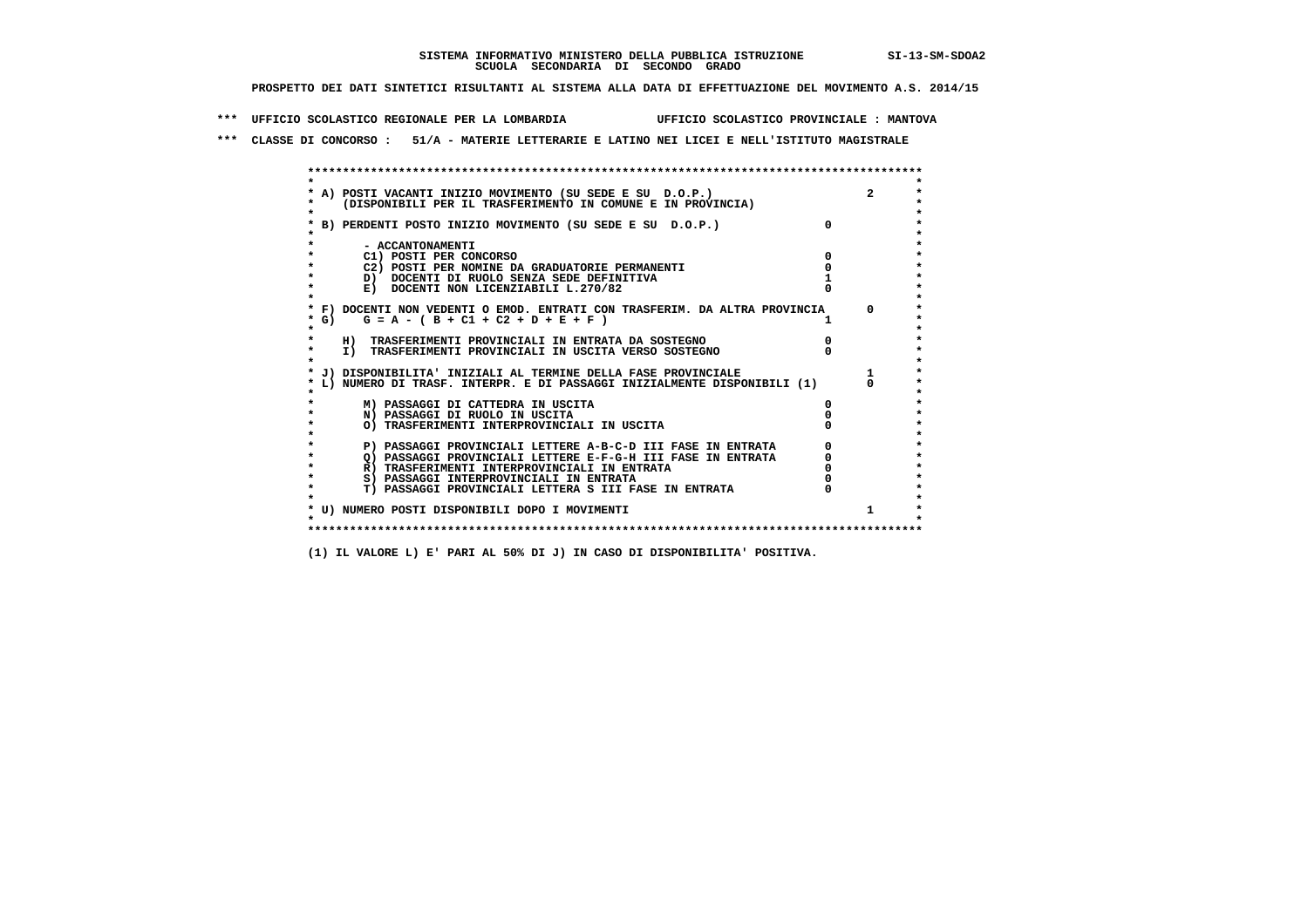**\*\*\* UFFICIO SCOLASTICO REGIONALE PER LA LOMBARDIA UFFICIO SCOLASTICO PROVINCIALE : MANTOVA**

 **\*\*\* CLASSE DI CONCORSO : 52/A - MATERIE LETTERARIE, LATINO E GRECO NEL LICEO CLASSICO**

 **\*\*\*\*\*\*\*\*\*\*\*\*\*\*\*\*\*\*\*\*\*\*\*\*\*\*\*\*\*\*\*\*\*\*\*\*\*\*\*\*\*\*\*\*\*\*\*\*\*\*\*\*\*\*\*\*\*\*\*\*\*\*\*\*\*\*\*\*\*\*\*\*\*\*\*\*\*\*\*\*\*\*\*\*\*\*\*\* \* \* \* A) POSTI VACANTI INIZIO MOVIMENTO (SU SEDE E SU D.O.P.) 1 \* \* (DISPONIBILI PER IL TRASFERIMENTO IN COMUNE E IN PROVINCIA) \* \* \* \* B) PERDENTI POSTO INIZIO MOVIMENTO (SU SEDE E SU D.O.P.) 1 \* \* \* \* - ACCANTONAMENTI \* \* C1) POSTI PER CONCORSO 0 \* \* C2) POSTI PER NOMINE DA GRADUATORIE PERMANENTI 0 \*b b** docenti di RUOLO SENZA SEDE DEFINITIVA  $\overline{D}$  **b**  $\overline{D}$  0  $\overline{D}$  0  $\overline{D}$  0  $\overline{D}$  0  $\overline{D}$  0  $\overline{D}$  0  $\overline{D}$  0  $\overline{D}$  0  $\overline{D}$  0  $\overline{D}$  0  $\overline{D}$  0  $\overline{D}$  0  $\overline{D}$  0  $\overline{D}$  0  $\overline{D}$ **E) DOCENTI NON LICENZIABILI L.270/82 \* \* \* F) DOCENTI NON VEDENTI O EMOD. ENTRATI CON TRASFERIM. DA ALTRA PROVINCIA 0 \* \* G) G = A - ( B + C1 + C2 + D + E + F ) 0 \* \* \* \* H) TRASFERIMENTI PROVINCIALI IN ENTRATA DA SOSTEGNO 0 \* \* I) TRASFERIMENTI PROVINCIALI IN USCITA VERSO SOSTEGNO 0 \* \* \* \* J) DISPONIBILITA' INIZIALI AL TERMINE DELLA FASE PROVINCIALE 0 \* \* L) NUMERO DI TRASF. INTERPR. E DI PASSAGGI INIZIALMENTE DISPONIBILI (1) 0 \* \* \* \* M) PASSAGGI DI CATTEDRA IN USCITA 0 \* \* N) PASSAGGI DI RUOLO IN USCITA 0 \*O) TRASFERIMENTI INTERPROVINCIALI IN USCITA \* \* P) PASSAGGI PROVINCIALI LETTERE A-B-C-D III FASE IN ENTRATA** 0 <sup>0</sup> **DASSAGGI PROVINCIALI LETTERE E-F-G-H** III FASE IN ENTRATA 0 <sup>0</sup> **2) PASSAGGI PROVINCIALI LETTERE E-F-G-H III FASE IN ENTRATA 6 0 R**) TRASFERIMENTI INTERPROVINCIALI IN ENTRATA 6 **0 R**) TRASFERIMENTI INTERPROVINCIALI IN ENTRATA  $\begin{bmatrix} 0 & 0 \\ 0 & 0 \\ 0 & 0 \end{bmatrix}$  **\* S) PASSAGGI INTERPROVINCIALI IN ENTRATA 0 \*** $\ddot{\phantom{1}}$  **\* T) PASSAGGI PROVINCIALI LETTERA S III FASE IN ENTRATA 0 \*** $\star$  **\* \* \* U) NUMERO POSTI DISPONIBILI DOPO I MOVIMENTI 1 \* \* \* \*\*\*\*\*\*\*\*\*\*\*\*\*\*\*\*\*\*\*\*\*\*\*\*\*\*\*\*\*\*\*\*\*\*\*\*\*\*\*\*\*\*\*\*\*\*\*\*\*\*\*\*\*\*\*\*\*\*\*\*\*\*\*\*\*\*\*\*\*\*\*\*\*\*\*\*\*\*\*\*\*\*\*\*\*\*\*\* (1) IL VALORE L) E' PARI AL 50% DI J) IN CASO DI DISPONIBILITA' POSITIVA. I PASSAGGI PROVINCIALI VENGONO EFFETTUATI NEL LIMITE DEL 50% DEL VALORE L)+ M)+ N)+ O) (POSTI 0). IL RESTANTE NUMERO DI POSTI E' DESTINATO ALLA MOBILITA' INTERPROVINCIALE.**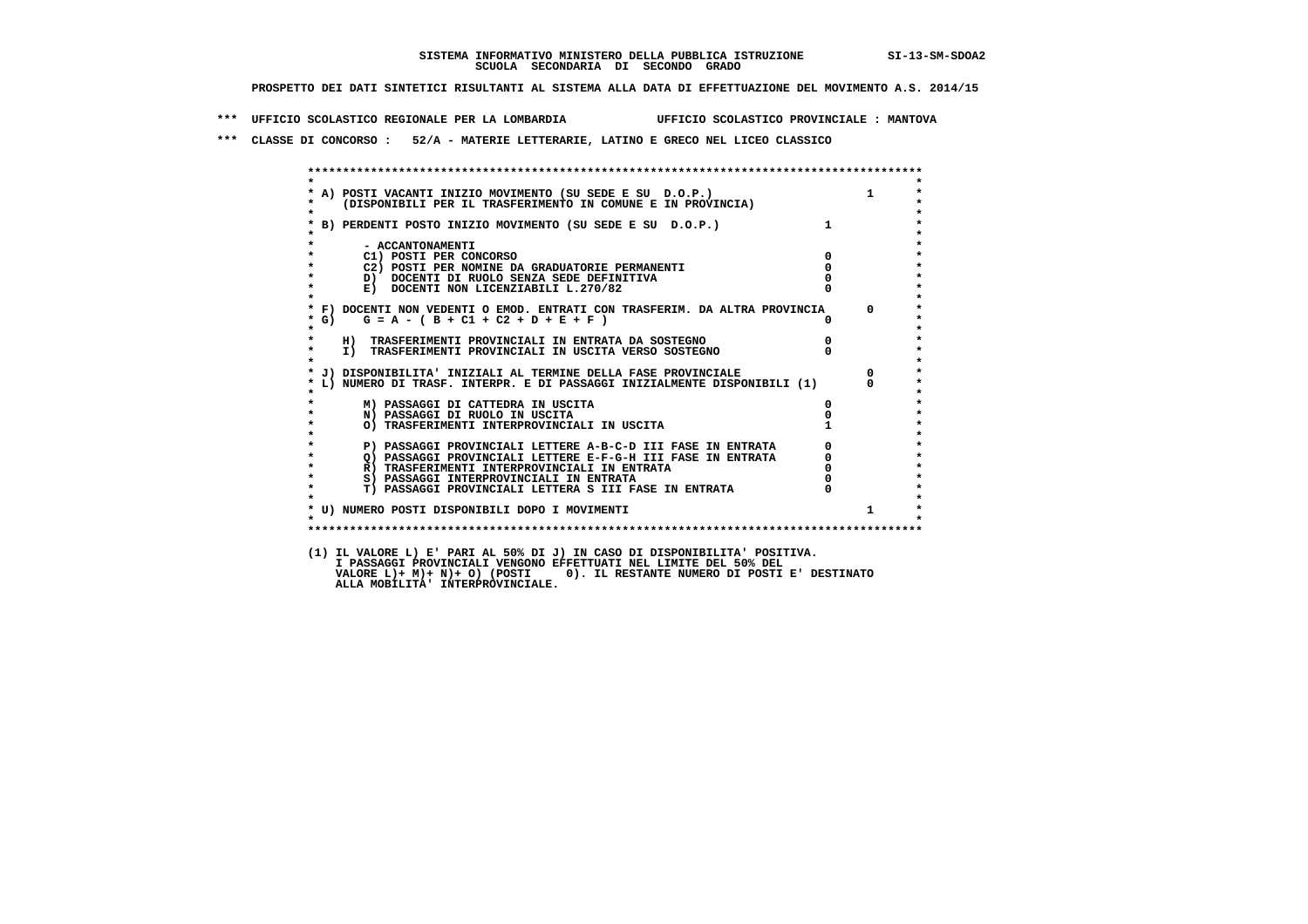**\*\*\* UFFICIO SCOLASTICO REGIONALE PER LA LOMBARDIA UFFICIO SCOLASTICO PROVINCIALE : MANTOVA**

 **\*\*\* CLASSE DI CONCORSO : 57/A - SCIENZA DEGLI ALIMENTI**

|                    | A) POSTI VACANTI INIZIO MOVIMENTO (SU SEDE E SU D.O.P.)<br>(DISPONIBILI PER IL TRASFERIMENTO IN COMUNE E IN PROVINCIA) |                                            | $2^{\circ}$  |
|--------------------|------------------------------------------------------------------------------------------------------------------------|--------------------------------------------|--------------|
|                    | * B) PERDENTI POSTO INIZIO MOVIMENTO (SU SEDE E SU D.O.P.)                                                             | $\overline{0}$                             |              |
|                    | - ACCANTONAMENTI                                                                                                       | $\overline{0}$                             |              |
|                    | C1) POSTI PER CONCORSO                                                                                                 | $\Omega$                                   |              |
| $\star$            | C2) POSTI PER NOMINE DA GRADUATORIE PERMANENTI<br>D) DOCENTI DI RUOLO SENZA SEDE DEFINITIVA                            |                                            |              |
| $\star$            | E) DOCENTI NON LICENZIABILI L.270/82                                                                                   |                                            |              |
| $*$ G)             | * F) DOCENTI NON VEDENTI O EMOD. ENTRATI CON TRASFERIM. DA ALTRA PROVINCIA<br>$G = A - (B + C1 + C2 + D + E + F)$      |                                            | $\Omega$     |
| $\star$<br>$\star$ | H) TRASFERIMENTI PROVINCIALI IN ENTRATA DA SOSTEGNO                                                                    | $\overline{0}$                             |              |
| $\star$            | I) TRASFERIMENTI PROVINCIALI IN USCITA VERSO SOSTEGNO                                                                  |                                            |              |
|                    | * J) DISPONIBILITA' INIZIALI AL TERMINE DELLA FASE PROVINCIALE                                                         |                                            | $\mathbf{2}$ |
|                    | L) NUMERO DI TRASF. INTERPR. E DI PASSAGGI INIZIALMENTE DISPONIBILI (1)                                                |                                            |              |
|                    | M) PASSAGGI DI CATTEDRA IN USCITA                                                                                      | $\mathbf{0}$                               |              |
| $\star$            | N) PASSAGGI DI RUOLO IN USCITA                                                                                         |                                            |              |
|                    | O) TRASFERIMENTI INTERPROVINCIALI IN USCITA                                                                            |                                            |              |
|                    | P) PASSAGGI PROVINCIALI LETTERE A-B-C-D III FASE IN ENTRATA                                                            | $\begin{array}{c} 1 \\ 0 \\ 0 \end{array}$ |              |
|                    | Q) PASSAGGI PROVINCIALI LETTERE E-F-G-H III FASE IN ENTRATA                                                            |                                            |              |
| $\star$            | R) TRASFERIMENTI INTERPROVINCIALI IN ENTRATA                                                                           |                                            |              |
| $\star$            | S) PASSAGGI INTERPROVINCIALI IN ENTRATA                                                                                |                                            |              |
| $\star$            | T) PASSAGGI PROVINCIALI LETTERA S III FASE IN ENTRATA                                                                  |                                            |              |
| $\star$            | * U) NUMERO POSTI DISPONIBILI DOPO I MOVIMENTI                                                                         |                                            | $1 \quad$    |
|                    |                                                                                                                        |                                            |              |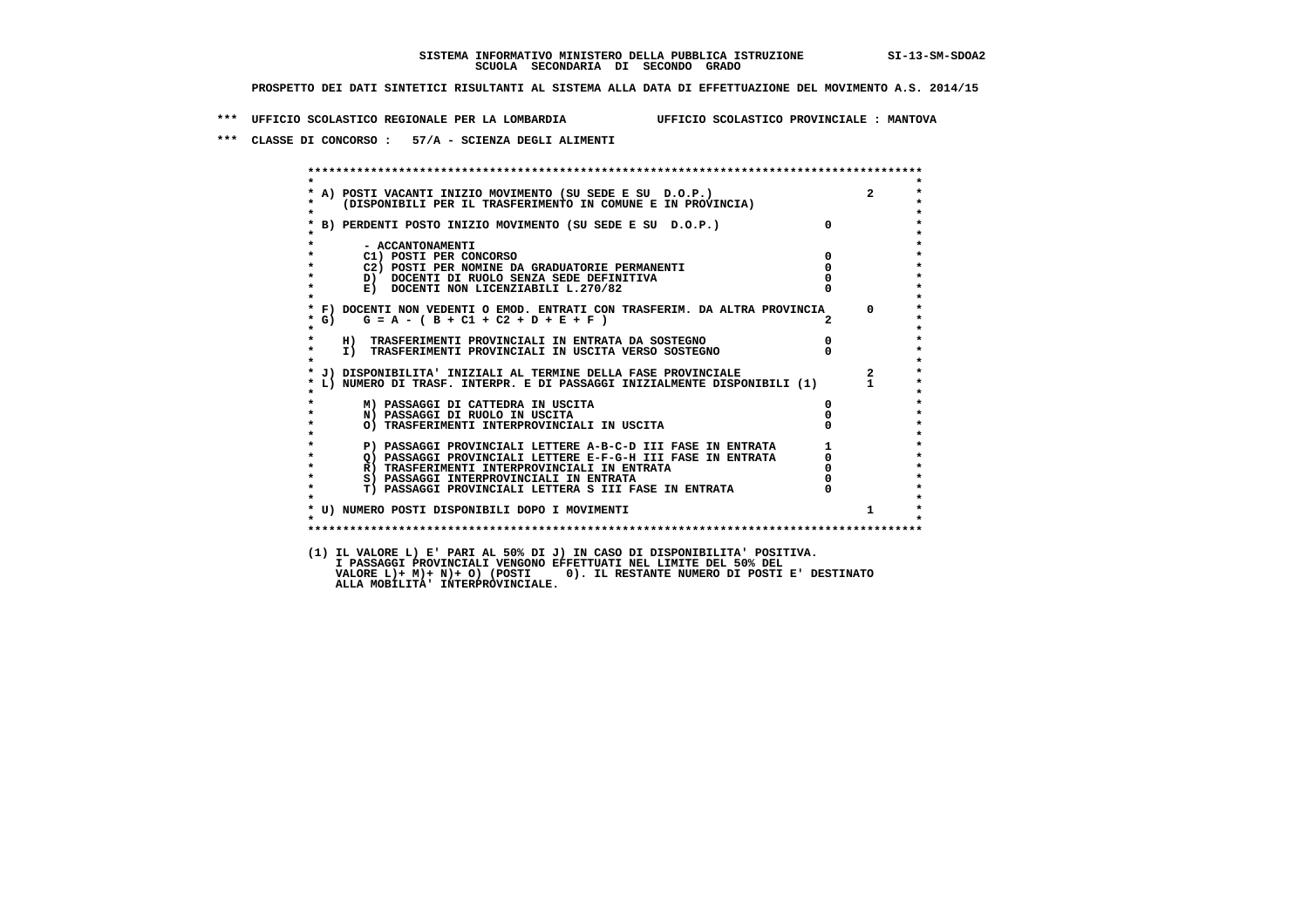**\*\*\* UFFICIO SCOLASTICO REGIONALE PER LA LOMBARDIA UFFICIO SCOLASTICO PROVINCIALE : MANTOVA**

 **\*\*\* CLASSE DI CONCORSO : 58/A - SCIENZE E MECCANICA AGRARIA, COSTRUZIONI RURALI E TECNICHE DI GESTIONE AZIENDALE**

|        | A) POSTI VACANTI INIZIO MOVIMENTO (SU SEDE E SU D.O.P.)                    |    |          |
|--------|----------------------------------------------------------------------------|----|----------|
|        | (DISPONIBILI PER IL TRASFERIMENTO IN COMUNE E IN PROVINCIA)                |    |          |
|        |                                                                            |    |          |
|        | B) PERDENTI POSTO INIZIO MOVIMENTO (SU SEDE E SU D.O.P.)                   |    |          |
|        |                                                                            |    |          |
|        | - ACCANTONAMENTI                                                           |    |          |
|        | C1) POSTI PER CONCORSO                                                     |    |          |
|        | C2) POSTI PER NOMINE DA GRADUATORIE PERMANENTI                             |    |          |
|        | D) DOCENTI DI RUOLO SENZA SEDE DEFINITIVA                                  |    |          |
|        | E) DOCENTI NON LICENZIABILI L.270/82                                       |    |          |
|        | * F) DOCENTI NON VEDENTI O EMOD. ENTRATI CON TRASFERIM. DA ALTRA PROVINCIA |    | $\Omega$ |
| * G) = | $G = A - (B + C1 + C2 + D + E + F)$                                        | -3 |          |
|        |                                                                            |    |          |
|        | H) TRASFERIMENTI PROVINCIALI IN ENTRATA DA SOSTEGNO                        |    |          |
|        | I) TRASFERIMENTI PROVINCIALI IN USCITA VERSO SOSTEGNO                      |    |          |
|        |                                                                            |    |          |
|        | J) DISPONIBILITA' INIZIALI AL TERMINE DELLA FASE PROVINCIALE               |    | $-3$     |
|        | L) NUMERO DI TRASF. INTERPR. E DI PASSAGGI INIZIALMENTE DISPONIBILI (1)    |    |          |
|        |                                                                            |    |          |
|        | M) PASSAGGI DI CATTEDRA IN USCITA                                          |    |          |
|        | N) PASSAGGI DI RUOLO IN USCITA                                             |    |          |
|        | O) TRASFERIMENTI INTERPROVINCIALI IN USCITA                                |    |          |
|        |                                                                            |    |          |
|        | P) PASSAGGI PROVINCIALI LETTERE A-B-C-D III FASE IN ENTRATA                |    |          |
|        | O) PASSAGGI PROVINCIALI LETTERE E-F-G-H III FASE IN ENTRATA                |    |          |
|        | R) TRASFERIMENTI INTERPROVINCIALI IN ENTRATA                               |    |          |
|        | S) PASSAGGI INTERPROVINCIALI IN ENTRATA                                    |    |          |
|        | T) PASSAGGI PROVINCIALI LETTERA S III FASE IN ENTRATA                      |    |          |
|        |                                                                            |    |          |
|        | * U) NUMERO POSTI DISPONIBILI DOPO I MOVIMENTI                             |    | $-3$     |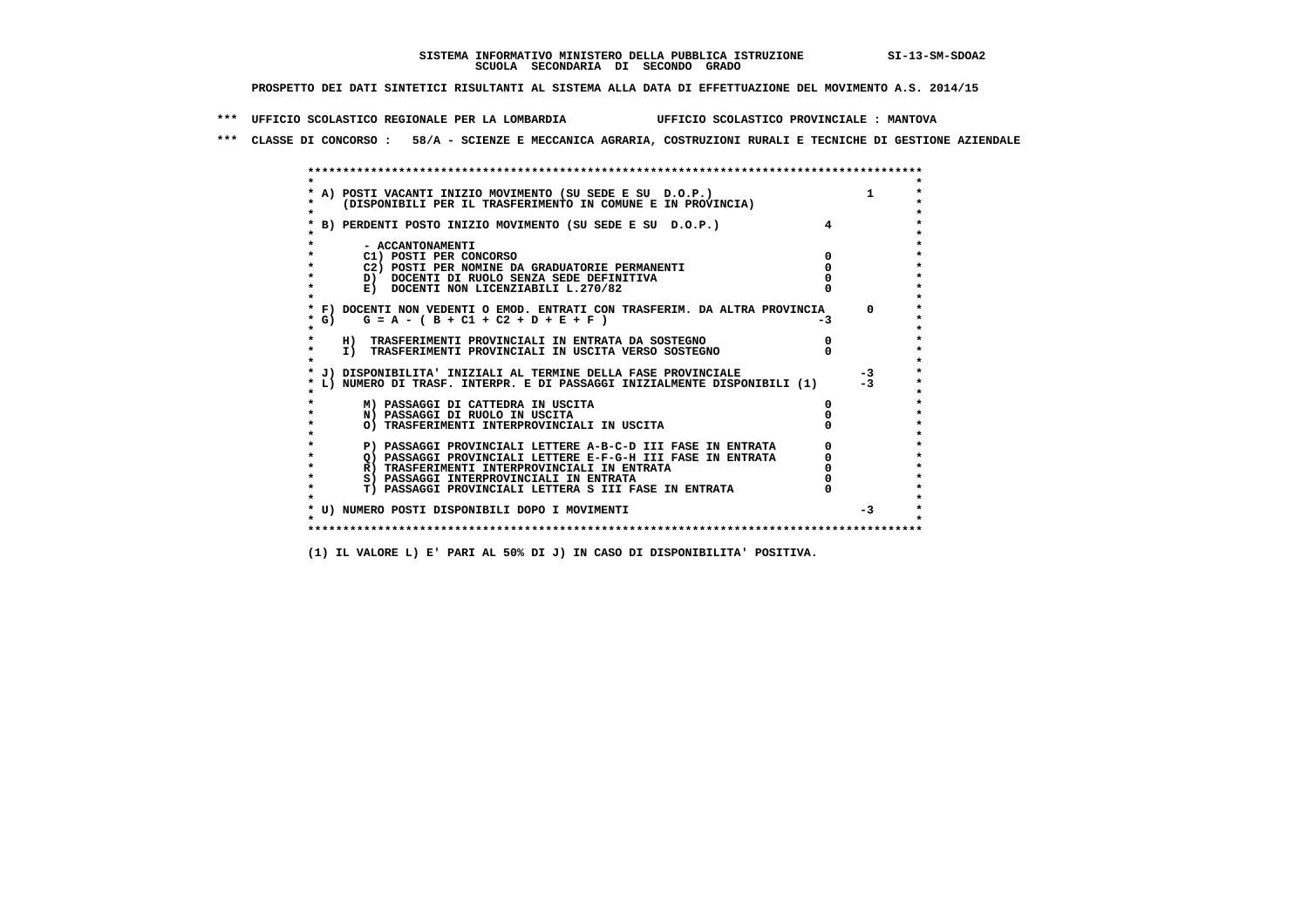**\*\*\* UFFICIO SCOLASTICO REGIONALE PER LA LOMBARDIA UFFICIO SCOLASTICO PROVINCIALE : MANTOVA**

 **\*\*\* CLASSE DI CONCORSO : 60/A - SCIENZE NATURALI, CHIMICA E GEOGRAFIA, FITOPATOLOGIA,ENTOMOLOGIA AGRARIA,MICROBIOLOGIA**

|                    | * A) POSTI VACANTI INIZIO MOVIMENTO (SU SEDE E SU D.O.P.)<br>* (DISPONIBILI PER IL TRASFERIMENTO IN COMUNE E IN PROVINCIA) |                | $5 - 1$        |
|--------------------|----------------------------------------------------------------------------------------------------------------------------|----------------|----------------|
|                    | * B) PERDENTI POSTO INIZIO MOVIMENTO (SU SEDE E SU D.O.P.)                                                                 |                |                |
|                    | - ACCANTONAMENTI                                                                                                           |                |                |
| $\star$            | C1) POSTI PER CONCORSO                                                                                                     | $\mathbf{0}$   |                |
| $\star$            | C2) POSTI PER NOMINE DA GRADUATORIE PERMANENTI                                                                             | 0              |                |
| $\star$            | D) DOCENTI DI RUOLO SENZA SEDE DEFINITIVA                                                                                  |                |                |
| $\star$<br>$\star$ | E) DOCENTI NON LICENZIABILI L.270/82                                                                                       |                |                |
|                    | * F) DOCENTI NON VEDENTI O EMOD. ENTRATI CON TRASFERIM. DA ALTRA PROVINCIA                                                 |                | $\Omega$       |
| $*$ G)             | $G = A - (B + C1 + C2 + D + E + F)$                                                                                        |                |                |
| $\star$            | H) TRASFERIMENTI PROVINCIALI IN ENTRATA DA SOSTEGNO                                                                        | $\overline{0}$ |                |
| $\star$<br>$\cdot$ | I) TRASFERIMENTI PROVINCIALI IN USCITA VERSO SOSTEGNO                                                                      |                |                |
|                    | * J) DISPONIBILITA' INIZIALI AL TERMINE DELLA FASE PROVINCIALE                                                             |                |                |
|                    | L) NUMERO DI TRASF. INTERPR. E DI PASSAGGI INIZIALMENTE DISPONIBILI (1)                                                    |                | $\mathbf{1}$   |
| $\star$            | M) PASSAGGI DI CATTEDRA IN USCITA                                                                                          | 0              |                |
| $\star$            | N) PASSAGGI DI RUOLO IN USCITA                                                                                             |                |                |
| $\star$            | O) TRASFERIMENTI INTERPROVINCIALI IN USCITA                                                                                |                |                |
|                    | P) PASSAGGI PROVINCIALI LETTERE A-B-C-D III FASE IN ENTRATA                                                                | $^{\circ}$     |                |
| $\star$            | Q) PASSAGGI PROVINCIALI LETTERE E-F-G-H III FASE IN ENTRATA                                                                | $\mathbf{0}$   |                |
| $\star$            | R) TRASFERIMENTI INTERPROVINCIALI IN ENTRATA                                                                               |                |                |
| $\star$            | S) PASSAGGI INTERPROVINCIALI IN ENTRATA                                                                                    |                |                |
| $\star$            | T) PASSAGGI PROVINCIALI LETTERA S III FASE IN ENTRATA                                                                      |                |                |
| $\mathbf{r}$       |                                                                                                                            |                |                |
|                    | * U) NUMERO POSTI DISPONIBILI DOPO I MOVIMENTI                                                                             |                | $\overline{a}$ |
|                    |                                                                                                                            |                |                |

 **I PASSAGGI PROVINCIALI VENGONO EFFETTUATI NEL LIMITE DEL 50% DEL VALORE L)+ M)+ N)+ O) (POSTI 0). IL RESTANTE NUMERO DI POSTI E' DESTINATO ALLA MOBILITA' INTERPROVINCIALE.**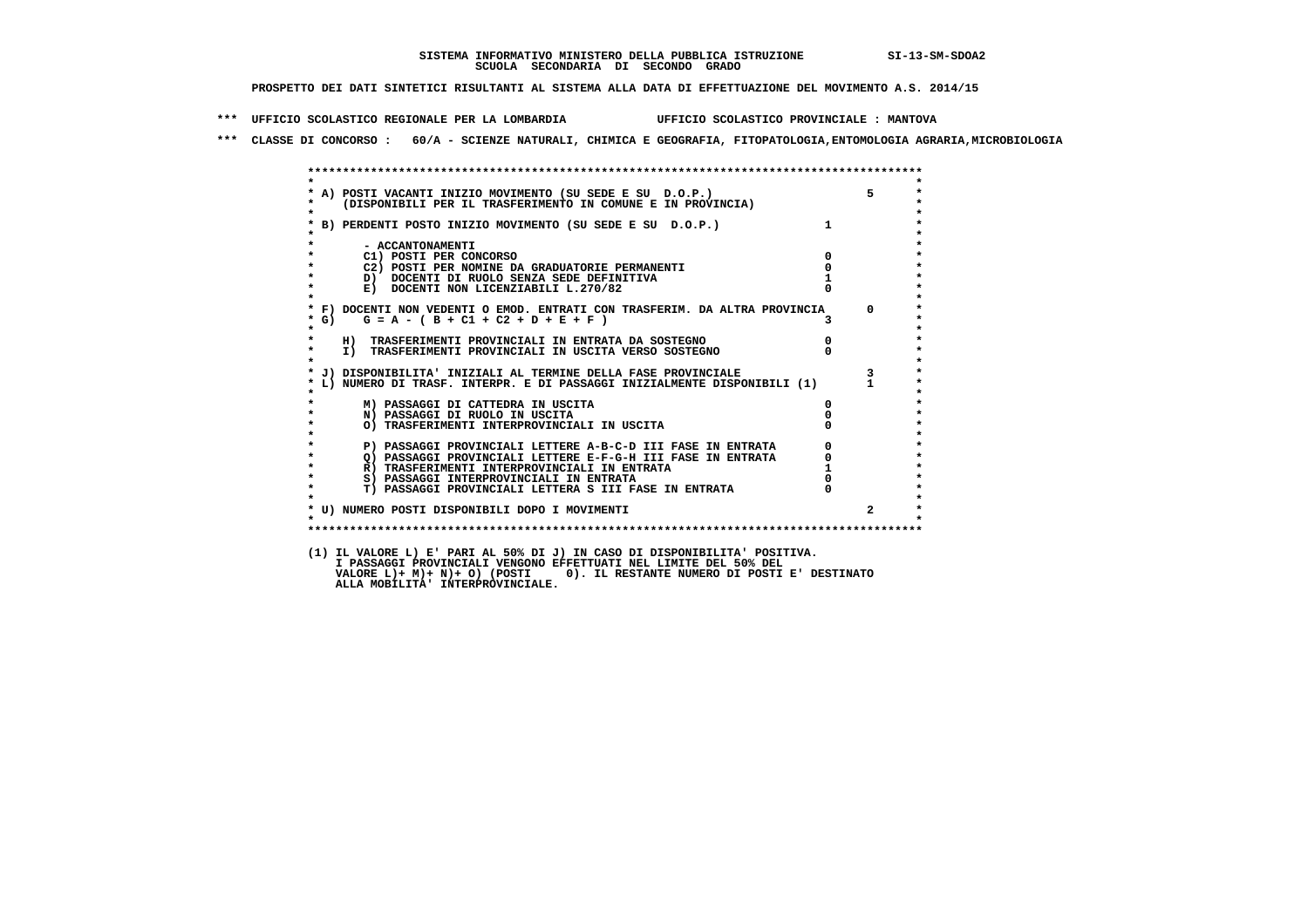**\*\*\* UFFICIO SCOLASTICO REGIONALE PER LA LOMBARDIA UFFICIO SCOLASTICO PROVINCIALE : MANTOVA**

 **\*\*\* CLASSE DI CONCORSO : 61/A - STORIA DELL'ARTE**

 **\*\*\*\*\*\*\*\*\*\*\*\*\*\*\*\*\*\*\*\*\*\*\*\*\*\*\*\*\*\*\*\*\*\*\*\*\*\*\*\*\*\*\*\*\*\*\*\*\*\*\*\*\*\*\*\*\*\*\*\*\*\*\*\*\*\*\*\*\*\*\*\*\*\*\*\*\*\*\*\*\*\*\*\*\*\*\*\* \* \*** $\bullet$  **\* A) POSTI VACANTI INIZIO MOVIMENTO (SU SEDE E SU D.O.P.) 1 \*** $\star$  **\* (DISPONIBILI PER IL TRASFERIMENTO IN COMUNE E IN PROVINCIA) \* \* \* \* B) PERDENTI POSTO INIZIO MOVIMENTO (SU SEDE E SU D.O.P.) 1 \* \* \* \* - ACCANTONAMENTI \* \* C1) POSTI PER CONCORSO 0 \* \* C2) POSTI PER NOMINE DA GRADUATORIE PERMANENTI 0 \*D)** DOCENTI DI RUOLO SENZA SEDE DEFINITIVA  $\overline{a}$  0  $\overline{b}$  0  $\overline{c}$  0  $\overline{c}$  0  $\overline{c}$  0  $\overline{a}$  0  $\overline{c}$ **E) DOCENTI NON LICENZIABILI L.270/82 \* \* \* F) DOCENTI NON VEDENTI O EMOD. ENTRATI CON TRASFERIM. DA ALTRA PROVINCIA 0 \* \* G) G = A - ( B + C1 + C2 + D + E + F ) 0 \* \* \* \* H) TRASFERIMENTI PROVINCIALI IN ENTRATA DA SOSTEGNO 0 \* \* I) TRASFERIMENTI PROVINCIALI IN USCITA VERSO SOSTEGNO 0 \* \* \* \* J) DISPONIBILITA' INIZIALI AL TERMINE DELLA FASE PROVINCIALE 0 \* \* L) NUMERO DI TRASF. INTERPR. E DI PASSAGGI INIZIALMENTE DISPONIBILI (1) 0 \* \* \* \* M) PASSAGGI DI CATTEDRA IN USCITA 0 \* \* N) PASSAGGI DI RUOLO IN USCITA 0 \* \* O) TRASFERIMENTI INTERPROVINCIALI IN USCITA 0 \* \* \* P) PASSAGGI PROVINCIALI LETTERE A-B-C-D III FASE IN ENTRATA 0 \*\*\***<br>0 passaggi provinciali lettere e-f-G-H iii fase in entrata \*\*\*\*\*\*\*\*\*\*\*\*\*\*\*\*\*\*\*\*\*  $\star$  **\* Q) PASSAGGI PROVINCIALI LETTERE E-F-G-H III FASE IN ENTRATA 0 \*R)** TRASFERIMENTI INTERPROVINCIALI IN ENTRATA  $\begin{bmatrix} 0 & 0 \\ 0 & 0 \\ 0 & 0 \end{bmatrix}$  PASSAGGI INTERPROVINCIALI IN ENTRATA  $\begin{bmatrix} 0 & 0 \\ 0 & 0 \\ 0 & 0 \end{bmatrix}$  **\* S) PASSAGGI INTERPROVINCIALI IN ENTRATA 0 \*** $\ddot{\phantom{1}}$  **\* T) PASSAGGI PROVINCIALI LETTERA S III FASE IN ENTRATA 0 \*** $\star$  **\* \* \* U) NUMERO POSTI DISPONIBILI DOPO I MOVIMENTI 0 \* \* \* \*\*\*\*\*\*\*\*\*\*\*\*\*\*\*\*\*\*\*\*\*\*\*\*\*\*\*\*\*\*\*\*\*\*\*\*\*\*\*\*\*\*\*\*\*\*\*\*\*\*\*\*\*\*\*\*\*\*\*\*\*\*\*\*\*\*\*\*\*\*\*\*\*\*\*\*\*\*\*\*\*\*\*\*\*\*\*\***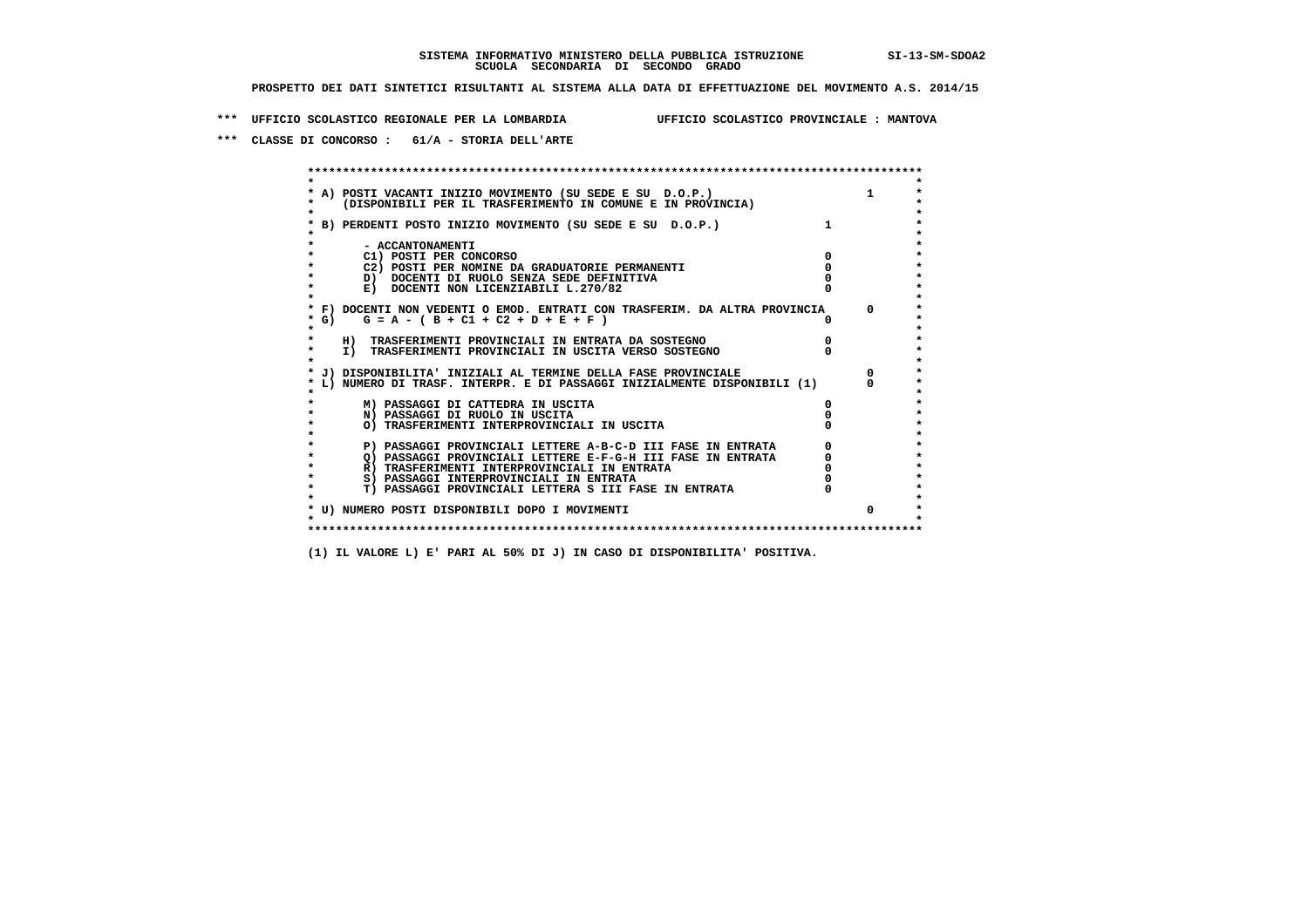**\*\*\* UFFICIO SCOLASTICO REGIONALE PER LA LOMBARDIA UFFICIO SCOLASTICO PROVINCIALE : MANTOVA**

 **\*\*\* CLASSE DI CONCORSO : 65/A - TECNICA FOTOGRAFICA**

| $\star$           | A) POSTI VACANTI INIZIO MOVIMENTO (SU SEDE E SU D.O.P.)<br>(DISPONIBILI PER IL TRASFERIMENTO IN COMUNE E IN PROVINCIA) |                                             | $2^{\circ}$    |
|-------------------|------------------------------------------------------------------------------------------------------------------------|---------------------------------------------|----------------|
|                   |                                                                                                                        |                                             |                |
|                   | * B) PERDENTI POSTO INIZIO MOVIMENTO (SU SEDE E SU D.O.P.)                                                             | $\mathbf{0}$                                |                |
|                   | - ACCANTONAMENTI                                                                                                       |                                             |                |
|                   | C1) POSTI PER CONCORSO                                                                                                 | $\overline{0}$                              |                |
|                   | C2) POSTI PER NOMINE DA GRADUATORIE PERMANENTI                                                                         | $\Omega$                                    |                |
|                   | D) DOCENTI DI RUOLO SENZA SEDE DEFINITIVA                                                                              |                                             |                |
| $\star$           | E) DOCENTI NON LICENZIABILI L.270/82                                                                                   |                                             |                |
|                   | * F) DOCENTI NON VEDENTI O EMOD. ENTRATI CON TRASFERIM. DA ALTRA PROVINCIA                                             |                                             | $\Omega$       |
| $*$ G)<br>$\star$ | $G = A - (B + C1 + C2 + D + E + F)$                                                                                    |                                             |                |
|                   | H) TRASFERIMENTI PROVINCIALI IN ENTRATA DA SOSTEGNO<br>I) TRASFERIMENTI PROVINCIALI IN USCITA VERSO SOSTEGNO           | $\overline{\mathbf{0}}$                     |                |
| $\star$           |                                                                                                                        |                                             |                |
|                   | * J) DISPONIBILITA' INIZIALI AL TERMINE DELLA FASE PROVINCIALE                                                         |                                             | $2^{\circ}$    |
|                   | L) NUMERO DI TRASF. INTERPR. E DI PASSAGGI INIZIALMENTE DISPONIBILI (1) 1                                              |                                             |                |
|                   | M) PASSAGGI DI CATTEDRA IN USCITA                                                                                      | $\mathbf{0}$                                |                |
|                   | N) PASSAGGI DI RUOLO IN USCITA                                                                                         |                                             |                |
|                   | O) TRASFERIMENTI INTERPROVINCIALI IN USCITA                                                                            |                                             |                |
|                   | P) PASSAGGI PROVINCIALI LETTERE A-B-C-D III FASE IN ENTRATA                                                            | $\begin{bmatrix} 0 \\ 0 \\ 0 \end{bmatrix}$ |                |
| $\bullet$         | Q) PASSAGGI PROVINCIALI LETTERE E-F-G-H III FASE IN ENTRATA                                                            |                                             |                |
| $\star$           | R) TRASFERIMENTI INTERPROVINCIALI IN ENTRATA                                                                           |                                             |                |
| $\bullet$         | S) PASSAGGI INTERPROVINCIALI IN ENTRATA                                                                                |                                             |                |
| $\star$           | T) PASSAGGI PROVINCIALI LETTERA S III FASE IN ENTRATA                                                                  |                                             |                |
|                   | * U) NUMERO POSTI DISPONIBILI DOPO I MOVIMENTI                                                                         |                                             | $\overline{2}$ |
| $\mathbf{r}$      |                                                                                                                        |                                             |                |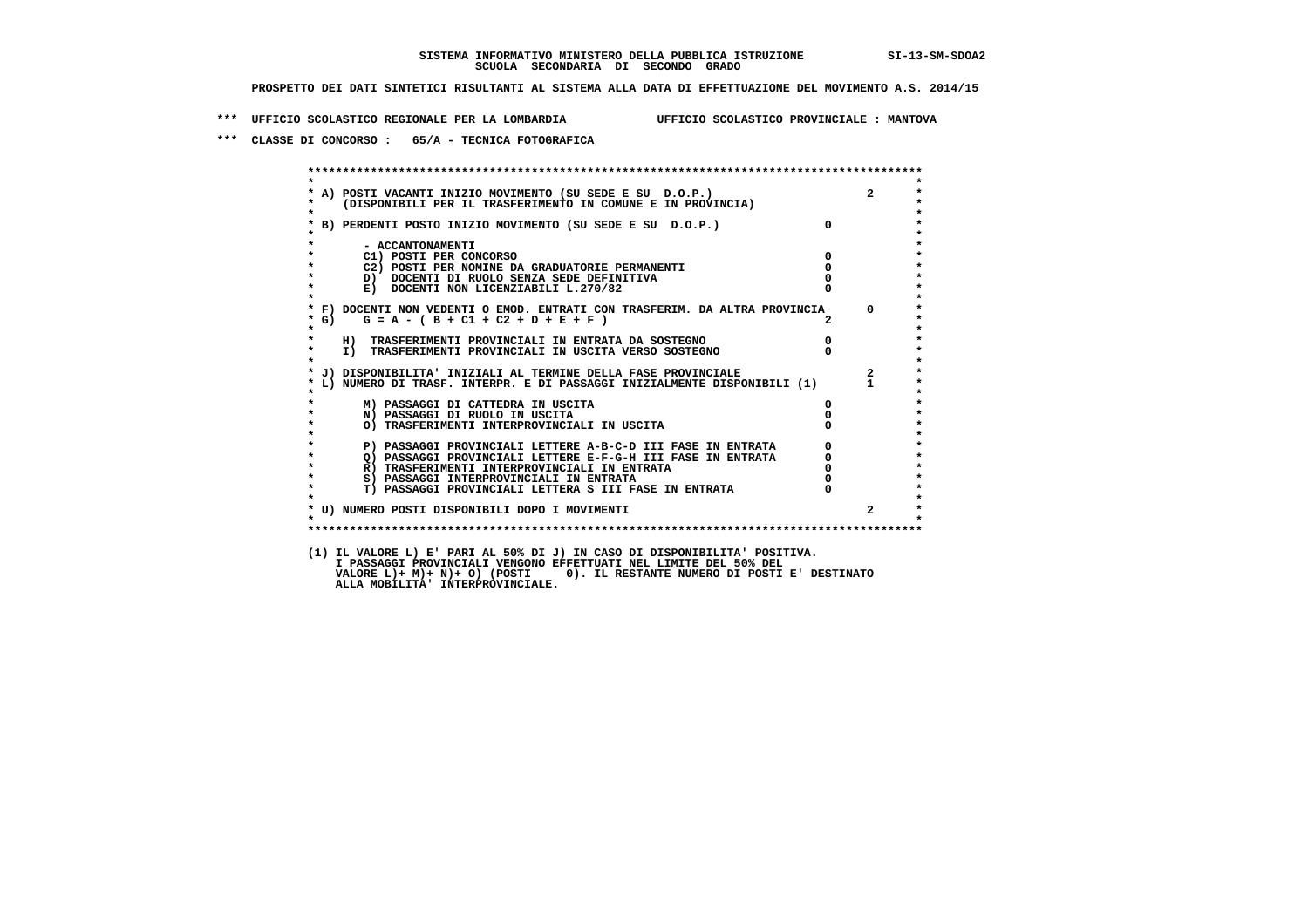**\*\*\* UFFICIO SCOLASTICO REGIONALE PER LA LOMBARDIA UFFICIO SCOLASTICO PROVINCIALE : MANTOVA**

 **\*\*\* CLASSE DI CONCORSO : 71/A - TECNOLOGIA E DISEGNO**

 **\*\*\*\*\*\*\*\*\*\*\*\*\*\*\*\*\*\*\*\*\*\*\*\*\*\*\*\*\*\*\*\*\*\*\*\*\*\*\*\*\*\*\*\*\*\*\*\*\*\*\*\*\*\*\*\*\*\*\*\*\*\*\*\*\*\*\*\*\*\*\*\*\*\*\*\*\*\*\*\*\*\*\*\*\*\*\*\* \* \*** $\bullet$  **\* A) POSTI VACANTI INIZIO MOVIMENTO (SU SEDE E SU D.O.P.) 0 \*** $\star$  **\* (DISPONIBILI PER IL TRASFERIMENTO IN COMUNE E IN PROVINCIA) \*** $\bullet$  **\* \* \* B) PERDENTI POSTO INIZIO MOVIMENTO (SU SEDE E SU D.O.P.) 0 \* \* \* \* - ACCANTONAMENTI \* \* C1) POSTI PER CONCORSO 0 \* \* C2) POSTI PER NOMINE DA GRADUATORIE PERMANENTI 0 \*D)** DOCENTI DI RUOLO SENZA SEDE DEFINITIVA  $\overline{a}$  0  $\overline{b}$  0  $\overline{c}$  0  $\overline{c}$  0  $\overline{c}$  0  $\overline{a}$  0  $\overline{b}$ **E) DOCENTI NON LICENZIABILI L.270/82 \* \* \* F) DOCENTI NON VEDENTI O EMOD. ENTRATI CON TRASFERIM. DA ALTRA PROVINCIA 0 \* \* G) G = A - ( B + C1 + C2 + D + E + F ) 0 \* \* \* \* H) TRASFERIMENTI PROVINCIALI IN ENTRATA DA SOSTEGNO 0 \* \* I) TRASFERIMENTI PROVINCIALI IN USCITA VERSO SOSTEGNO 0 \* \* \* \* J) DISPONIBILITA' INIZIALI AL TERMINE DELLA FASE PROVINCIALE 0 \* \* L) NUMERO DI TRASF. INTERPR. E DI PASSAGGI INIZIALMENTE DISPONIBILI (1) 0 \* \* \* \* M) PASSAGGI DI CATTEDRA IN USCITA 0 \* \* N) PASSAGGI DI RUOLO IN USCITA 0 \* \* O) TRASFERIMENTI INTERPROVINCIALI IN USCITA 0 \* \* \* P) PASSAGGI PROVINCIALI LETTERE A-B-C-D III FASE IN ENTRATA** 0 <sup>0</sup> **DASSAGGI PROVINCIALI LETTERE E-F-G-H** III FASE IN ENTRATA 0 <sup>0</sup>  $\star$  **\* Q) PASSAGGI PROVINCIALI LETTERE E-F-G-H III FASE IN ENTRATA 0 \*R)** TRASFERIMENTI INTERPROVINCIALI IN ENTRATA  $\begin{bmatrix} 0 & 0 \\ 0 & 0 \\ 0 & 0 \end{bmatrix}$  PASSAGGI INTERPROVINCIALI IN ENTRATA  $\begin{bmatrix} 0 & 0 \\ 0 & 0 \\ 0 & 0 \end{bmatrix}$  **\* S) PASSAGGI INTERPROVINCIALI IN ENTRATA 0 \*** $\ddot{\phantom{1}}$  **\* T) PASSAGGI PROVINCIALI LETTERA S III FASE IN ENTRATA 0 \*** $\star$  **\* \* \* U) NUMERO POSTI DISPONIBILI DOPO I MOVIMENTI 0 \* \* \* \*\*\*\*\*\*\*\*\*\*\*\*\*\*\*\*\*\*\*\*\*\*\*\*\*\*\*\*\*\*\*\*\*\*\*\*\*\*\*\*\*\*\*\*\*\*\*\*\*\*\*\*\*\*\*\*\*\*\*\*\*\*\*\*\*\*\*\*\*\*\*\*\*\*\*\*\*\*\*\*\*\*\*\*\*\*\*\***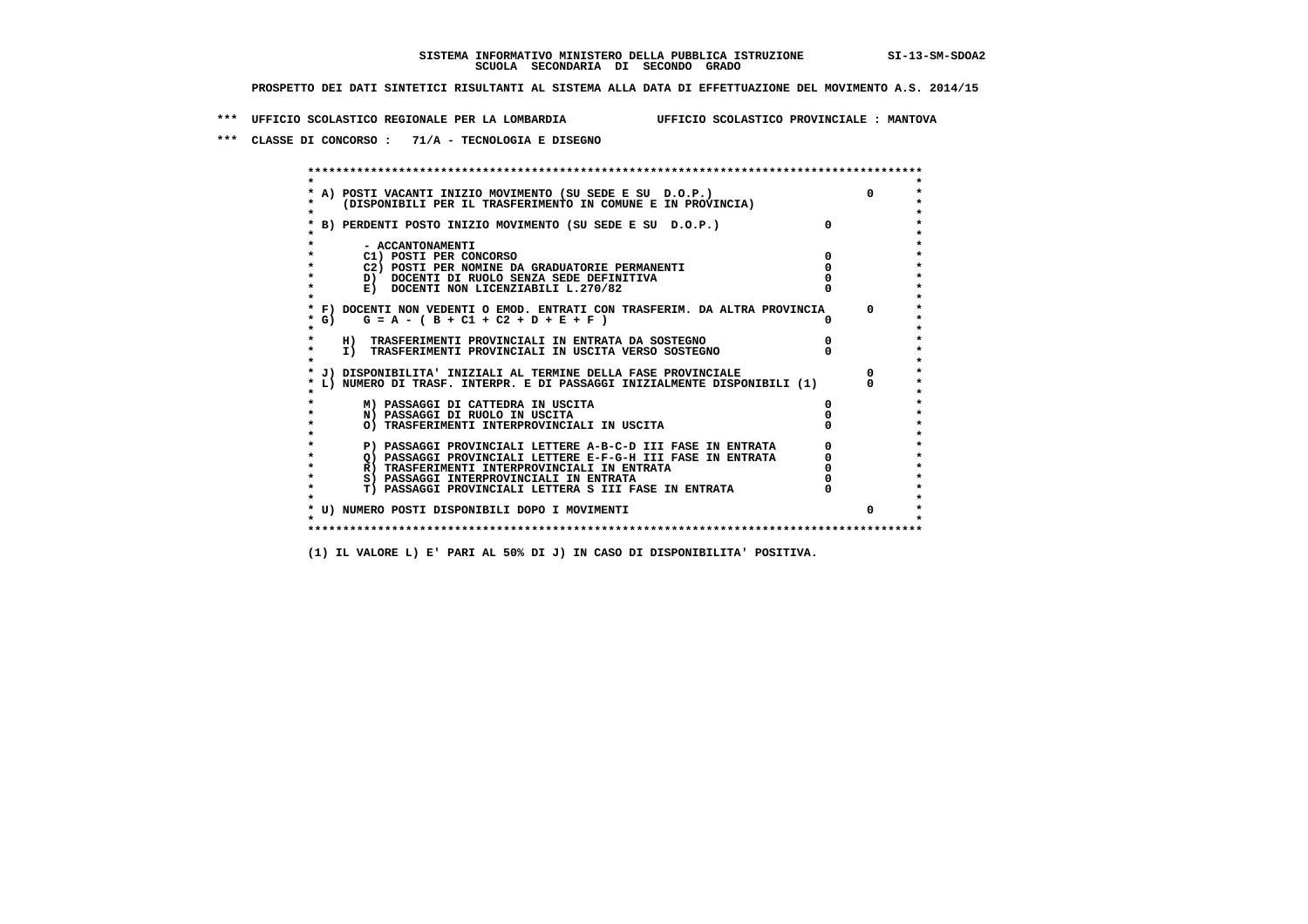**\*\*\* UFFICIO SCOLASTICO REGIONALE PER LA LOMBARDIA UFFICIO SCOLASTICO PROVINCIALE : MANTOVA**

 **\*\*\* CLASSE DI CONCORSO : 72/A - TOPOGRAFIA GENERALE**

 **\*\*\*\*\*\*\*\*\*\*\*\*\*\*\*\*\*\*\*\*\*\*\*\*\*\*\*\*\*\*\*\*\*\*\*\*\*\*\*\*\*\*\*\*\*\*\*\*\*\*\*\*\*\*\*\*\*\*\*\*\*\*\*\*\*\*\*\*\*\*\*\*\*\*\*\*\*\*\*\*\*\*\*\*\*\*\*\* \* \*** $\bullet$  **\* A) POSTI VACANTI INIZIO MOVIMENTO (SU SEDE E SU D.O.P.) 0 \* \* (DISPONIBILI PER IL TRASFERIMENTO IN COMUNE E IN PROVINCIA) \* \* \* \* B) PERDENTI POSTO INIZIO MOVIMENTO (SU SEDE E SU D.O.P.) 1 \* \* \* \* - ACCANTONAMENTI \* \* C1) POSTI PER CONCORSO 0 \* \* C2) POSTI PER NOMINE DA GRADUATORIE PERMANENTI 0 \*D)** DOCENTI DI RUOLO SENZA SEDE DEFINITIVA  $\overline{a}$  0  $\overline{b}$  0  $\overline{c}$  0  $\overline{c}$  0  $\overline{c}$  0  $\overline{a}$  0  $\overline{b}$ **E) DOCENTI NON LICENZIABILI L.270/82 \* \* \* F) DOCENTI NON VEDENTI O EMOD. ENTRATI CON TRASFERIM. DA ALTRA PROVINCIA 0 \***  $\star$  **G)** G = A - ( B + C1 + C2 + D + E + F)  **\* \* \* H) TRASFERIMENTI PROVINCIALI IN ENTRATA DA SOSTEGNO 0 \* \* I) TRASFERIMENTI PROVINCIALI IN USCITA VERSO SOSTEGNO 0 \* \* \* \* J) DISPONIBILITA' INIZIALI AL TERMINE DELLA FASE PROVINCIALE -1 \* \* L) NUMERO DI TRASF. INTERPR. E DI PASSAGGI INIZIALMENTE DISPONIBILI (1) -1 \* \* \* \* M) PASSAGGI DI CATTEDRA IN USCITA 0 \* \* N) PASSAGGI DI RUOLO IN USCITA 0 \* \* O) TRASFERIMENTI INTERPROVINCIALI IN USCITA 0 \* \* \* P) PASSAGGI PROVINCIALI LETTERE A-B-C-D III FASE IN ENTRATA** 0 <sup>0</sup> **DASSAGGI PROVINCIALI LETTERE E-F-G-H** III FASE IN ENTRATA 0 <sup>0</sup> **2) PASSAGGI PROVINCIALI LETTERE E-F-G-H III FASE IN ENTRATA 6 0 R**) TRASFERIMENTI INTERPROVINCIALI IN ENTRATA 6 **0 R)** TRASFERIMENTI INTERPROVINCIALI IN ENTRATA  $\begin{bmatrix} 0 & 0 \\ 0 & 0 \\ 0 & 0 \end{bmatrix}$  PASSAGGI INTERPROVINCIALI IN ENTRATA  $\begin{bmatrix} 0 & 0 \\ 0 & 0 \\ 0 & 0 \end{bmatrix}$  **\* S) PASSAGGI INTERPROVINCIALI IN ENTRATA 0 \*** $\ddot{\phantom{1}}$  **\* T) PASSAGGI PROVINCIALI LETTERA S III FASE IN ENTRATA 0 \*** $\star$  **\* \* \* U) NUMERO POSTI DISPONIBILI DOPO I MOVIMENTI -1 \* \* \* \*\*\*\*\*\*\*\*\*\*\*\*\*\*\*\*\*\*\*\*\*\*\*\*\*\*\*\*\*\*\*\*\*\*\*\*\*\*\*\*\*\*\*\*\*\*\*\*\*\*\*\*\*\*\*\*\*\*\*\*\*\*\*\*\*\*\*\*\*\*\*\*\*\*\*\*\*\*\*\*\*\*\*\*\*\*\*\***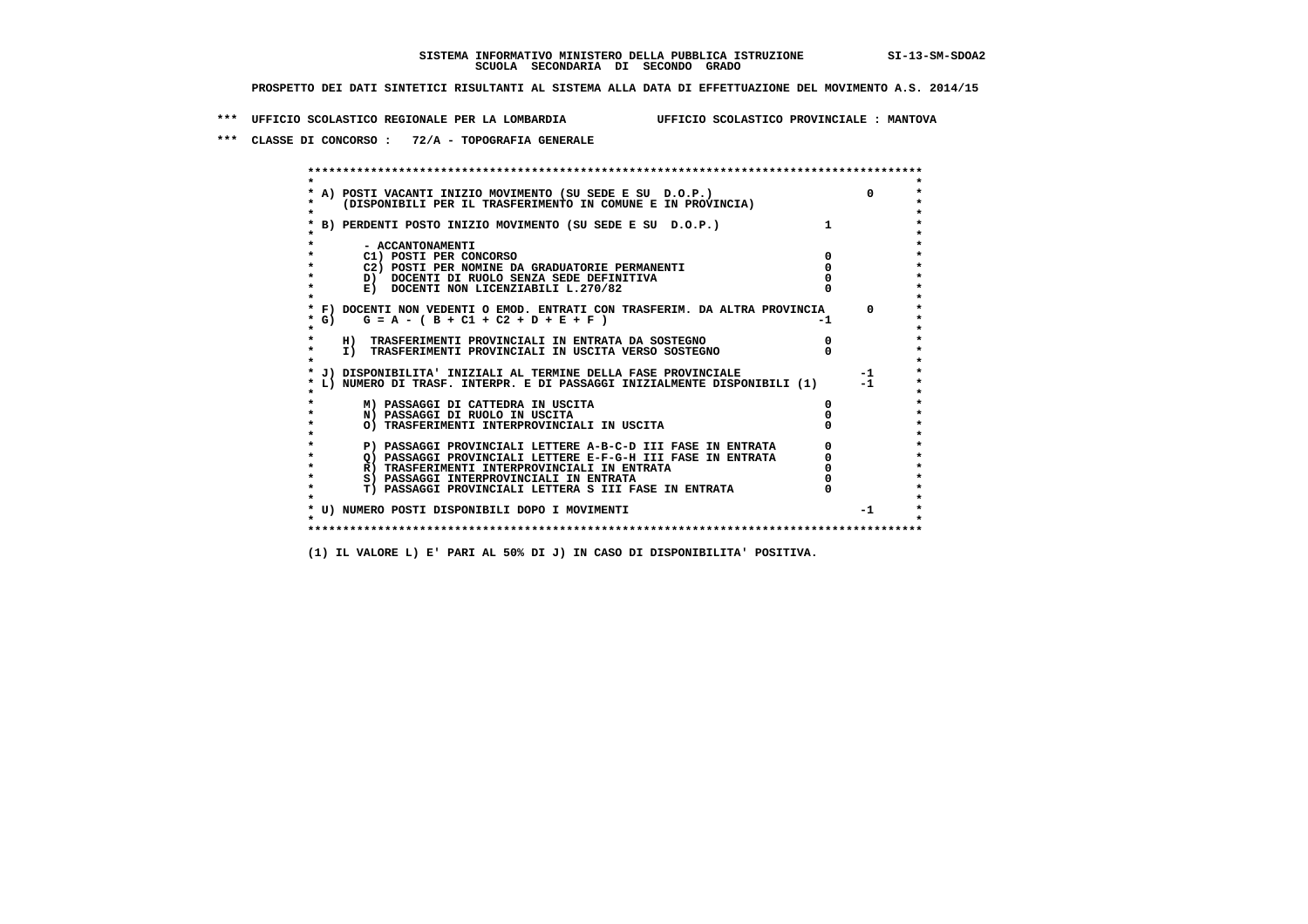**\*\*\* UFFICIO SCOLASTICO REGIONALE PER LA LOMBARDIA UFFICIO SCOLASTICO PROVINCIALE : MANTOVA**

 **\*\*\* CLASSE DI CONCORSO : 74/A - ZOOTECNICA E SCIENZA DELLA PRODUZIONE ANIMALE**

|         | * A) POSTI VACANTI INIZIO MOVIMENTO (SU SEDE E SU D.O.P.)                     |          |
|---------|-------------------------------------------------------------------------------|----------|
|         | (DISPONIBILI PER IL TRASFERIMENTO IN COMUNE E IN PROVINCIA)                   |          |
|         |                                                                               |          |
|         | B) PERDENTI POSTO INIZIO MOVIMENTO (SU SEDE E SU D.O.P.)                      | $\Omega$ |
|         |                                                                               |          |
|         | - ACCANTONAMENTI                                                              |          |
|         | C1) POSTI PER CONCORSO                                                        |          |
|         | C2) POSTI PER NOMINE DA GRADUATORIE PERMANENTI                                |          |
|         | D) DOCENTI DI RUOLO SENZA SEDE DEFINITIVA                                     |          |
|         | E) DOCENTI NON LICENZIABILI L.270/82                                          |          |
|         | * F) DOCENTI NON VEDENTI O EMOD. ENTRATI CON TRASFERIM. DA ALTRA PROVINCIA    |          |
| * G) +  | $G = A - (B + C1 + C2 + D + E + F)$                                           |          |
|         |                                                                               |          |
|         | H) TRASFERIMENTI PROVINCIALI IN ENTRATA DA SOSTEGNO                           |          |
| $\star$ | I) TRASFERIMENTI PROVINCIALI IN USCITA VERSO SOSTEGNO                         |          |
|         |                                                                               |          |
|         | J) DISPONIBILITA' INIZIALI AL TERMINE DELLA FASE PROVINCIALE                  |          |
|         | L) NUMERO DI TRASF. INTERPR. E DI PASSAGGI INIZIALMENTE DISPONIBILI (1)       |          |
|         |                                                                               |          |
|         | M) PASSAGGI DI CATTEDRA IN USCITA                                             |          |
|         | N) PASSAGGI DI RUOLO IN USCITA<br>O) TRASFERIMENTI INTERPROVINCIALI IN USCITA |          |
|         |                                                                               |          |
| $\star$ | P) PASSAGGI PROVINCIALI LETTERE A-B-C-D III FASE IN ENTRATA                   |          |
| $\star$ | O) PASSAGGI PROVINCIALI LETTERE E-F-G-H III FASE IN ENTRATA                   |          |
|         | R) TRASFERIMENTI INTERPROVINCIALI IN ENTRATA                                  |          |
|         | S) PASSAGGI INTERPROVINCIALI IN ENTRATA                                       |          |
| *       | T) PASSAGGI PROVINCIALI LETTERA S III FASE IN ENTRATA                         |          |
|         |                                                                               |          |
|         | * U) NUMERO POSTI DISPONIBILI DOPO I MOVIMENTI                                |          |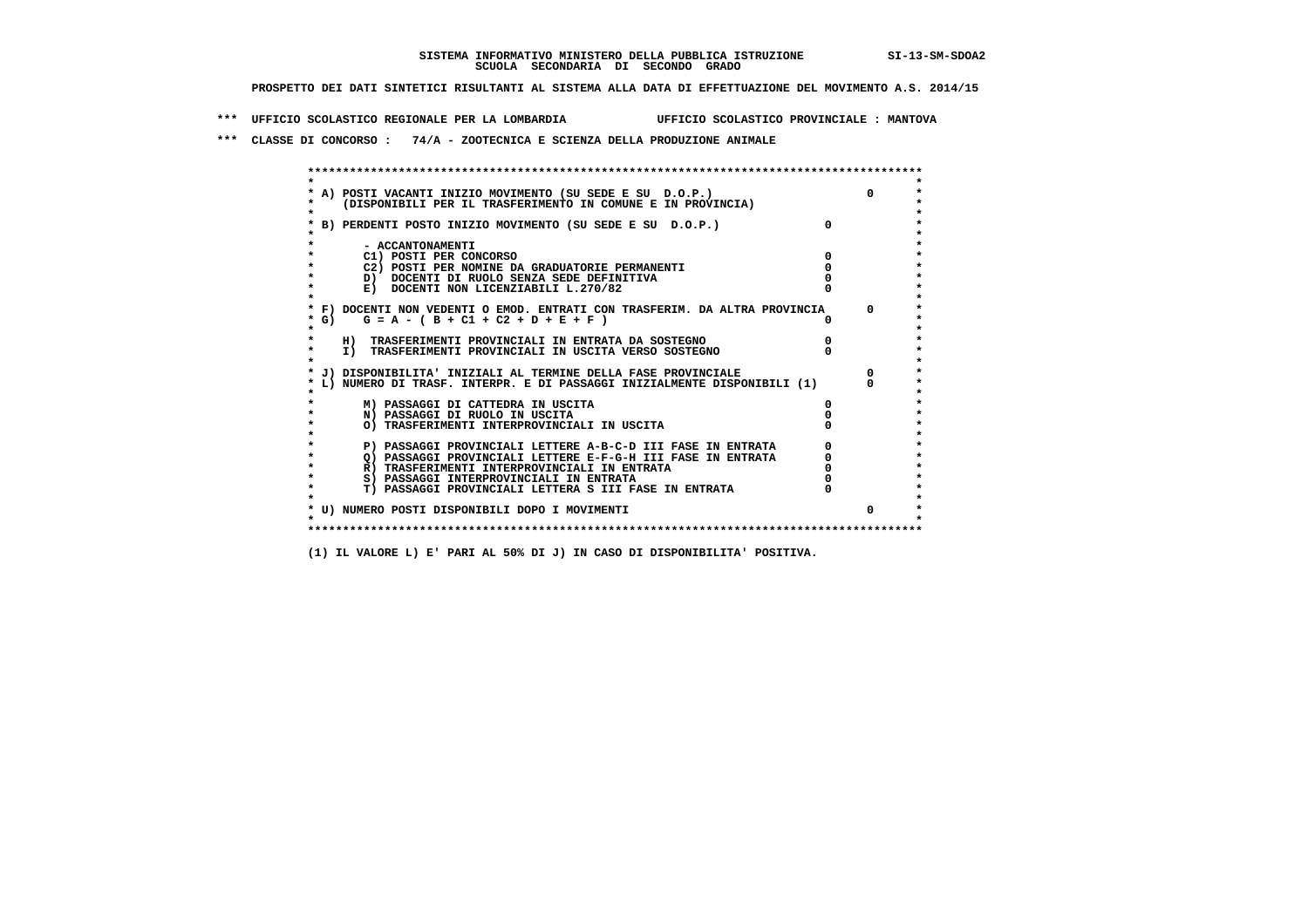**\*\*\* UFFICIO SCOLASTICO REGIONALE PER LA LOMBARDIA UFFICIO SCOLASTICO PROVINCIALE : MANTOVA**

 **\*\*\* CLASSE DI CONCORSO : 75/A - DATTILOGRAFIA E STENOGRAFIA**

 **\*\*\*\*\*\*\*\*\*\*\*\*\*\*\*\*\*\*\*\*\*\*\*\*\*\*\*\*\*\*\*\*\*\*\*\*\*\*\*\*\*\*\*\*\*\*\*\*\*\*\*\*\*\*\*\*\*\*\*\*\*\*\*\*\*\*\*\*\*\*\*\*\*\*\*\*\*\*\*\*\*\*\*\*\*\*\*\* \* \*** $\bullet$  **\* A) POSTI VACANTI INIZIO MOVIMENTO (SU SEDE E SU D.O.P.) 0 \* \* (DISPONIBILI PER IL TRASFERIMENTO IN COMUNE E IN PROVINCIA) \* \* \* \* B) PERDENTI POSTO INIZIO MOVIMENTO (SU SEDE E SU D.O.P.) 4 \* \* \* \* - ACCANTONAMENTI \* \* C1) POSTI PER CONCORSO 0 \* \* C2) POSTI PER NOMINE DA GRADUATORIE PERMANENTI 0 \*D)** DOCENTI DI RUOLO SENZA SEDE DEFINITIVA  $\overline{a}$  0  $\overline{b}$  0  $\overline{c}$  0  $\overline{c}$  0  $\overline{c}$  0  $\overline{a}$  0  $\overline{b}$ **E) DOCENTI NON LICENZIABILI L.270/82 \* \* \* F) DOCENTI NON VEDENTI O EMOD. ENTRATI CON TRASFERIM. DA ALTRA PROVINCIA 0 \*** $*$  G) G = A - ( B + C1 + C2 + D + E + F )  **\* \* \* H) TRASFERIMENTI PROVINCIALI IN ENTRATA DA SOSTEGNO 0 \*The CONSTRUCTION CONSTRUCTED IN CONSTRUCTION CONSTRUES IN TRASFERIMENTI PROVINCIALI IN USCITA VERSO SOSTEGNO \* \* \* J) DISPONIBILITA' INIZIALI AL TERMINE DELLA FASE PROVINCIALE -4 \* \* L) NUMERO DI TRASF. INTERPR. E DI PASSAGGI INIZIALMENTE DISPONIBILI (1) -4 \* \* \* \* M) PASSAGGI DI CATTEDRA IN USCITA 0 \* \* N) PASSAGGI DI RUOLO IN USCITA 0 \* \* O) TRASFERIMENTI INTERPROVINCIALI IN USCITA 0 \* \* \* P) PASSAGGI PROVINCIALI LETTERE A-B-C-D III FASE IN ENTRATA** 0 <sup>0</sup> **DASSAGGI PROVINCIALI LETTERE E-F-G-H** III FASE IN ENTRATA 0 <sup>0</sup>  $\star$  **\* Q) PASSAGGI PROVINCIALI LETTERE E-F-G-H III FASE IN ENTRATA 0 \*R)** TRASFERIMENTI INTERPROVINCIALI IN ENTRATA  $\begin{bmatrix} 0 & 0 \\ 0 & 0 \\ 0 & 0 \end{bmatrix}$  PASSAGGI INTERPROVINCIALI IN ENTRATA  $\begin{bmatrix} 0 & 0 \\ 0 & 0 \\ 0 & 0 \end{bmatrix}$ **8) PASSAGGI INTERPROVINCIALI IN ENTRATA 6 \*\*\*** 0 \*\*\*<br> **T) PASSAGGI PROVINCIALI LETTERA S III FASE IN ENTRATA** 0 \*\*\*  $\ddot{\phantom{1}}$  **\* T) PASSAGGI PROVINCIALI LETTERA S III FASE IN ENTRATA 0 \*** $\star$  **\* \* \* U) NUMERO POSTI DISPONIBILI DOPO I MOVIMENTI -4 \* \* \* \*\*\*\*\*\*\*\*\*\*\*\*\*\*\*\*\*\*\*\*\*\*\*\*\*\*\*\*\*\*\*\*\*\*\*\*\*\*\*\*\*\*\*\*\*\*\*\*\*\*\*\*\*\*\*\*\*\*\*\*\*\*\*\*\*\*\*\*\*\*\*\*\*\*\*\*\*\*\*\*\*\*\*\*\*\*\*\***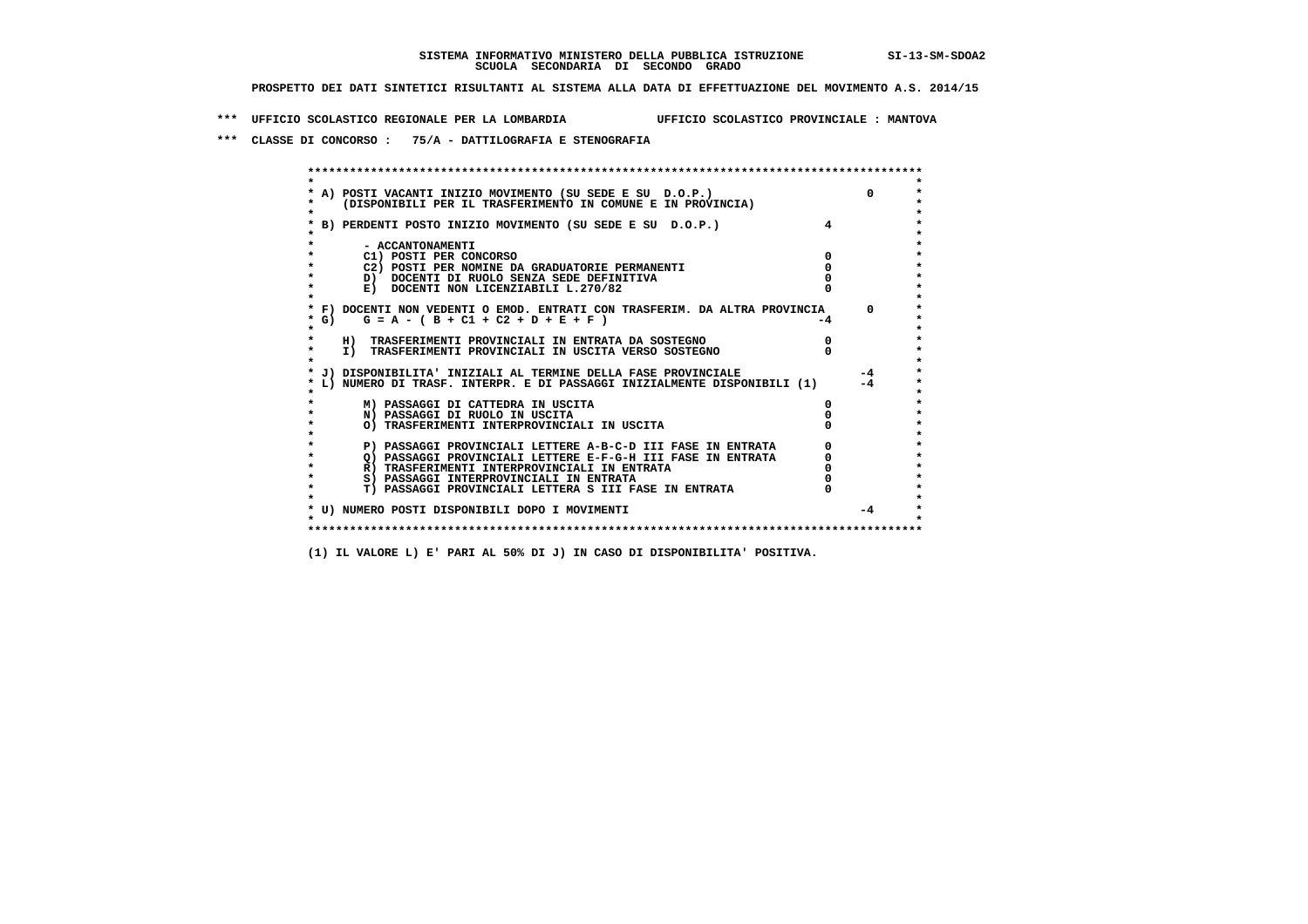**\*\*\* UFFICIO SCOLASTICO REGIONALE PER LA LOMBARDIA UFFICIO SCOLASTICO PROVINCIALE : MANTOVA**

 **\*\*\* CLASSE DI CONCORSO : 76/A - TRATTAMENTO TESTI, CALCOLO, CONTABILITA' ELETTRONICA ED APPLICAZIONI GESTIONALI**

|        | A) POSTI VACANTI INIZIO MOVIMENTO (SU SEDE E SU D.O.P.)                    |      |
|--------|----------------------------------------------------------------------------|------|
|        | (DISPONIBILI PER IL TRASFERIMENTO IN COMUNE E IN PROVINCIA)                |      |
|        |                                                                            |      |
|        | B) PERDENTI POSTO INIZIO MOVIMENTO (SU SEDE E SU D.O.P.)                   |      |
|        |                                                                            |      |
|        | - ACCANTONAMENTI                                                           |      |
|        | C1) POSTI PER CONCORSO                                                     |      |
|        | C2) POSTI PER NOMINE DA GRADUATORIE PERMANENTI                             |      |
|        | D) DOCENTI DI RUOLO SENZA SEDE DEFINITIVA                                  |      |
|        | E) DOCENTI NON LICENZIABILI L.270/82                                       |      |
|        | * F) DOCENTI NON VEDENTI O EMOD. ENTRATI CON TRASFERIM. DA ALTRA PROVINCIA |      |
| $*$ G) | $G = A - (B + C1 + C2 + D + E + F)$                                        |      |
|        |                                                                            |      |
|        | H) TRASFERIMENTI PROVINCIALI IN ENTRATA DA SOSTEGNO                        |      |
|        | I) TRASFERIMENTI PROVINCIALI IN USCITA VERSO SOSTEGNO                      |      |
|        |                                                                            |      |
|        | J) DISPONIBILITA' INIZIALI AL TERMINE DELLA FASE PROVINCIALE               | $-1$ |
|        | L) NUMERO DI TRASF. INTERPR. E DI PASSAGGI INIZIALMENTE DISPONIBILI (1)    | $-1$ |
|        |                                                                            |      |
|        | M) PASSAGGI DI CATTEDRA IN USCITA                                          |      |
|        | N) PASSAGGI DI RUOLO IN USCITA                                             |      |
|        | O) TRASFERIMENTI INTERPROVINCIALI IN USCITA                                |      |
|        |                                                                            |      |
|        | P) PASSAGGI PROVINCIALI LETTERE A-B-C-D III FASE IN ENTRATA                |      |
|        | Q) PASSAGGI PROVINCIALI LETTERE E-F-G-H III FASE IN ENTRATA                |      |
|        | R) TRASFERIMENTI INTERPROVINCIALI IN ENTRATA                               |      |
|        | S) PASSAGGI INTERPROVINCIALI IN ENTRATA                                    |      |
|        | T) PASSAGGI PROVINCIALI LETTERA S III FASE IN ENTRATA                      |      |
|        |                                                                            |      |
|        | * U) NUMERO POSTI DISPONIBILI DOPO I MOVIMENTI                             | $-1$ |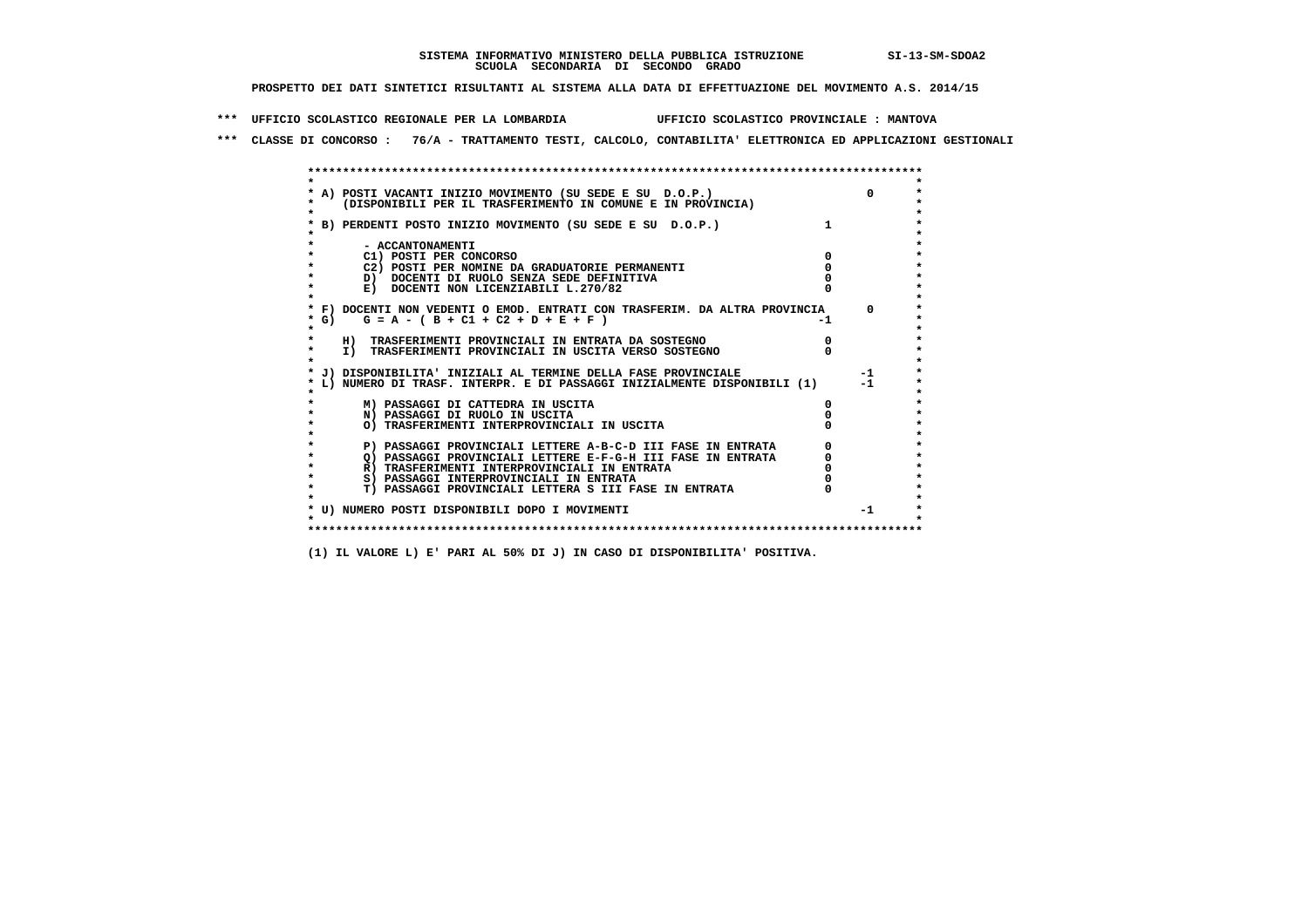**\*\*\* UFFICIO SCOLASTICO REGIONALE PER LA LOMBARDIA UFFICIO SCOLASTICO PROVINCIALE : MANTOVA**

 **\*\*\* CLASSE DI CONCORSO : 46/A - LINGUE E CIVILTA' STRANIERE (FRANCESE)**

|                   | A) POSTI VACANTI INIZIO MOVIMENTO (SU SEDE E SU D.O.P.) 1<br>(DISPONIBILI PER IL TRASFERIMENTO IN COMUNE E IN PROVINCIA) |                                                 |              |
|-------------------|--------------------------------------------------------------------------------------------------------------------------|-------------------------------------------------|--------------|
|                   | B) PERDENTI POSTO INIZIO MOVIMENTO (SU SEDE E SU D.O.P.)                                                                 | $\mathbf{0}$                                    |              |
|                   | - ACCANTONAMENTI                                                                                                         |                                                 |              |
|                   | C1) POSTI PER CONCORSO                                                                                                   | $\Omega$                                        |              |
|                   | C2) POSTI PER NOMINE DA GRADUATORIE PERMANENTI                                                                           | $\Omega$                                        |              |
|                   | D) DOCENTI DI RUOLO SENZA SEDE DEFINITIVA                                                                                |                                                 |              |
| $\star$           | E) DOCENTI NON LICENZIABILI L.270/82                                                                                     |                                                 |              |
|                   | * F) DOCENTI NON VEDENTI O EMOD. ENTRATI CON TRASFERIM. DA ALTRA PROVINCIA                                               |                                                 | $\Omega$     |
| $*$ G)<br>$\star$ | $G = A - (B + C1 + C2 + D + E + F)$                                                                                      |                                                 |              |
| $\star$           | H) TRASFERIMENTI PROVINCIALI IN ENTRATA DA SOSTEGNO                                                                      | $\overline{0}$                                  |              |
| $\star$           | I) TRASFERIMENTI PROVINCIALI IN USCITA VERSO SOSTEGNO                                                                    |                                                 |              |
|                   | * J) DISPONIBILITA' INIZIALI AL TERMINE DELLA FASE PROVINCIALE                                                           |                                                 | $\mathbf{1}$ |
|                   | L) NUMERO DI TRASF. INTERPR. E DI PASSAGGI INIZIALMENTE DISPONIBILI (1)                                                  |                                                 |              |
|                   | M) PASSAGGI DI CATTEDRA IN USCITA                                                                                        |                                                 |              |
| $\star$           | N) PASSAGGI DI RUOLO IN USCITA                                                                                           |                                                 |              |
|                   | O) TRASFERIMENTI INTERPROVINCIALI IN USCITA                                                                              |                                                 |              |
| $\star$           | P) PASSAGGI PROVINCIALI LETTERE A-B-C-D III FASE IN ENTRATA Q) PASSAGGI PROVINCIALI LETTERE E-F-G-H III FASE IN ENTRATA  | $\begin{array}{c} 0 \\ 0 \\ 0 \\ 1 \end{array}$ |              |
| $\star$           |                                                                                                                          |                                                 |              |
| $\bullet$         | R) TRASFERIMENTI INTERPROVINCIALI IN ENTRATA                                                                             |                                                 |              |
| $\star$           | S) PASSAGGI INTERPROVINCIALI IN ENTRATA                                                                                  |                                                 |              |
| $\star$           | T) PASSAGGI PROVINCIALI LETTERA S III FASE IN ENTRATA                                                                    |                                                 |              |
|                   | * U) NUMERO POSTI DISPONIBILI DOPO I MOVIMENTI                                                                           |                                                 | $\mathbf{1}$ |
| $\bullet$         |                                                                                                                          |                                                 |              |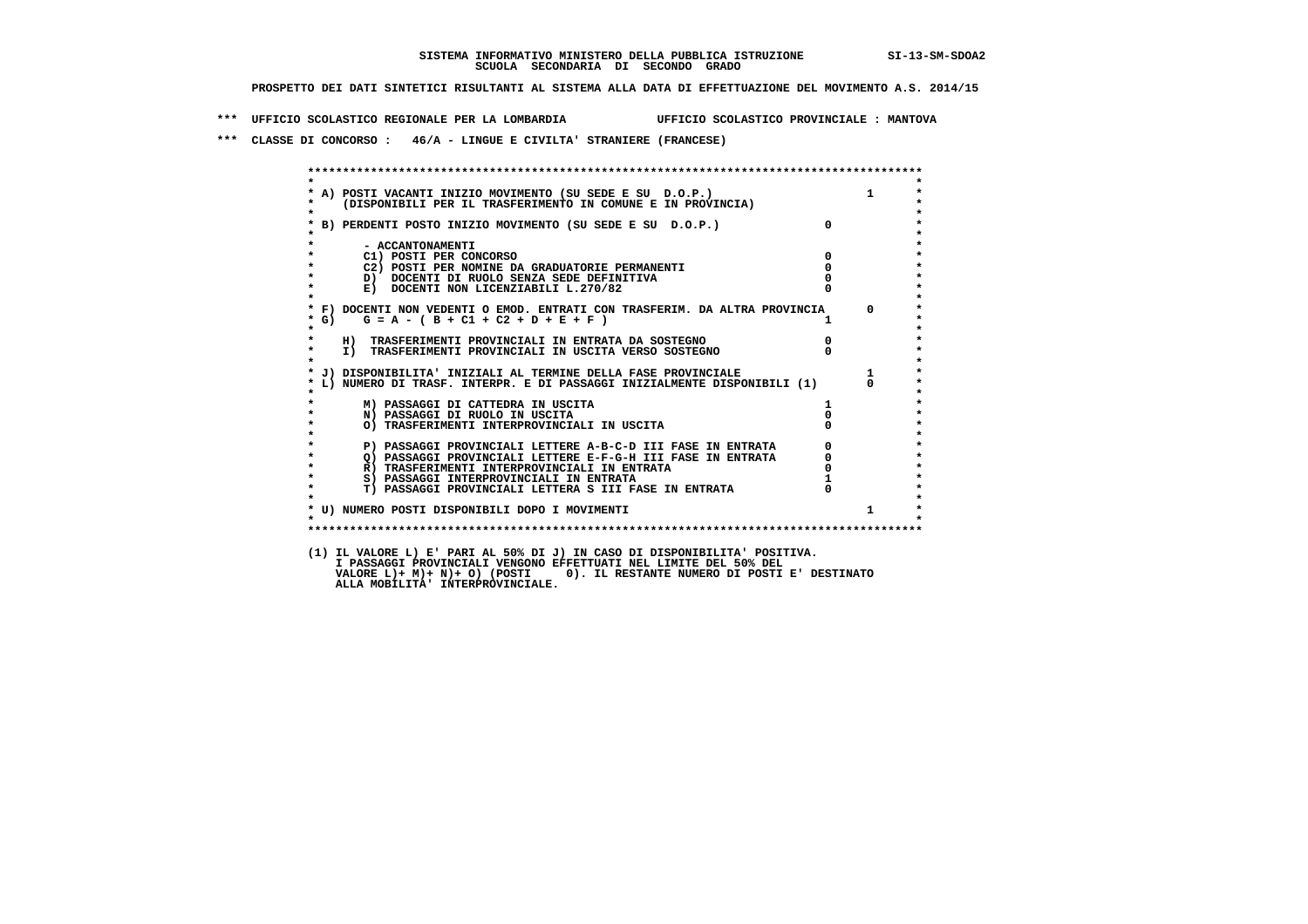**\*\*\* UFFICIO SCOLASTICO REGIONALE PER LA LOMBARDIA UFFICIO SCOLASTICO PROVINCIALE : MANTOVA**

 **\*\*\* CLASSE DI CONCORSO : 46/A - LINGUE E CIVILTA' STRANIERE (INGLESE)**

|                    | A) POSTI VACANTI INIZIO MOVIMENTO (SU SEDE E SU D.O.P.)<br>(DISPONIBILI PER IL TRASFERIMENTO IN COMUNE E IN PROVINCIA)                                                                                                               |                | 6              |
|--------------------|--------------------------------------------------------------------------------------------------------------------------------------------------------------------------------------------------------------------------------------|----------------|----------------|
|                    | * B) PERDENTI POSTO INIZIO MOVIMENTO (SU SEDE E SU D.O.P.)                                                                                                                                                                           | $\overline{0}$ |                |
| $\star$            | - ACCANTONAMENTI<br>$\overline{\mathbf{0}}$                                                                                                                                                                                          |                |                |
|                    | C1) POSTI PER CONCORSO<br>C2) POSTI PER NOMINE DA GRADUATORIE PERMANENTI                                                                                                                                                             | $\overline{0}$ |                |
| $\star$            | D) DOCENTI DI RUOLO SENZA SEDE DEFINITIVA                                                                                                                                                                                            |                |                |
| $\star$            | E) DOCENTI NON LICENZIABILI L.270/82                                                                                                                                                                                                 |                |                |
| $*$ G)             | * F) DOCENTI NON VEDENTI O EMOD. ENTRATI CON TRASFERIM. DA ALTRA PROVINCIA 0<br>$G = A - (B + C1 + C2 + D + E + F)$                                                                                                                  |                |                |
| $\star$<br>$\star$ | H) TRASFERIMENTI PROVINCIALI IN ENTRATA DA SOSTEGNO                                                                                                                                                                                  |                |                |
| $\star$            | I) TRASFERIMENTI PROVINCIALI IN ENARGALA VERSO SOSTEGNO                                                                                                                                                                              |                |                |
|                    | * J) DISPONIBILITA' INIZIALI AL TERMINE DELLA FASE PROVINCIALE                                                                                                                                                                       |                | $\overline{4}$ |
|                    | L) NUMERO DI TRASF. INTERPR. E DI PASSAGGI INIZIALMENTE DISPONIBILI (1) 2                                                                                                                                                            |                |                |
|                    | M) PASSAGGI DI CATTEDRA IN USCITA                                                                                                                                                                                                    |                |                |
| $\star$            | N) PASSAGGI DI RUOLO IN USCITA                                                                                                                                                                                                       |                |                |
|                    | O) TRASFERIMENTI INTERPROVINCIALI IN USCITA                                                                                                                                                                                          |                |                |
|                    | P) PASSAGGI PROVINCIALI LETTERE A-B-C-D III FASE IN ENTRATA (0)<br>(2) PASSAGGI PROVINCIALI LETTERE E-F-G-H III FASE IN ENTRATA (2)<br>R) TRASFERIMENTI INTERPROVINCIALI IN ENTRATA (1)<br>5) PASSAGGI INTERPROVINCIALI IN ENTRATA ( |                |                |
| $\star$            |                                                                                                                                                                                                                                      |                |                |
| $\star$            |                                                                                                                                                                                                                                      |                |                |
| $\star$            |                                                                                                                                                                                                                                      |                |                |
| $\star$            | T) PASSAGGI PROVINCIALI LETTERA S III FASE IN ENTRATA 1                                                                                                                                                                              |                |                |
| $\star$            | * U) NUMERO POSTI DISPONIBILI DOPO I MOVIMENTI                                                                                                                                                                                       |                |                |
|                    |                                                                                                                                                                                                                                      |                |                |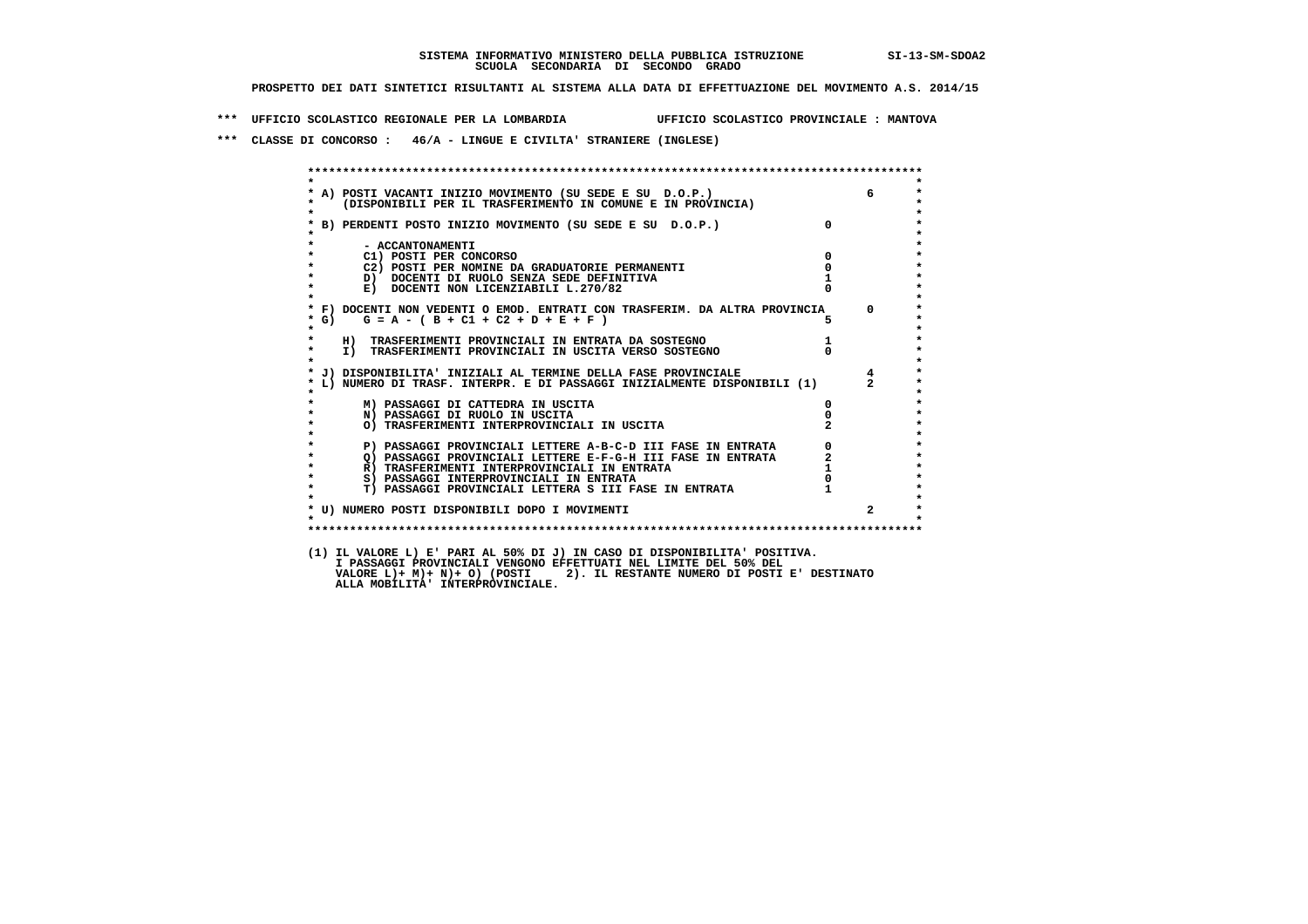**\*\*\* UFFICIO SCOLASTICO REGIONALE PER LA LOMBARDIA UFFICIO SCOLASTICO PROVINCIALE : MANTOVA**

 **\*\*\* CLASSE DI CONCORSO : 46/A - LINGUE E CIVILTA' STRANIERE (SPAGNOLO)**

|           | A) POSTI VACANTI INIZIO MOVIMENTO (SU SEDE E SU D.O.P.)<br>(DISPONIBILI PER IL TRASFERIMENTO IN COMUNE E IN PROVINCIA) |                                            |              |
|-----------|------------------------------------------------------------------------------------------------------------------------|--------------------------------------------|--------------|
|           | B) PERDENTI POSTO INIZIO MOVIMENTO (SU SEDE E SU D.O.P.)                                                               | $\Omega$                                   |              |
|           | - ACCANTONAMENTI                                                                                                       |                                            |              |
|           | C1) POSTI PER CONCORSO                                                                                                 | $\mathbf{0}$                               |              |
|           | C2) POSTI PER NOMINE DA GRADUATORIE PERMANENTI                                                                         | $\overline{0}$                             |              |
|           | D) DOCENTI DI RUOLO SENZA SEDE DEFINITIVA                                                                              |                                            |              |
|           | E) DOCENTI NON LICENZIABILI L.270/82                                                                                   |                                            |              |
|           | * F) DOCENTI NON VEDENTI O EMOD. ENTRATI CON TRASFERIM. DA ALTRA PROVINCIA 0                                           |                                            |              |
| $*$ G)    | $G = A - (B + C1 + C2 + D + E + F)$                                                                                    |                                            |              |
| $\star$   | H) TRASFERIMENTI PROVINCIALI IN ENTRATA DA SOSTEGNO                                                                    | $\overline{0}$                             |              |
| $\star$   | I) TRASFERIMENTI PROVINCIALI IN USCITA VERSO SOSTEGNO                                                                  |                                            |              |
|           | J) DISPONIBILITA' INIZIALI AL TERMINE DELLA FASE PROVINCIALE                                                           |                                            |              |
|           | L) NUMERO DI TRASF. INTERPR. E DI PASSAGGI INIZIALMENTE DISPONIBILI (1)                                                |                                            | $\mathbf{1}$ |
|           | M) PASSAGGI DI CATTEDRA IN USCITA                                                                                      |                                            |              |
|           | N) PASSAGGI DI RUOLO IN USCITA                                                                                         |                                            |              |
|           | O) TRASFERIMENTI INTERPROVINCIALI IN USCITA                                                                            | $1 \quad \Box$                             |              |
|           | P) PASSAGGI PROVINCIALI LETTERE A-B-C-D III FASE IN ENTRATA                                                            | $\begin{array}{c} 0 \\ 1 \\ 0 \end{array}$ |              |
| $\star$   | P) PASSAGGI PROVINCIALI LEIIERE A-D-U-LII FASE IN ENTRATA Q) PASSAGGI PROVINCIALI LETTERE E-F-G-H III FASE IN ENTRATA  |                                            |              |
| $\bullet$ | R) TRASFERIMENTI INTERPROVINCIALI IN ENTRATA                                                                           |                                            |              |
| $\star$   | S) PASSAGGI INTERPROVINCIALI IN ENTRATA                                                                                |                                            |              |
| $\star$   | T) PASSAGGI PROVINCIALI LETTERA S III FASE IN ENTRATA                                                                  |                                            |              |
|           | * U) NUMERO POSTI DISPONIBILI DOPO I MOVIMENTI                                                                         |                                            |              |
| $\bullet$ |                                                                                                                        |                                            |              |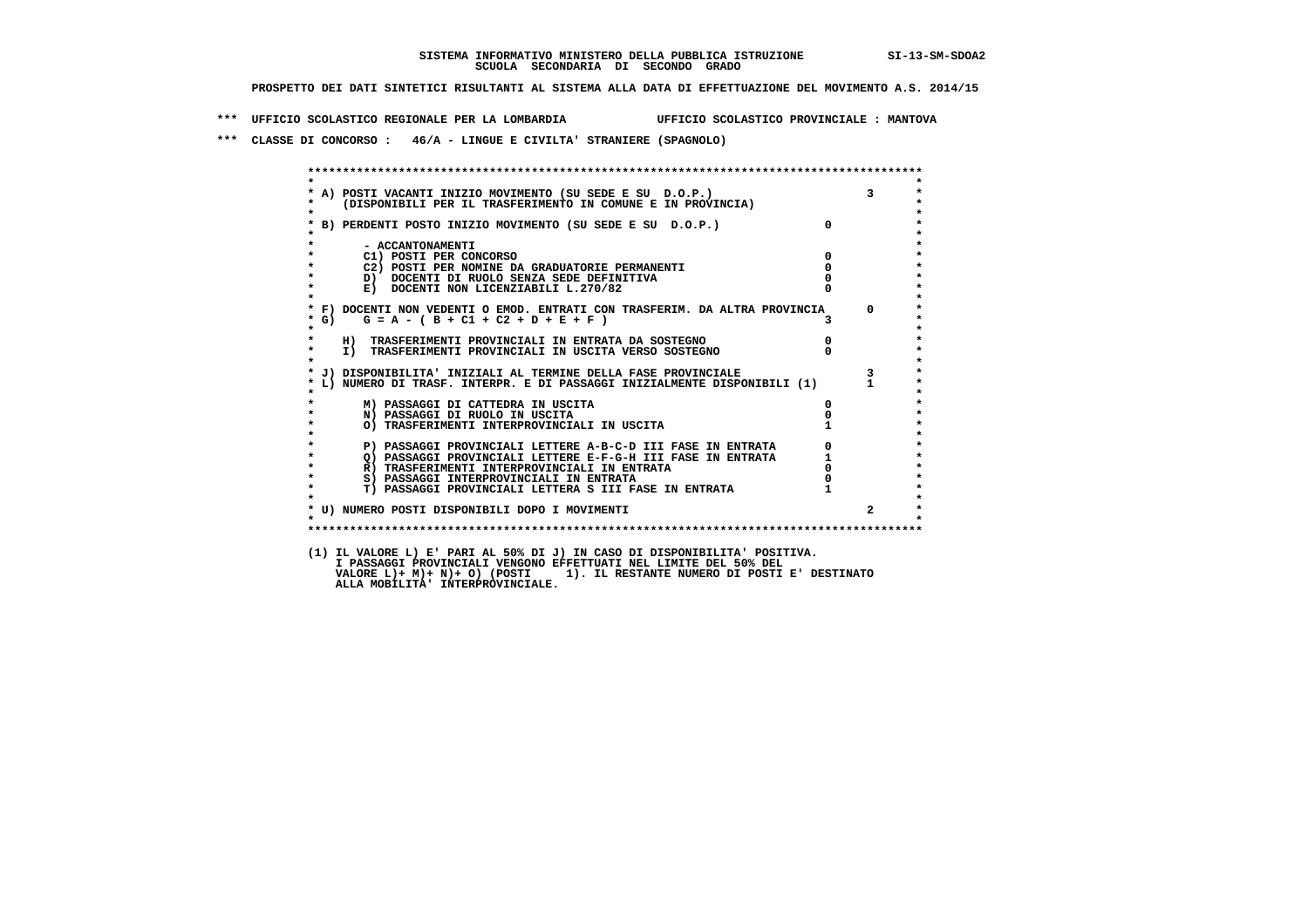**\*\*\* UFFICIO SCOLASTICO REGIONALE PER LA LOMBARDIA UFFICIO SCOLASTICO PROVINCIALE : MANTOVA**

 **\*\*\* CLASSE DI CONCORSO : 46/A - LINGUE E CIVILTA' STRANIERE (TEDESCO)**

| A) POSTI VACANTI INIZIO MOVIMENTO (SU SEDE E SU D.O.P.)<br>(DISPONIBILI PER IL TRASFERIMENTO IN COMUNE E IN PROVINCIA) | $\overline{2}$ |
|------------------------------------------------------------------------------------------------------------------------|----------------|
| B) PERDENTI POSTO INIZIO MOVIMENTO (SU SEDE E SU D.O.P.)                                                               |                |
| - ACCANTONAMENTI                                                                                                       |                |
| C1) POSTI PER CONCORSO                                                                                                 |                |
| C2) POSTI PER NOMINE DA GRADUATORIE PERMANENTI                                                                         |                |
| D) DOCENTI DI RUOLO SENZA SEDE DEFINITIVA                                                                              |                |
| E) DOCENTI NON LICENZIABILI L.270/82                                                                                   |                |
| * F) DOCENTI NON VEDENTI O EMOD. ENTRATI CON TRASFERIM. DA ALTRA PROVINCIA                                             | $\Omega$       |
| * G) $G = A - (B + C1 + C2 + D + E + F)$                                                                               |                |
| H) TRASFERIMENTI PROVINCIALI IN ENTRATA DA SOSTEGNO                                                                    |                |
| I) TRASFERIMENTI PROVINCIALI IN USCITA VERSO SOSTEGNO                                                                  |                |
| J) DISPONIBILITA' INIZIALI AL TERMINE DELLA FASE PROVINCIALE                                                           |                |
| L) NUMERO DI TRASF. INTERPR. E DI PASSAGGI INIZIALMENTE DISPONIBILI (1)                                                |                |
|                                                                                                                        |                |
| M) PASSAGGI DI CATTEDRA IN USCITA                                                                                      |                |
| N) PASSAGGI DI RUOLO IN USCITA<br>O) TRASFERIMENTI INTERPROVINCIALI IN USCITA                                          |                |
|                                                                                                                        |                |
| P) PASSAGGI PROVINCIALI LETTERE A-B-C-D III FASE IN ENTRATA                                                            |                |
| O) PASSAGGI PROVINCIALI LETTERE E-F-G-H III FASE IN ENTRATA                                                            |                |
| R) TRASFERIMENTI INTERPROVINCIALI IN ENTRATA                                                                           |                |
| S) PASSAGGI INTERPROVINCIALI IN ENTRATA                                                                                |                |
| T) PASSAGGI PROVINCIALI LETTERA S III FASE IN ENTRATA                                                                  |                |
|                                                                                                                        |                |
| * U) NUMERO POSTI DISPONIBILI DOPO I MOVIMENTI                                                                         |                |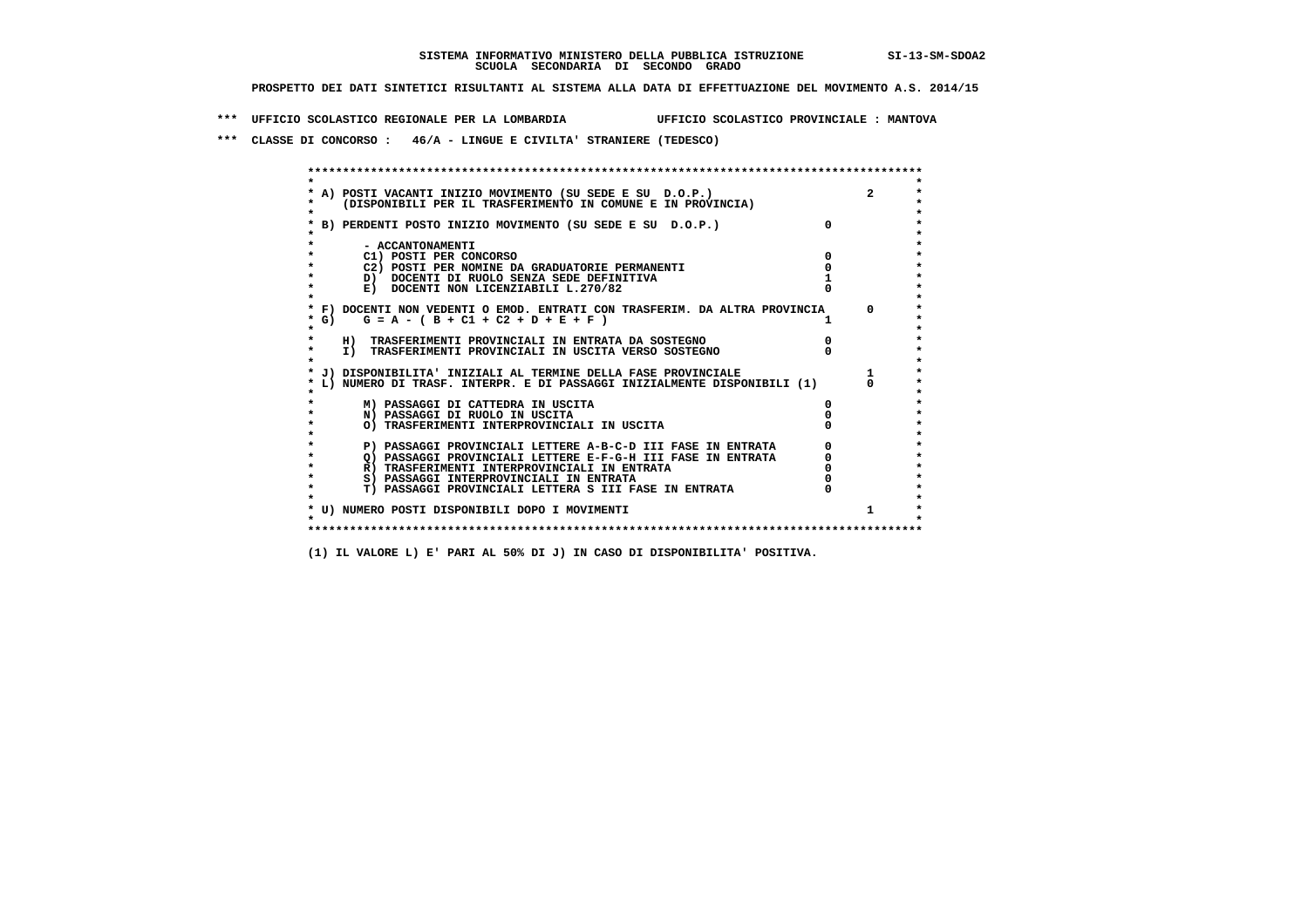**\*\*\* UFFICIO SCOLASTICO REGIONALE PER LA LOMBARDIA UFFICIO SCOLASTICO PROVINCIALE : MANTOVA**

 **\*\*\* POSTI DI SOSTEGNO**

 **\*\*\*\*\*\*\*\*\*\*\*\*\*\*\*\*\*\*\*\*\*\*\*\*\*\*\*\*\*\*\*\*\*\*\*\*\*\*\*\*\*\*\*\*\*\*\*\*\*\*\*\*\*\*\*\*\*\*\*\*\*\*\*\*\*\*\*\*\*\*\*\*\*\*\*\*\*\*\*\*\*\*\*\*\*\*\*\* \* \*** $\bullet$  **\* A) POSTI VACANTI INIZIO MOVIMENTO (SU SEDE E SU D.O.P.) 21 \*** $\star$  **\* (DISPONIBILI PER IL TRASFERIMENTO IN COMUNE E IN PROVINCIA) \*** $\bullet$  **\* \* \* B) PERDENTI POSTO INIZIO MOVIMENTO (SU SEDE E SU D.O.P.) 0 \* \* \* \* - ACCANTONAMENTI \* \* C1) POSTI PER CONCORSO 0 \* \* C2) POSTI PER NOMINE DA GRADUATORIE PERMANENTI 0 \*D)** DOCENTI DI RUOLO SENZA SEDE DEFINITIVA  $\overline{R}$  0  $\overline{R}$  0  $\overline{R}$  0  $\overline{R}$  0  $\overline{R}$  0  $\overline{R}$  0  $\overline{R}$  0  $\overline{R}$  0  $\overline{R}$  0  $\overline{R}$  0  $\overline{R}$  0  $\overline{R}$  0  $\overline{R}$  0  $\overline{R}$  0  $\overline{R}$  0  $\overline{R}$  0  $\$ **E) DOCENTI NON LICENZIABILI L.270/82 \* \* \* F) DOCENTI NON VEDENTI O EMOD. ENTRATI CON TRASFERIM. DA ALTRA PROVINCIA 0 \***  $\star$  **G)** G = A - ( B + C1 + C2 + D + E + F )  **\* \* \* H) TRASFERIMENTI PROVINCIALI IN ENTRATA DA NORMALE 0 \* \* I) TRASFERIMENTI PROVINCIALI IN USCITA VERSO NORMALE 3 \* \* \* \* J) DISPONIBILITA' INIZIALI AL TERMINE DELLA FASE PROVINCIALE 24 \* \* L) NUMERO DI TRASF. INTERPR. E DI PASSAGGI INIZIALMENTE DISPONIBILI (1) 12 \* \* \* \* M) PASSAGGI DI CATTEDRA IN USCITA 1 \* \* N) PASSAGGI DI RUOLO IN USCITA 0 \* \* O) TRASFERIMENTI INTERPROVINCIALI IN USCITA 5 \* \* \* P) PASSAGGI PROVINCIALI LETTERE A-B-C-D III FASE IN ENTRATA 0 \*\*\***<br>0 passaggi provinciali lettere e-f-G-H iii fase in entrata \*\*\*\*\*\*\*\*\*\*\*\*\*\*\*\*\*\*\*\*\* **2) PASSAGGI PROVINCIALI LETTERE E-F-G-H III FASE IN ENTRATA 6**  $\overline{Q}$  **PASSAGGI PROVINCIALI LETTERE E-F-G-H III FASE IN ENTRATA** 0  **\* R) TRASFERIMENTI INTERPROVINCIALI IN ENTRATA 1 \*8) PASSAGGI INTERPROVINCIALI IN ENTRATA 6 \*\*\*** 0 \*\*\*<br> **T) PASSAGGI PROVINCIALI LETTERA S III FASE IN ENTRATA** 0 \*\*\*  $\ddot{\phantom{1}}$  **\* T) PASSAGGI PROVINCIALI LETTERA S III FASE IN ENTRATA 0 \*** $\star$  **\* \*** $\star$  **\* U) NUMERO POSTI DISPONIBILI DOPO I MOVIMENTI 29 \* \* \* \*\*\*\*\*\*\*\*\*\*\*\*\*\*\*\*\*\*\*\*\*\*\*\*\*\*\*\*\*\*\*\*\*\*\*\*\*\*\*\*\*\*\*\*\*\*\*\*\*\*\*\*\*\*\*\*\*\*\*\*\*\*\*\*\*\*\*\*\*\*\*\*\*\*\*\*\*\*\*\*\*\*\*\*\*\*\*\* (1) IL VALORE L) E' PARI AL 50% DI J) IN CASO DI DISPONIBILITA' POSITIVA. I PASSAGGI PROVINCIALI VENGONO EFFETTUATI NEL LIMITE DEL 50% DEL**

 **VALORE L)+ M)+ N)+ O) (POSTI 9). IL RESTANTE NUMERO DI POSTI E' DESTINATO ALLA MOBILITA' INTERPROVINCIALE.**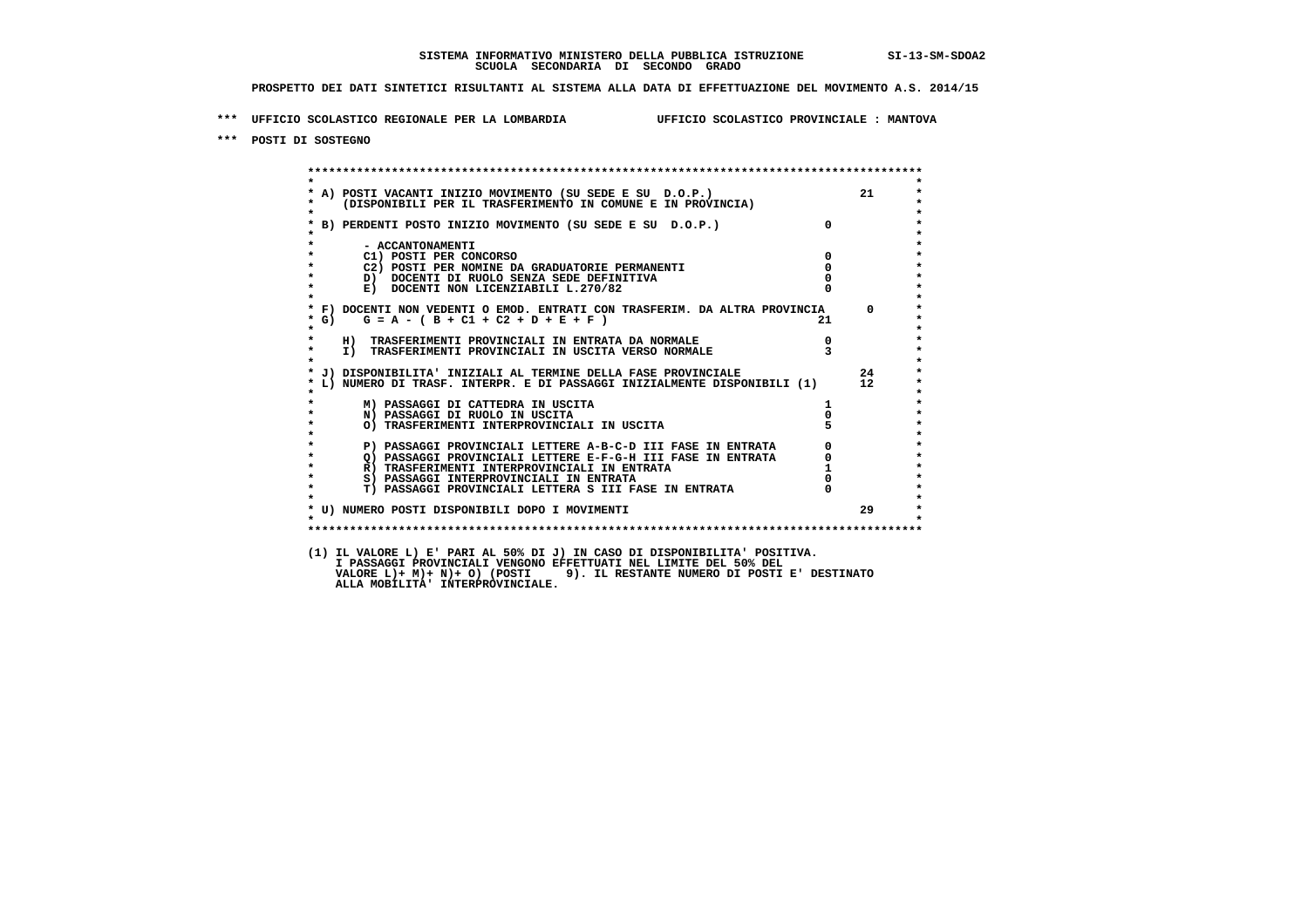**\*\*\* UFFICIO SCOLASTICO REGIONALE PER LA LOMBARDIA UFFICIO SCOLASTICO PROVINCIALE : MANTOVA**

 **\*\*\* CLASSE DI CONCORSO : 3/C - CONVERSAZIONE IN LINGUA STRANIERA (FRANCESE)**

|        | A) POSTI VACANTI INIZIO MOVIMENTO (SU SEDE E SU D.O.P.)                    |              |
|--------|----------------------------------------------------------------------------|--------------|
|        | (DISPONIBILI PER IL TRASFERIMENTO IN COMUNE E IN PROVINCIA)                |              |
|        | B) PERDENTI POSTO INIZIO MOVIMENTO (SU SEDE E SU D.O.P.)                   |              |
|        | - ACCANTONAMENTI                                                           |              |
|        | C1) POSTI PER CONCORSO                                                     |              |
|        | C2) POSTI PER NOMINE DA GRADUATORIE PERMANENTI                             |              |
|        | D) DOCENTI DI RUOLO SENZA SEDE DEFINITIVA                                  |              |
|        | E) DOCENTI NON LICENZIABILI L.270/82                                       |              |
|        | * F) DOCENTI NON VEDENTI O EMOD. ENTRATI CON TRASFERIM. DA ALTRA PROVINCIA | $\mathsf{O}$ |
| * G) + | $G = A - (B + C1 + C2 + D + E + F)$                                        |              |
|        | H) TRASFERIMENTI PROVINCIALI IN ENTRATA DA SOSTEGNO                        |              |
|        | I) TRASFERIMENTI PROVINCIALI IN USCITA VERSO SOSTEGNO                      |              |
|        | J) DISPONIBILITA' INIZIALI AL TERMINE DELLA FASE PROVINCIALE               |              |
|        | L) NUMERO DI TRASF. INTERPR. E DI PASSAGGI INIZIALMENTE DISPONIBILI (1)    |              |
|        | M) PASSAGGI DI CATTEDRA IN USCITA                                          |              |
|        | N) PASSAGGI DI RUOLO IN USCITA                                             |              |
|        | O) TRASFERIMENTI INTERPROVINCIALI IN USCITA                                |              |
|        | P) PASSAGGI PROVINCIALI LETTERE A-B-C-D III FASE IN ENTRATA                |              |
|        | O) PASSAGGI PROVINCIALI LETTERE E-F-G-H III FASE IN ENTRATA                |              |
|        | R) TRASFERIMENTI INTERPROVINCIALI IN ENTRATA                               |              |
|        | S) PASSAGGI INTERPROVINCIALI IN ENTRATA                                    |              |
|        | T) PASSAGGI PROVINCIALI LETTERA S III FASE IN ENTRATA                      |              |
|        | * U) NUMERO POSTI DISPONIBILI DOPO I MOVIMENTI                             |              |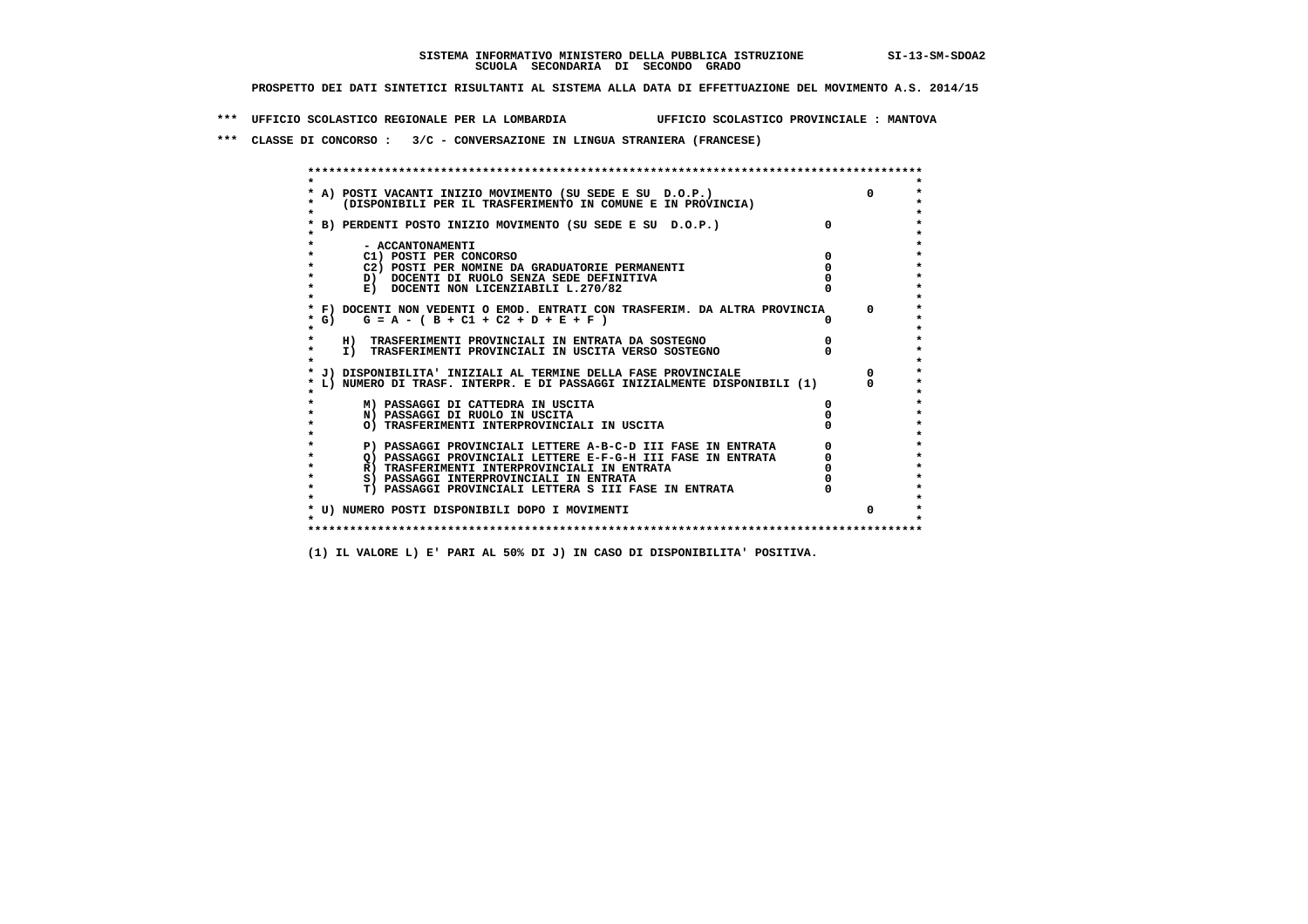**\*\*\* UFFICIO SCOLASTICO REGIONALE PER LA LOMBARDIA UFFICIO SCOLASTICO PROVINCIALE : MANTOVA**

 **\*\*\* CLASSE DI CONCORSO : 3/C - CONVERSAZIONE IN LINGUA STRANIERA (INGLESE)**

|         | * A) POSTI VACANTI INIZIO MOVIMENTO (SU SEDE E SU D.O.P.)                                                   | $\Omega$   |
|---------|-------------------------------------------------------------------------------------------------------------|------------|
|         | (DISPONIBILI PER IL TRASFERIMENTO IN COMUNE E IN PROVINCIA)                                                 |            |
|         |                                                                                                             |            |
|         | B) PERDENTI POSTO INIZIO MOVIMENTO (SU SEDE E SU D.O.P.)                                                    |            |
|         |                                                                                                             |            |
|         | - ACCANTONAMENTI                                                                                            |            |
|         | C1) POSTI PER CONCORSO                                                                                      |            |
|         | C2) POSTI PER NOMINE DA GRADUATORIE PERMANENTI                                                              |            |
|         | D) DOCENTI DI RUOLO SENZA SEDE DEFINITIVA                                                                   |            |
|         | E) DOCENTI NON LICENZIABILI L.270/82                                                                        |            |
|         |                                                                                                             |            |
|         | * F) DOCENTI NON VEDENTI O EMOD. ENTRATI CON TRASFERIM. DA ALTRA PROVINCIA                                  | $^{\circ}$ |
| * G) =  | $G = A - (B + C1 + C2 + D + E + F)$                                                                         |            |
| $\star$ |                                                                                                             |            |
|         | H) TRASFERIMENTI PROVINCIALI IN ENTRATA DA SOSTEGNO                                                         |            |
|         | I) TRASFERIMENTI PROVINCIALI IN USCITA VERSO SOSTEGNO                                                       |            |
|         |                                                                                                             |            |
|         | * J) DISPONIBILITA' INIZIALI AL TERMINE DELLA FASE PROVINCIALE                                              |            |
|         | L) NUMERO DI TRASF. INTERPR. E DI PASSAGGI INIZIALMENTE DISPONIBILI (1)                                     |            |
|         |                                                                                                             |            |
|         | M) PASSAGGI DI CATTEDRA IN USCITA                                                                           |            |
|         | N) PASSAGGI DI RUOLO IN USCITA                                                                              |            |
|         | O) TRASFERIMENTI INTERPROVINCIALI IN USCITA                                                                 |            |
|         |                                                                                                             |            |
|         | P) PASSAGGI PROVINCIALI LETTERE A-B-C-D III FASE IN ENTRATA                                                 |            |
|         | O) PASSAGGI PROVINCIALI LETTERE E-F-G-H III FASE IN ENTRATA<br>R) TRASFERIMENTI INTERPROVINCIALI IN ENTRATA |            |
|         | S) PASSAGGI INTERPROVINCIALI IN ENTRATA                                                                     |            |
|         | <b>T) PASSAGGI PROVINCIALI LETTERA S III FASE IN ENTRATA</b>                                                |            |
|         |                                                                                                             |            |
|         | * U) NUMERO POSTI DISPONIBILI DOPO I MOVIMENTI                                                              | $\Omega$   |
|         |                                                                                                             |            |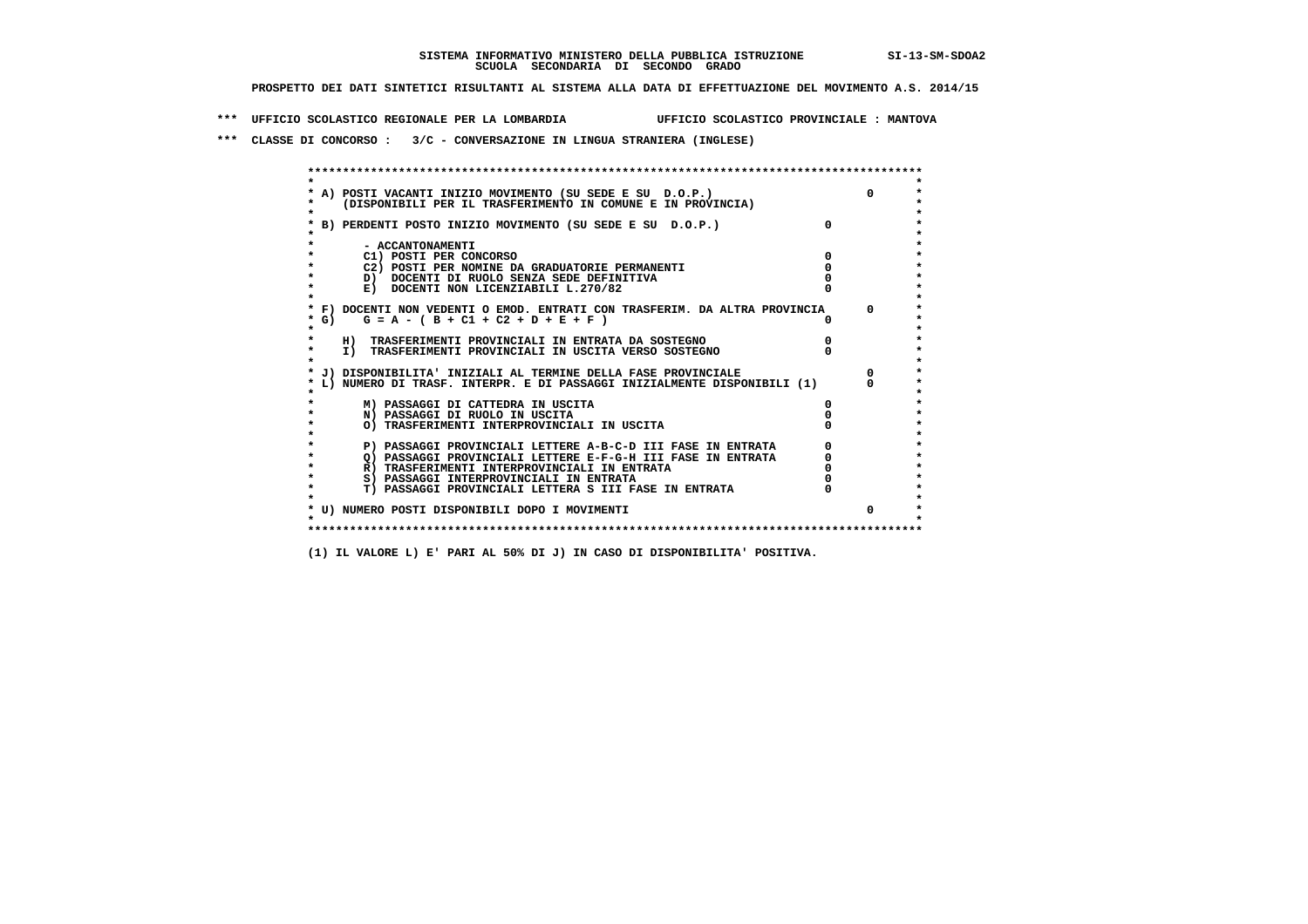**\*\*\* UFFICIO SCOLASTICO REGIONALE PER LA LOMBARDIA UFFICIO SCOLASTICO PROVINCIALE : MANTOVA**

 **\*\*\* CLASSE DI CONCORSO : 3/C - CONVERSAZIONE IN LINGUA STRANIERA (TEDESCO)**

|         | * A) POSTI VACANTI INIZIO MOVIMENTO (SU SEDE E SU D.O.P.)                     | $\Omega$ |
|---------|-------------------------------------------------------------------------------|----------|
|         | (DISPONIBILI PER IL TRASFERIMENTO IN COMUNE E IN PROVINCIA)                   |          |
|         | B) PERDENTI POSTO INIZIO MOVIMENTO (SU SEDE E SU D.O.P.)                      |          |
|         |                                                                               |          |
|         | - ACCANTONAMENTI                                                              |          |
|         | C1) POSTI PER CONCORSO                                                        |          |
|         | C2) POSTI PER NOMINE DA GRADUATORIE PERMANENTI                                |          |
|         | D) DOCENTI DI RUOLO SENZA SEDE DEFINITIVA                                     |          |
|         | E) DOCENTI NON LICENZIABILI L.270/82                                          |          |
|         | * F) DOCENTI NON VEDENTI O EMOD. ENTRATI CON TRASFERIM. DA ALTRA PROVINCIA    | $\Omega$ |
|         | * G) $G = A - (B + C1 + C2 + D + E + F)$                                      |          |
| $\star$ |                                                                               |          |
|         | H) TRASFERIMENTI PROVINCIALI IN ENTRATA DA SOSTEGNO                           |          |
| $\star$ | I) TRASFERIMENTI PROVINCIALI IN USCITA VERSO SOSTEGNO                         |          |
|         |                                                                               |          |
|         | * J) DISPONIBILITA' INIZIALI AL TERMINE DELLA FASE PROVINCIALE                |          |
|         | L) NUMERO DI TRASF. INTERPR. E DI PASSAGGI INIZIALMENTE DISPONIBILI (1)       |          |
|         |                                                                               |          |
|         | M) PASSAGGI DI CATTEDRA IN USCITA                                             |          |
|         | N) PASSAGGI DI RUOLO IN USCITA<br>O) TRASFERIMENTI INTERPROVINCIALI IN USCITA |          |
|         |                                                                               |          |
|         | P) PASSAGGI PROVINCIALI LETTERE A-B-C-D III FASE IN ENTRATA                   |          |
|         | O) PASSAGGI PROVINCIALI LETTERE E-F-G-H III FASE IN ENTRATA                   |          |
|         | R) TRASFERIMENTI INTERPROVINCIALI IN ENTRATA                                  |          |
|         | S) PASSAGGI INTERPROVINCIALI IN ENTRATA                                       |          |
|         | T) PASSAGGI PROVINCIALI LETTERA S III FASE IN ENTRATA                         |          |
|         |                                                                               |          |
|         | * U) NUMERO POSTI DISPONIBILI DOPO I MOVIMENTI                                | $\Omega$ |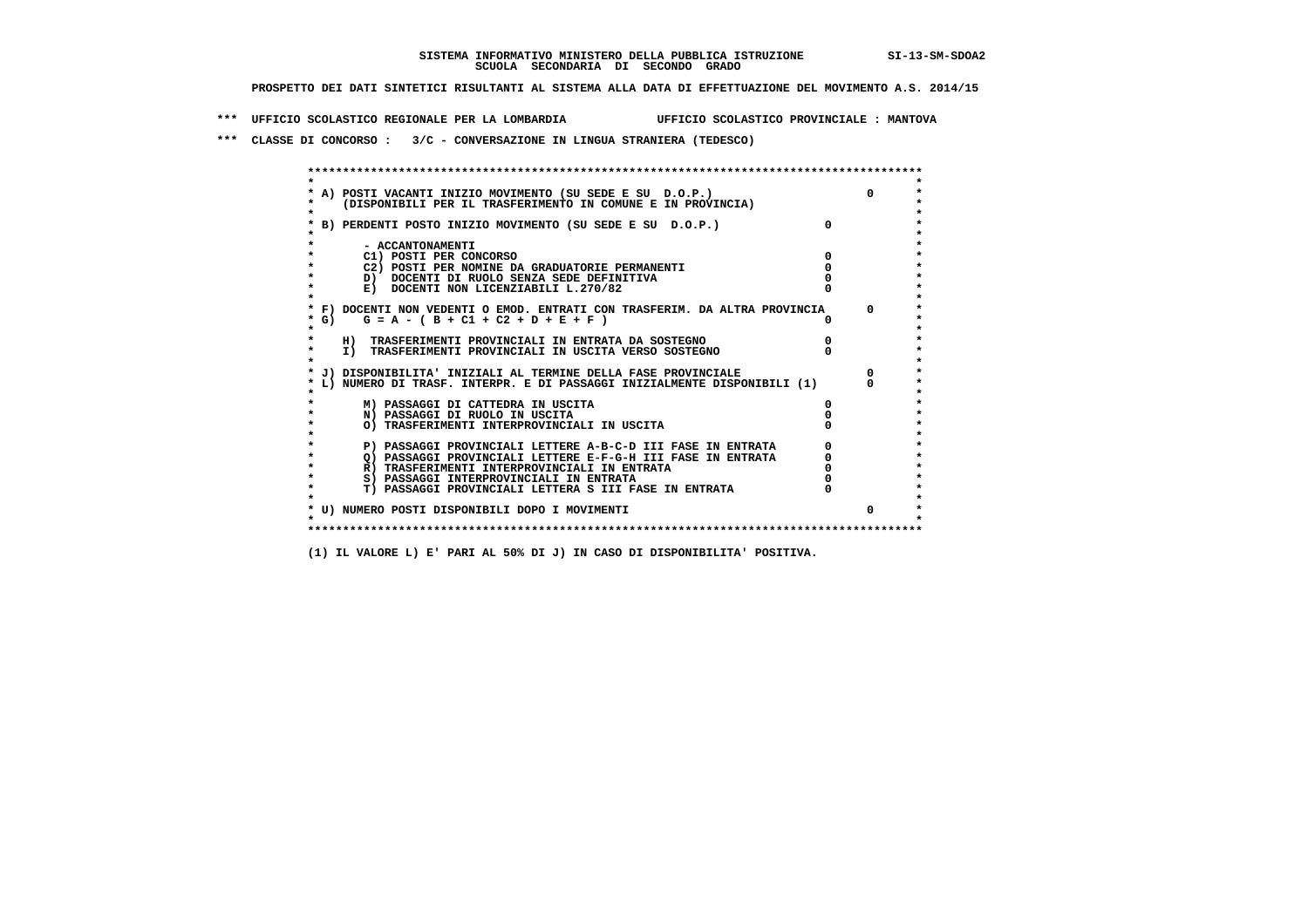**\*\*\* UFFICIO SCOLASTICO REGIONALE PER LA LOMBARDIA UFFICIO SCOLASTICO PROVINCIALE : MANTOVA**

 **\*\*\* CLASSE DI CONCORSO : 5/C - ESERCITAZIONI AGRARIE**

 **\*\*\*\*\*\*\*\*\*\*\*\*\*\*\*\*\*\*\*\*\*\*\*\*\*\*\*\*\*\*\*\*\*\*\*\*\*\*\*\*\*\*\*\*\*\*\*\*\*\*\*\*\*\*\*\*\*\*\*\*\*\*\*\*\*\*\*\*\*\*\*\*\*\*\*\*\*\*\*\*\*\*\*\*\*\*\*\* \* \*** $\bullet$  **\* A) POSTI VACANTI INIZIO MOVIMENTO (SU SEDE E SU D.O.P.) 1 \* \* (DISPONIBILI PER IL TRASFERIMENTO IN COMUNE E IN PROVINCIA) \* \* \* \* B) PERDENTI POSTO INIZIO MOVIMENTO (SU SEDE E SU D.O.P.) 2 \* \* \* \* - ACCANTONAMENTI \* \* C1) POSTI PER CONCORSO 0 \* \* C2) POSTI PER NOMINE DA GRADUATORIE PERMANENTI 0 \*D)** DOCENTI DI RUOLO SENZA SEDE DEFINITIVA  $\overline{a}$  0  $\overline{b}$  0  $\overline{c}$  0  $\overline{c}$  0  $\overline{c}$  0  $\overline{a}$  0  $\overline{c}$ **E) DOCENTI NON LICENZIABILI L.270/82 \* \* \* F) DOCENTI NON VEDENTI O EMOD. ENTRATI CON TRASFERIM. DA ALTRA PROVINCIA 0 \***  $\star$  **G)** G = A - ( B + C1 + C2 + D + E + F)  **\* \* \* H) TRASFERIMENTI PROVINCIALI IN ENTRATA DA SOSTEGNO 0 \* \* I) TRASFERIMENTI PROVINCIALI IN USCITA VERSO SOSTEGNO 0 \* \* \* \* J) DISPONIBILITA' INIZIALI AL TERMINE DELLA FASE PROVINCIALE -1 \* \* L) NUMERO DI TRASF. INTERPR. E DI PASSAGGI INIZIALMENTE DISPONIBILI (1) -1 \* \* \* \* M) PASSAGGI DI CATTEDRA IN USCITA 0 \* \* N) PASSAGGI DI RUOLO IN USCITA 0 \* \* O) TRASFERIMENTI INTERPROVINCIALI IN USCITA 0 \* \* \* P) PASSAGGI PROVINCIALI LETTERE A-B-C-D III FASE IN ENTRATA** 0 <sup>0</sup> **DASSAGGI PROVINCIALI LETTERE E-F-G-H** III FASE IN ENTRATA 0 <sup>0</sup> **2) PASSAGGI PROVINCIALI LETTERE E-F-G-H III FASE IN ENTRATA 6 0 R**) TRASFERIMENTI INTERPROVINCIALI IN ENTRATA 6 **0 R)** TRASFERIMENTI INTERPROVINCIALI IN ENTRATA  $\begin{bmatrix} 0 & 0 \\ 0 & 0 \\ 0 & 0 \end{bmatrix}$  PASSAGGI INTERPROVINCIALI IN ENTRATA  $\begin{bmatrix} 0 & 0 \\ 0 & 0 \\ 0 & 0 \end{bmatrix}$  **\* S) PASSAGGI INTERPROVINCIALI IN ENTRATA 0 \*** $\ddot{\phantom{1}}$  **\* T) PASSAGGI PROVINCIALI LETTERA S III FASE IN ENTRATA 0 \*** $\star$  **\* \* \* U) NUMERO POSTI DISPONIBILI DOPO I MOVIMENTI -1 \* \* \* \*\*\*\*\*\*\*\*\*\*\*\*\*\*\*\*\*\*\*\*\*\*\*\*\*\*\*\*\*\*\*\*\*\*\*\*\*\*\*\*\*\*\*\*\*\*\*\*\*\*\*\*\*\*\*\*\*\*\*\*\*\*\*\*\*\*\*\*\*\*\*\*\*\*\*\*\*\*\*\*\*\*\*\*\*\*\*\***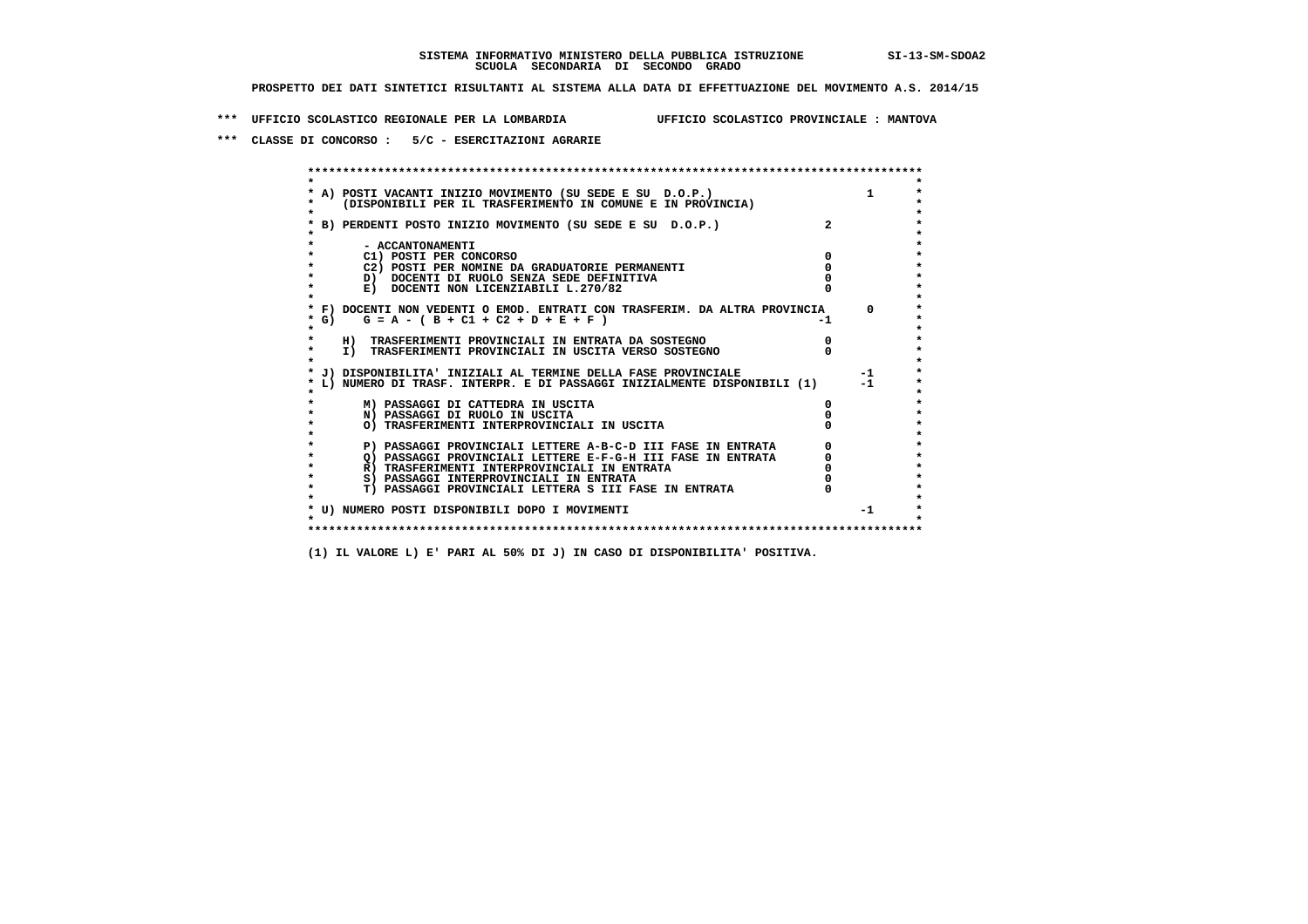**\*\*\* UFFICIO SCOLASTICO REGIONALE PER LA LOMBARDIA UFFICIO SCOLASTICO PROVINCIALE : MANTOVA**

 **\*\*\* CLASSE DI CONCORSO : 7/C - ESERCITAZIONI DI ABBIGLIAMENTO E MODA**

| A) POSTI VACANTI INIZIO MOVIMENTO (SU SEDE E SU D.O.P.)                  |          |
|--------------------------------------------------------------------------|----------|
| (DISPONIBILI PER IL TRASFERIMENTO IN COMUNE E IN PROVINCIA)              |          |
|                                                                          |          |
| B) PERDENTI POSTO INIZIO MOVIMENTO (SU SEDE E SU D.O.P.)                 |          |
|                                                                          |          |
| - ACCANTONAMENTI<br>C1) POSTI PER CONCORSO                               |          |
| C2) POSTI PER NOMINE DA GRADUATORIE PERMANENTI                           |          |
| D) DOCENTI DI RUOLO SENZA SEDE DEFINITIVA                                |          |
| E) DOCENTI NON LICENZIABILI L.270/82                                     |          |
|                                                                          |          |
| F) DOCENTI NON VEDENTI O EMOD. ENTRATI CON TRASFERIM. DA ALTRA PROVINCIA | $\Omega$ |
| G) $G = A - (B + C1 + C2 + D + E + F)$                                   |          |
|                                                                          |          |
| H) TRASFERIMENTI PROVINCIALI IN ENTRATA DA SOSTEGNO                      |          |
| I) TRASFERIMENTI PROVINCIALI IN USCITA VERSO SOSTEGNO                    |          |
|                                                                          |          |
| J) DISPONIBILITA' INIZIALI AL TERMINE DELLA FASE PROVINCIALE             |          |
| L) NUMERO DI TRASF. INTERPR. E DI PASSAGGI INIZIALMENTE DISPONIBILI (1)  |          |
| M) PASSAGGI DI CATTEDRA IN USCITA                                        |          |
| N) PASSAGGI DI RUOLO IN USCITA                                           |          |
| O) TRASFERIMENTI INTERPROVINCIALI IN USCITA                              |          |
|                                                                          |          |
| P) PASSAGGI PROVINCIALI LETTERE A-B-C-D III FASE IN ENTRATA              |          |
| O) PASSAGGI PROVINCIALI LETTERE E-F-G-H III FASE IN ENTRATA              |          |
| R) TRASFERIMENTI INTERPROVINCIALI IN ENTRATA                             |          |
| S) PASSAGGI INTERPROVINCIALI IN ENTRATA                                  |          |
| T) PASSAGGI PROVINCIALI LETTERA S III FASE IN ENTRATA                    |          |
|                                                                          |          |
| * U) NUMERO POSTI DISPONIBILI DOPO I MOVIMENTI                           |          |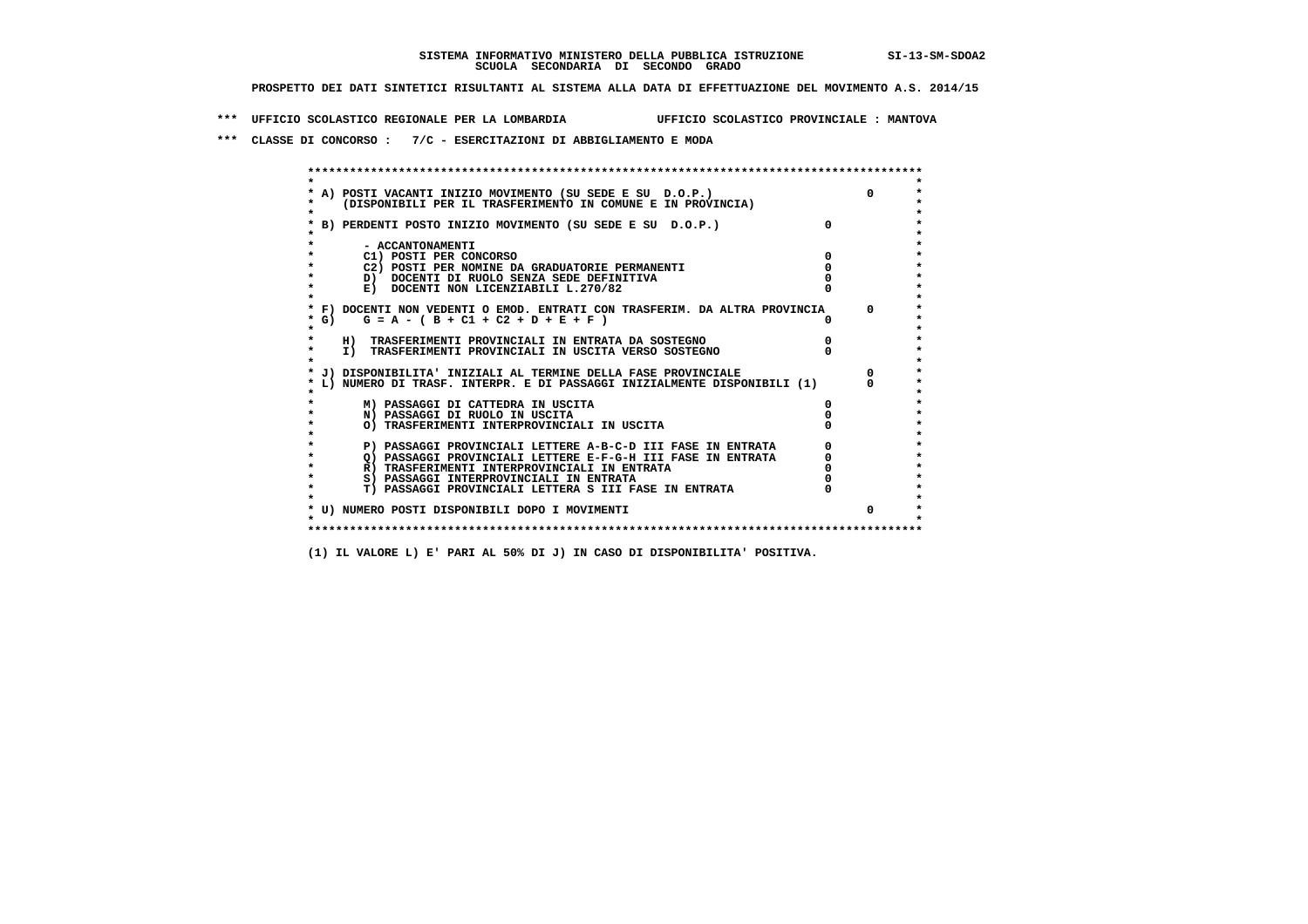**\*\*\* UFFICIO SCOLASTICO REGIONALE PER LA LOMBARDIA UFFICIO SCOLASTICO PROVINCIALE : MANTOVA**

 **\*\*\* CLASSE DI CONCORSO : 11/C - ESERCITAZIONI DI ECONOMIA DOMESTICA**

| A) POSTI VACANTI INIZIO MOVIMENTO (SU SEDE E SU D.O.P.)<br>(DISPONIBILI PER IL TRASFERIMENTO IN COMUNE E IN PROVINCIA) | $\Omega$ |
|------------------------------------------------------------------------------------------------------------------------|----------|
| B) PERDENTI POSTO INIZIO MOVIMENTO (SU SEDE E SU D.O.P.)                                                               |          |
| - ACCANTONAMENTI                                                                                                       |          |
| C1) POSTI PER CONCORSO                                                                                                 |          |
| C2) POSTI PER NOMINE DA GRADUATORIE PERMANENTI                                                                         |          |
| D) DOCENTI DI RUOLO SENZA SEDE DEFINITIVA                                                                              |          |
| E) DOCENTI NON LICENZIABILI L.270/82                                                                                   |          |
| * F) DOCENTI NON VEDENTI O EMOD. ENTRATI CON TRASFERIM. DA ALTRA PROVINCIA                                             | $\Omega$ |
| G) $G = A - (B + C1 + C2 + D + E + F)$                                                                                 | -4       |
| H) TRASFERIMENTI PROVINCIALI IN ENTRATA DA SOSTEGNO                                                                    |          |
| I) TRASFERIMENTI PROVINCIALI IN USCITA VERSO SOSTEGNO                                                                  |          |
| J) DISPONIBILITA' INIZIALI AL TERMINE DELLA FASE PROVINCIALE                                                           | $-4$     |
| L) NUMERO DI TRASF. INTERPR. E DI PASSAGGI INIZIALMENTE DISPONIBILI (1)                                                | $-4$     |
| M) PASSAGGI DI CATTEDRA IN USCITA                                                                                      |          |
| N) PASSAGGI DI RUOLO IN USCITA                                                                                         |          |
| O) TRASFERIMENTI INTERPROVINCIALI IN USCITA                                                                            |          |
| P) PASSAGGI PROVINCIALI LETTERE A-B-C-D III FASE IN ENTRATA                                                            |          |
| O) PASSAGGI PROVINCIALI LETTERE E-F-G-H III FASE IN ENTRATA                                                            |          |
| R) TRASFERIMENTI INTERPROVINCIALI IN ENTRATA                                                                           |          |
| S) PASSAGGI INTERPROVINCIALI IN ENTRATA                                                                                |          |
| T) PASSAGGI PROVINCIALI LETTERA S III FASE IN ENTRATA                                                                  |          |
|                                                                                                                        |          |
| * U) NUMERO POSTI DISPONIBILI DOPO I MOVIMENTI                                                                         | $-3$     |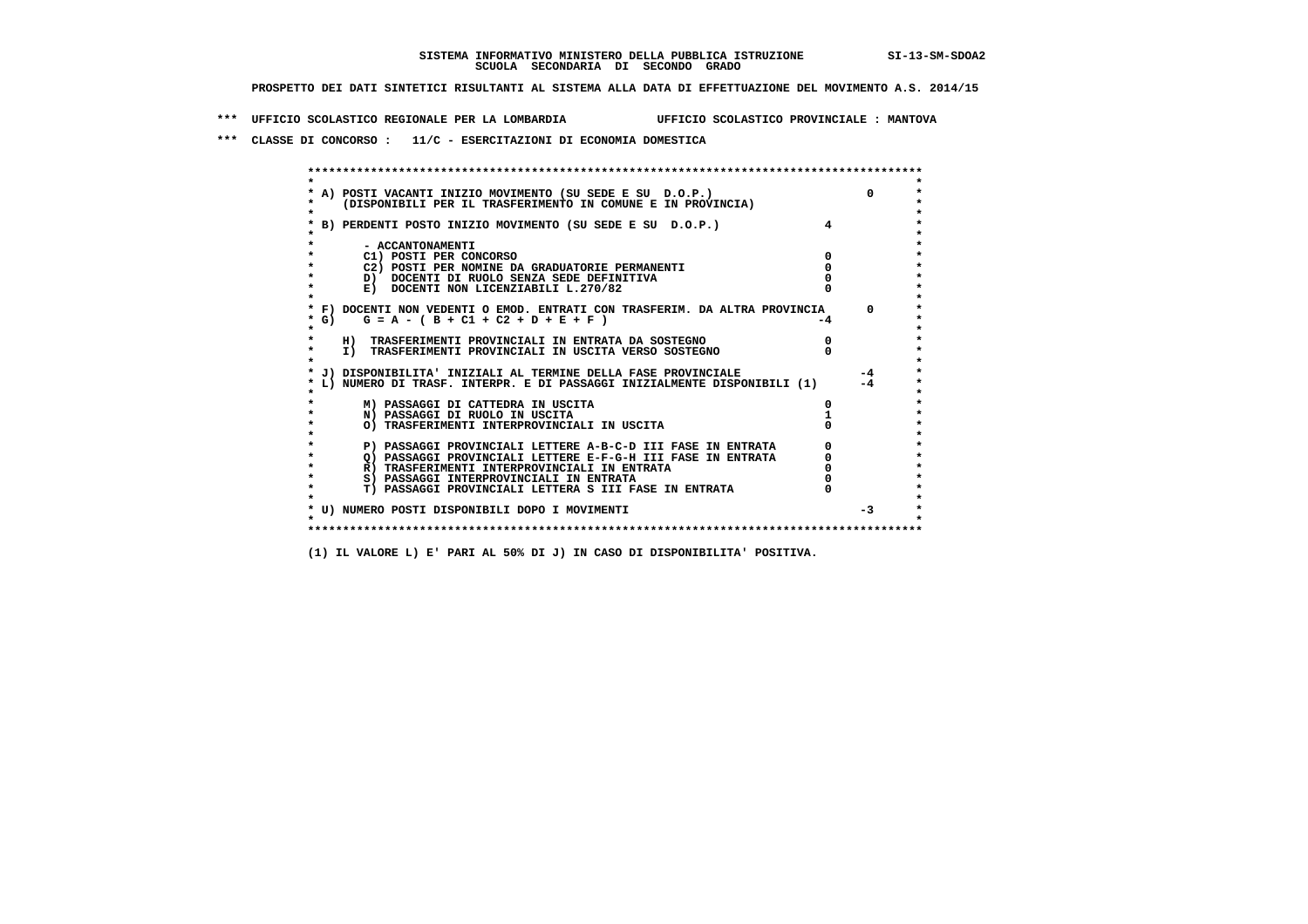**\*\*\* UFFICIO SCOLASTICO REGIONALE PER LA LOMBARDIA UFFICIO SCOLASTICO PROVINCIALE : MANTOVA**

 **\*\*\* CLASSE DI CONCORSO : 24/C - LABORATORIO DI CHIMICA E CHIMICA INDUSTRIALE**

 **\*\*\*\*\*\*\*\*\*\*\*\*\*\*\*\*\*\*\*\*\*\*\*\*\*\*\*\*\*\*\*\*\*\*\*\*\*\*\*\*\*\*\*\*\*\*\*\*\*\*\*\*\*\*\*\*\*\*\*\*\*\*\*\*\*\*\*\*\*\*\*\*\*\*\*\*\*\*\*\*\*\*\*\*\*\*\*\* \* \*** $\bullet$  **\* A) POSTI VACANTI INIZIO MOVIMENTO (SU SEDE E SU D.O.P.) 0 \*** $\star$  **\* (DISPONIBILI PER IL TRASFERIMENTO IN COMUNE E IN PROVINCIA) \*** $\bullet$  **\* \* \* B) PERDENTI POSTO INIZIO MOVIMENTO (SU SEDE E SU D.O.P.) 0 \* \* \* \* - ACCANTONAMENTI \* \* C1) POSTI PER CONCORSO 0 \* \* C2) POSTI PER NOMINE DA GRADUATORIE PERMANENTI 0 \*b**  $\overline{D}$  **docenti di RUOLO SENZA SEDE DEFINITIVA**  $\overline{D}$  **0**  $\overline{D}$  **0**  $\overline{D}$  **0**  $\overline{D}$  **0**  $\overline{D}$  **0**  $\overline{D}$  **0**  $\overline{D}$  **0**  $\overline{D}$  **0**  $\overline{D}$  **0**  $\overline{D}$  **0**  $\overline{D}$  **0**  $\overline{D}$  **0**  $\overline{D}$  **0 E) DOCENTI NON LICENZIABILI L.270/82 \* \* \* F) DOCENTI NON VEDENTI O EMOD. ENTRATI CON TRASFERIM. DA ALTRA PROVINCIA 0 \* \* G) G = A - ( B + C1 + C2 + D + E + F ) 0 \* \* \* \* H) TRASFERIMENTI PROVINCIALI IN ENTRATA DA SOSTEGNO 0 \* \* I) TRASFERIMENTI PROVINCIALI IN USCITA VERSO SOSTEGNO 0 \* \* \* \* J) DISPONIBILITA' INIZIALI AL TERMINE DELLA FASE PROVINCIALE 0 \* \* L) NUMERO DI TRASF. INTERPR. E DI PASSAGGI INIZIALMENTE DISPONIBILI (1) 0 \* \* \* \* M) PASSAGGI DI CATTEDRA IN USCITA 0 \* \* N) PASSAGGI DI RUOLO IN USCITA 0 \* \* O) TRASFERIMENTI INTERPROVINCIALI IN USCITA 0 \* \* \* \* P) PASSAGGI PROVINCIALI LETTERE A-B-C-D III FASE IN ENTRATA 0 \*** $\star$  **\* Q) PASSAGGI PROVINCIALI LETTERE E-F-G-H III FASE IN ENTRATA 0 \*R)** TRASFERIMENTI INTERPROVINCIALI IN ENTRATA  $\begin{bmatrix} 0 & 0 \\ 0 & 0 \\ 0 & 0 \end{bmatrix}$  PASSAGGI INTERPROVINCIALI IN ENTRATA  $\begin{bmatrix} 0 & 0 \\ 0 & 0 \\ 0 & 0 \end{bmatrix}$  **\* S) PASSAGGI INTERPROVINCIALI IN ENTRATA 0 \*** $\ddot{\phantom{1}}$  **\* T) PASSAGGI PROVINCIALI LETTERA S III FASE IN ENTRATA 0 \*** $\star$  **\* \* \* U) NUMERO POSTI DISPONIBILI DOPO I MOVIMENTI 0 \* \* \* \*\*\*\*\*\*\*\*\*\*\*\*\*\*\*\*\*\*\*\*\*\*\*\*\*\*\*\*\*\*\*\*\*\*\*\*\*\*\*\*\*\*\*\*\*\*\*\*\*\*\*\*\*\*\*\*\*\*\*\*\*\*\*\*\*\*\*\*\*\*\*\*\*\*\*\*\*\*\*\*\*\*\*\*\*\*\*\***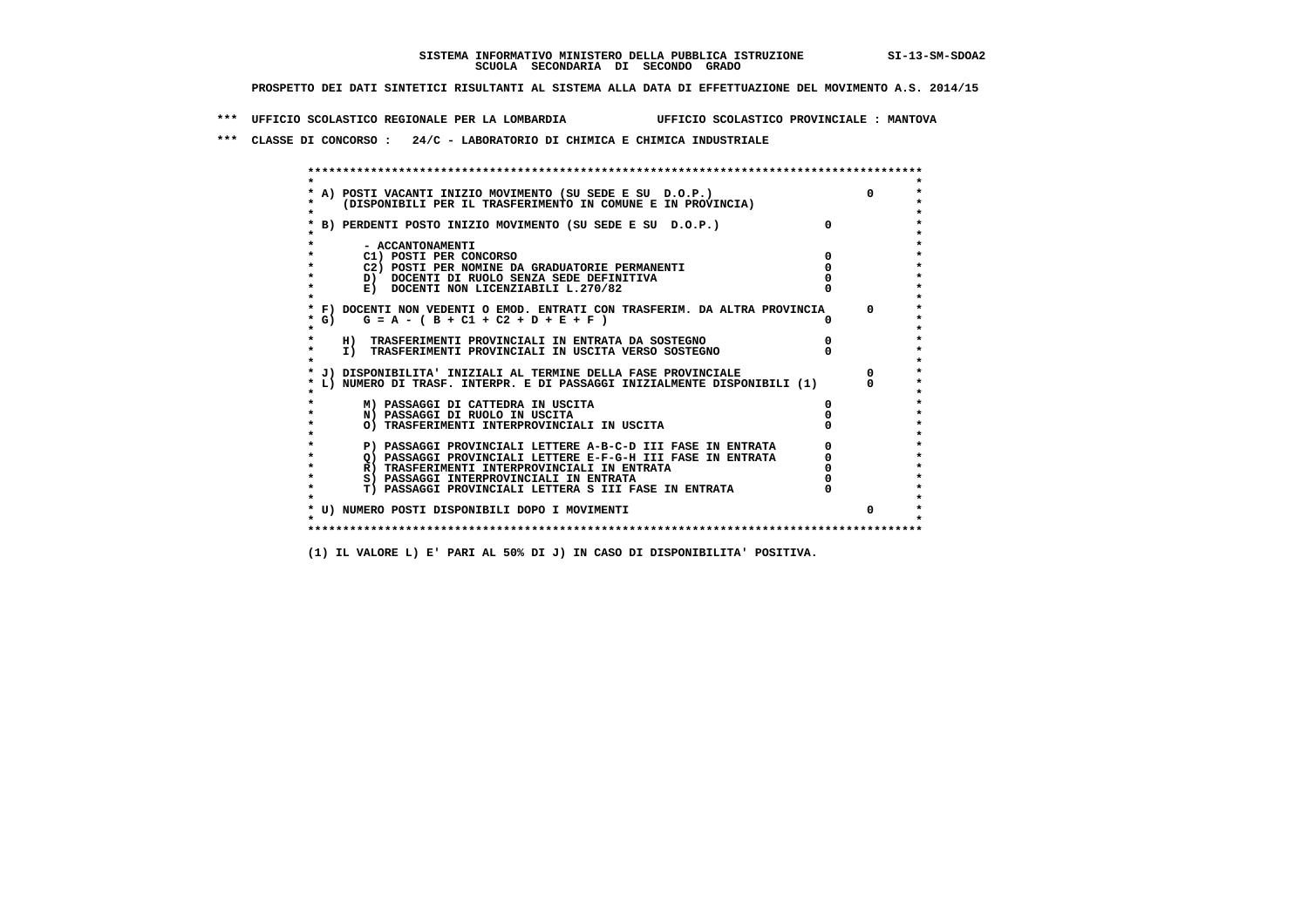**\*\*\* UFFICIO SCOLASTICO REGIONALE PER LA LOMBARDIA UFFICIO SCOLASTICO PROVINCIALE : MANTOVA**

 **\*\*\* CLASSE DI CONCORSO : 26/C - LABORATORIO DI ELETTRONICA**

 **\*\*\*\*\*\*\*\*\*\*\*\*\*\*\*\*\*\*\*\*\*\*\*\*\*\*\*\*\*\*\*\*\*\*\*\*\*\*\*\*\*\*\*\*\*\*\*\*\*\*\*\*\*\*\*\*\*\*\*\*\*\*\*\*\*\*\*\*\*\*\*\*\*\*\*\*\*\*\*\*\*\*\*\*\*\*\*\* \* \*** $\bullet$  **\* A) POSTI VACANTI INIZIO MOVIMENTO (SU SEDE E SU D.O.P.) 0 \* \* (DISPONIBILI PER IL TRASFERIMENTO IN COMUNE E IN PROVINCIA) \* \* \* \* B) PERDENTI POSTO INIZIO MOVIMENTO (SU SEDE E SU D.O.P.) 1 \* \* \* \* - ACCANTONAMENTI \* \* C1) POSTI PER CONCORSO 0 \* \* C2) POSTI PER NOMINE DA GRADUATORIE PERMANENTI 0 \*D)** DOCENTI DI RUOLO SENZA SEDE DEFINITIVA  $\overline{a}$  0  $\overline{b}$  0  $\overline{c}$  0  $\overline{c}$  0  $\overline{c}$  0  $\overline{a}$  0  $\overline{c}$ **E) DOCENTI NON LICENZIABILI L.270/82 \* \* \* F) DOCENTI NON VEDENTI O EMOD. ENTRATI CON TRASFERIM. DA ALTRA PROVINCIA 0 \***  $\star$  **G)** G = A - ( B + C1 + C2 + D + E + F)  **\* \* \* H) TRASFERIMENTI PROVINCIALI IN ENTRATA DA SOSTEGNO 0 \* \* I) TRASFERIMENTI PROVINCIALI IN USCITA VERSO SOSTEGNO 0 \* \* \* \* J) DISPONIBILITA' INIZIALI AL TERMINE DELLA FASE PROVINCIALE -1 \* \* L) NUMERO DI TRASF. INTERPR. E DI PASSAGGI INIZIALMENTE DISPONIBILI (1) -1 \* \* \* \* M) PASSAGGI DI CATTEDRA IN USCITA 0 \* \* N) PASSAGGI DI RUOLO IN USCITA 0 \* \* O) TRASFERIMENTI INTERPROVINCIALI IN USCITA 0 \* \* \* P) PASSAGGI PROVINCIALI LETTERE A-B-C-D III FASE IN ENTRATA** 0 <sup>0</sup> **DASSAGGI PROVINCIALI LETTERE E-F-G-H** III FASE IN ENTRATA 0 <sup>0</sup> **2) PASSAGGI PROVINCIALI LETTERE E-F-G-H III FASE IN ENTRATA 6**<br> **R**) TRASFERIMENTI INTERPROVINCIALI IN ENTRATA 6 **R)** TRASFERIMENTI INTERPROVINCIALI IN ENTRATA  $\begin{bmatrix} 0 & 0 \\ 0 & 0 \\ 0 & 0 \end{bmatrix}$  PASSAGGI INTERPROVINCIALI IN ENTRATA  $\begin{bmatrix} 0 & 0 \\ 0 & 0 \\ 0 & 0 \end{bmatrix}$  **\* S) PASSAGGI INTERPROVINCIALI IN ENTRATA 0 \*** $\ddot{\phantom{1}}$  **\* T) PASSAGGI PROVINCIALI LETTERA S III FASE IN ENTRATA 0 \*** $\star$  **\* \* \* U) NUMERO POSTI DISPONIBILI DOPO I MOVIMENTI -1 \* \* \* \*\*\*\*\*\*\*\*\*\*\*\*\*\*\*\*\*\*\*\*\*\*\*\*\*\*\*\*\*\*\*\*\*\*\*\*\*\*\*\*\*\*\*\*\*\*\*\*\*\*\*\*\*\*\*\*\*\*\*\*\*\*\*\*\*\*\*\*\*\*\*\*\*\*\*\*\*\*\*\*\*\*\*\*\*\*\*\***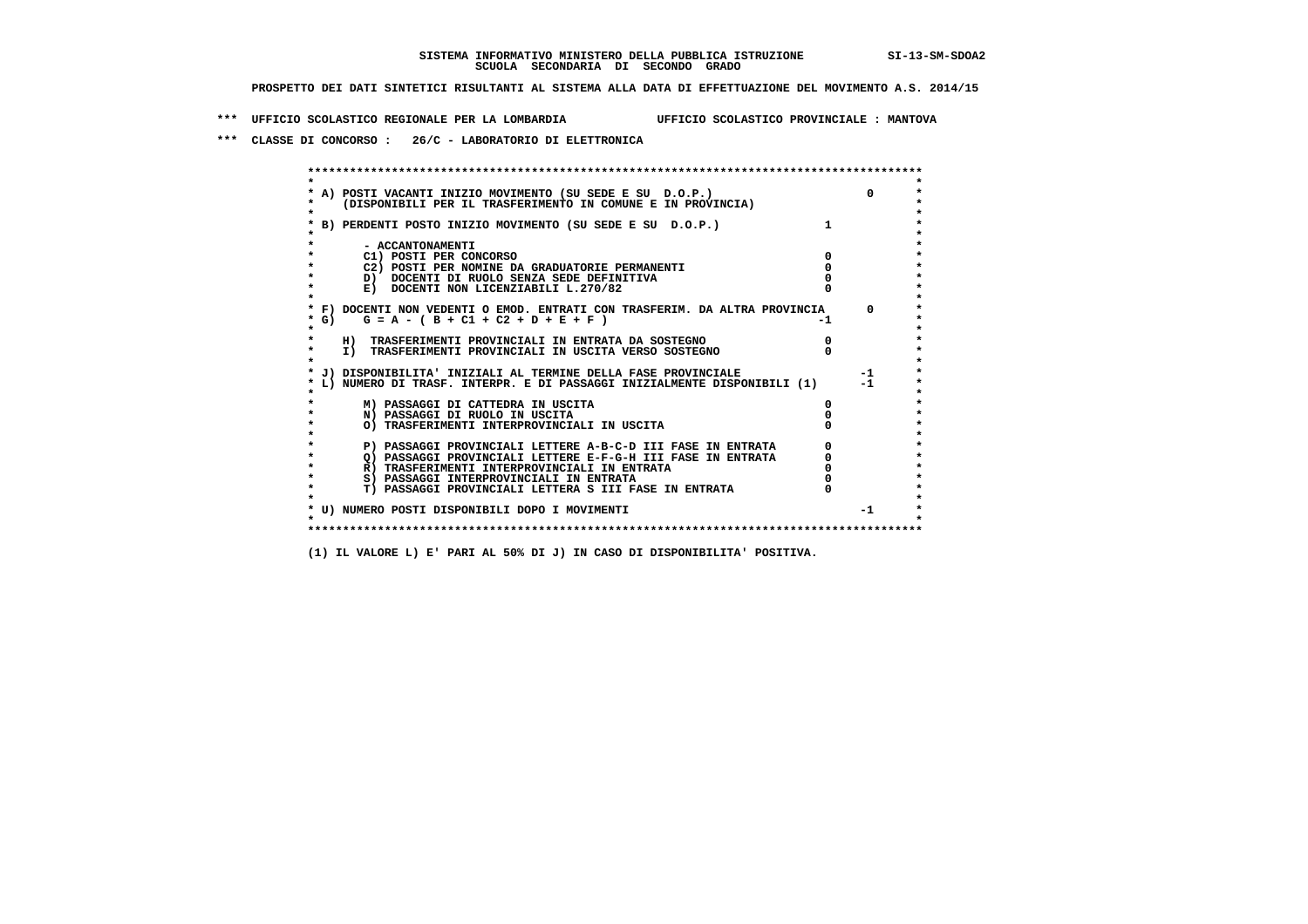**\*\*\* UFFICIO SCOLASTICO REGIONALE PER LA LOMBARDIA UFFICIO SCOLASTICO PROVINCIALE : MANTOVA**

 **\*\*\* CLASSE DI CONCORSO : 27/C - LABORATORIO DI ELETTROTECNICA**

| A) POSTI VACANTI INIZIO MOVIMENTO (SU SEDE E SU D.O.P.)                    | $\Omega$     |
|----------------------------------------------------------------------------|--------------|
| (DISPONIBILI PER IL TRASFERIMENTO IN COMUNE E IN PROVINCIA)                |              |
| B) PERDENTI POSTO INIZIO MOVIMENTO (SU SEDE E SU D.O.P.)                   |              |
| - ACCANTONAMENTI                                                           |              |
| C1) POSTI PER CONCORSO                                                     |              |
| C2) POSTI PER NOMINE DA GRADUATORIE PERMANENTI                             |              |
| D) DOCENTI DI RUOLO SENZA SEDE DEFINITIVA                                  |              |
| E) DOCENTI NON LICENZIABILI L.270/82                                       |              |
| * F) DOCENTI NON VEDENTI O EMOD. ENTRATI CON TRASFERIM. DA ALTRA PROVINCIA | <sup>n</sup> |
| * G) $G = A - (B + C1 + C2 + D + E + F)$                                   |              |
| H) TRASFERIMENTI PROVINCIALI IN ENTRATA DA SOSTEGNO                        |              |
| I) TRASFERIMENTI PROVINCIALI IN USCITA VERSO SOSTEGNO                      |              |
| J) DISPONIBILITA' INIZIALI AL TERMINE DELLA FASE PROVINCIALE               |              |
| L) NUMERO DI TRASF. INTERPR. E DI PASSAGGI INIZIALMENTE DISPONIBILI (1)    |              |
| M) PASSAGGI DI CATTEDRA IN USCITA                                          |              |
| N) PASSAGGI DI RUOLO IN USCITA                                             |              |
| O) TRASFERIMENTI INTERPROVINCIALI IN USCITA                                |              |
| P) PASSAGGI PROVINCIALI LETTERE A-B-C-D III FASE IN ENTRATA                |              |
| O) PASSAGGI PROVINCIALI LETTERE E-F-G-H III FASE IN ENTRATA                |              |
| R) TRASFERIMENTI INTERPROVINCIALI IN ENTRATA                               |              |
| S) PASSAGGI INTERPROVINCIALI IN ENTRATA                                    |              |
| T) PASSAGGI PROVINCIALI LETTERA S III FASE IN ENTRATA                      |              |
| * U) NUMERO POSTI DISPONIBILI DOPO I MOVIMENTI                             | $\Omega$     |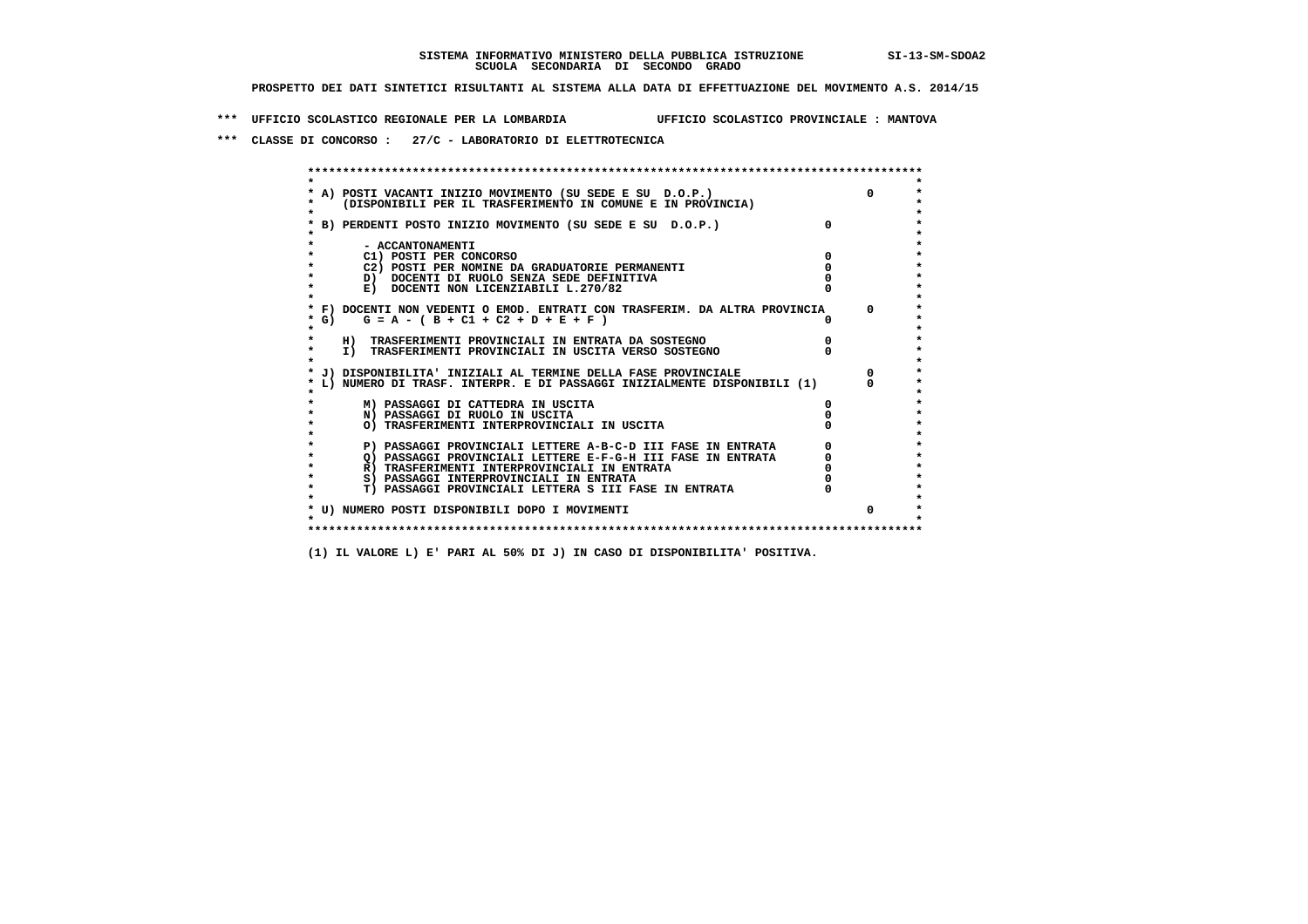**\*\*\* UFFICIO SCOLASTICO REGIONALE PER LA LOMBARDIA UFFICIO SCOLASTICO PROVINCIALE : MANTOVA**

 **\*\*\* CLASSE DI CONCORSO : 29/C - LABORATORIO DI FISICA E FISICA APPLICATA**

| A) POSTI VACANTI INIZIO MOVIMENTO (SU SEDE E SU D.O.P.)                                                      |                                                             |      |          |
|--------------------------------------------------------------------------------------------------------------|-------------------------------------------------------------|------|----------|
| (DISPONIBILI PER IL TRASFERIMENTO IN COMUNE E IN PROVINCIA)                                                  |                                                             |      |          |
|                                                                                                              |                                                             |      |          |
| * B) PERDENTI POSTO INIZIO MOVIMENTO (SU SEDE E SU  D.O.P.)                                                  |                                                             |      |          |
| - ACCANTONAMENTI                                                                                             |                                                             |      |          |
| C1) POSTI PER CONCORSO                                                                                       |                                                             |      |          |
| C2) POSTI PER NOMINE DA GRADUATORIE PERMANENTI                                                               |                                                             |      |          |
| D) DOCENTI DI RUOLO SENZA SEDE DEFINITIVA                                                                    |                                                             |      |          |
| E) DOCENTI NON LICENZIABILI L.270/82                                                                         |                                                             |      |          |
|                                                                                                              |                                                             |      |          |
| * F) DOCENTI NON VEDENTI O EMOD. ENTRATI CON TRASFERIM. DA ALTRA PROVINCIA                                   |                                                             |      | $\Omega$ |
| $G = A - (B + C1 + C2 + D + E + F)$<br>$*$ G)                                                                |                                                             | $-2$ |          |
|                                                                                                              |                                                             |      |          |
| H) TRASFERIMENTI PROVINCIALI IN ENTRATA DA SOSTEGNO<br>I) TRASFERIMENTI PROVINCIALI IN USCITA VERSO SOSTEGNO |                                                             |      |          |
|                                                                                                              |                                                             |      |          |
| * J) DISPONIBILITA' INIZIALI AL TERMINE DELLA FASE PROVINCIALE                                               |                                                             |      | $-2$     |
| L) NUMERO DI TRASF. INTERPR. E DI PASSAGGI INIZIALMENTE DISPONIBILI (1)                                      |                                                             |      | $-2$     |
|                                                                                                              |                                                             |      |          |
| M) PASSAGGI DI CATTEDRA IN USCITA                                                                            |                                                             |      |          |
| N) PASSAGGI DI RUOLO IN USCITA                                                                               |                                                             |      |          |
| O) TRASFERIMENTI INTERPROVINCIALI IN USCITA                                                                  |                                                             |      |          |
|                                                                                                              | P) PASSAGGI PROVINCIALI LETTERE A-B-C-D III FASE IN ENTRATA |      |          |
|                                                                                                              | O) PASSAGGI PROVINCIALI LETTERE E-F-G-H III FASE IN ENTRATA |      |          |
| R) TRASFERIMENTI INTERPROVINCIALI IN ENTRATA                                                                 |                                                             |      |          |
| S) PASSAGGI INTERPROVINCIALI IN ENTRATA                                                                      |                                                             |      |          |
| T) PASSAGGI PROVINCIALI LETTERA S III FASE IN ENTRATA                                                        |                                                             |      |          |
|                                                                                                              |                                                             |      |          |
| * U) NUMERO POSTI DISPONIBILI DOPO I MOVIMENTI                                                               |                                                             |      | $-2$     |
|                                                                                                              |                                                             |      |          |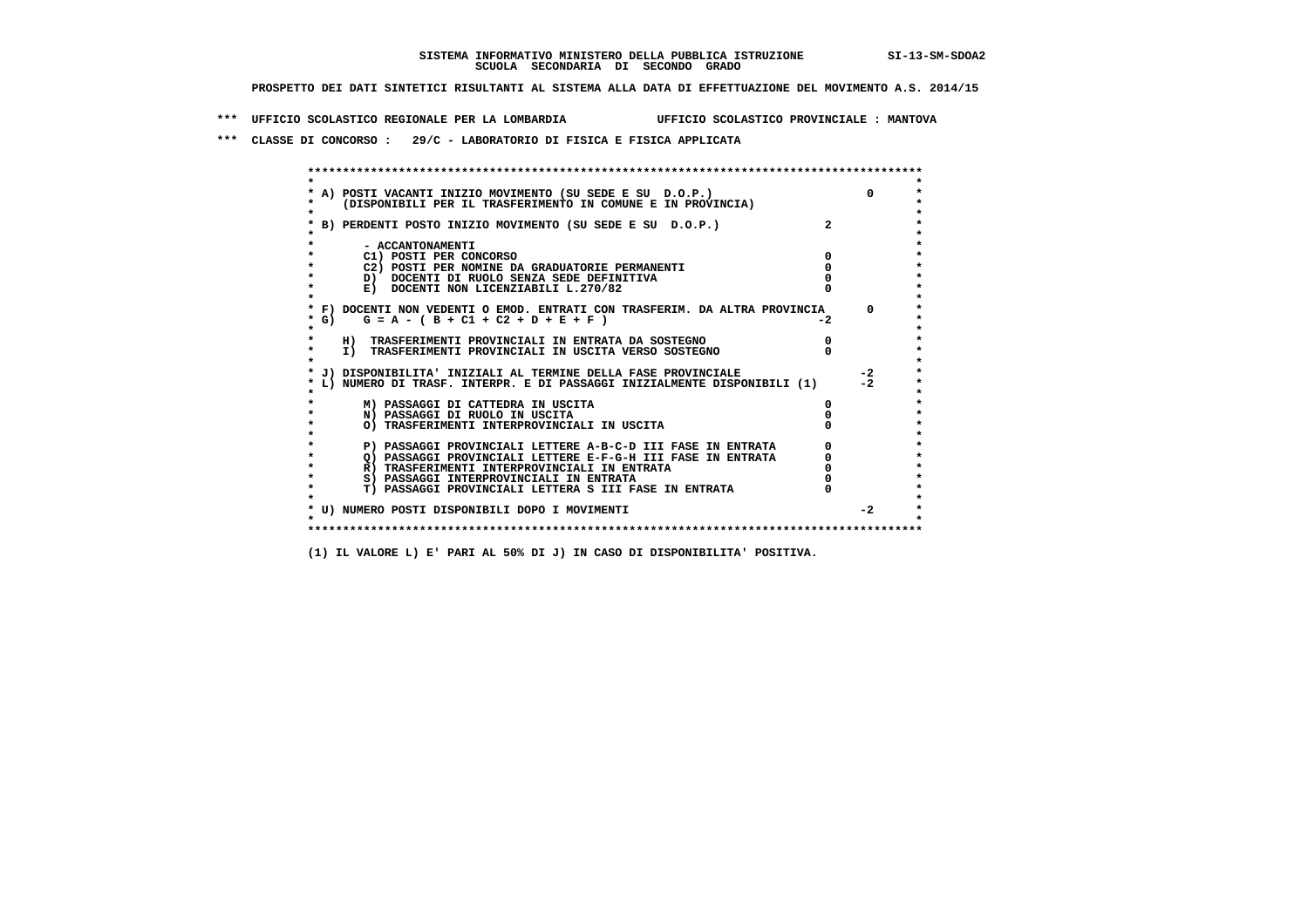**\*\*\* UFFICIO SCOLASTICO REGIONALE PER LA LOMBARDIA UFFICIO SCOLASTICO PROVINCIALE : MANTOVA**

 **\*\*\* CLASSE DI CONCORSO : 30/C - LABORATORIO DI INFORMATICA GESTIONALE**

|                                          | A) POSTI VACANTI INIZIO MOVIMENTO (SU SEDE E SU D.O.P.)                    |      | $\Omega$   |
|------------------------------------------|----------------------------------------------------------------------------|------|------------|
|                                          | (DISPONIBILI PER IL TRASFERIMENTO IN COMUNE E IN PROVINCIA)                |      |            |
|                                          |                                                                            |      |            |
|                                          | B) PERDENTI POSTO INIZIO MOVIMENTO (SU SEDE E SU D.O.P.)                   |      |            |
|                                          |                                                                            |      |            |
| - ACCANTONAMENTI                         |                                                                            |      |            |
| C1) POSTI PER CONCORSO                   |                                                                            |      |            |
|                                          | C2) POSTI PER NOMINE DA GRADUATORIE PERMANENTI                             |      |            |
|                                          | D) DOCENTI DI RUOLO SENZA SEDE DEFINITIVA                                  |      |            |
|                                          | E) DOCENTI NON LICENZIABILI L.270/82                                       |      |            |
|                                          | * F) DOCENTI NON VEDENTI O EMOD. ENTRATI CON TRASFERIM. DA ALTRA PROVINCIA |      | $^{\circ}$ |
| * G) $G = A - (B + C1 + C2 + D + E + F)$ |                                                                            | $-3$ |            |
|                                          |                                                                            |      |            |
|                                          | H) TRASFERIMENTI PROVINCIALI IN ENTRATA DA SOSTEGNO                        |      |            |
|                                          | I) TRASFERIMENTI PROVINCIALI IN USCITA VERSO SOSTEGNO                      |      |            |
|                                          |                                                                            |      |            |
|                                          | J) DISPONIBILITA' INIZIALI AL TERMINE DELLA FASE PROVINCIALE               |      | $-3$       |
|                                          | L) NUMERO DI TRASF. INTERPR. E DI PASSAGGI INIZIALMENTE DISPONIBILI (1)    |      | $-3$       |
|                                          |                                                                            |      |            |
|                                          | M) PASSAGGI DI CATTEDRA IN USCITA                                          |      |            |
| N) PASSAGGI DI RUOLO IN USCITA           |                                                                            |      |            |
|                                          | O) TRASFERIMENTI INTERPROVINCIALI IN USCITA                                |      |            |
|                                          | P) PASSAGGI PROVINCIALI LETTERE A-B-C-D III FASE IN ENTRATA                |      |            |
|                                          | O) PASSAGGI PROVINCIALI LETTERE E-F-G-H III FASE IN ENTRATA                |      |            |
|                                          | R) TRASFERIMENTI INTERPROVINCIALI IN ENTRATA                               |      |            |
|                                          | S) PASSAGGI INTERPROVINCIALI IN ENTRATA                                    |      |            |
|                                          | T) PASSAGGI PROVINCIALI LETTERA S III FASE IN ENTRATA                      |      |            |
|                                          |                                                                            |      |            |
|                                          | * U) NUMERO POSTI DISPONIBILI DOPO I MOVIMENTI                             |      | $-3$       |
|                                          |                                                                            |      |            |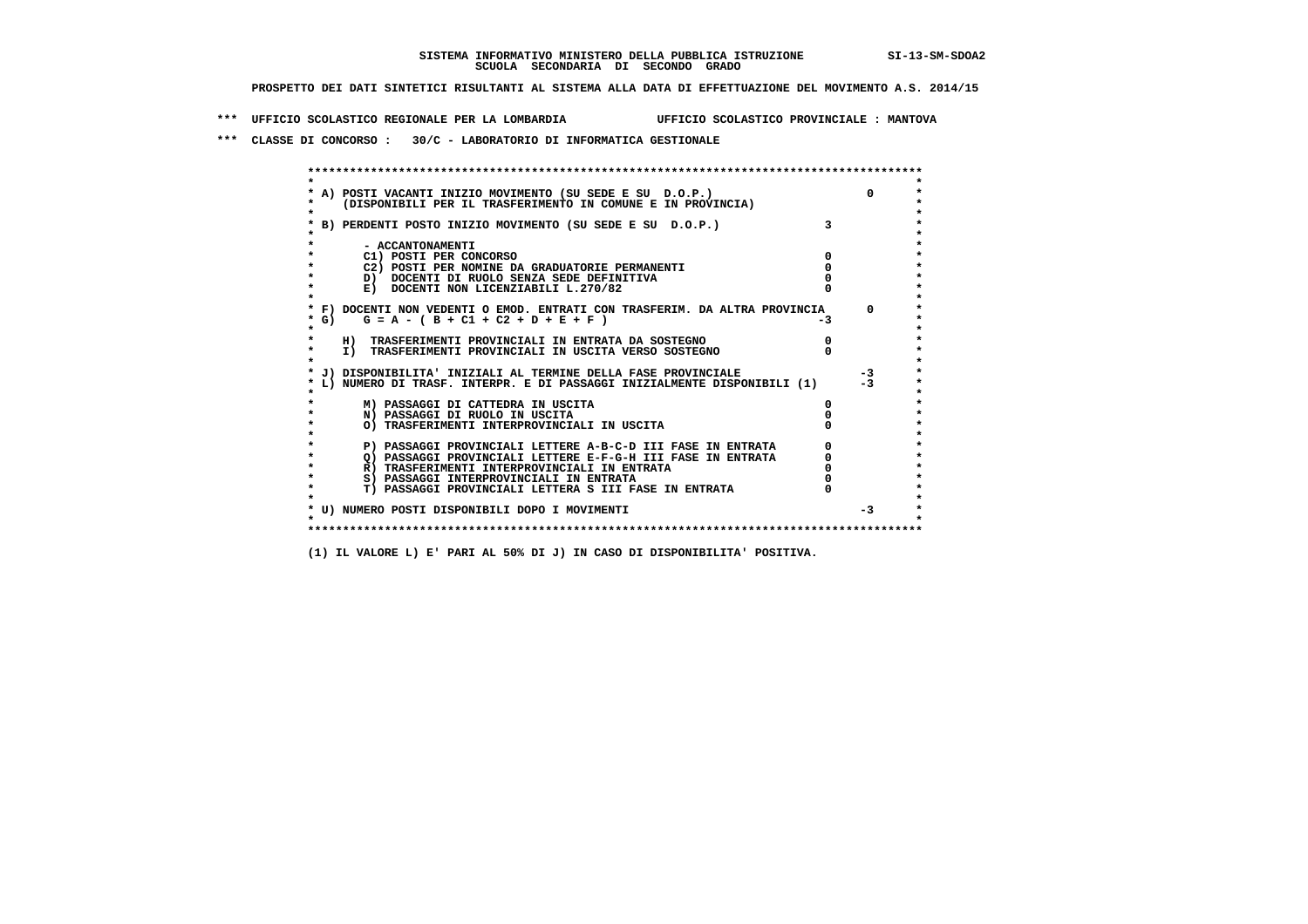**\*\*\* UFFICIO SCOLASTICO REGIONALE PER LA LOMBARDIA UFFICIO SCOLASTICO PROVINCIALE : MANTOVA**

 **\*\*\* CLASSE DI CONCORSO : 31/C - LABORATORIO DI INFORMATICA INDUSTRIALE**

| $\star$            |                                                                                   |                |                |
|--------------------|-----------------------------------------------------------------------------------|----------------|----------------|
|                    | * A) POSTI VACANTI INIZIO MOVIMENTO (SU SEDE E SU D.O.P.)                         |                | $\overline{0}$ |
| $\star$<br>$\star$ | (DISPONIBILI PER IL TRASFERIMENTO IN COMUNE E IN PROVINCIA)                       |                |                |
|                    | * B) PERDENTI POSTO INIZIO MOVIMENTO (SU SEDE E SU D.O.P.)                        | $\Omega$       |                |
|                    |                                                                                   |                |                |
| $\star$            | - ACCANTONAMENTI                                                                  |                |                |
| $\star$            | C1) POSTI PER CONCORSO                                                            | $\mathbf 0$    |                |
| $\star$<br>$\star$ | C2) POSTI PER NOMINE DA GRADUATORIE PERMANENTI                                    | $\mathbf 0$    |                |
| $\star$            | D) DOCENTI DI RUOLO SENZA SEDE DEFINITIVA<br>E) DOCENTI NON LICENZIABILI L.270/82 |                |                |
| $\star$            |                                                                                   |                |                |
|                    | * F) DOCENTI NON VEDENTI O EMOD. ENTRATI CON TRASFERIM. DA ALTRA PROVINCIA 0      |                |                |
| * G)               | $G = A - (B + C1 + C2 + D + E + F)$                                               |                |                |
| $\star$            |                                                                                   |                |                |
| $\star$            | H) TRASFERIMENTI PROVINCIALI IN ENTRATA DA SOSTEGNO                               | $\overline{0}$ |                |
| $\star$<br>$\star$ | I) TRASFERIMENTI PROVINCIALI IN USCITA VERSO SOSTEGNO                             |                |                |
|                    | * J) DISPONIBILITA' INIZIALI AL TERMINE DELLA FASE PROVINCIALE                    |                | $\mathbf{0}$   |
|                    | L) NUMERO DI TRASF. INTERPR. E DI PASSAGGI INIZIALMENTE DISPONIBILI (1)           |                |                |
|                    |                                                                                   |                |                |
| $\star$            | M) PASSAGGI DI CATTEDRA IN USCITA                                                 |                |                |
|                    | N) PASSAGGI DI RUOLO IN USCITA                                                    |                |                |
| $\star$<br>$\star$ | O) TRASFERIMENTI INTERPROVINCIALI IN USCITA                                       |                |                |
| $\star$            | P) PASSAGGI PROVINCIALI LETTERE A-B-C-D III FASE IN ENTRATA                       |                |                |
| $\star$            | P) PASSAGGI PROVINCIALI LETTERE E-F-G-H III FASE IN ENTRATA                       |                |                |
| $\star$            | R) TRASFERIMENTI INTERPROVINCIALI IN ENTRATA                                      |                |                |
| $\star$            | S) PASSAGGI INTERPROVINCIALI IN ENTRATA                                           |                |                |
| $\star$            | T) PASSAGGI PROVINCIALI LETTERA S III FASE IN ENTRATA                             |                |                |
|                    |                                                                                   |                |                |
| $\cdot$            | * U) NUMERO POSTI DISPONIBILI DOPO I MOVIMENTI                                    |                | $\mathbf{1}$   |
|                    |                                                                                   |                |                |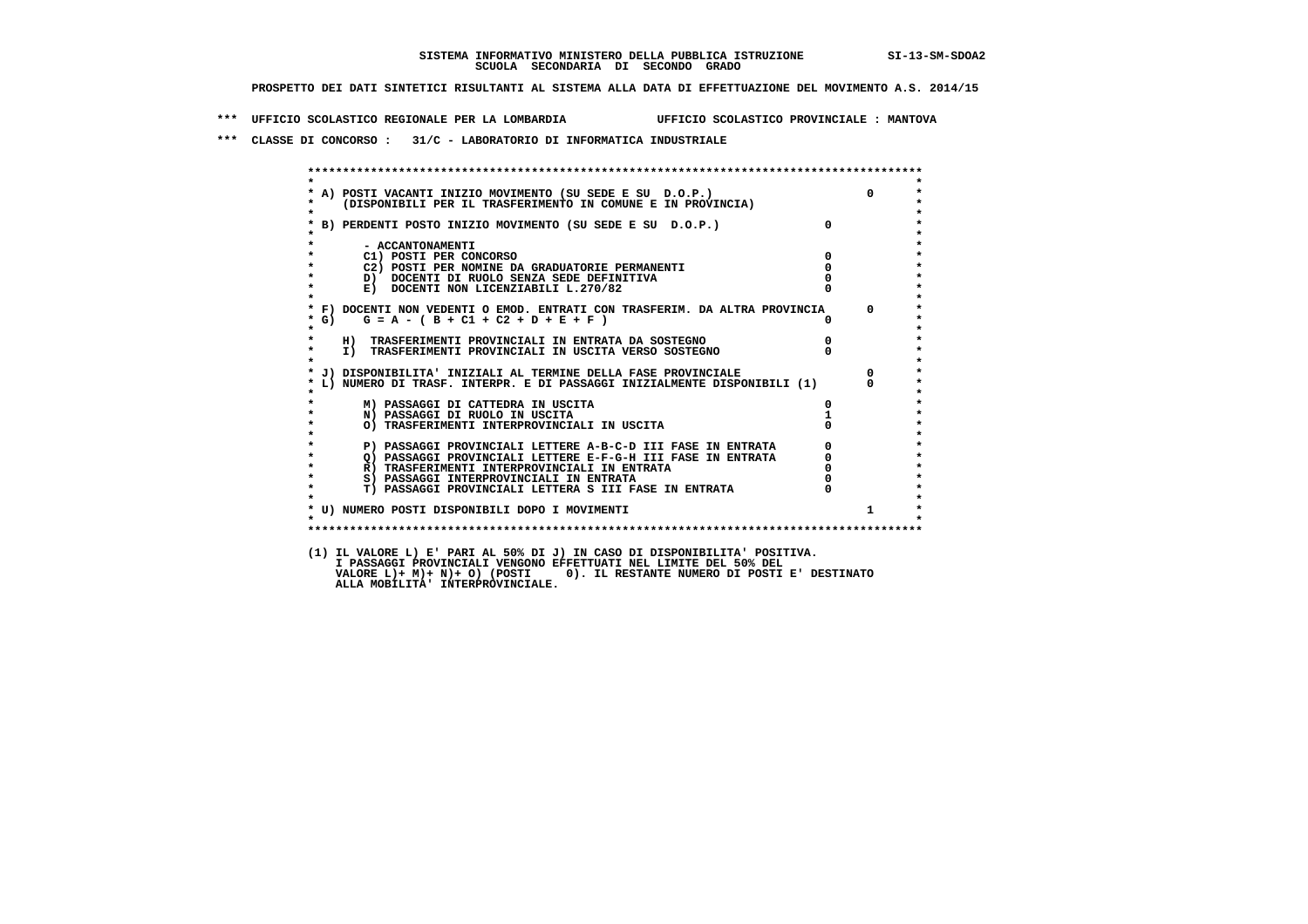**\*\*\* UFFICIO SCOLASTICO REGIONALE PER LA LOMBARDIA UFFICIO SCOLASTICO PROVINCIALE : MANTOVA**

 **\*\*\* CLASSE DI CONCORSO : 32/C - LABORATORIO MECCANICO-TECNOLOGICO**

| A) POSTI VACANTI INIZIO MOVIMENTO (SU SEDE E SU D.O.P.)                    |              |
|----------------------------------------------------------------------------|--------------|
| (DISPONIBILI PER IL TRASFERIMENTO IN COMUNE E IN PROVINCIA)                |              |
| B) PERDENTI POSTO INIZIO MOVIMENTO (SU SEDE E SU D.O.P.)                   |              |
| - ACCANTONAMENTI                                                           |              |
| C1) POSTI PER CONCORSO                                                     |              |
| C2) POSTI PER NOMINE DA GRADUATORIE PERMANENTI                             |              |
| D) DOCENTI DI RUOLO SENZA SEDE DEFINITIVA                                  |              |
| E) DOCENTI NON LICENZIABILI L.270/82                                       |              |
| * F) DOCENTI NON VEDENTI O EMOD. ENTRATI CON TRASFERIM. DA ALTRA PROVINCIA | <sup>n</sup> |
| * G) $G = A - (B + C1 + C2 + D + E + F)$                                   |              |
| H) TRASFERIMENTI PROVINCIALI IN ENTRATA DA SOSTEGNO                        |              |
| I) TRASFERIMENTI PROVINCIALI IN USCITA VERSO SOSTEGNO                      |              |
| J) DISPONIBILITA' INIZIALI AL TERMINE DELLA FASE PROVINCIALE               |              |
| L) NUMERO DI TRASF. INTERPR. E DI PASSAGGI INIZIALMENTE DISPONIBILI (1)    |              |
| M) PASSAGGI DI CATTEDRA IN USCITA                                          |              |
| N) PASSAGGI DI RUOLO IN USCITA                                             |              |
| O) TRASFERIMENTI INTERPROVINCIALI IN USCITA                                |              |
| P) PASSAGGI PROVINCIALI LETTERE A-B-C-D III FASE IN ENTRATA                |              |
| O) PASSAGGI PROVINCIALI LETTERE E-F-G-H III FASE IN ENTRATA                |              |
| R) TRASFERIMENTI INTERPROVINCIALI IN ENTRATA                               |              |
| S) PASSAGGI INTERPROVINCIALI IN ENTRATA                                    |              |
| T) PASSAGGI PROVINCIALI LETTERA S III FASE IN ENTRATA                      |              |
| * U) NUMERO POSTI DISPONIBILI DOPO I MOVIMENTI                             |              |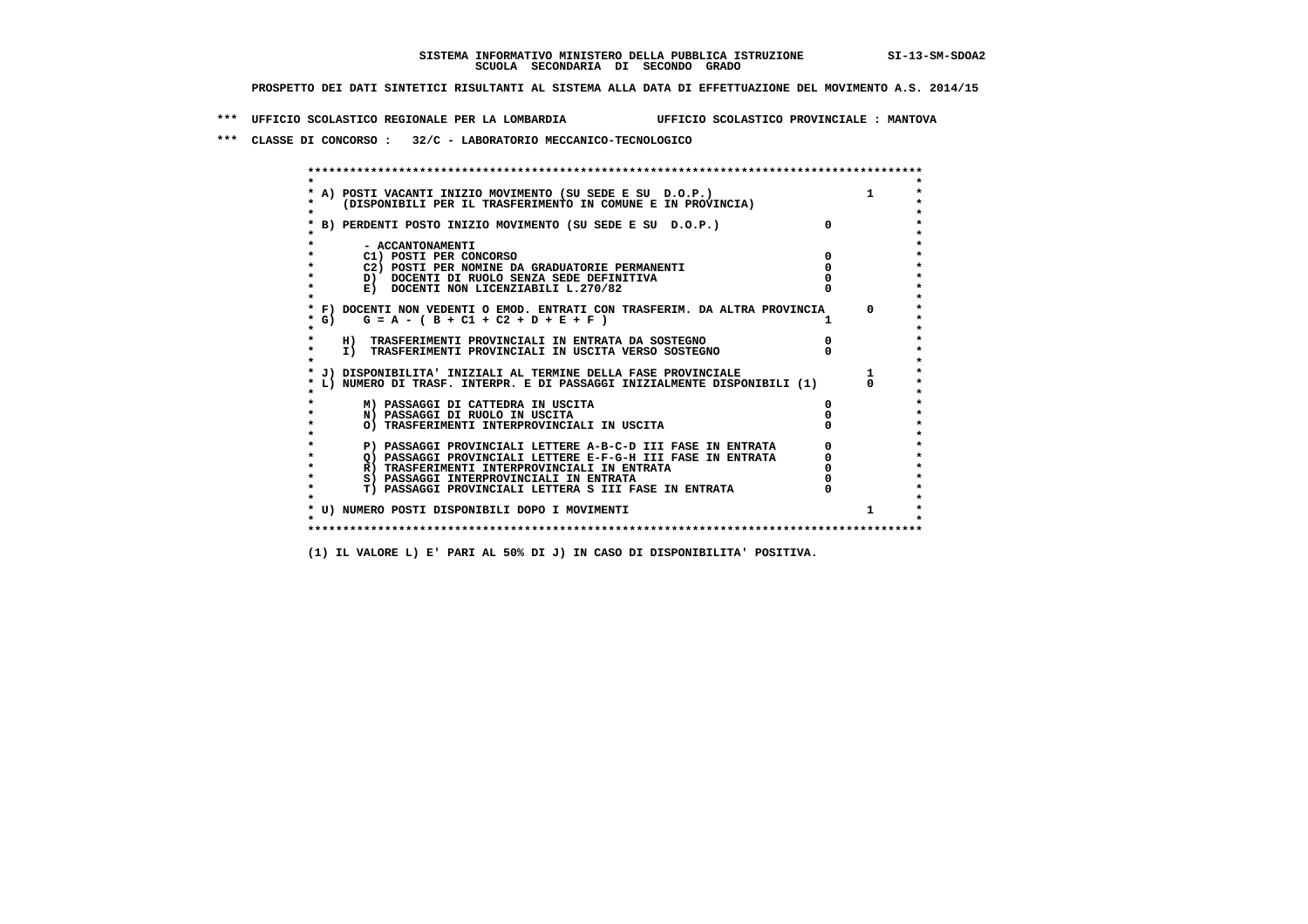**\*\*\* UFFICIO SCOLASTICO REGIONALE PER LA LOMBARDIA UFFICIO SCOLASTICO PROVINCIALE : MANTOVA**

 **\*\*\* CLASSE DI CONCORSO : 43/C - LABORATORIO TECNOLOGICO PER L'EDILIZIA ED ESERCITAZIONI DI TOPOGRAFIA**

 **\*\*\*\*\*\*\*\*\*\*\*\*\*\*\*\*\*\*\*\*\*\*\*\*\*\*\*\*\*\*\*\*\*\*\*\*\*\*\*\*\*\*\*\*\*\*\*\*\*\*\*\*\*\*\*\*\*\*\*\*\*\*\*\*\*\*\*\*\*\*\*\*\*\*\*\*\*\*\*\*\*\*\*\*\*\*\*\* \* \*** $\ddot{\phantom{0}}$  **\* A) POSTI VACANTI INIZIO MOVIMENTO (SU SEDE E SU D.O.P.) 1 \*** $\star$  **\* (DISPONIBILI PER IL TRASFERIMENTO IN COMUNE E IN PROVINCIA) \*** $\bullet$  **\* \* \* B) PERDENTI POSTO INIZIO MOVIMENTO (SU SEDE E SU D.O.P.) 0 \* \* \* \* - ACCANTONAMENTI \* \* C1) POSTI PER CONCORSO 0 \* \* C2) POSTI PER NOMINE DA GRADUATORIE PERMANENTI 0 \*b**  $\overline{D}$  **docenti di RUOLO SENZA SEDE DEFINITIVA**  $\overline{D}$  **0**  $\overline{D}$  **0**  $\overline{D}$  **0**  $\overline{D}$  **0**  $\overline{D}$  **0**  $\overline{D}$  **0**  $\overline{D}$  **0**  $\overline{D}$  **0**  $\overline{D}$  **0**  $\overline{D}$  **0**  $\overline{D}$  **0**  $\overline{D}$  **0**  $\overline{D}$  **0 E) DOCENTI NON LICENZIABILI L.270/82 \* \* \* F) DOCENTI NON VEDENTI O EMOD. ENTRATI CON TRASFERIM. DA ALTRA PROVINCIA 0 \* \* G) G = A - ( B + C1 + C2 + D + E + F ) 1 \* \* \* \* H) TRASFERIMENTI PROVINCIALI IN ENTRATA DA SOSTEGNO 0 \* \* I) TRASFERIMENTI PROVINCIALI IN USCITA VERSO SOSTEGNO 0 \* \* \* \* J) DISPONIBILITA' INIZIALI AL TERMINE DELLA FASE PROVINCIALE 1 \* \* L) NUMERO DI TRASF. INTERPR. E DI PASSAGGI INIZIALMENTE DISPONIBILI (1) 0 \* \* \* \* M) PASSAGGI DI CATTEDRA IN USCITA 0 \* \* N) PASSAGGI DI RUOLO IN USCITA 0 \* \* O) TRASFERIMENTI INTERPROVINCIALI IN USCITA 0 \* \* \* P) PASSAGGI PROVINCIALI LETTERE A-B-C-D III FASE IN ENTRATA** 0 <sup>0</sup> **DASSAGGI PROVINCIALI LETTERE E-F-G-H** III FASE IN ENTRATA 0 <sup>0</sup>  **\* Q) PASSAGGI PROVINCIALI LETTERE E-F-G-H III FASE IN ENTRATA 0 \*R**) TRASFERIMENTI INTERPROVINCIALI IN ENTRATA  $\begin{bmatrix} 0 & 0 & 0 \\ 0 & 0 & 0 \\ 0 & 0 & 0 \\ 0 & 0 & 0 \\ 0 & 0 & 0 \\ 0 & 0 & 0 & 0 \\ 0 & 0 & 0 & 0 \\ 0 & 0 & 0 & 0 \\ 0 & 0 & 0 & 0 \\ 0 & 0 & 0 & 0 \\ 0 & 0 & 0 & 0 \\ 0 & 0 & 0 & 0 \\ 0 & 0 & 0 & 0 \\ 0 & 0 & 0 & 0 \\ 0 & 0 & 0 & 0 \\ 0 &$  **\* S) PASSAGGI INTERPROVINCIALI IN ENTRATA 0 \*** $\ddot{\phantom{1}}$  **\* T) PASSAGGI PROVINCIALI LETTERA S III FASE IN ENTRATA 0 \*** $\star$  **\* \* \* U) NUMERO POSTI DISPONIBILI DOPO I MOVIMENTI 1 \* \* \* \*\*\*\*\*\*\*\*\*\*\*\*\*\*\*\*\*\*\*\*\*\*\*\*\*\*\*\*\*\*\*\*\*\*\*\*\*\*\*\*\*\*\*\*\*\*\*\*\*\*\*\*\*\*\*\*\*\*\*\*\*\*\*\*\*\*\*\*\*\*\*\*\*\*\*\*\*\*\*\*\*\*\*\*\*\*\*\***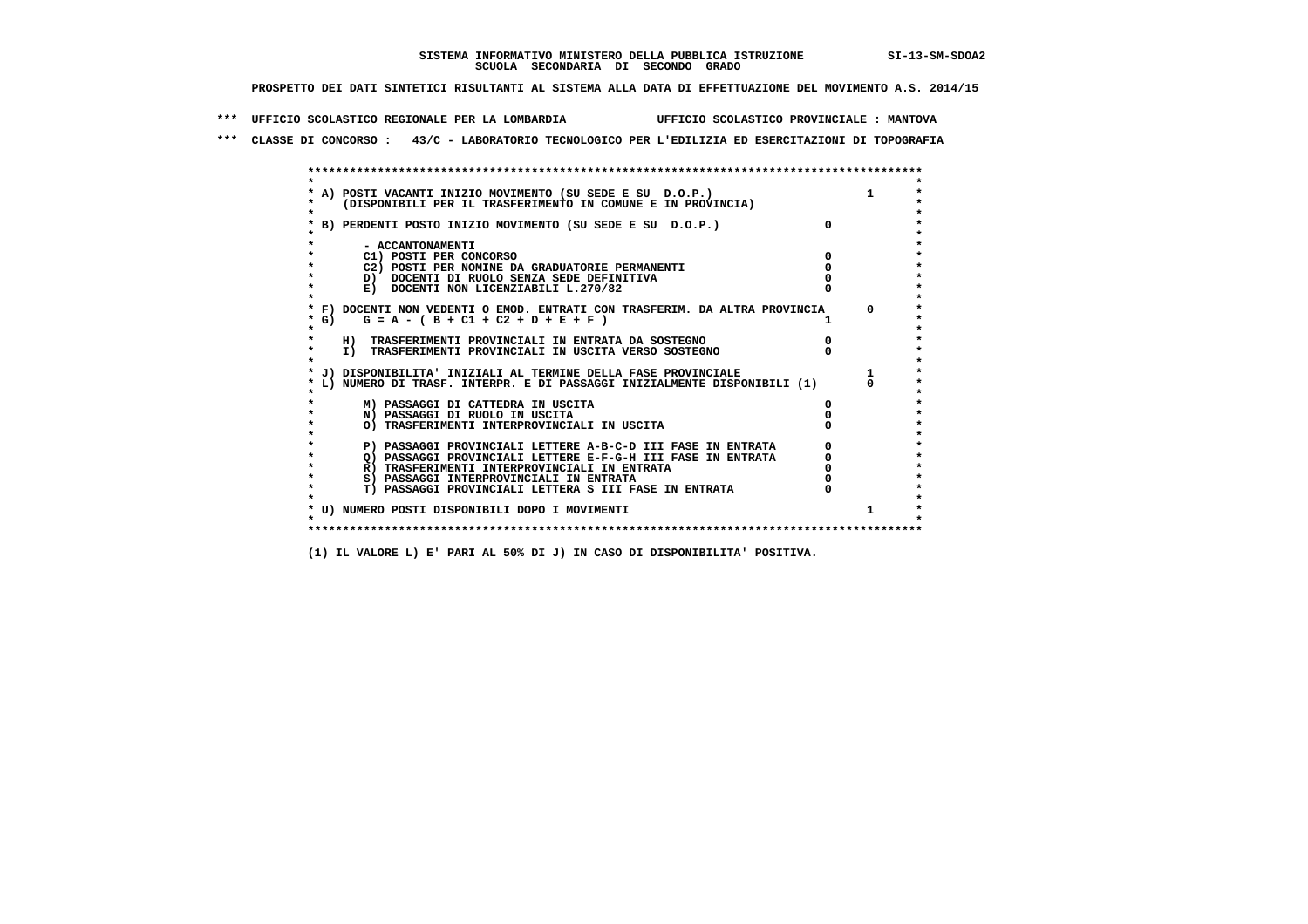**\*\*\* UFFICIO SCOLASTICO REGIONALE PER LA LOMBARDIA UFFICIO SCOLASTICO PROVINCIALE : MANTOVA**

 **\*\*\* CLASSE DI CONCORSO : 45/C - METODOLOGIE OPERATIVE NEI SERVIZI SOCIALI**

|                        | A) POSTI VACANTI INIZIO MOVIMENTO (SU SEDE E SU D.O.P.)                    |      |          |
|------------------------|----------------------------------------------------------------------------|------|----------|
|                        | (DISPONIBILI PER IL TRASFERIMENTO IN COMUNE E IN PROVINCIA)                |      |          |
|                        | B) PERDENTI POSTO INIZIO MOVIMENTO (SU SEDE E SU D.O.P.)                   |      |          |
|                        |                                                                            |      |          |
| - ACCANTONAMENTI       |                                                                            |      |          |
| C1) POSTI PER CONCORSO |                                                                            |      |          |
|                        | C2) POSTI PER NOMINE DA GRADUATORIE PERMANENTI                             |      |          |
|                        | D) DOCENTI DI RUOLO SENZA SEDE DEFINITIVA                                  |      |          |
|                        | E) DOCENTI NON LICENZIABILI L.270/82                                       |      |          |
|                        |                                                                            |      |          |
|                        | * F) DOCENTI NON VEDENTI O EMOD. ENTRATI CON TRASFERIM. DA ALTRA PROVINCIA |      | $\Omega$ |
| * G) =                 | $G = A - (B + C1 + C2 + D + E + F)$                                        | $-2$ |          |
|                        | H) TRASFERIMENTI PROVINCIALI IN ENTRATA DA SOSTEGNO                        |      |          |
|                        | I) TRASFERIMENTI PROVINCIALI IN USCITA VERSO SOSTEGNO                      |      |          |
|                        |                                                                            |      |          |
|                        | * J) DISPONIBILITA' INIZIALI AL TERMINE DELLA FASE PROVINCIALE             |      | $-2$     |
|                        | L) NUMERO DI TRASF. INTERPR. E DI PASSAGGI INIZIALMENTE DISPONIBILI (1)    |      | $-2$     |
|                        |                                                                            |      |          |
|                        | M) PASSAGGI DI CATTEDRA IN USCITA                                          |      |          |
|                        | N) PASSAGGI DI RUOLO IN USCITA                                             |      |          |
|                        | O) TRASFERIMENTI INTERPROVINCIALI IN USCITA                                |      |          |
|                        | P) PASSAGGI PROVINCIALI LETTERE A-B-C-D III FASE IN ENTRATA                |      |          |
|                        | O) PASSAGGI PROVINCIALI LETTERE E-F-G-H III FASE IN ENTRATA                |      |          |
|                        | R) TRASFERIMENTI INTERPROVINCIALI IN ENTRATA                               |      |          |
|                        | S) PASSAGGI INTERPROVINCIALI IN ENTRATA                                    |      |          |
|                        | T) PASSAGGI PROVINCIALI LETTERA S III FASE IN ENTRATA                      |      |          |
|                        |                                                                            |      |          |
|                        | * U) NUMERO POSTI DISPONIBILI DOPO I MOVIMENTI                             |      | $-2$     |
|                        |                                                                            |      |          |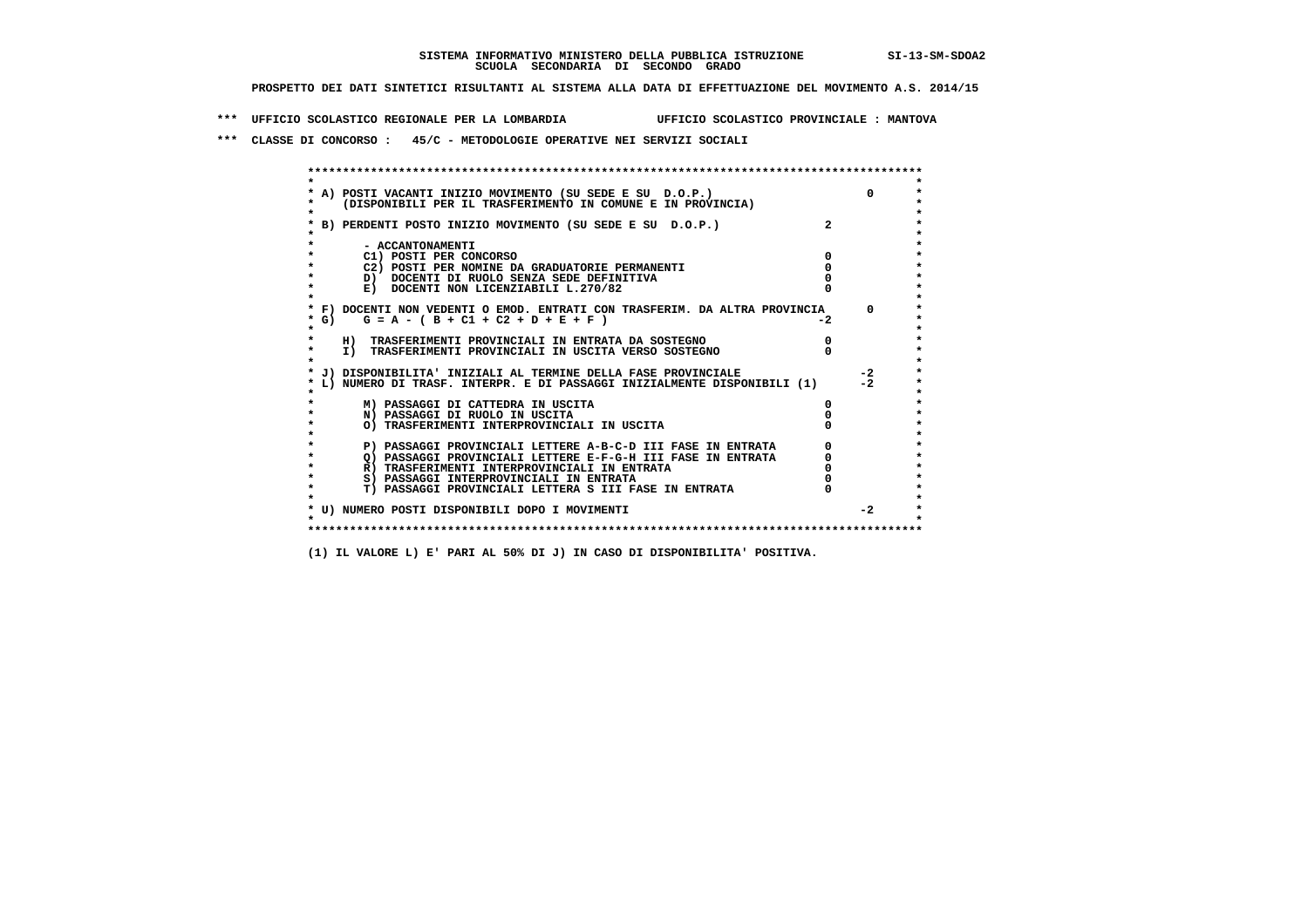**\*\*\* UFFICIO SCOLASTICO REGIONALE PER LA LOMBARDIA UFFICIO SCOLASTICO PROVINCIALE : MANTOVA**

 **\*\*\* CLASSE DI CONCORSO : 50/C - TECNICA DEI SERVIZI ED ESERCITAZIONI PRATICHE DI CUCINA**

 **\*\*\*\*\*\*\*\*\*\*\*\*\*\*\*\*\*\*\*\*\*\*\*\*\*\*\*\*\*\*\*\*\*\*\*\*\*\*\*\*\*\*\*\*\*\*\*\*\*\*\*\*\*\*\*\*\*\*\*\*\*\*\*\*\*\*\*\*\*\*\*\*\*\*\*\*\*\*\*\*\*\*\*\*\*\*\*\* \* \* \* A) POSTI VACANTI INIZIO MOVIMENTO (SU SEDE E SU D.O.P.) 2 \*** $\star$  **\* (DISPONIBILI PER IL TRASFERIMENTO IN COMUNE E IN PROVINCIA) \*** $\bullet$  **\* \* \* B) PERDENTI POSTO INIZIO MOVIMENTO (SU SEDE E SU D.O.P.) 0 \* \* \* \* - ACCANTONAMENTI \* \* C1) POSTI PER CONCORSO 0 \* \* C2) POSTI PER NOMINE DA GRADUATORIE PERMANENTI 0 \*b**  $\overline{D}$  **docenti di Ruolo senza sede definitiva** o  $\overline{D}$  **0**  $\overline{D}$  **0**  $\overline{D}$  **0**  $\overline{D}$  **0**  $\overline{D}$  **0**  $\overline{D}$  **0**  $\overline{D}$  **0**  $\overline{D}$  **0**  $\overline{D}$  **0**  $\overline{D}$  **0**  $\overline{D}$  **0**  $\overline{D}$  **0**  $\overline{D}$  **E) DOCENTI NON LICENZIABILI L.270/82 \* \* \* F) DOCENTI NON VEDENTI O EMOD. ENTRATI CON TRASFERIM. DA ALTRA PROVINCIA 0 \* \* G) G = A - ( B + C1 + C2 + D + E + F ) 2 \* \* \* \* H) TRASFERIMENTI PROVINCIALI IN ENTRATA DA SOSTEGNO 0 \* \* I) TRASFERIMENTI PROVINCIALI IN USCITA VERSO SOSTEGNO 0 \* \* \* \* J) DISPONIBILITA' INIZIALI AL TERMINE DELLA FASE PROVINCIALE 2 \* \* L) NUMERO DI TRASF. INTERPR. E DI PASSAGGI INIZIALMENTE DISPONIBILI (1) 1 \* \* \* \* M) PASSAGGI DI CATTEDRA IN USCITA 0 \* \* N) PASSAGGI DI RUOLO IN USCITA 0 \* \* O) TRASFERIMENTI INTERPROVINCIALI IN USCITA 0 \* \* \* P) PASSAGGI PROVINCIALI LETTERE A-B-C-D III FASE IN ENTRATA** 0 <sup>0</sup> **DASSAGGI PROVINCIALI LETTERE E-F-G-H** III FASE IN ENTRATA 0 <sup>0</sup> **2) PASSAGGI PROVINCIALI LETTERE E-F-G-H III FASE IN ENTRATA 6 0 R**) TRASFERIMENTI INTERPROVINCIALI IN ENTRATA 6 **0 R**) TRASFERIMENTI INTERPROVINCIALI IN ENTRATA  $\begin{bmatrix} 0 & 0 \\ 0 & 0 \\ 0 & 0 \end{bmatrix}$  **\* S) PASSAGGI INTERPROVINCIALI IN ENTRATA 0 \*** $\ddot{\phantom{1}}$  **\* T) PASSAGGI PROVINCIALI LETTERA S III FASE IN ENTRATA 0 \*** $\star$  **\* \* \* U) NUMERO POSTI DISPONIBILI DOPO I MOVIMENTI 2 \* \* \* \*\*\*\*\*\*\*\*\*\*\*\*\*\*\*\*\*\*\*\*\*\*\*\*\*\*\*\*\*\*\*\*\*\*\*\*\*\*\*\*\*\*\*\*\*\*\*\*\*\*\*\*\*\*\*\*\*\*\*\*\*\*\*\*\*\*\*\*\*\*\*\*\*\*\*\*\*\*\*\*\*\*\*\*\*\*\*\* (1) IL VALORE L) E' PARI AL 50% DI J) IN CASO DI DISPONIBILITA' POSITIVA. I PASSAGGI PROVINCIALI VENGONO EFFETTUATI NEL LIMITE DEL 50% DEL VALORE L)+ M)+ N)+ O) (POSTI 0). IL RESTANTE NUMERO DI POSTI E' DESTINATO ALLA MOBILITA' INTERPROVINCIALE.**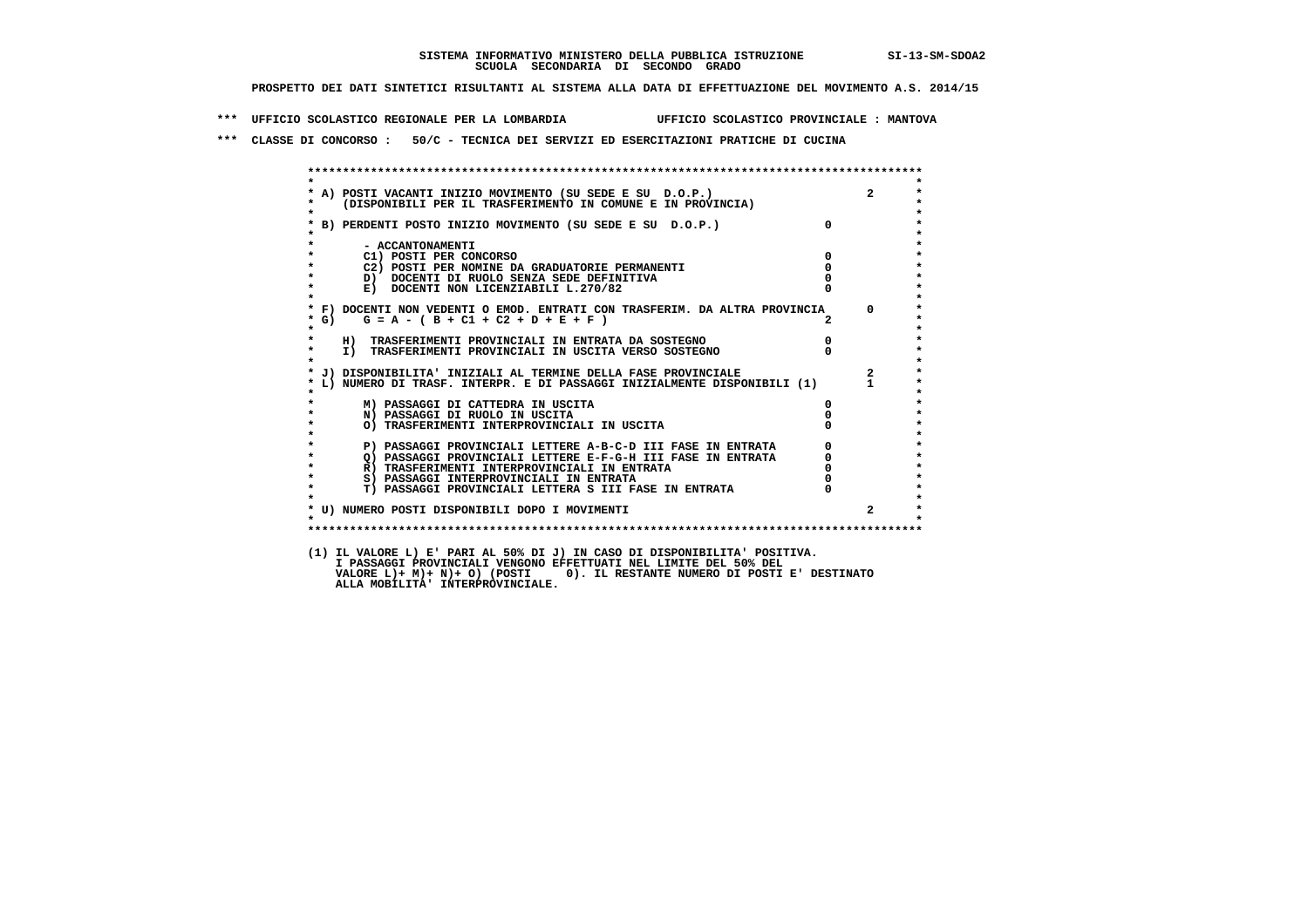**\*\*\* UFFICIO SCOLASTICO REGIONALE PER LA LOMBARDIA UFFICIO SCOLASTICO PROVINCIALE : MANTOVA**

 **\*\*\* CLASSE DI CONCORSO : 51/C - TECNICA DEI SERVIZI ED ESERCITAZIONI PRATICHE DI SALA E DI BAR**

 **\*\*\*\*\*\*\*\*\*\*\*\*\*\*\*\*\*\*\*\*\*\*\*\*\*\*\*\*\*\*\*\*\*\*\*\*\*\*\*\*\*\*\*\*\*\*\*\*\*\*\*\*\*\*\*\*\*\*\*\*\*\*\*\*\*\*\*\*\*\*\*\*\*\*\*\*\*\*\*\*\*\*\*\*\*\*\*\* \* \*** $\ddot{\phantom{0}}$  **\* A) POSTI VACANTI INIZIO MOVIMENTO (SU SEDE E SU D.O.P.) 0 \*** $\star$  **\* (DISPONIBILI PER IL TRASFERIMENTO IN COMUNE E IN PROVINCIA) \*** $\bullet$  **\* \* \* B) PERDENTI POSTO INIZIO MOVIMENTO (SU SEDE E SU D.O.P.) 0 \* \* \* \* - ACCANTONAMENTI \* \* C1) POSTI PER CONCORSO 0 \* \* C2) POSTI PER NOMINE DA GRADUATORIE PERMANENTI 0 \*b**  $\overline{D}$  **docenti di RUOLO SENZA SEDE DEFINITIVA**  $\overline{D}$  **0**  $\overline{D}$  **0**  $\overline{D}$  **0**  $\overline{D}$  **0**  $\overline{D}$  **0**  $\overline{D}$  **0**  $\overline{D}$  **0**  $\overline{D}$  **0**  $\overline{D}$  **0**  $\overline{D}$  **0**  $\overline{D}$  **0**  $\overline{D}$  **0**  $\overline{D}$  **0 E) DOCENTI NON LICENZIABILI L.270/82 \* \* \* F) DOCENTI NON VEDENTI O EMOD. ENTRATI CON TRASFERIM. DA ALTRA PROVINCIA 0 \* \* G) G = A - ( B + C1 + C2 + D + E + F ) 0 \* \* \* \* H) TRASFERIMENTI PROVINCIALI IN ENTRATA DA SOSTEGNO 0 \*TO TRASFERIMENTI PROVINCIALI IN USCITA VERSO SOSTEGNO \* \* \* J) DISPONIBILITA' INIZIALI AL TERMINE DELLA FASE PROVINCIALE 0 \* \* L) NUMERO DI TRASF. INTERPR. E DI PASSAGGI INIZIALMENTE DISPONIBILI (1) 0 \* \* \* \* M) PASSAGGI DI CATTEDRA IN USCITA 0 \* \* N) PASSAGGI DI RUOLO IN USCITA 0 \* \* O) TRASFERIMENTI INTERPROVINCIALI IN USCITA 0 \* \* \*** $\star$  **P) PASSAGGI PROVINCIALI LETTERE A-B-C-D III FASE IN ENTRATA** 0 <sup>0</sup> **DASSAGGI PROVINCIALI LETTERE E-F-G-H** III FASE IN ENTRATA 0 <sup>0</sup>  $\star$  **\* Q) PASSAGGI PROVINCIALI LETTERE E-F-G-H III FASE IN ENTRATA 0 \*R**) TRASFERIMENTI INTERPROVINCIALI IN ENTRATA  $\begin{bmatrix} 0 & 0 & 0 \\ 0 & 0 & 0 \\ 0 & 0 & 0 \\ 0 & 0 & 0 \\ 0 & 0 & 0 \\ 0 & 0 & 0 & 0 \\ 0 & 0 & 0 & 0 \\ 0 & 0 & 0 & 0 \\ 0 & 0 & 0 & 0 \\ 0 & 0 & 0 & 0 \\ 0 & 0 & 0 & 0 \\ 0 & 0 & 0 & 0 \\ 0 & 0 & 0 & 0 \\ 0 & 0 & 0 & 0 \\ 0 & 0 & 0 & 0 \\ 0 &$  **\* S) PASSAGGI INTERPROVINCIALI IN ENTRATA 0 \*** $\ddot{\phantom{1}}$  **\* T) PASSAGGI PROVINCIALI LETTERA S III FASE IN ENTRATA 0 \*** $\star$  **\* \* \* U) NUMERO POSTI DISPONIBILI DOPO I MOVIMENTI 0 \* \* \* \*\*\*\*\*\*\*\*\*\*\*\*\*\*\*\*\*\*\*\*\*\*\*\*\*\*\*\*\*\*\*\*\*\*\*\*\*\*\*\*\*\*\*\*\*\*\*\*\*\*\*\*\*\*\*\*\*\*\*\*\*\*\*\*\*\*\*\*\*\*\*\*\*\*\*\*\*\*\*\*\*\*\*\*\*\*\*\***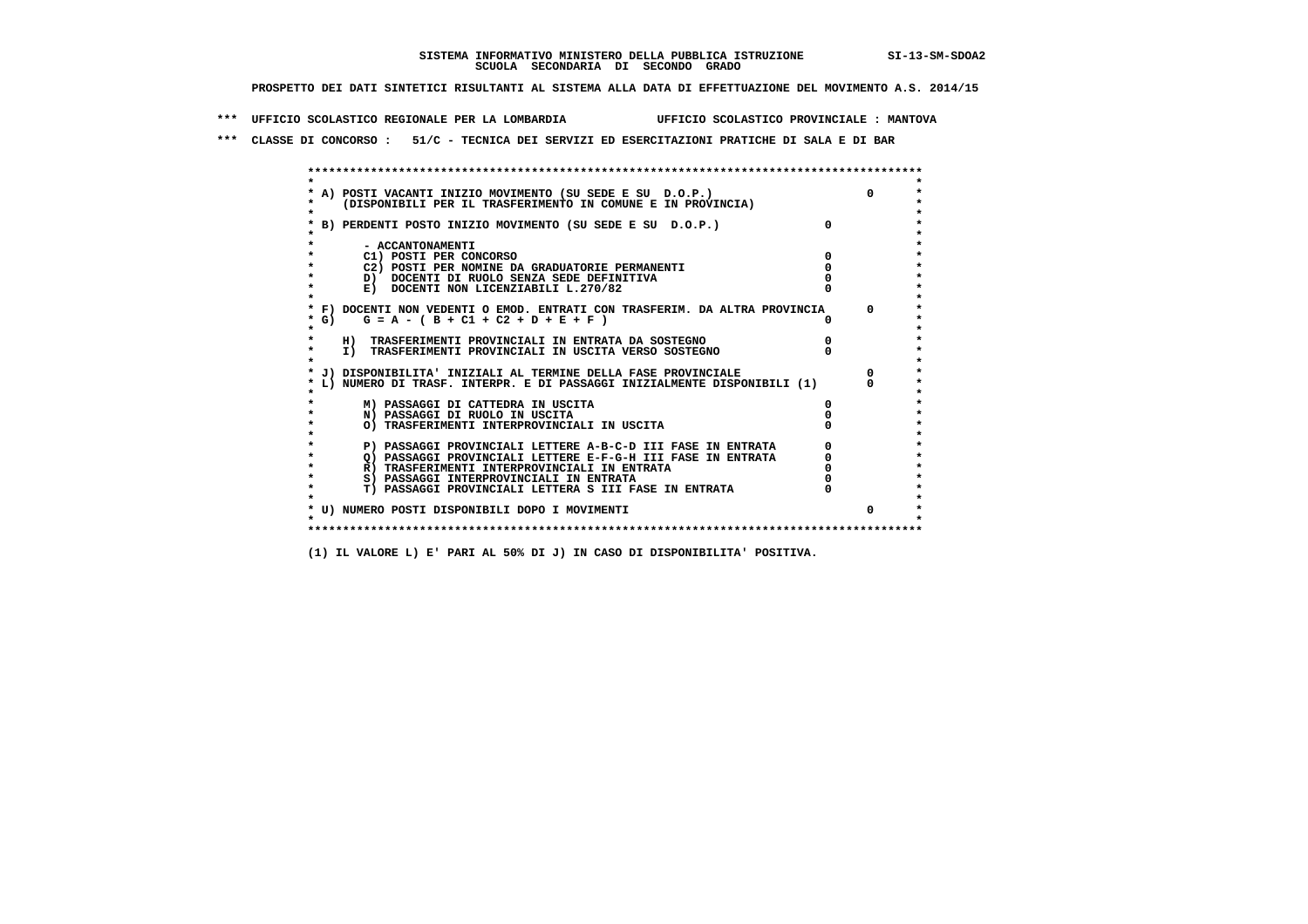**\*\*\* UFFICIO SCOLASTICO REGIONALE PER LA LOMBARDIA UFFICIO SCOLASTICO PROVINCIALE : MANTOVA**

 **\*\*\* CLASSE DI CONCORSO : 52/C - TECNICA DEI SERVIZI E PRATICA OPERATIVA**

| A) POSTI VACANTI INIZIO MOVIMENTO (SU SEDE E SU D.O.P.)                    |              |
|----------------------------------------------------------------------------|--------------|
| (DISPONIBILI PER IL TRASFERIMENTO IN COMUNE E IN PROVINCIA)                |              |
|                                                                            |              |
| B) PERDENTI POSTO INIZIO MOVIMENTO (SU SEDE E SU D.O.P.)                   |              |
| - ACCANTONAMENTI                                                           |              |
| C1) POSTI PER CONCORSO                                                     |              |
| C2) POSTI PER NOMINE DA GRADUATORIE PERMANENTI                             |              |
| D) DOCENTI DI RUOLO SENZA SEDE DEFINITIVA                                  |              |
| E) DOCENTI NON LICENZIABILI L.270/82                                       |              |
| * F) DOCENTI NON VEDENTI O EMOD. ENTRATI CON TRASFERIM. DA ALTRA PROVINCIA | <sup>o</sup> |
| * G) $G = A - (B + C1 + C2 + D + E + F)$                                   |              |
|                                                                            |              |
| H) TRASFERIMENTI PROVINCIALI IN ENTRATA DA SOSTEGNO                        |              |
| I) TRASFERIMENTI PROVINCIALI IN USCITA VERSO SOSTEGNO                      |              |
|                                                                            |              |
| J) DISPONIBILITA' INIZIALI AL TERMINE DELLA FASE PROVINCIALE               |              |
| L) NUMERO DI TRASF. INTERPR. E DI PASSAGGI INIZIALMENTE DISPONIBILI (1)    |              |
|                                                                            |              |
| M) PASSAGGI DI CATTEDRA IN USCITA                                          |              |
| N) PASSAGGI DI RUOLO IN USCITA                                             |              |
| O) TRASFERIMENTI INTERPROVINCIALI IN USCITA                                |              |
| P) PASSAGGI PROVINCIALI LETTERE A-B-C-D III FASE IN ENTRATA                |              |
| O) PASSAGGI PROVINCIALI LETTERE E-F-G-H III FASE IN ENTRATA                |              |
| R) TRASFERIMENTI INTERPROVINCIALI IN ENTRATA                               |              |
| S) PASSAGGI INTERPROVINCIALI IN ENTRATA                                    |              |
| T) PASSAGGI PROVINCIALI LETTERA S III FASE IN ENTRATA                      |              |
|                                                                            |              |
| * U) NUMERO POSTI DISPONIBILI DOPO I MOVIMENTI                             | 0            |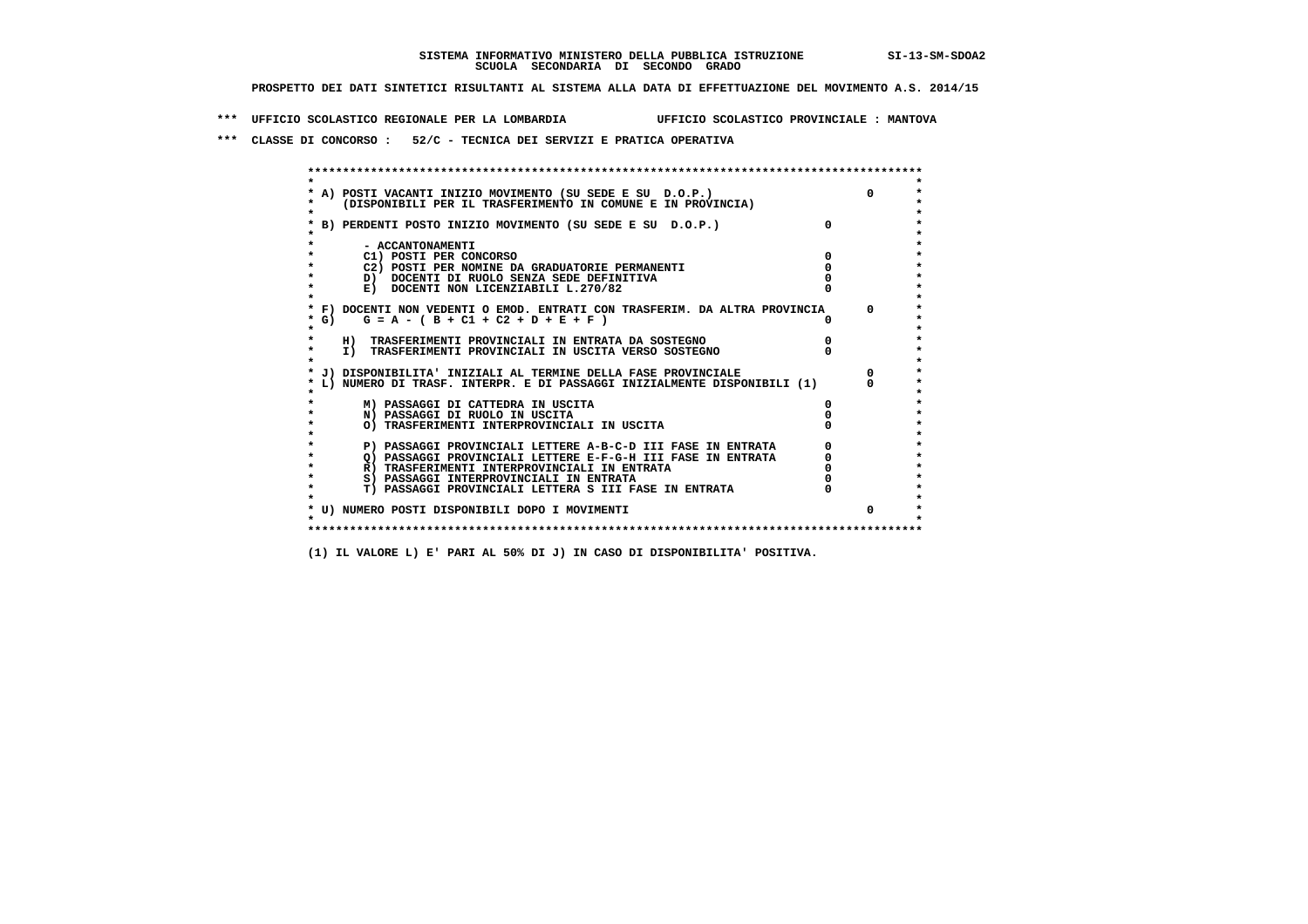**\*\*\* UFFICIO SCOLASTICO REGIONALE PER LA LOMBARDIA UFFICIO SCOLASTICO PROVINCIALE : MANTOVA**

 **\*\*\* CLASSE DI CONCORSO : 5/D - ARTE DELLA TESSITURA E DELLA DECORAZIONE DEI TESSUTI**

 **\*\*\*\*\*\*\*\*\*\*\*\*\*\*\*\*\*\*\*\*\*\*\*\*\*\*\*\*\*\*\*\*\*\*\*\*\*\*\*\*\*\*\*\*\*\*\*\*\*\*\*\*\*\*\*\*\*\*\*\*\*\*\*\*\*\*\*\*\*\*\*\*\*\*\*\*\*\*\*\*\*\*\*\*\*\*\*\* \* \*** $\bullet$  **\* A) POSTI VACANTI INIZIO MOVIMENTO (SU SEDE E SU D.O.P.) 0 \* \* (DISPONIBILI PER IL TRASFERIMENTO IN COMUNE E IN PROVINCIA) \* \* \* \* B) PERDENTI POSTO INIZIO MOVIMENTO (SU SEDE E SU D.O.P.) 1 \* \* \* \* - ACCANTONAMENTI \* \* C1) POSTI PER CONCORSO 0 \* \* C2) POSTI PER NOMINE DA GRADUATORIE PERMANENTI 0 \*b**  $\overline{D}$  **docenti di RUOLO SENZA SEDE DEFINITIVA**  $\overline{D}$  **0**  $\overline{D}$  **0**  $\overline{D}$  **0**  $\overline{D}$  **0**  $\overline{D}$  **0**  $\overline{D}$  **0**  $\overline{D}$  **0**  $\overline{D}$  **0**  $\overline{D}$  **0**  $\overline{D}$  **0**  $\overline{D}$  **0**  $\overline{D}$  **0**  $\overline{D}$  **0 E) DOCENTI NON LICENZIABILI L.270/82 \* \* \* F) DOCENTI NON VEDENTI O EMOD. ENTRATI CON TRASFERIM. DA ALTRA PROVINCIA 0 \***  $\star$  **G)** G = A - ( B + C1 + C2 + D + E + F)  **\* \* \* H) TRASFERIMENTI PROVINCIALI IN ENTRATA DA SOSTEGNO 0 \* \* I) TRASFERIMENTI PROVINCIALI IN USCITA VERSO SOSTEGNO 0 \* \* \* \* J) DISPONIBILITA' INIZIALI AL TERMINE DELLA FASE PROVINCIALE -1 \* \* L) NUMERO DI TRASF. INTERPR. E DI PASSAGGI INIZIALMENTE DISPONIBILI (1) -1 \* \* \* \* M) PASSAGGI DI CATTEDRA IN USCITA 0 \* \* N) PASSAGGI DI RUOLO IN USCITA 0 \* \* O) TRASFERIMENTI INTERPROVINCIALI IN USCITA 0 \* \* \* P) PASSAGGI PROVINCIALI LETTERE A-B-C-D III FASE IN ENTRATA** 0 <sup>0</sup> **DASSAGGI PROVINCIALI LETTERE E-F-G-H** III FASE IN ENTRATA 0 <sup>0</sup>  $\star$  **\* Q) PASSAGGI PROVINCIALI LETTERE E-F-G-H III FASE IN ENTRATA 0 \*R)** TRASFERIMENTI INTERPROVINCIALI IN ENTRATA  $\begin{bmatrix} 0 & 0 \\ 0 & 0 \\ 0 & 0 \end{bmatrix}$  PASSAGGI INTERPROVINCIALI IN ENTRATA  $\begin{bmatrix} 0 & 0 \\ 0 & 0 \\ 0 & 0 \end{bmatrix}$ **8) PASSAGGI INTERPROVINCIALI IN ENTRATA 6 \*\*\*** 0 \*\*\*<br> **T) PASSAGGI PROVINCIALI LETTERA S III FASE IN ENTRATA** 0 \*\*\*  $\ddot{\phantom{1}}$  **\* T) PASSAGGI PROVINCIALI LETTERA S III FASE IN ENTRATA 0 \*** $\star$  **\* \* \* U) NUMERO POSTI DISPONIBILI DOPO I MOVIMENTI -1 \* \* \* \*\*\*\*\*\*\*\*\*\*\*\*\*\*\*\*\*\*\*\*\*\*\*\*\*\*\*\*\*\*\*\*\*\*\*\*\*\*\*\*\*\*\*\*\*\*\*\*\*\*\*\*\*\*\*\*\*\*\*\*\*\*\*\*\*\*\*\*\*\*\*\*\*\*\*\*\*\*\*\*\*\*\*\*\*\*\*\***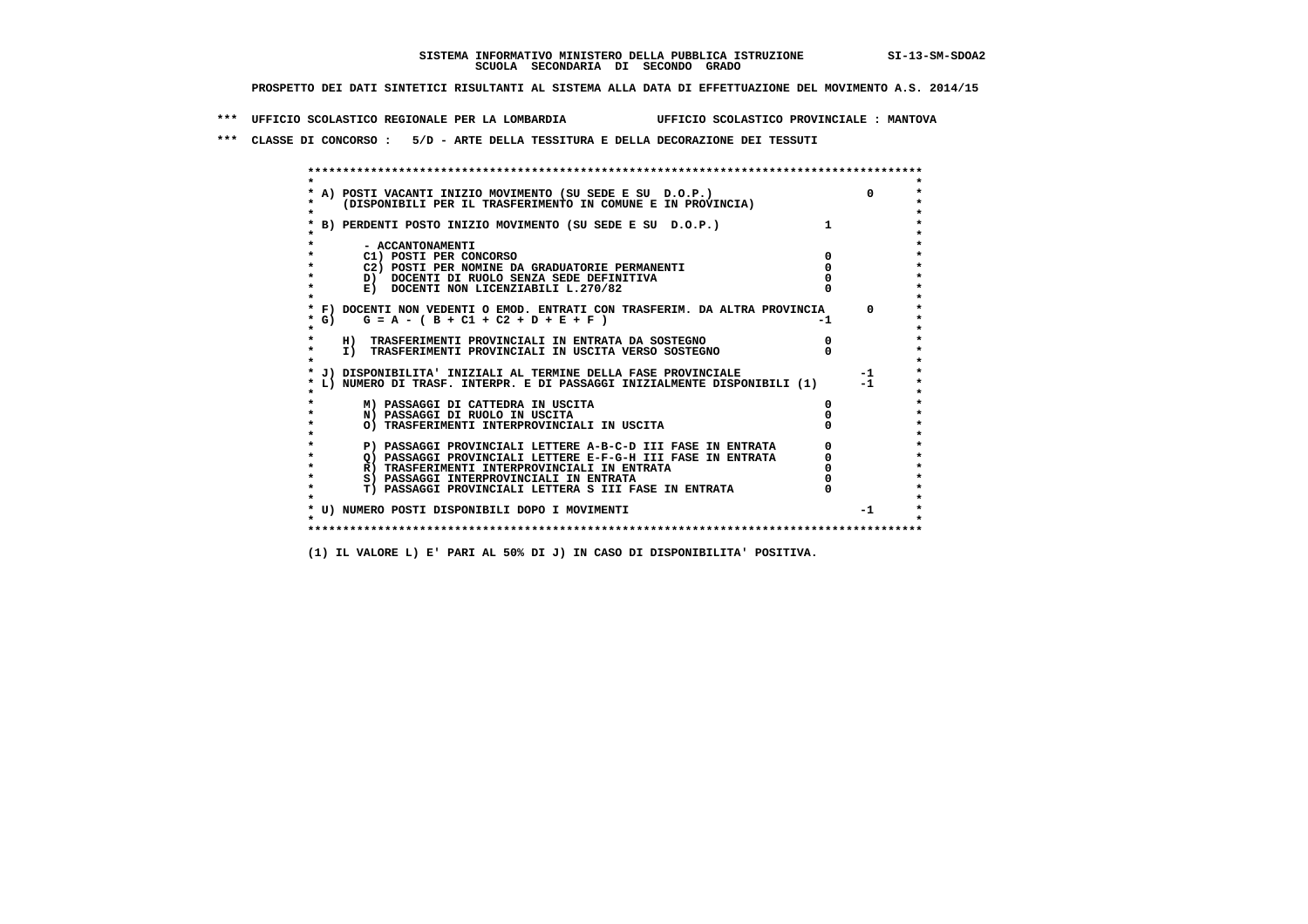**\*\*\* UFFICIO SCOLASTICO REGIONALE PER LA LOMBARDIA UFFICIO SCOLASTICO PROVINCIALE : MANTOVA**

 **\*\*\* CLASSE DI CONCORSO : 16/D - ARTE DELLA MODELLISTICA, DELL'ARREDAMENTO E DELLA SCENOTECNICA**

 **\*\*\*\*\*\*\*\*\*\*\*\*\*\*\*\*\*\*\*\*\*\*\*\*\*\*\*\*\*\*\*\*\*\*\*\*\*\*\*\*\*\*\*\*\*\*\*\*\*\*\*\*\*\*\*\*\*\*\*\*\*\*\*\*\*\*\*\*\*\*\*\*\*\*\*\*\*\*\*\*\*\*\*\*\*\*\*\* \* \*** $\ddot{\phantom{0}}$  **\* A) POSTI VACANTI INIZIO MOVIMENTO (SU SEDE E SU D.O.P.) 0 \* \* (DISPONIBILI PER IL TRASFERIMENTO IN COMUNE E IN PROVINCIA) \* \* \* \* B) PERDENTI POSTO INIZIO MOVIMENTO (SU SEDE E SU D.O.P.) 1 \* \* \* \* - ACCANTONAMENTI \* \* C1) POSTI PER CONCORSO 0 \* \* C2) POSTI PER NOMINE DA GRADUATORIE PERMANENTI 0 \*b**  $\overline{D}$  **docenti di RUOLO SENZA SEDE DEFINITIVA**  $\overline{D}$  **0**  $\overline{D}$  **0**  $\overline{D}$  **0**  $\overline{D}$  **0**  $\overline{D}$  **0**  $\overline{D}$  **0**  $\overline{D}$  **0**  $\overline{D}$  **0**  $\overline{D}$  **0**  $\overline{D}$  **0**  $\overline{D}$  **0**  $\overline{D}$  **0**  $\overline{D}$  **0 E) DOCENTI NON LICENZIABILI L.270/82 \* \* \* F) DOCENTI NON VEDENTI O EMOD. ENTRATI CON TRASFERIM. DA ALTRA PROVINCIA 0 \***  $\star$  **G)** G = A - ( B + C1 + C2 + D + E + F)  **\* \* \* H) TRASFERIMENTI PROVINCIALI IN ENTRATA DA SOSTEGNO 0 \* \* I) TRASFERIMENTI PROVINCIALI IN USCITA VERSO SOSTEGNO 0 \* \* \* \* J) DISPONIBILITA' INIZIALI AL TERMINE DELLA FASE PROVINCIALE -1 \* \* L) NUMERO DI TRASF. INTERPR. E DI PASSAGGI INIZIALMENTE DISPONIBILI (1) -1 \* \* \* \* M) PASSAGGI DI CATTEDRA IN USCITA 0 \* \* N) PASSAGGI DI RUOLO IN USCITA 0 \* \* O) TRASFERIMENTI INTERPROVINCIALI IN USCITA 0 \* \* \* P) PASSAGGI PROVINCIALI LETTERE A-B-C-D III FASE IN ENTRATA** 0 <sup>0</sup> **DASSAGGI PROVINCIALI LETTERE E-F-G-H** III FASE IN ENTRATA 0 <sup>0</sup>  $\star$  **\* Q) PASSAGGI PROVINCIALI LETTERE E-F-G-H III FASE IN ENTRATA 0 \*R)** TRASFERIMENTI INTERPROVINCIALI IN ENTRATA  $\begin{bmatrix} 0 & 0 \\ 0 & 0 \\ 0 & 0 \end{bmatrix}$  PASSAGGI INTERPROVINCIALI IN ENTRATA  $\begin{bmatrix} 0 & 0 \\ 0 & 0 \\ 0 & 0 \end{bmatrix}$  **\* S) PASSAGGI INTERPROVINCIALI IN ENTRATA 0 \*** $\ddot{\bullet}$  **\* T) PASSAGGI PROVINCIALI LETTERA S III FASE IN ENTRATA 0 \*** $\star$  **\* \* \* U) NUMERO POSTI DISPONIBILI DOPO I MOVIMENTI -1 \* \* \* \*\*\*\*\*\*\*\*\*\*\*\*\*\*\*\*\*\*\*\*\*\*\*\*\*\*\*\*\*\*\*\*\*\*\*\*\*\*\*\*\*\*\*\*\*\*\*\*\*\*\*\*\*\*\*\*\*\*\*\*\*\*\*\*\*\*\*\*\*\*\*\*\*\*\*\*\*\*\*\*\*\*\*\*\*\*\*\***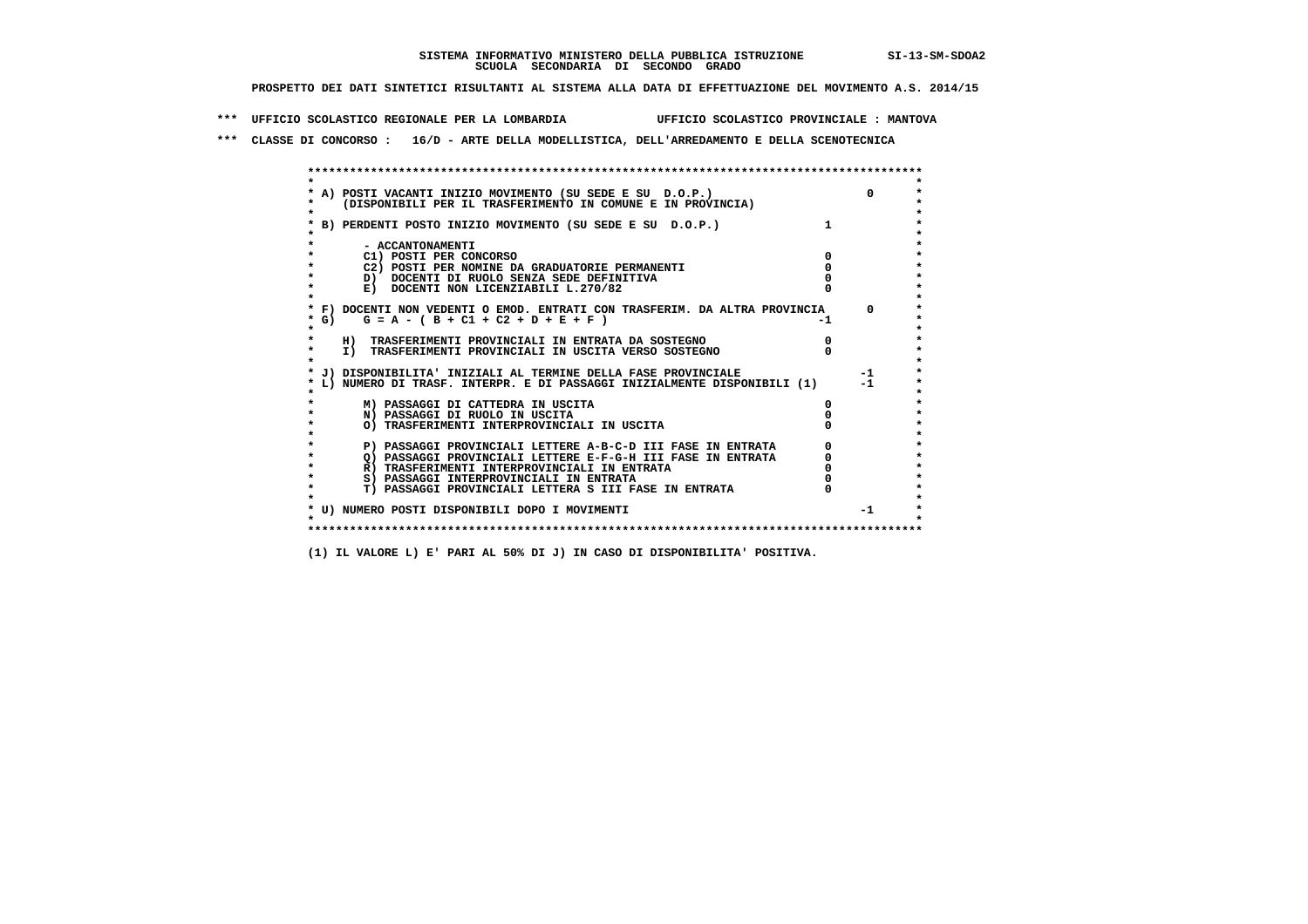**\*\*\* UFFICIO SCOLASTICO REGIONALE PER LA LOMBARDIA UFFICIO SCOLASTICO PROVINCIALE : MANTOVA**

 **\*\*\* CLASSE DI CONCORSO : 18/D - ARTE DELL'EBANISTERIA, DELL'INTAGLIO E DELL'INTARSIO**

 **\*\*\*\*\*\*\*\*\*\*\*\*\*\*\*\*\*\*\*\*\*\*\*\*\*\*\*\*\*\*\*\*\*\*\*\*\*\*\*\*\*\*\*\*\*\*\*\*\*\*\*\*\*\*\*\*\*\*\*\*\*\*\*\*\*\*\*\*\*\*\*\*\*\*\*\*\*\*\*\*\*\*\*\*\*\*\*\* \* \*** $\bullet$  **\* A) POSTI VACANTI INIZIO MOVIMENTO (SU SEDE E SU D.O.P.) 0 \* \* (DISPONIBILI PER IL TRASFERIMENTO IN COMUNE E IN PROVINCIA) \* \* \* \* B) PERDENTI POSTO INIZIO MOVIMENTO (SU SEDE E SU D.O.P.) 1 \* \* \* \* - ACCANTONAMENTI \* \* C1) POSTI PER CONCORSO 0 \* \* C2) POSTI PER NOMINE DA GRADUATORIE PERMANENTI 0 \*b**  $\overline{D}$  **docenti di RUOLO SENZA SEDE DEFINITIVA**  $\overline{D}$  **0**  $\overline{D}$  **0**  $\overline{D}$  **0**  $\overline{D}$  **0**  $\overline{D}$  **0**  $\overline{D}$  **0**  $\overline{D}$  **0**  $\overline{D}$  **0**  $\overline{D}$  **0**  $\overline{D}$  **0**  $\overline{D}$  **0**  $\overline{D}$  **0**  $\overline{D}$  **0 E) DOCENTI NON LICENZIABILI L.270/82 \* \* \* F) DOCENTI NON VEDENTI O EMOD. ENTRATI CON TRASFERIM. DA ALTRA PROVINCIA 0 \***  $\star$  **G)** G = A - ( B + C1 + C2 + D + E + F)  **\* \* \* H) TRASFERIMENTI PROVINCIALI IN ENTRATA DA SOSTEGNO 0 \*The Construction of the International Construction of the Construction of the Transferiment I**  $\overline{P}$  **PROVINCIALI** IN USCITA VERSO SOSTEGNO  **\* \* \* J) DISPONIBILITA' INIZIALI AL TERMINE DELLA FASE PROVINCIALE -1 \* \* L) NUMERO DI TRASF. INTERPR. E DI PASSAGGI INIZIALMENTE DISPONIBILI (1) -1 \* \* \* \* M) PASSAGGI DI CATTEDRA IN USCITA 0 \* \* N) PASSAGGI DI RUOLO IN USCITA 0 \* \* O) TRASFERIMENTI INTERPROVINCIALI IN USCITA 0 \* \* \* P) PASSAGGI PROVINCIALI LETTERE A-B-C-D III FASE IN ENTRATA** 0 <sup>0</sup> **DASSAGGI PROVINCIALI LETTERE E-F-G-H** III FASE IN ENTRATA 0 <sup>0</sup>  **\* Q) PASSAGGI PROVINCIALI LETTERE E-F-G-H III FASE IN ENTRATA 0 \*R)** TRASFERIMENTI INTERPROVINCIALI IN ENTRATA  $\begin{bmatrix} 0 & 0 \\ 0 & 0 \\ 0 & 0 \end{bmatrix}$  PASSAGGI INTERPROVINCIALI IN ENTRATA  $\begin{bmatrix} 0 & 0 \\ 0 & 0 \\ 0 & 0 \end{bmatrix}$ **8) PASSAGGI INTERPROVINCIALI IN ENTRATA 6 \*\*\*** 0 \*\*\*<br> **T) PASSAGGI PROVINCIALI LETTERA S III FASE IN ENTRATA** 0 \*\*\*  $\ddot{\bullet}$  **\* T) PASSAGGI PROVINCIALI LETTERA S III FASE IN ENTRATA 0 \*** $\star$  **\* \* \* U) NUMERO POSTI DISPONIBILI DOPO I MOVIMENTI -1 \* \* \* \*\*\*\*\*\*\*\*\*\*\*\*\*\*\*\*\*\*\*\*\*\*\*\*\*\*\*\*\*\*\*\*\*\*\*\*\*\*\*\*\*\*\*\*\*\*\*\*\*\*\*\*\*\*\*\*\*\*\*\*\*\*\*\*\*\*\*\*\*\*\*\*\*\*\*\*\*\*\*\*\*\*\*\*\*\*\*\***